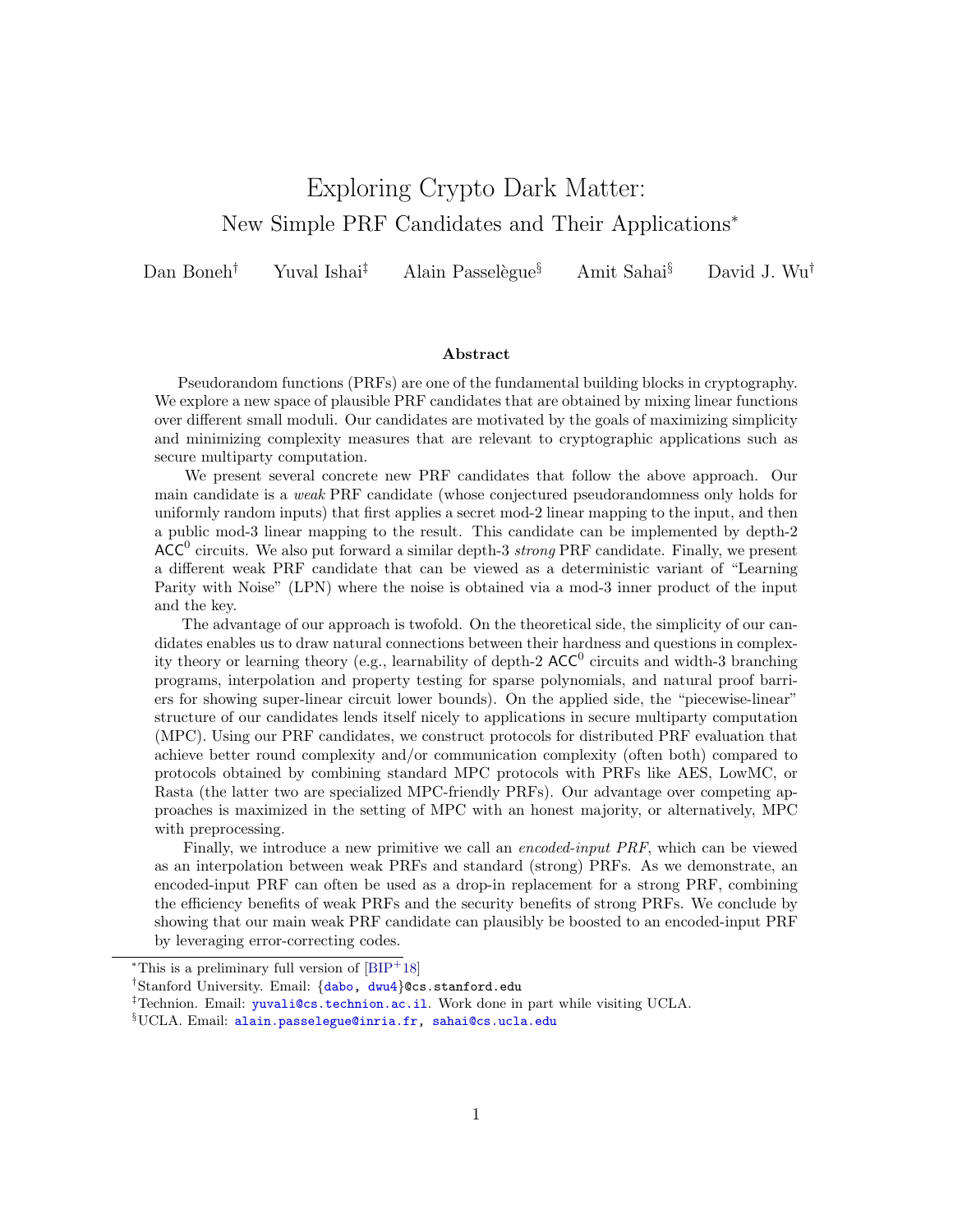### 1 Introduction

In this paper, we continue a line of work on constructing low-complexity pseudorandom functions. We explore a new space of simple candidate constructions that enjoy several advantages over existing candidates. We start with some relevant background.

As discussed in  $[ABC^+14]$ , there are two primary paradigms for designing cryptographic primitives. The "theory-oriented" or "provable security" approach is to develop constructions whose security can be *provably* reduced to the hardness of well-studied computational problems (e.g., factoring, discrete log, or learning with errors). The second and "practice-oriented" approach aims at obtaining efficient constructions for specific functionalities (e.g., block ciphers or hash functions). Here, designers typically try to maximize concrete efficiency at the expense of relying on heuristic arguments and prior experience to argue security. But ultimately, confidence in the underlying security assumptions or cryptographic designs only grows if they withstand the test of time.

There are several limitations to these approaches. On the one hand, both the efficiency and the structure of provably-secure constructions are inherently limited by the underlying computational problems. This leads to constructions that are far less efficient than those obtained from the practice-oriented approach. On the other hand, despite the efficiency of practical constructions, their designs are often complex, thereby complicating their analysis. Consequently, it is difficult to argue whether the lack of cryptanalysis against practical constructions is due to their actual security or due to the complexity of their design. The structure of both types of constructions often makes them poorly suited as building blocks for cryptographic applications that are different from the ones envisioned by their designers (e.g., secure multiparty computation).

In this work, we depart from these traditional approaches and consider a surprisingly unexplored space of cryptographic constructions. Our approach is driven by *simplicity*, and aims at circumventing some of the limitations of the existing approaches. Our hope is to obtain constructions that are (1) relatively easy to describe and analyze, (2) concretely efficient, and (3) well-suited for different applications. In particular, we aim at relying on assumptions that are *simple* to state, and yet at the same time, breaking them would likely require new techniques that may themselves have other applications. In a sense, the assumptions we introduce have a win-win flavor and can be of independent interest beyond the cryptographic community (e.g., to complexity theorists, learning theorists, or mathematicians). A notable example for prior work in this direction is Goldreich's proposal of a simple one-way function candidate [\[Gol00\]](#page-53-0), which had an unexpected impact in different areas of cryptography and beyond (see [\[App13\]](#page-50-0) for a survey). More closely relevant to this work, the works of Miles and Viola [\[MV12\]](#page-54-0) and (especially) Akavia et al. [\[ABG](#page-49-0)+14] proposed heuristic constructions of simple pseudorandom functions and proved their security against natural classes of attacks, without reducing their security to any previously studied assumption.

What do we mean by simplicity? The concrete direction we take is exploring whether the idea of mixing linear functions over different moduli can be a source of hardness in the context of secret-key cryptographic primitives. Our starting observation is that computing the sum of  $m$ binary-valued variables modulo 3 is actually a *high-degree* polynomial over  $\mathbb{Z}_2$ . More precisely, the mapping function map:  $\{0,1\}^m \to \mathbb{Z}_3$  where map $(x) \coloneqq \sum_{i \in [m]} x_i \pmod{3}$  is a polynomial of high-degree over the *binary* field  $\mathbb{Z}_2$  (but a simple linear function over  $\mathbb{Z}_3$ ). Surprisingly, this simple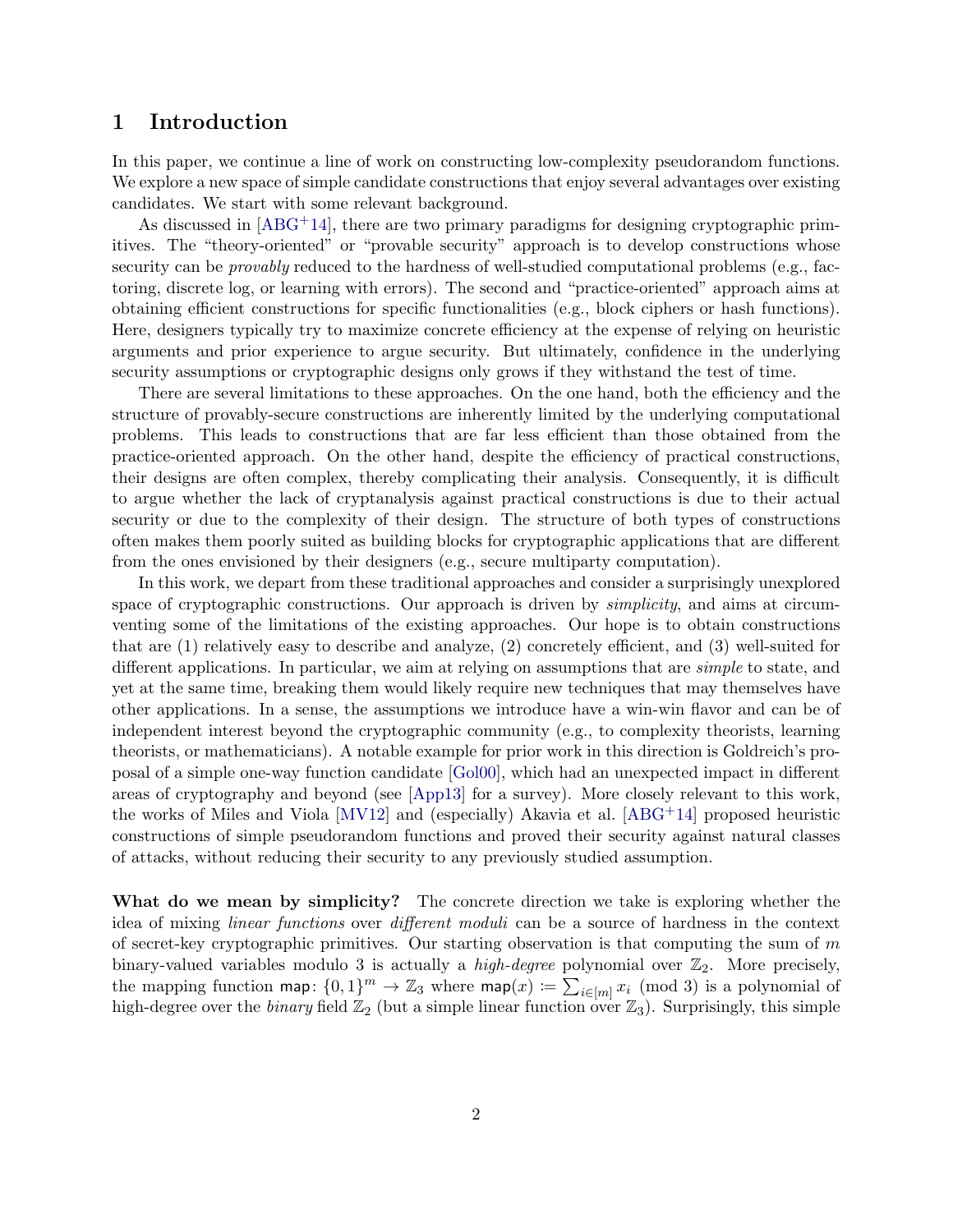idea of mixing different small moduli enables new constructions of "piecewise-linear<sup>[1](#page-2-0)</sup>" symmetric primitives that are conceptually simple to describe, can plausibly achieve strong security guarantees, and minimize complexity measures that are relevant to natural cryptographic applications.

Our focus: pseudorandom functions. In this work, we focus specifically on pseudorandom functions (PRFs) [\[GGM86\]](#page-52-0)—one of the most fundamental building blocks of modern cryptography. Our primary focus is on weak pseudorandom functions: namely, functions whose behavior looks indistinguishable from that of a random function to any adversary who only observes the inputoutput behavior of the function on random domain elements. Since weak PRFs cannot replace standard (or strong) PRFs in all cryptographic applications, we then show how our construction can be adapted to yield a new primitive we call an encoded-input PRF. An encoded-input PRF is defined similarly to a standard (strong) PRF, except that its input domain is restricted to an efficiently recognizable set. Encoded-input PRFs can be viewed as an intermediate primitive between strong PRFs and weak PRFs that combines the security advantages of the former and efficiency advantages of the latter. Indeed, we show that in many cases they can be used as a replacement for a strong PRF. At the same time, we exhibit simple candidates of encoded-input PRFs in complexity classes where strong PRFs are not known to exist. Finally, a unique feature of our new PRF candidates is that they are very "MPC-friendly." As we show in Section [6,](#page-26-0) in some natural settings of secure computation, our PRFs can be computed more efficiently in a distributed fashion compared to standard block ciphers like AES and even custom-built MPC-friendly block ciphers like LowMC  $[ARS+15]$  $[ARS+15]$  or Rasta  $[DEG+18]$  $[DEG+18]$ .

Previous work on simple PRFs. Before describing our contributions, it is useful to survey some closely relevant previous works on low-depth PRFs (see Sections [1.2](#page-12-0) and [3.2](#page-16-0) for a broader survey). We denote by  $AC^0$  the class of polynomial-size, constant-depth circuits with unbounded fan-in AND, OR, and NOT gates and by  $ACC^0[m]$  the class of such circuits that can additionally have unbounded fan-in  $\text{MOD}_m$  gates, which return 0 or 1 depending on whether the sum of their inputs is divisible by m. We denote by  $ACC^0$  the union over all m of  $ACC^0[m]$ .

With the goal of minimizing the depth complexity of weak PRFs, Akavia et al.  $[ABC^+14]$ proposed the first candidate that can be computed by  $ACC^{0}[2]$  circuits. More precisely, their candidate construction can be computed by depth-3 circuits in which the first layer consists of  $MOD_2$ gates computing a matrix-vector product  $\mathbf{A}x$ , where  $\mathbf{A} \in \mathbb{Z}_2^{n \times n}$  is the secret key and  $x \in \mathbb{Z}_2^n$  is the input. The second and third layer define a public DNF formula. While the Akavia et al. candidate could plausibly provide exponential security,<sup>[2](#page-2-1)</sup> Bogdanov and Rosen [\[BR17\]](#page-51-1) recently showed that this candidate (on *n*-bit inputs) can be computed by a rational function of degree  $O(\log n)$ , which in turn gives rise to a quasi-polynomial time attack. Their work also raises the question of coming up with an explicit function g for which  $g(\mathbf{A}x+b)$  is a weak PRF with better than quasi-polynomial security. Applebaum and Raykov [\[AR16\]](#page-50-2) show that low-complexity PRFs can be based on onewayness assumptions. In particular, under a variant of Goldreich's one-wayness assumption [\[Gol00\]](#page-53-0), they present a weak PRF with quasi-polynomial security that can be implemented (on any fixed key) by depth-3  $AC^0$  circuits.

<span id="page-2-0"></span><sup>&</sup>lt;sup>1</sup>In our context, we use the term "piecewise-linear" to refer to the fact that our pseudorandom function candidates can be expressed as a composition of linear functions over different moduli.

<span id="page-2-1"></span><sup>&</sup>lt;sup>2</sup>Roughly speaking, we say that a weak PRF is *exponentially* secure if the distinguishing advantage of any adversary (modeled as a Boolean circuit) of size  $2^{\lambda}$  is bounded by  $2^{-\Omega(\lambda)}$ .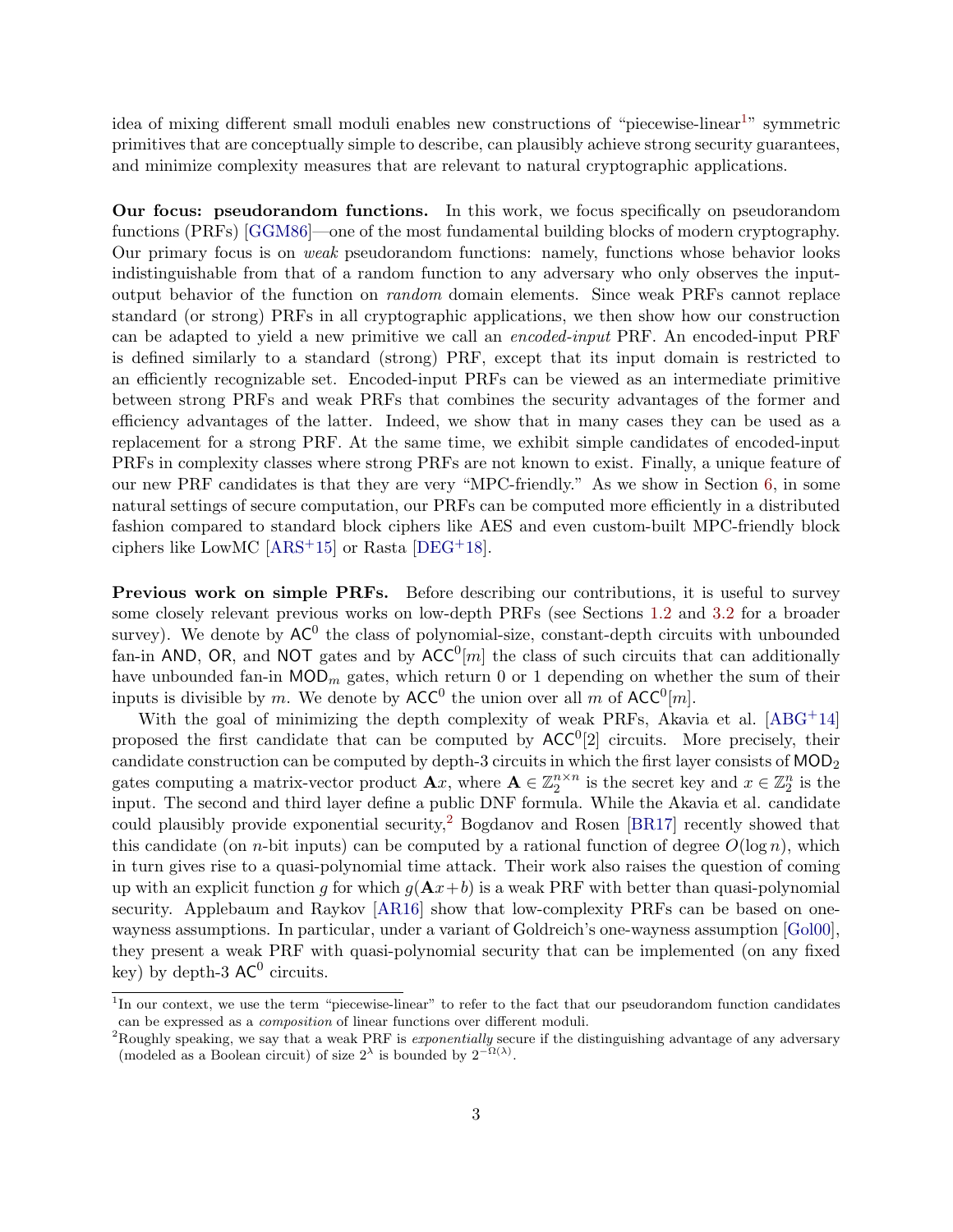These recent results leave several open questions regarding the complexity of low-depth (weak) PRFs. First, even if one settles for quasi-polynomial time security, there is no proposed PRF candidate of any kind that can be realized by depth-2 circuits over any standard basis. When restricting attention to (weak) PRFs that offer a better level of security, the situation is even worse. While it is known that weak PRFs with better than quasi-polynomial security do not exist in  $AC^{0,3}$  $AC^{0,3}$  $AC^{0,3}$  and that strong PRFs with similar security do not exist in  $ACC^{0}[p]$  for any prime  $p,4$  $p,4$  it is plausible that weak PRFs with *exponential* security could still exist in  $ACC^0[2]$ . But to the best of our knowledge, no such candidates have been suggested. If we do settle for quasi-polynomial security, then the result of Kharitonov [\[Kha93,](#page-53-1) Theorem 9] (resp., Viola [\[Vio13,](#page-55-0) Theorem 11]) gives a weak PRF in  $AC^0$  (resp., strong PRF in  $ACC^0[p]$  for any p) based on the hardness of factoring. This raises the question of whether it is possible to construct (weak or strong) PRFs with exponential (or even just better than quasi-polynomial) security in  $ACC^{0}$ . In this work, we propose a new candidate weak PRF that can be computed by depth-2  $\mathsf{ACC}^0$  circuits. Our candidate is conceptually simple and can plausibly satisfy exponential security, thus addressing both of the above challenges simultaneously. We also propose other variants of this candidate, including a candidate for an exponentially secure strong PRF that can be computed by depth-3  $ACC^0$  circuits. We provide a comparison of the known positive and negative results for weak and strong PRFs in different complexity classes in Table [1.](#page-3-2)

|               | <b>Complexity Class</b>                                                 |                                                                            |                                         |  |
|---------------|-------------------------------------------------------------------------|----------------------------------------------------------------------------|-----------------------------------------|--|
| Circuit Depth | AC <sup>0</sup>                                                         | $ACC^{0}[p]$                                                               | $ACC^{0}[m]$                            |  |
| Depth 2       |                                                                         |                                                                            | Weak PRF $(\S3)$<br>$(\rm exponential)$ |  |
| Depth 3       | Weak PRF [AR16]<br>(quasi-polynomial)                                   | Weak PRF $[ABC^+14]$<br>(quasi-polynomial)                                 | Strong PRF $(\S7.3)$<br>(exponential)   |  |
| Depth $>$ 3   | Weak PRF [Kha93]<br>(quasi-polynomial)                                  | Strong PRF [Vio13]<br>(quasi-polynomial)                                   |                                         |  |
| Lower Bound   | No weak PRF with<br>better than<br>quasi-polynomial<br>security [LMN89] | No strong PRF with<br>better than<br>quasi-polynomial<br>security [CIKK16] |                                         |  |

<span id="page-3-2"></span>Table 1: Comparison of positive and negative results for low-complexity PRF candidates. We write  $\mathsf{ACC}^0[p]$  to denote the class  $\mathsf{AC}^0$  with  $\mathsf{MOD}_p$  gates for a prime p and  $\mathsf{ACC}^0[m]$  to denote the class  $AC^0$  with  $MOD_m$  gates for any integer m. For each candidate, we denote in parenthesis their security (i.e., quasi-polynomial security or exponential security). The entries shown in **bold** (the right-hand column) are from this work.

<span id="page-3-0"></span><sup>&</sup>lt;sup>3</sup>Specifically, the classic learning result of Linial et al. [\[LMN89\]](#page-54-1) showed that  $AC^0$  circuits can be learned from *random* examples in quasi-polynomial time.

<span id="page-3-1"></span><sup>&</sup>lt;sup>4</sup>The recent learning result by Carmosino et al. [\[CIKK16\]](#page-52-2) showed that for any prime p,  $ACC^{0}[p]$  circuits can be learned using membership queries in quasi-polynomial time. Extending this result to the setting of learning from uniformly random examples (without membership queries) or to composite moduli seems challenging.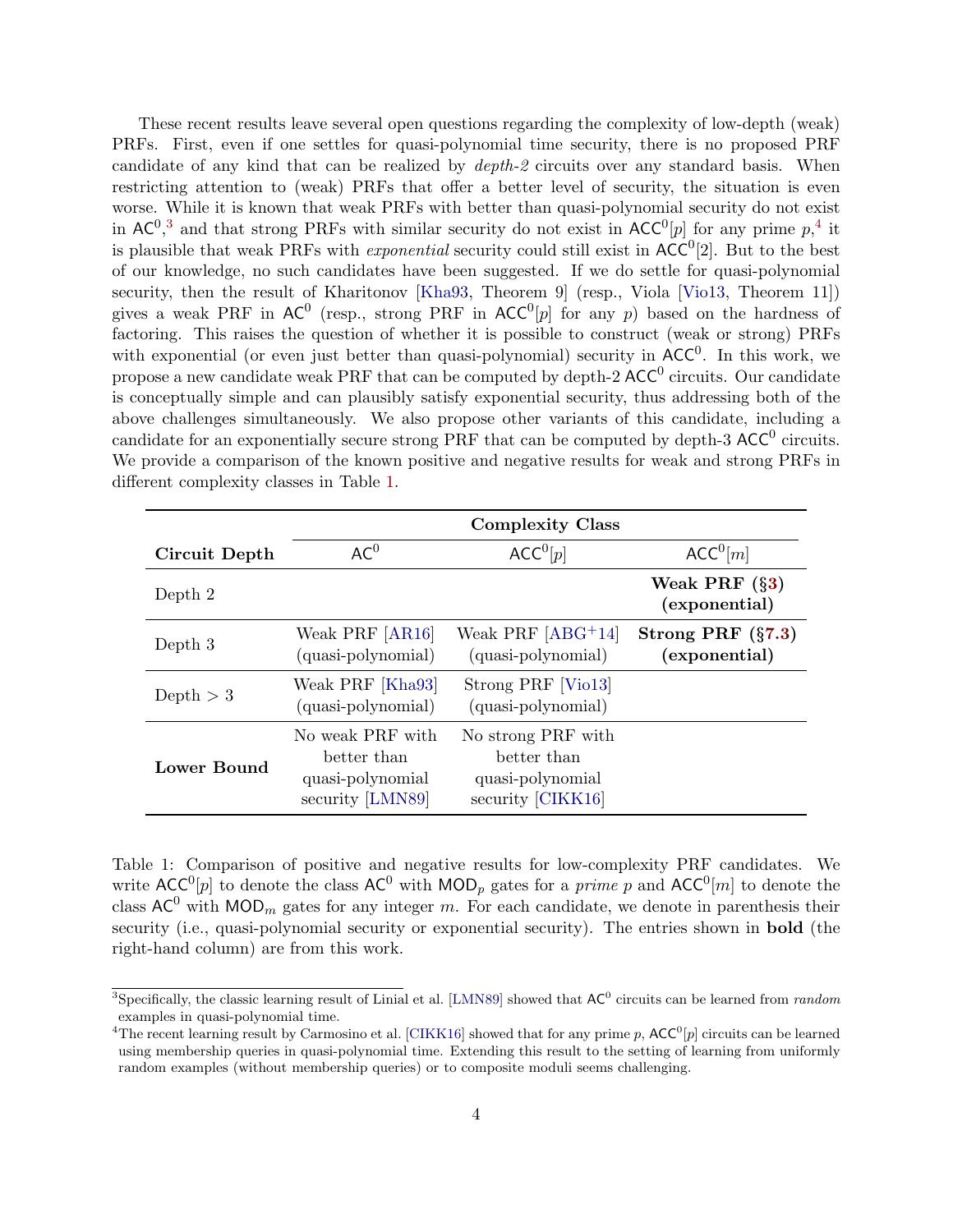#### <span id="page-4-2"></span>1.1 Our Contributions

In this section, we give a more detailed overview of the main results of this paper.

New weak PRF candidates. We put forward several new (weak) PRF candidates that mix linear functions over different moduli. We start by describing our most useful candidate, and will discuss other variants later. Our primary weak PRF candidate follows a very similar design philosophy as that taken by Akavia et al. [\[ABG](#page-49-0)+14]. Recall first that in the Akavia et al. construction, the secret key is a matrix  $\mathbf{A} \in \mathbb{Z}_2^{m \times n}$  and the input is a vector  $x \in \mathbb{Z}_2^n$ . The output of the PRF is defined as  $F_{\mathbf{A}}(x) := g(\mathbf{A}x)$ , where the function g is a non-linear mapping (in the case of the Akavia et al. construction, the function g is a "tribes" function and can be expressed as a DNF formula). In our setting, we adopt the same high-level structure, but substitute a different and conceptually simpler non-linear function  $g$ . In our candidate, we define the non-linear function to be the function that interprets the binary outputs of  $\mathbf{A}x$  as  $0/1$  values over  $\mathbb{Z}_3$ , and the output of the function is simply the sum of the input values over  $\mathbb{Z}_3$ . This gives a simple candidate answer to the aforementioned open question of Bogdanov and Rosen [\[BR17\]](#page-51-1).

Specifically, we define the mapping function map:  $\{0,1\}^m \to \mathbb{Z}_3$  that maps  $y \in \{0,1\}^m \mapsto$  $\sum_{i\in[m]}y_i \pmod{3}$ . Our weak PRF candidate (with key **A**) is then defined as

<span id="page-4-1"></span>
$$
\mathsf{F}_{\mathbf{A}}(x) \coloneqq \mathsf{map}(\mathbf{A}x) \tag{1.1}
$$

We formally introduce our candidate (and discuss several generalizations<sup>[5](#page-4-0)</sup>) in Section [3.](#page-13-0) We state our formal conjectures regarding the hardness of our candidate in Section [3.1.](#page-15-0) There are several properties of our weak PRF candidate that we want to highlight:

- Conceptual simplicity. Our candidate is conceptually very simple to describe. It reduces to computing a (secret) matrix-vector product over  $\mathbb{Z}_2$ , reinterpreting the output vector as a 0/1 vector mod-3 and then computing the sum of its components. The simplicity of our construction is fairly apparent compared to block cipher candidates like AES or numbertheoretic constructions of PRFs. In spite of its simplicity, to the best of our knowledge, such a candidate has not previously been proposed, let alone studied.
- Low complexity. Our candidate can be computed by  $depth-2$  ACC<sup>0</sup>[2,3] circuits. More precisely, the first layer consists entirely of MOD<sup>2</sup> gates to compute the matrix-vector product  $\mathbf{A}x$ , and the second layer consists of two  $\text{MOD}_3$  gates that computes the binary representation of the output. We refer to Remark [3.10](#page-15-1) for a more precise definition.
- MPC friendliness. The simplicity of our candidate also lends itself nicely for use in MPC protocols. In Section [6,](#page-26-0) we give an efficient protocol that enables distributed evaluation of our PRF in a setting where both the key and the input are secret-shared. We discuss this further in the sequel. As we show in Table [2](#page-9-0) and Table [3,](#page-10-0) the round complexity and communication complexity of our distributed evaluation protocol outperform existing MPC protocols for distributed evaluation of not only AES, but even those for MPC-friendly block ciphers like LowMC  $[ARS<sup>+</sup>15]$  $[ARS<sup>+</sup>15]$  and Rasta  $[DEG<sup>+</sup>18]$  $[DEG<sup>+</sup>18]$ . This applies both to the 3-party case with one corrupted party and (especially) to the case of secure 2-party computation with preprocessing.

<span id="page-4-0"></span><sup>5</sup>An immediate generalization is replacing 2 and 3 by different numbers. However, the particular choice of 2 and 3 turns out to be the most useful for our purposes. A more useful generalization replaces the above choice of map by a suitable compressive mod-3 linear mapping, which yields weak PRF candidates with a longer output.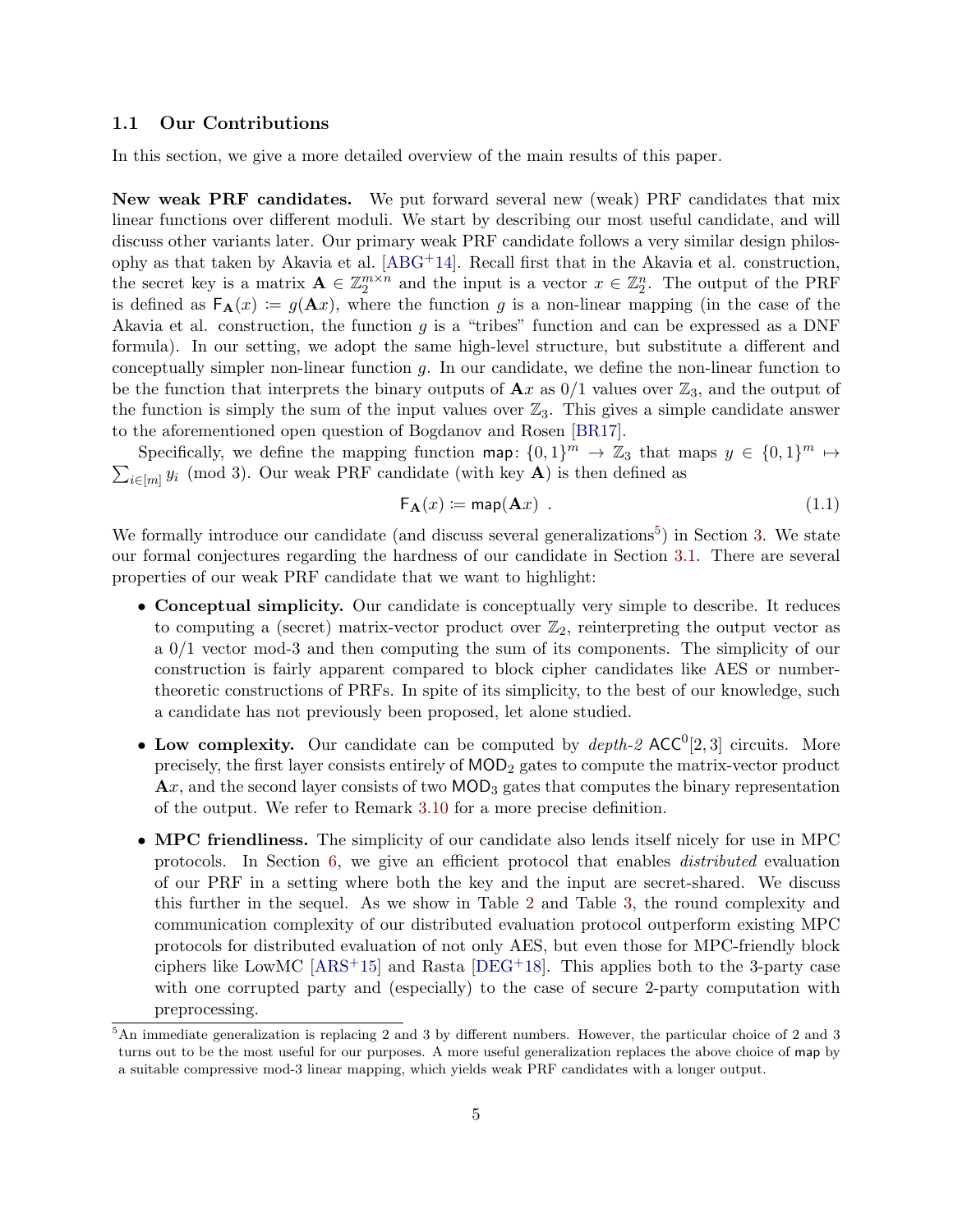Cryptanalysis. In Section [4,](#page-18-0) we consider several classic cryptanalytic techniques on our weak PRF candidate. While our analysis is by no means exhaustive, we are able to rule out several classes of attacks, thereby providing some confidence into the security of our new candidate. Following the work of Akavia et al.  $[ABC^+14]$ , we focus on two primary classes of attacks:

- Lack of correlation with fixed function families. First, we rule out the learning-type attacks of Linial et al. [\[LMN89\]](#page-54-1) by showing that there are no fixed function families of exponential size that are noticeably correlated with our PRF candidate (previously, Linial et al. showed that for all  $AC^0$  functions, there exists a quasi-polynomial-size function family such that any  $AC^0$  function is noticeably correlated with a function in that class; this implies a quasi-polynomial time learning algorithm for  $AC^0$ ).
- Inapproximability by low-degree polynomials. Next, we show that there does not exist a low-degree polynomial approximation to our PRF candidate. Our argument here follows from the well-known Razborov-Smolensky lower bounds [\[Raz87,](#page-55-1) [Smo87\]](#page-55-2) for ACC<sup>0</sup> circuits, which say that for distinct primes  $p, q$ , the MOD<sub>p</sub> function cannot be computed (or even approximated) by a polynomial-size circuit in  $ACC^{0}[q]$ . We conjecture that the Razborov-Smolensky lower bounds also generalize to rule out low-degree rational approximations. Namely, for distinct primes  $p, q$ , there does not exist a low-degree rational function that approximates  $\textsf{MOD}_p$  gates sufficiently well over  $\text{GF}(q^\ell)$  for any  $\ell$  (Conjecture [4.3\)](#page-19-0). We believe that this question is of independent interest from a complexity-theoretic perspective, and leave it as an interesting challenge.

Given the above, we conjecture that our main weak PRF candidate is exponentially secure. We hope that our exploratory analysis will encourage further study and refinement of our conjectures.

**Additional PRF candidates.** In addition to our main weak PRF candidate (Eq.  $(1.1)$ ), we also propose a similar strong PRF candidate and an alternative weak PRF candidate.

• Strong PRF candidate in depth-3  $ACC^{0}$ . Our weak PRF candidate from Eq. [\(1.1\)](#page-4-1) is not a strong PRF, and as we discuss later in this section and in Section [5.3,](#page-24-0) there is a non-adaptive attack against our candidate. Moreover, in Appendix [B.1,](#page-58-0) we describe a more general adaptive attack that rules out many natural strong PRF constructions in depth-2  $ACC^{0}$ . However, the existing attacks do not seem to extend to depth-3  $ACC^0$ , and in Section [7.3,](#page-45-0) we propose a strong PRF candidate in depth-3  $ACC^0$  that relies on the same general technique of mixing linear operations over different moduli (Construction [7.9,](#page-46-0) Remark [7.14\)](#page-48-0).

Our depth-3 strong PRF candidate is obtained by first applying a public random mod-3 linear mapping to the input, taking the binary decomposition of the resulting vector (to obtain a mod-2 vector), and then evaluating our weak PRF candidate F (Equation [1.1\)](#page-4-1) on the decomposed mod-2 vector. Essentially, we can view the initial mod-3 mapping and binary decomposition as computing a public "encoding" of the input. The strong PRF candidate is then essentially our weak PRF applied to the encoding of the input. The overall PRF computation thus consists of a mod-3/mod-2/mod-3 computation, where the mod-3 mappings are public and the mod-2 mapping is secret.

Specifically, let  $\mathbf{G} \in \mathbb{Z}_3^{n' \times n}$  be a fixed public matrix, bin:  $\mathbb{Z}_3^{n'} \to \{0,1\}^{2n'}$  be the componentwise binary decomposition function (that maps each  $\mathbb{Z}_3$  component into two bits corresponding to the binary representation of the component). The PRF key is a matrix  $\mathbf{A} \in \mathbb{Z}_2^{m \times 2n'}$ 2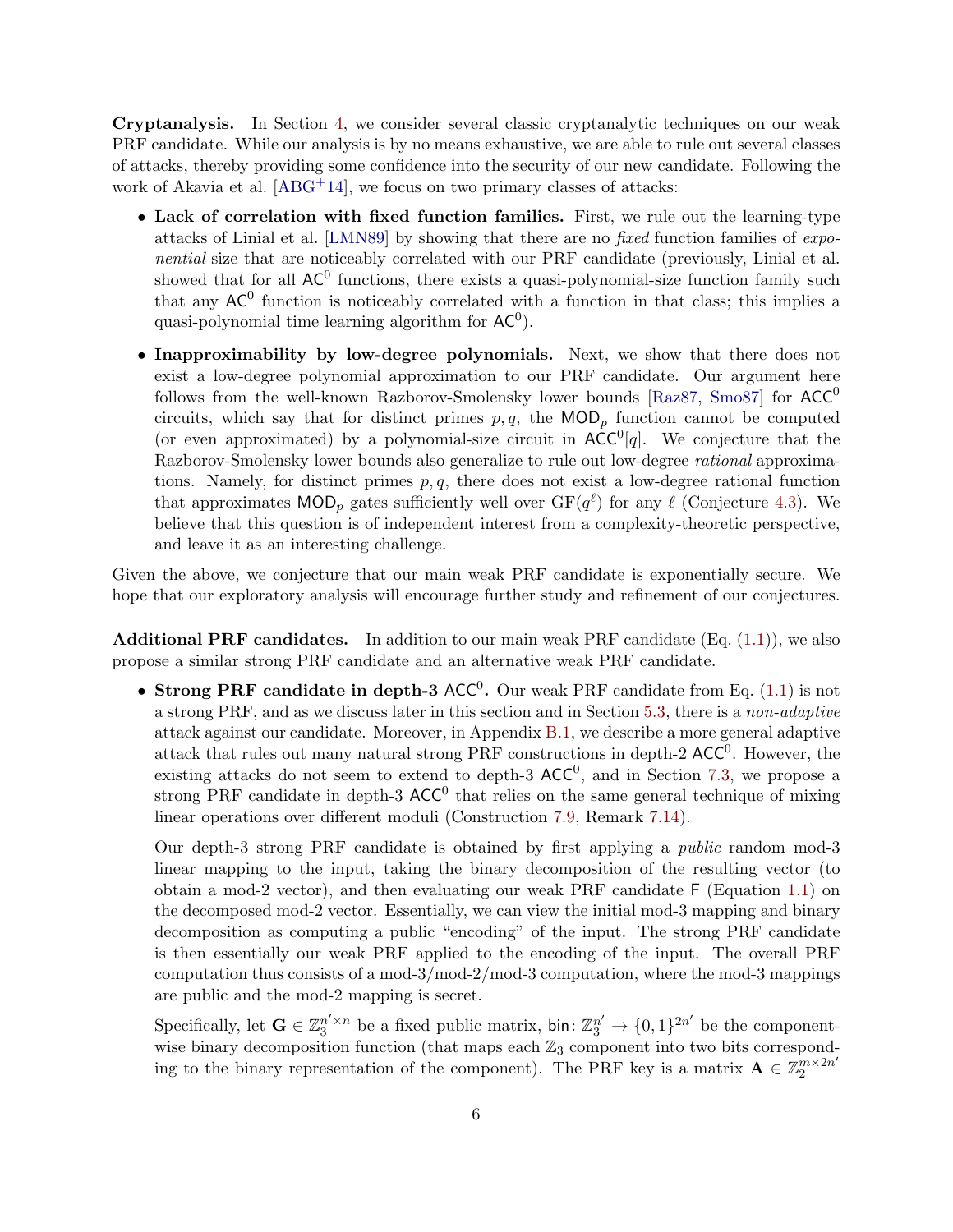and on input  $x \in \{0,1\}^n$ , the output is

<span id="page-6-0"></span>
$$
\mathsf{F}_{\mathbf{A}}'(x) \coloneqq \mathsf{F}_{\mathbf{A}}(\mathsf{bin}(\mathbf{G}\cdot x)) \tag{1.2}
$$

where  $F_A$  is our weak PRF candidate from Eq.  $(1.1)$ . To the best of our knowledge, this is the first strong PRF candidate computable by a depth-3 circuit that plausibly provides exponential (or even better than quasi-polynomial) security. We discuss this candidate and its applications in Section [7.3.](#page-45-0)

• An alternative weak PRF candidate. As we discuss below (and in Section [6\)](#page-26-0), the structure of our main candidate enables efficient protocols for distributed evaluation in several standard MPC settings (specifically, the honest majority setting and the MPC with preprocessing setting). In other settings such as the two-party setting, it is natural to rely on a "garbling scheme" such as that of Yao [\[Yao86\]](#page-55-3) or its optimized variants. However, when applied to our candidate  $(Eq. (1.1))$  $(Eq. (1.1))$  $(Eq. (1.1))$ , the cost of this approach will be high because of the super-linear number of multiplications needed for computing the matrix-vector product. In Section [6.5,](#page-34-0) we introduce an alternative weak PRF candidate (Construction [6.3\)](#page-34-1) that is more suitable for two-party distributed evaluation.

The secret key in our alternative candidate is a vector  $\mathbf{k} \in \{0,1\}^n$ , and on input  $x \in \{0,1\}^n$ , the output is defined to be

<span id="page-6-1"></span>
$$
\mathsf{F}_{\mathbf{k}}(x) \coloneqq \sum_{i \in [n]} \mathbf{k}_i x_i \bmod 2 + \sum_{i \in [n]} \mathbf{k}_i x_i \bmod 3 \pmod{2} . \tag{1.3}
$$

This construction can be viewed as a deterministic LPN instance with noise rate  $1/3$ , where the noise is generated via a deterministic, key-dependent, and input-dependent computation. Namely, the noise is 1 if and only if  $\langle \mathbf{k}, x \rangle = 1 \text{ mod } 3$ . Equivalently,  $F_{\mathbf{k}}(x) = 1$  if and only if  $\langle \mathbf{k}, x \rangle$  mod  $6 \in \{3, 4, 5\}$ , which corresponds to a special instance of the learning with rounding (LWR) assumption with *constant-size composite* modulus. We note that using a composite modulus in this setting is critical for security in the constant-modulus regime, since otherwise there is a direct polynomial-time linearization attack (e.g., [\[AG11\]](#page-49-1)) on the scheme. An advantage of this candidate over our main candidate is that it outputs unbiased bits (rather than elements of  $\mathbb{Z}_3$ ). On the downside, this candidate falls short of providing full exponential security because (similarly to LPN), it is susceptible to BKW-style attacks. We discuss this alternative weak PRF candidate (as well as a two-party distributed evaluation protocol for computing it) in Section [6.5.](#page-34-0)

Theoretical implications. We next turn to studying the implications and applications of our new PRF candidates. Unless stated otherwise, we refer here to our main depth-2 weak PRF candidate. We first describe several theoretical implications related to complexity theory and learning theory that are implied by our conjectures:

• Hardness of learning for depth-2  $ACC^{0}$  and width-3 branching programs. As mentioned earlier, one of the key structural properties of our weak PRF candidate is that it can be computed by a depth-2  $ACC^0$  circuit. Another low-complexity feature, which crucially depends on the choice of the moduli 2 and 3, is that it can be computed by (polynomiallength) width-3 permutation branching programs [\[Bar85\]](#page-50-3). The existence of a weak PRF in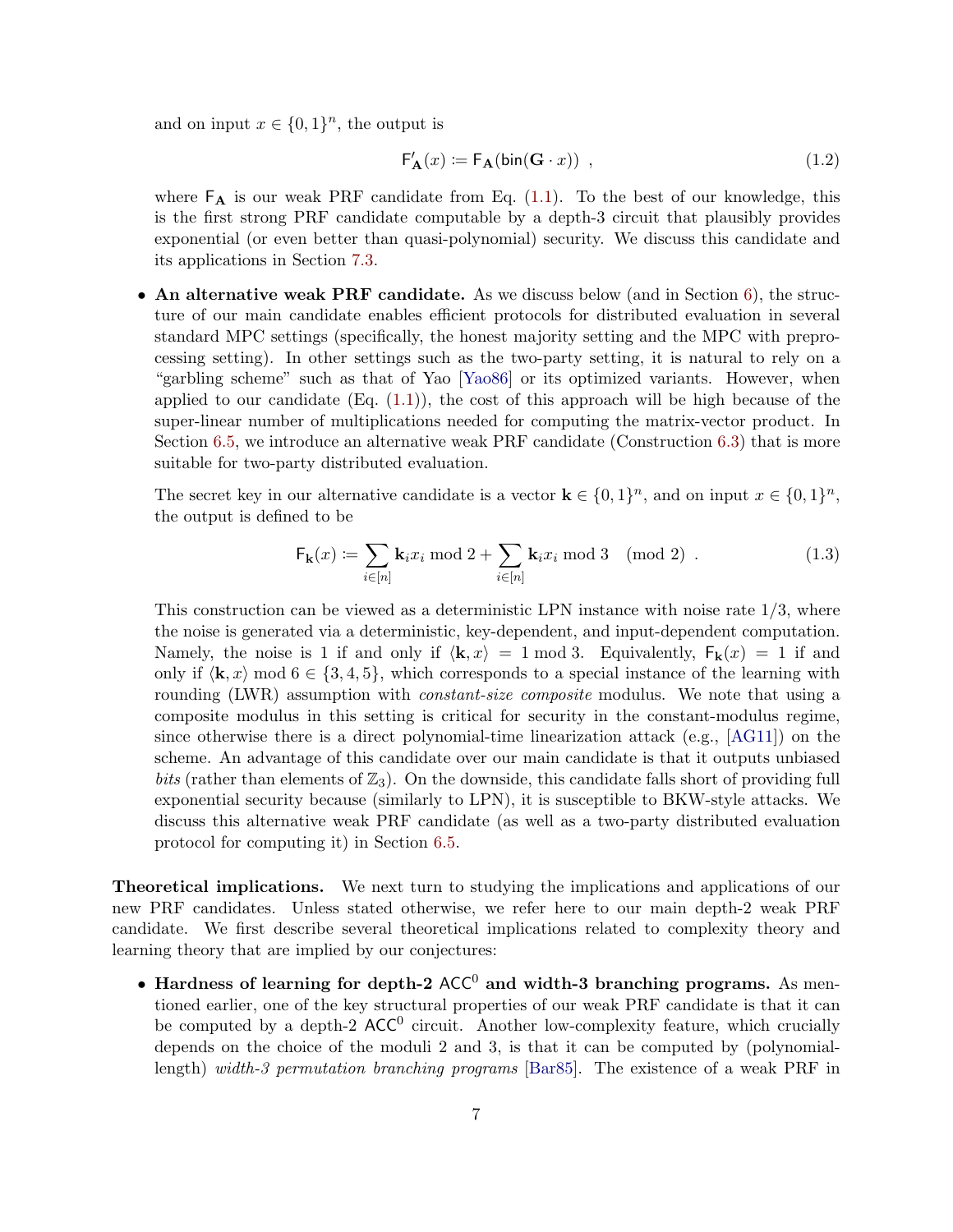any complexity class rules out learning algorithms for that class even with uniformly random examples (but without membership queries). This means that, assuming the exponential security of our weak PRF candidate in Eq.  $(1.1)$ , the classes of depth-2  $ACC^0$  circuits and width-3 permutation branching programs are not learnable (in the standard sense of PAClearnability [\[Val84\]](#page-55-4) without membership queries), even under the uniform distribution and even when allowing sub-exponential time learning algorithms. We explore these connections in greater detail in Sections [5.1](#page-21-0) and [5.2.](#page-23-0) We note that efficient learning algorithms for the above classes would imply an efficient learning algorithm for DNF formulas [\[EKR95\]](#page-52-3). While there are quasi-polynomial time learning algorithms for DNF formulas (in fact, even for  $AC^0$ circuits) under the uniform distribution [\[LMN89,](#page-54-1) [Ver90\]](#page-55-5), no such learning algorithm (even a sub-exponential one) is known for depth-2  $ACC^0$  or width-3 branching programs.

- Hardness of interpolating and property-testing sparse polynomials. In Section [5.3,](#page-24-0) we give an alternative characterization of Eq.  $(1.1)$  as essentially implementing a *sparse* multilinear polynomial over  $\mathbb{Z}_3$ , where the monomials are determined by the key **A**. We then show that the conjectured hardness of our weak PRF candidate implies that sparse polynomials over  $\mathbb{Z}_3$  (with sufficient degree and sparsity) are hard to interpolate given random evaluations drawn from a subset of the domain, namely from  $\{-1,1\}^n$ . Similar to the previous connections to hardness of learning, if it is easy to interpolate the polynomial corresponding to the operation of the PRF (on random inputs), then the interpolation algorithm gives a trivial distinguisher for the scheme. While the problem of sparse polynomial interpolation has been the subject of extensive study [\[Zip79,](#page-55-6) [BOT88,](#page-51-2) [KY88,](#page-54-2) [Zip90,](#page-55-7) [Wer94,](#page-55-8) [GS09,](#page-53-2) [AGR14\]](#page-49-2), much less is known when the interpolation algorithm only sees random evaluations from a subset of the domain. Our conjectures imply hardness results for this variant of the sparse interpolation problem. In fact, as we show in Remark [5.11,](#page-25-0) our conjectures even rule out property-testing algorithms  $[PRS02, AKK^+03, JPRZ04, DLM^+07]$  $[PRS02, AKK^+03, JPRZ04, DLM^+07]$  $[PRS02, AKK^+03, JPRZ04, DLM^+07]$  $[PRS02, AKK^+03, JPRZ04, DLM^+07]$  $[PRS02, AKK^+03, JPRZ04, DLM^+07]$  $[PRS02, AKK^+03, JPRZ04, DLM^+07]$  $[PRS02, AKK^+03, JPRZ04, DLM^+07]$  $[PRS02, AKK^+03, JPRZ04, DLM^+07]$  for sparse polynomials.
- Natural proofs barrier for super-linear circuit lower bounds. Our work also has relevance to minimizing the sequential time complexity or circuit size of strong PRFs. We consider the problem of constructing "asymptotically optimal" strong PRFs, namely ones that have exponential security in the input length and can be computed by linear-size circuits. This problem is motivated by the goal of ruling out *natural proofs* of super-linear circuit lower bounds, in the sense of Razborov and Rudich [\[RR94\]](#page-55-10). While previous works constructed PRFs that can be evaluated by linear-size circuits [\[IKOS08\]](#page-53-4) or in linear time on a RAM machine [\[AR16\]](#page-50-2), these PRFs fail to achieve full exponential security. The work of Miles and Viola [\[MV12\]](#page-54-0) presented a simplified abstraction of existing block cipher designs and proved their security under a class of natural attacks. One of their constructions can be implemented by quasi-linear size circuits and is shown to have exponential security against a wide class of attacks, thus falling a bit short of the asymptotic optimality goal. Our depth-3 strong PRF candidate from Eq.  $(1.2)$  (with a suitable instantiation of the public matrix **G** described in Remark [7.15\)](#page-48-1) yields a concrete candidate that can plausibly meet this goal. Thus, we give the first candidate construction for an asymptotically optimal strong PRF, which in turn rules out natural proofs of super-linear circuit lower bounds.

Applications to MPC and distributed PRF evaluation. A particularly appealing property of our weak PRF candidate is that it is very MPC-friendly. Protocols for PRF evaluation in a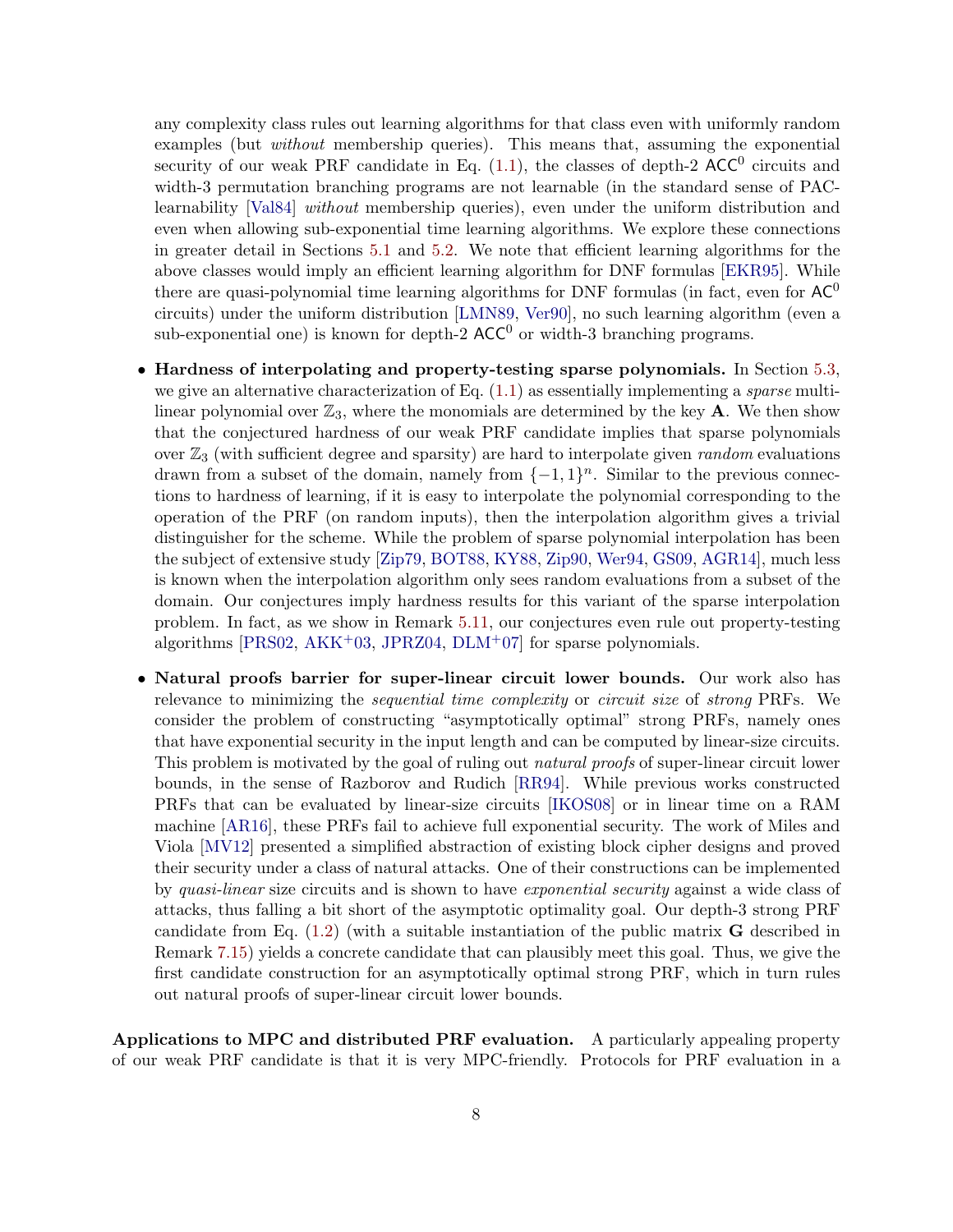distributed setting (where the secret key and input are distributed or secret-shared between two or more parties) have received a significant amount of attention recently, and new block ciphers have been proposed specifically to be MPC-friendly  $[ARS<sup>+</sup>15, DEG<sup>+</sup>18]$  $[ARS<sup>+</sup>15, DEG<sup>+</sup>18]$  $[ARS<sup>+</sup>15, DEG<sup>+</sup>18]$  $[ARS<sup>+</sup>15, DEG<sup>+</sup>18]$ . The structure of our weak PRF lends itself nicely to an efficient MPC protocol (with semi-honest security) for evaluating the PRF with a secret-shared key and a secret-shared input. Consider a scenario where the PRF key and input are secret-shared across multiple servers. Our protocol proceeds roughly as follows:

- If we use a *linear* secret-sharing scheme to share the keys and the inputs over  $\mathbb{Z}_2$  (alternatively, a field of characteristic 2), then the matrix-vector product  $\mathbf{A}x$  can be computed non-interactively: each party simply operates locally on their shares (of the key and input).<sup>[6](#page-8-0)</sup>
- Next, the servers engage in a simple interactive protocol to convert their secret-shared values (over  $\mathbb{Z}_2$ ) to a linear secret-sharing of the same value over  $\mathbb{Z}_3$  (effectively implementing the non-linear step in our PRF). Working in the 3-server setting (in a semi-honest model tolerating at most one corruption), we can implement this protocol very efficiently using the protocol of Araki et al.  $[AFL+16]$  $[AFL+16]$ . Here, the "share conversion" procedure essentially requires 13 bits of communication for each bit of  $\mathbf{A}x$ .
- Once the parties have a linear secret-sharing of  $\mathbf{A}x$  over  $\mathbb{Z}_3$ , computing the output can again be done non-interactively. Note that to extend our weak PRF candidate to output multiple bits, we replace the summation over  $\mathbb{Z}_3$  with a matrix-vector product. Namely if  $y \leftarrow Ax \in \{0,1\}^m$ , then we define the PRF output to be  $\mathbf{G}y$  (mod 3), where  $\mathbf{G}$  here is a fixed *public* matrix in  $\mathbb{Z}_3^{t \times m}$  (Remark [3.3\)](#page-14-0). Even with this extension, computing the output (given a  $\mathbb{Z}_3$  secret-sharing of the values  $\mathbf{A}x$ ) still corresponds to computing a *linear* function over  $\mathbb{Z}_3$ . Again, this is possible non-interactively.

The takeaway is that even though our weak PRF candidate is highly nonlinear (due to the mixing of mod-2 and mod-3 operations), the piecewise-linear structure means that it can be securely computed by a constant-round *information-theoretic* MPC protocol with  $O(|x|)$  bits of communication. In Table [2,](#page-9-0) we provide some concrete comparisons of our protocol for distributed evaluation of our PRF candidate to some of the existing candidates. As the baseline for our comparisons, we use the protocol of Araki et al.  $[AFL+16]$  $[AFL+16]$  as the representative for 3-party secret-sharing-based MPC protocols, and optimized garbled circuit constructions [\[KS08,](#page-54-3) [ZRE15\]](#page-55-11) for 2-party protocols. We compare against both the AES block cipher as well as several settings of LowMC [\[ARS](#page-50-1)+15] and Rasta  $[DEG+18]$  $[DEG+18]$ , two custom-designed block ciphers tailored for MPC applications. We describe our precise methodology for deriving these estimates in Section [6.2.](#page-28-0)

From Table [2,](#page-9-0) we see that using an optimistic setting of parameters for our candidate, the communication and round complexity of our 3-server protocol for distributed (weak) PRF evaluation is better than the generic MPC protocols applied to existing (strong) PRF candidates in terms of both round complexity and communication complexity in almost all cases. The only case where another protocol has smaller communication complexity is the case of evaluating the AND-gate-optimized variant of LowMC (using the Araki et al. protocol); however, evaluating this variant of LowMC requires over 250 rounds of communication compared to the 2 rounds needed for our protocol.

<span id="page-8-0"></span> ${}^{6}$ More precisely, one needs here a linear secret-sharing scheme that supports multiplication. In our 3-server implementation we use replicated additive shares (also known as "CNF secret-sharing") to achieve this. We refer to Section [6.1](#page-26-1) for the full details.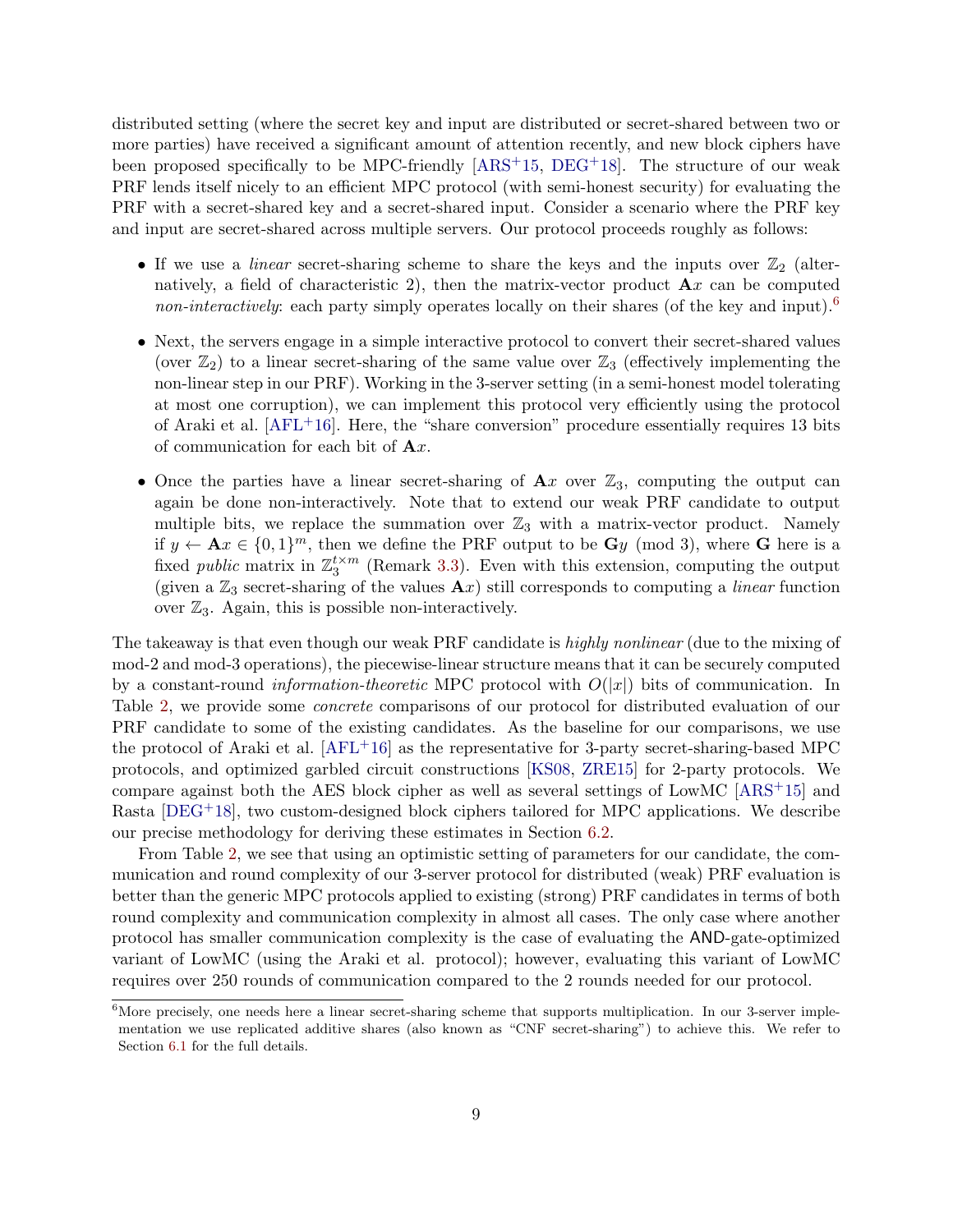| Construction                       | <b>Number</b><br>of Servers | <b>Round</b><br>Complexity | Communication<br>Complexity |
|------------------------------------|-----------------------------|----------------------------|-----------------------------|
| Araki et al. (AES)                 | 3                           | 40                         | $\approx 1.6 \cdot 10^4$    |
| Araki et al. (LowMC, min-depth)    | 3                           | 14                         | $\approx 7.9 \cdot 10^3$    |
| Araki et al. (LowMC, min-gates)    | 3                           | 252                        | $\approx 2.3 \cdot 10^3$    |
| Araki et al. (Rasta, min-depth)    | 3                           | $\overline{2}$             | $\approx 2.6 \cdot 10^{10}$ |
| Araki et al. (Rasta, min-gates)    | 3                           | 6                          | $\approx 6.3 \cdot 10^3$    |
| Garbled Circuit (AES)              | 9                           | 2                          | $\approx 1.4 \cdot 10^6$    |
| Garbled Circuit (LowMC, min-gates) | າ                           | 2                          | $\approx 1.9 \cdot 10^5$    |
| Garbled Circuit (Rasta, min-gates) | 9                           | 2                          | $\approx 5.4 \cdot 10^5$    |
| Our Protocol (Optimistic)          | 3                           | $\mathcal{D}$              | $\approx 3.8 \cdot 10^3$    |
| Our Protocol (Conservative)        | 3                           | 9                          | $\approx 5.5 \cdot 10^3$    |
| Our Protocol (General)             | 3                           | 2                          | $13n + 4t$                  |

<span id="page-9-0"></span>Table 2: Comparison of semi-honest oblivious PRF evaluation protocols. In all cases, we assume that the keys and inputs have been secret-shared between the (2 or 3) servers. We estimate the round complexity and the *total* communication complexity (in bits) needed to evaluate the PRF on the shared key and input. All of our comparisons assume semi-honest servers with up to one corruption and assuming a concrete security parameter of  $\lambda = 128$ . When comparing to the LowMC block cipher  $[ARS^+15]$  $[ARS^+15]$  and the Rasta block cipher  $[DEG^+18]$  $[DEG^+18]$ , we compare against two variants: a depth-optimized variant (min-depth) that minimizes the multiplicative depth of the circuit implementing the block cipher, and a gates-optimized variant (min-gates) that minimizes the number of AND gates. We refer to Section [6.2](#page-28-0) for the parameter settings we use for our estimates. For our protocol, we set the dimensions  $m, n$  according to our concrete parameter estimates from Table [4](#page-21-1) (in particular we let  $m = n$ ), and set the output dimension to be  $t = 128$  (for output space  $\mathbb{Z}_3^{128}$ ).

Compared to the communication-intensive protocols based on garbled circuits, the communication complexity of our protocol is roughly two orders of magnitude smaller than garbled circuit evaluation of LowMC and Rasta, and three orders of magnitude smaller than garbled circuit evaluation of AES. The secret-sharing-based protocols are much more competitive in terms of communication, but these protocols generally have much larger round complexities, which can be problematic in high-latency networks. To summarize, our new PRFs have the advantage that they are very friendly to compute in a distributed MPC setting when both the key and the input are secret-shared. We note that even weak PRFs are still useful in a variety of application scenarios. In Section [6.6](#page-40-0) we describe a concrete application of MPC-friendly weak PRFs for implementing distributed flavors of secure keyword search and searchable symmetric encryption. Moreover, for applications that require strong PRFs, one can apply the *encoded-input* variant of our weak PRF with a modest loss of efficiency (see Section [7\)](#page-40-1).

Distributed PRF evaluation in the preprocessing model. The piecewise-linear structure of our weak PRF enables even more savings if we consider the MPC with preprocessing model [\[Bea92,](#page-50-5)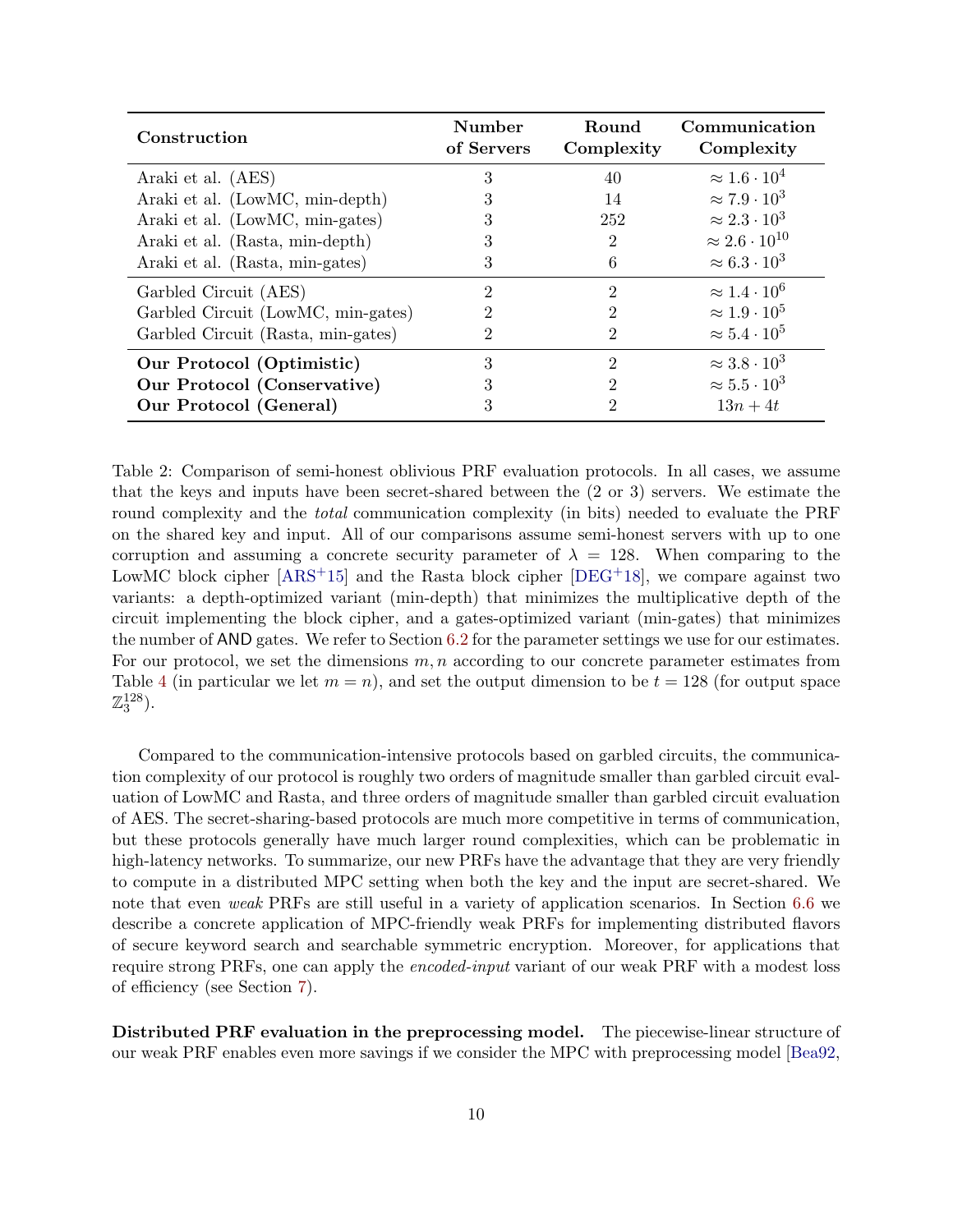| Construction        | Round<br>Complexity | Output<br><b>Bits</b> | Online<br>Communication | Preprocessing<br><b>Size</b> |
|---------------------|---------------------|-----------------------|-------------------------|------------------------------|
| $Yao + AES$         |                     | 128                   | $6.6 \cdot 10^{4}$      | $1.5 \cdot 10^6$             |
| $Yao + LowMC$       |                     | 128                   | $6.6 \cdot 10^{4}$      | $2.9 \cdot 10^5$             |
| $Yao + Rasta$       |                     | 351                   | $1.8 \cdot 10^5$        | $8.1 \cdot 10^5$             |
| <b>Our Protocol</b> |                     | 128                   | $2.6 \cdot 10^3$        | $3.5 \cdot 10^3$             |

<span id="page-10-0"></span>Table 3: Comparison of protocols for two-party fully-distributed PRF evaluation in the preprocessing model. We measure the online round complexity, the online communication (in bits), and the size of the correlated randomness (in bits) for the different protocols. We use Yao's two-party protocol as the representative protocol for evaluating existing block ciphers such as AES, LowMC, and Rasta. We refer to Section [6.3](#page-30-0) for a complete description of how the estimates were computed. For our protocol, we set the dimensions  $m = n = 256$  according to our concrete parameter estimates from Table [4,](#page-21-1) and assume that the key  $A$  is a block-circulant matrix (and in particular, can be represented by a single vector (Remark [3.4\)](#page-14-1).

 $BDOZ11, DPSZ12, IKM<sup>+</sup>13$  $BDOZ11, DPSZ12, IKM<sup>+</sup>13$  $BDOZ11, DPSZ12, IKM<sup>+</sup>13$  $BDOZ11, DPSZ12, IKM<sup>+</sup>13$  $BDOZ11, DPSZ12, IKM<sup>+</sup>13$  $BDOZ11, DPSZ12, IKM<sup>+</sup>13$ . In this model, prior to the computation, a trusted dealer distributes some input-independent randomness to the computing parties. This correlated randomness can significantly reduce the online complexity (both computation and communication) of the protocol execution. The piecewise-linear structure of our weak PRF candidate makes it very amenable for fully distributed evaluation in the preprocessing model, and we give efficient protocols for both fully distributed evaluation as well as the closely related problem of oblivious PRF evaluation [\[FIPR05\]](#page-52-6) in Sections [6.3](#page-30-0) and [6.4.](#page-32-0) In Table [3,](#page-10-0) we compare the cost of two-party fully distributed PRF evaluation of our weak PRF candidate to the costs of generic Yao-based protocols for evaluating alternative PRF candidates in the preprocessing model.

Compared to the generic approaches for fully-distributed evaluation, the online communication complexity of our protocol is over 25x smaller than the generic approach (applied to existing PRF candidates like AES as well as MPC-friendly PRFs like LowMC and Rasta). In terms of the amount of correlated randomness needed, the gap is even greater (due to the large sizes of the garbled circuits that need to be stored). Compared to the generic protocol for distributed evaluation of LowMC, the amount of preprocessing needed for distributed evaluation of our candidate is over 80x smaller (with even larger improvements when comparing to AES or Rasta). One disadvantage of our protocol is that it requires 4 rounds while the generic approaches give a 2 round protocol.

Garbling our alternative weak PRF candidate. As mentioned before, the cost of distributed evaluation of our main candidate  $(Eq. (1.1))$  $(Eq. (1.1))$  $(Eq. (1.1))$  using Yao-based protocols in the standard two-party setting (or the OT-hybrid model) is high due to the large number of multiplications needed for computing the matrix-vector product. Our alternative weak PRF candidate (Eq.  $(1.3)$ ) is more suitable in this setting, and we describe a simple two-party evaluation protocol (in the OT-hybrid model) in Section [6.5.](#page-34-0) The core ingredient in our protocol is a lightweight *information-theoretic* garbling scheme using arithmetic randomized encoding techniques (cf. [\[AIK11\]](#page-50-7)). The full two-party distributed evaluation protocol additionally relies on a single (parallel) invocation of a 1-out-of-6 OT; the overall two-party distributed evaluation protocol for this alternative candidate is 3 rounds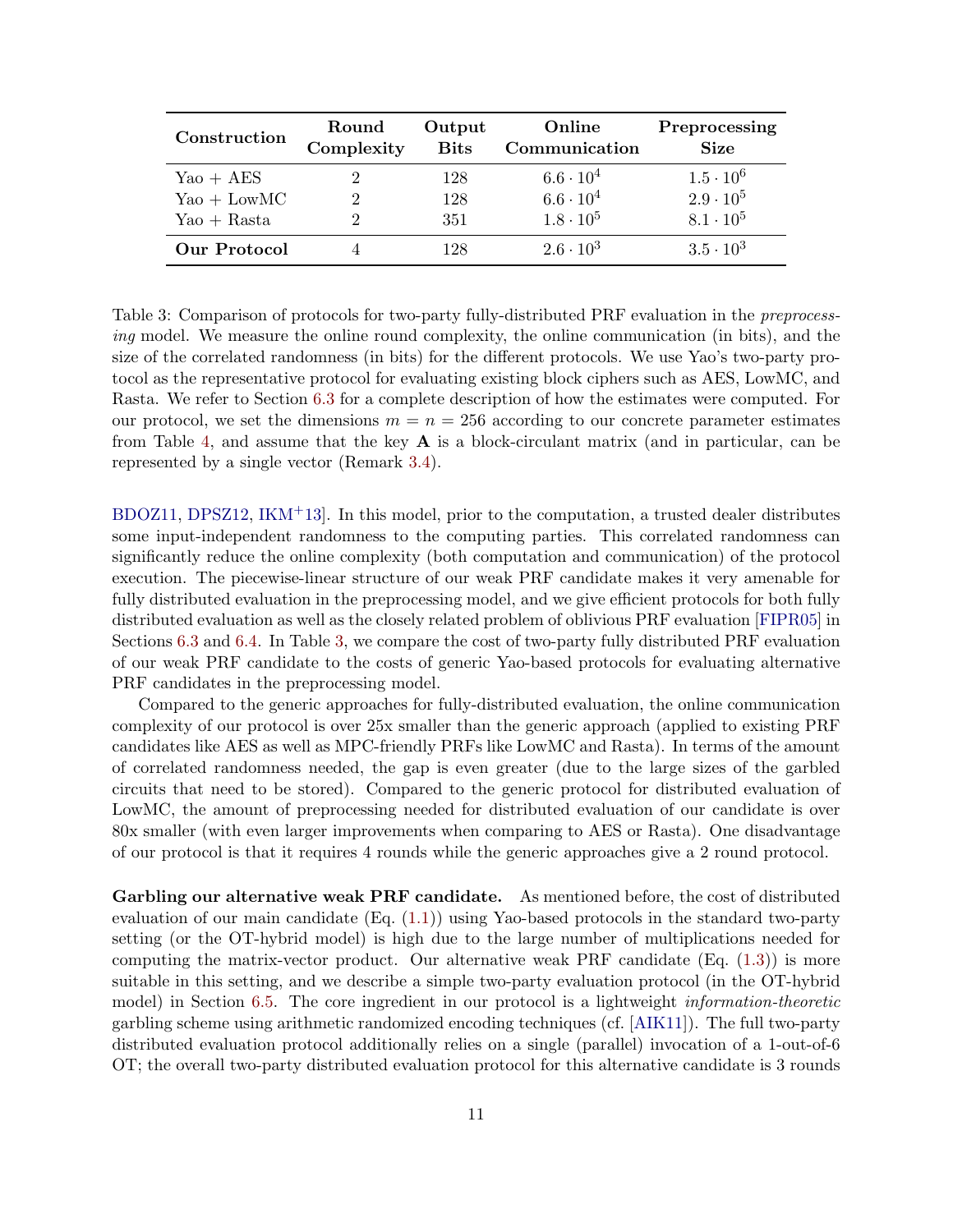(rather than the usual 2 rounds with Yao's protocol). The output size of this garbling scheme (as well as the total communication complexity of the distributed evaluation protocol) is linear in the input size times the output size of the PRF. Thus, this candidate is particularly attractive when the PRF output is short.

Towards strong pseudorandomness. Turning now to strong pseudorandomness, we first describe in Section [5.3](#page-24-0) a simple non-adaptive distinguishing attack against our basic PRF candidate by reducing it to a sparse polynomial interpolation problem over  $\mathbb{Z}_3$  (which can be solved using existing algorithms for sparse polynomial interpolation [\[Zip90\]](#page-55-7)). Next, in Appendix [B,](#page-58-1) we show that we can also express our PRF as an automaton with multiplicity. We can then apply known learning results for these function families [\[BV96\]](#page-51-3) to obtain an adaptive attack against our weak PRF candidate. In fact, we show that the learning algorithms for automaton with multiplicity rule out a broad class of depth-2 strong PRF candidates (which includes a direct generalizations of our basic candidate to the setting of  $mod-q \mod q$  moduli). Neither the non-adaptive sparse interpolation attack against our basic candidate nor the more general adaptive attack based on learning automaton with multiplicity seem to extend to the setting of weak pseudorandomness. Both attacks require seeing the outputs of the PRF on heavily-correlated inputs that are unlikely to arise given uniform samples. Moreover, we can show that if the learning attack in [\[BV96\]](#page-51-3) can be generalized to the weak pseudorandomness setting (where the learning algorithm is only provided function evaluations on a random subset of the domain), then the same algorithm implies a polynomial-time attack on the learning with rounding (LWR) [\[BPR12\]](#page-51-4) assumption with any polynomial moduli p and  $q$  (Lemma [B.7\)](#page-61-0).

Encoded-input PRFs and strong PRFs. Motivated by the fact that many applications of PRFs (e.g., message authentication codes (MACs)) do not naturally follow from weak pseudorandomness, we introduce an intermediate notion between weak PRFs and strong PRFs we refer to as encoded-input PRFs. Our new notion suffices for instantiating most applications of strong PRFs, and at the same time, still admits simple constructions (and circumvents known lower bounds on the existence of strong PRFs in various complexity classes). At a high-level, an encoded-input PRF is a function that behaves like a PRF on some (possibly sparse) subset of its domain. Moreover, this subset is specific to the PRF family, and in particular, independent of the key. For instance, a suitable subset might be the set of valid codewords in a linear error-correcting code. In Section [7,](#page-40-1) we formally define this notion, and then show that many standard applications of PRFs (e.g., MACs, authenticated encryption) can be instantiated from encoded-input PRFs by incorporating an additional validity check for the encoded input. The validity check can be made more efficient by using an additional proof provided by the evaluator. We then propose an efficient candidate construction of encoded-input PRFs by combining our weak PRFs with error-correcting codes (Construction [7.9\)](#page-46-0). The resulting construction resists the adaptive attacks we describe in Appendix [B](#page-58-1) and can remain MPC-friendly. Using our candidate encoded-input PRFs, we are able to construct MACs with low-complexity verification and CCA-secure encryption with low-complexity decryption (that is, both operations can be computed by a depth-3  $ACC^0$  circuit). In fact, as mentioned earlier, for a suitable instantiation of our encoding function (e.g., taking the generator matrix of a *linear* error-correcting code), we obtain a candidate *strong PRF* (Eq.  $(1.2)$ ) that can be computed by a *depth-3*  $ACC^0$  circuit (Remark [7.14\)](#page-48-0).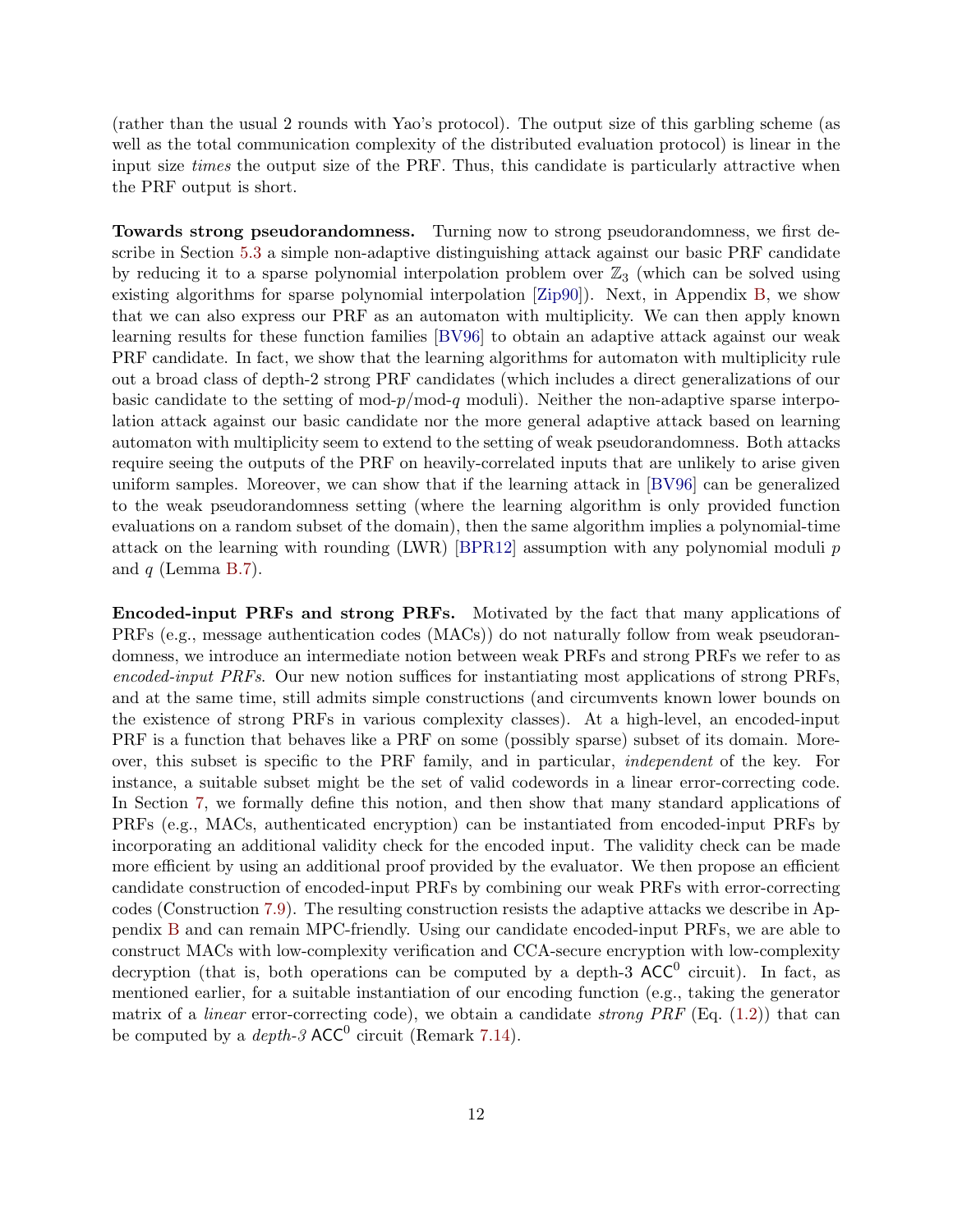#### <span id="page-12-0"></span>1.2 Related Work

There is a large body of work on minimizing different complexity measures of (weak or strong) PRFs. Most relevant to the present work are works proposing PRF constructions that can be evaluated by different classes of low-depth circuits such as  $AC^0$ ,  $ACC^0$ ,  $TC^0$  [\[Kha93,](#page-53-1) [BFKL94,](#page-50-8) [NR99,](#page-54-4) [NR04,](#page-54-5) [NRR00,](#page-54-6) [BPR12,](#page-51-4) [BLMR13,](#page-51-5) [Vio13,](#page-55-0) [ABG](#page-49-0)+14, [BP14,](#page-51-6) [YS16,](#page-55-12) [AR16\]](#page-50-2). Of these candidates, those in  $AC^0$  [\[Kha93,](#page-53-1) [AR16\]](#page-50-2) and in  $ACC^0$  [\[ABG](#page-49-0)<sup>+</sup>14, [Vio13\]](#page-55-0) are either vulnerable to quasi-polynomial time attacks [\[Kha93,](#page-53-1) [AR16,](#page-50-2) [ABG](#page-49-0)<sup>+</sup>14] or can only be shown to have quasi-polynomial time security [\[Vio13\]](#page-55-0). In more detail, the result of Viola [\[Vio13,](#page-55-0) Theorem 11] says that assuming hardness of factoring against  $2^{n^{\varepsilon}}$ -time adversaries (for some constant  $\varepsilon$ ), there is a strong PRF in ACC<sup>0</sup> with security against quasi-polynomial time adversaries. We discuss these candidates and their cryptanalysis in greater detail in Section [3.2.](#page-16-0) On the concrete efficiency side, numerous works have focused on designing simple PRFs that are well-suited for use in specific scenarios such as multiparty computation, homomorphic encryption, or evaluation on embedded systems (see, for example, [\[Can06,](#page-51-7) [Sha08,](#page-55-13) [ARS](#page-50-1)<sup>+</sup>15, [MJSC16,](#page-54-7) [CCF](#page-51-8)<sup>+</sup>16, [AGR](#page-49-4)<sup>+</sup>16, [DEG](#page-52-1)<sup>+</sup>18] and the references therein).

### 2 Preliminaries

We begin by defining some basic notation that we will use throughout this work. For a positive integer n, we write [n] to denote the set of integers  $\{1,\ldots,n\}$ . We use bold uppercase letters (e.g., A, B) to denote matrices.

For a finite set S, we write  $x \stackrel{R}{\leftarrow} S$  to denote that x is drawn uniformly at random from S. For a distribution D, we write  $x \leftarrow \mathcal{D}$  to denote a draw from a distribution D. Unless otherwise noted, we write  $\lambda$  to denote the security parameter. We say that a function  $f(\lambda)$  is negligible in  $\lambda$  if  $f(\lambda) = o(1/\lambda^c)$  for all  $c \in \mathbb{N}$ . We write  $f(\lambda) = \text{poly}(\lambda)$  to denote that f is bounded by some (fixed) polynomial in  $\lambda$ . We say that an algorithm is efficient if it runs in probabilistic polynomial time in the length of its input.

For two sets X and Y, we write  $\text{Funs}[\mathcal{X}, \mathcal{Y}]$  to denote the set of all functions from X to Y. For two functions f and g on a common domain X, we say that f is  $\varepsilon$ -close to g if  $\Pr_x[f(x) \neq g(x)] \leq \varepsilon$  and that it is  $\varepsilon$ -far from g if  $Pr_x[f(x) \neq g(x)] > \varepsilon$ . Next, we review the definition of a pseudorandom function (PRF) [\[GGM84\]](#page-52-7).

**Definition 2.1** (Pseudorandom Function). Let  $\mathcal{K} = {\mathcal{K}_{\lambda}}_{\lambda \in \mathbb{N}}, \mathcal{X} = {\mathcal{X}_{\lambda}}_{\lambda \in \mathbb{N}},$  and  $\mathcal{Y} = {\mathcal{Y}_{\lambda}}_{\lambda \in \mathbb{N}}$  be ensembles of finite sets indexed by a security parameter  $\lambda$ . Let  $\{F_{\lambda}\}_{{\lambda}\in\mathbb{N}}$  be an efficiently-computable collection of functions  $F_\lambda: \mathcal{K}_\lambda \times \mathcal{X}_\lambda \to \mathcal{Y}_\lambda$ . Then, we say that the function family  $\{F_\lambda\}_{\lambda \in \mathbb{N}}$  is a  $(t, \varepsilon)$ -strong pseudorandom function if for all adversaries A running in time  $t(\lambda)$ , and taking  $k \stackrel{\text{R}}{\leftarrow} \mathcal{K}_{\lambda}$ and  $f_{\lambda} \stackrel{\text{R}}{\leftarrow}$  Funs $[\mathcal{X}_{\lambda}, \mathcal{Y}_{\lambda}]$ , we have that

$$
\left|\Pr[\mathcal{A}^{\mathsf{F}_{\lambda}(k,\cdot)}(1^{\lambda})=1]-\Pr[\mathcal{A}^{f_{\lambda}(\cdot)}(1^{\lambda})=1]\right|\leq \varepsilon(\lambda).
$$

We say that the function family  $\{\mathsf{F}_{\lambda}\}_{{\lambda}\in\mathbb{N}}$  is an  $(\ell, t, \varepsilon)$ -weak pseudorandom function if for all adversaries A running in time  $t(\lambda)$  and taking  $k \stackrel{\text{R}}{\leftarrow} \mathcal{K}_{\lambda}$ ,  $f_{\lambda} \stackrel{\text{R}}{\leftarrow} \text{Funs}[\mathcal{X}_{\lambda}, \mathcal{Y}_{\lambda}], x_1, \ldots, x_{\ell} \stackrel{\text{R}}{\leftarrow} \mathcal{X}_{\lambda}$ , we have that

$$
\left|\Pr\left[\mathcal{A}\left(1^{\lambda}, \{(x_i, \mathsf{F}_{\lambda}(k, x_i))\}_{i \in [\ell]}\right)\right] - \Pr\left[\mathcal{A}\left(1^{\lambda}, \{(x_i, f_{\lambda}(x_i))\}_{i \in [\ell]}\right)\right]\right| \leq \varepsilon(\lambda).
$$

To simplify the notation, we will often drop the index  $\lambda$  on F. We will also write  $F_k$  to denote  $F(k, \cdot).$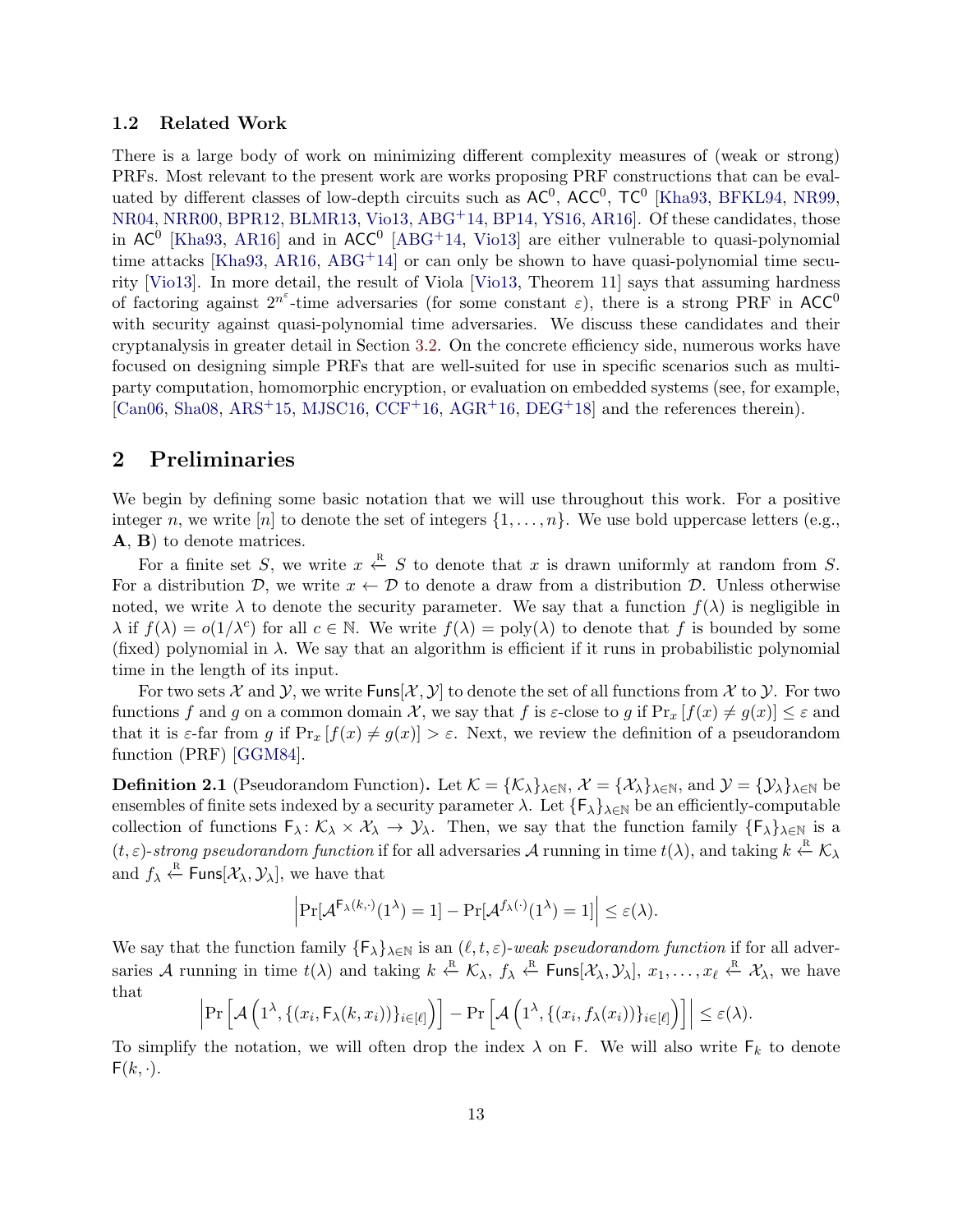Domains and their representations. The key-space, domain, and range of all of the PRF candidates we consider in this work consist of vector spaces over finite fields (i.e.,  $\mathbb{Z}_p^k$  for some p and  $k$ ). For notational convenience, we write everything using vector space notation. However, when measuring the complexity of evaluating the PRF, we measure everything in terms of Boolean operations (as opposed to arithmetic or finite field operations). Specifically, we view the keys, inputs, and outputs of our PRF candidates as vectors of bit-strings, where each bit-string encodes the binary representation of its respective field element. For example, a vector  $v \in \mathbb{Z}_p^k$  would be represented by a binary string of length  $k \cdot \lceil \log p \rceil$ , where each block of  $\lceil \log p \rceil$  bits represents a single component of  $v$ . This way, we can discuss the *Boolean* circuit complexity of evaluating a PRF over a key-space  $\mathbb{Z}_p^{m \times n}$ , domain  $\mathbb{Z}_p^n$ , and range  $\mathbb{Z}_q^t$ .

Circuit classes. We also recall the definition of several basic complexity classes. First, the circuit class  $AC^0$  consists of all circuits with constant depth, polynomial size, and unbounded fanin (containing only AND, OR, and NOT gates). The circuit class  $TC^0$  (resp.,  $TC^1$ ) consists of all circuits with constant (resp., logarithmic) depth, polynomial size, unbounded fan-in and threshold gates.

**Definition 2.2** (Modular Gates). For any integer m, the  $MOD_m$  gate outputs 1 if m divides the sum of its inputs, and 0 otherwise.

**Definition 2.3** (Circuit Class  $ACC^0$ ). For integers  $m_1, \ldots, m_k > 1$ , we say that a language  $\mathcal{L}$  is in  $\mathsf{ACC}^0[m_1,\ldots,m_k]$  if there exists a circuit family  $\{C_n\}_{n\in\mathbb{N}}$  with constant depth, polynomial size, and consisting of unbounded fan-in AND, OR, NOT, and  $\text{MOD}_{m_1}, \ldots, \text{MOD}_{m_k}$  gates that decides L. We write ACC<sup>0</sup> to denote the class of all languages that is in  $ACC^0[m_1, \ldots, m_k]$  for some  $k \geq 0$ and integers  $m_1, \ldots, m_k > 0$ .

### <span id="page-13-0"></span>3 Candidate Weak Pseudorandom Functions

In this section, we introduce our candidate weak pseudorandom function families. We begin with a basic candidate below (Construction [3.1\)](#page-13-1), and then describe several generalizations and extensions. When describing our applications in the subsequent sections, we will focus primarily on our basic construction.

<span id="page-13-1"></span>**Construction 3.1** (Mod-2/Mod-3 Weak PRF Candidate). Let  $\lambda$  be a security parameter, and define parameters  $m = m(\lambda)$  and  $n = n(\lambda)$ . The weak PRF candidate is a function  $F_{\lambda}: \mathbb{Z}_2^{m \times n} \times$  $\mathbb{Z}_2^n \to \mathbb{Z}_3$  with key-space  $\mathcal{K}_\lambda = \mathbb{Z}_2^{m \times n}$ , domain  $\mathcal{X}_\lambda = \mathbb{Z}_2^n$  and output space  $\mathcal{Y}_\lambda = \mathbb{Z}_3$ . For a key  $\overline{\mathbf{A}} \in \mathbb{Z}_2^{m \times n}$ , we write  $\mathsf{F}_{\mathbf{A}}(x)$  to denote the function  $\mathsf{F}_{\lambda}(\overline{\mathbf{A}},x)$ . We define  $\mathsf{F}_{\mathbf{A}}$  as follows:

- On input  $x \in \mathbb{Z}_2^n$ , compute  $y' = \mathbf{A}x \in \mathbb{Z}_2^m$ .
- The output is defined by applying a non-linear mapping to  $y'$ . In this case, we take our non-linear mapping to be the function  $\text{map}: \{0,1\}^m \to \mathbb{Z}_3$  that outputs the sum of the inputs values modulo 3. Specifically, for  $y' \in \{0,1\}^m$ , we write  $\text{map}(y') := \sum_{i \in [m]} y'_i \pmod{3}$ .

We define  $F_{\mathbf{A}}(x) := \text{map}(\mathbf{A}x)$ . Note that we compute the matrix-vector product  $\mathbf{A}x$  over  $\mathbb{Z}_2$ , and then re-interpret the values as their integer values 0 and 1.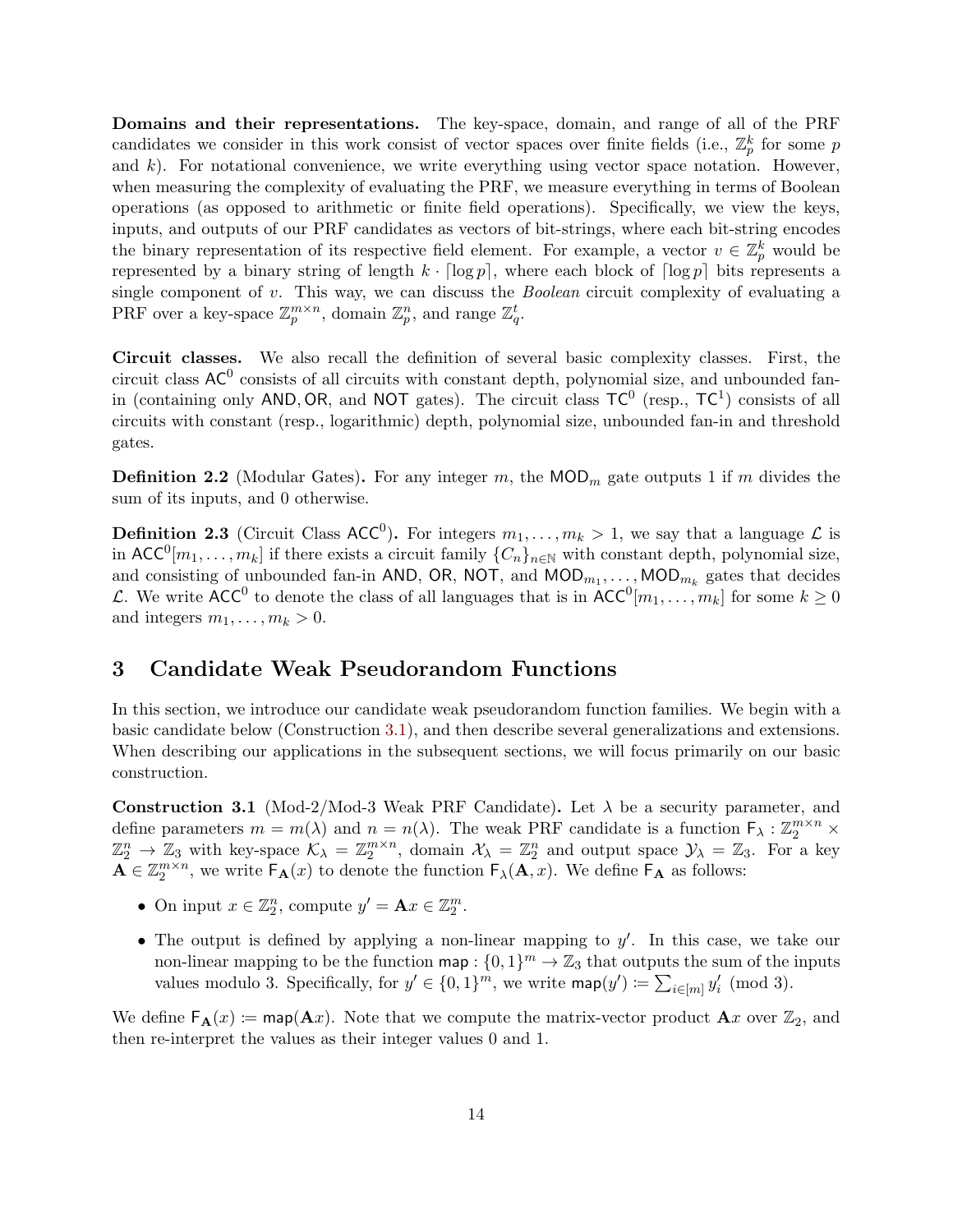<span id="page-14-2"></span>**Remark 3.2** (Weak PRF Candidate for Arbitrary p and q). The weak PRF candidate in Construc-tion [3.1](#page-13-1) can be generalized to work over two arbitrary fields  $\mathbb{Z}_p$  and  $\mathbb{Z}_q$  where  $p \neq q$ . In particular, we define the key-space to be  $\mathcal{K}_{\lambda} = \mathbb{Z}_p^{m \times n}$ , the domain to be  $\mathcal{X}_{\lambda} = \mathbb{Z}_p^n$ , and the range to be  $\mathcal{Y}_{\lambda} = \mathbb{Z}_q$ . We define the non-linear mapping  $\min_{p,q} \{0,1,\ldots,p-1\}^m \to \mathbb{Z}_q$  that computes the sum of input values modulo q:

$$
\mathsf{map}_{p,q}(y') \coloneqq \sum_{i \in [m]} y_i' \pmod{q}.
$$

Putting all the pieces together, the PRF is defined to be  $F_{\mathbf{A}}(x) := \text{map}_{p,q}(\mathbf{A}x)$ . In this case, Construction [3.1](#page-13-1) corresponds to the special case where  $p = 2$  and  $q = 3$ . Note that for certain choices of p, q, the output of this mapping might not be balanced (this is not the case for  $p = 2$ ) and  $q = 3$ , and pseudorandomness is then defined with respect to the corresponding distribution. We now describe several variations on our general candidate:

- We can consider a binary input space  $\mathcal{X}_{\lambda} = \mathbb{Z}_2^{n'}$  $n<sub>2</sub>$ <sup>n'</sup> rather than a mod-p input. In this case, we require that the key **A** to be compressing so that the product **A**x for a random  $x \in \mathbb{Z}_2^{n'}$  $_2^{n'}$  is statistically close to the uniform distribution over  $\mathbb{Z}_p^m$ . For instance, this holds by the leftover hash lemma [\[HILL99\]](#page-53-6) if we take  $n'(\lambda) = \Omega(m \log p)$ .
- We can consider more complex input spaces and non-linear mappings. As a concrete example, we can define a PRF where the input domain is an elliptic curve group  $E(\mathbb{Z}_q)$  of prime order p. That is, we take the domain to be  $\mathcal{X}_{\lambda} = E(\mathbb{Z}_q)^n$ ; the key-space and range are unchanged:  $\mathcal{K}_{\lambda} = \mathbb{Z}_p^{m \times n}$  and  $\mathcal{Y}_{\lambda} = \mathbb{Z}_q$ . In this case, the linear mapping  $\mathbf{A}x$  corresponds to computing a linear combination of elliptic curve points. We can define the non-linear mapping  $\mathsf{map}_{p,q}$ from  $E(\mathbb{Z}_q)$  into  $\mathbb{Z}_q$  to be the mapping that returns the x-coordinate of the curve point (recall that each element in  $E(\mathbb{Z}_q)$  can be represented by a pair of  $(x, y)$ -coordinates in  $\mathbb{Z}_q$ .

<span id="page-14-0"></span>Remark 3.3 (Multiple Output Bits). The output of our weak PRF candidate from Construc-tion [3.1](#page-13-1) consists of a single element in  $\mathbb{Z}_3$ . In many scenarios (such as the ones we describe in Section [6\)](#page-26-0), we require a PRF with longer output. One way to extend Construction [3.1](#page-13-1) to provide longer outputs is to take the vector  $\mathbf{A}x \in \mathbb{Z}_2^m$ , reinterpret it as a  $0/1$  vector  $y' \in \mathbb{Z}_3^m$ , and output  $\mathbf{G}y' \in \mathbb{Z}_3^t$ , where  $\mathbf{G} \in \mathbb{Z}_3^{t \times m}$  is a *fixed* public matrix. Formally, we define the mapping  $\mathsf{map}_{\mathbf{G}}: \{0,1\}^m \to \mathbb{Z}_3^t$  that maps  $y' \mapsto \mathbf{G}y'$ , and define the PRF candidate  $\mathsf{F}: \mathbb{Z}_2^{m \times n} \times \mathbb{Z}_2^n \to \mathbb{Z}_3^t$  to be  $F_{\mathbf{A}}(x) \coloneqq \text{map}_{\mathbf{G}}(\mathbf{A}x)$ . Construction [3.1](#page-13-1) then corresponds to the special case where  $\mathbf{G} = \mathbf{1}^{1 \times m}$ , where  $1^{1 \times m}$  denotes the all-ones matrix of dimension 1-by-m. In our constructions, we propose taking G to be the generator matrix of a linear error-correcting code over  $\mathbb{Z}_3$ . This choice is motivated by the fact that the generator matrix of a linear code with sufficient distance implements a good extractor for a bit-fixing source  $[{\rm CGH+85}]$ . As a concrete candidate for our constructions, we propose taking **G** to be the generator matrix of a BCH code over  $\mathbb{Z}_3$ . Note that we require  $t < m$ . Otherwise, if  $t \geq m$ , then we can use linear algebra (over  $\mathbb{Z}_3$ ) to recover  $y' = \mathbf{A}x$  from the output  $\mathbf{G}y'$  (since G is public). Given multiple pairs  $(x, y')$ , we can recover the secret key  $\mathbf{A}$  (over  $\mathbb{Z}_2$ ). In particular, in our concrete parameter settings, we require  $m - t \geq \lambda$ .

<span id="page-14-1"></span>Remark 3.4 (Using Structured Matrices as the PRF Key). We can improve the asymptotic (and concrete) efficiency of our weak PRF candidate (Construction [3.1\)](#page-13-1) by taking the key to be a structured matrix rather than a random matrix. For example, we can take  $A$  to be a uniformly random *Toeplitz* matrix rather than a uniformly random matrix. This has the advantage that the size of the PRF key is reduced from  $mn$  to  $m+n$ . In our concrete parameter proposals (Section [4.5\)](#page-21-2),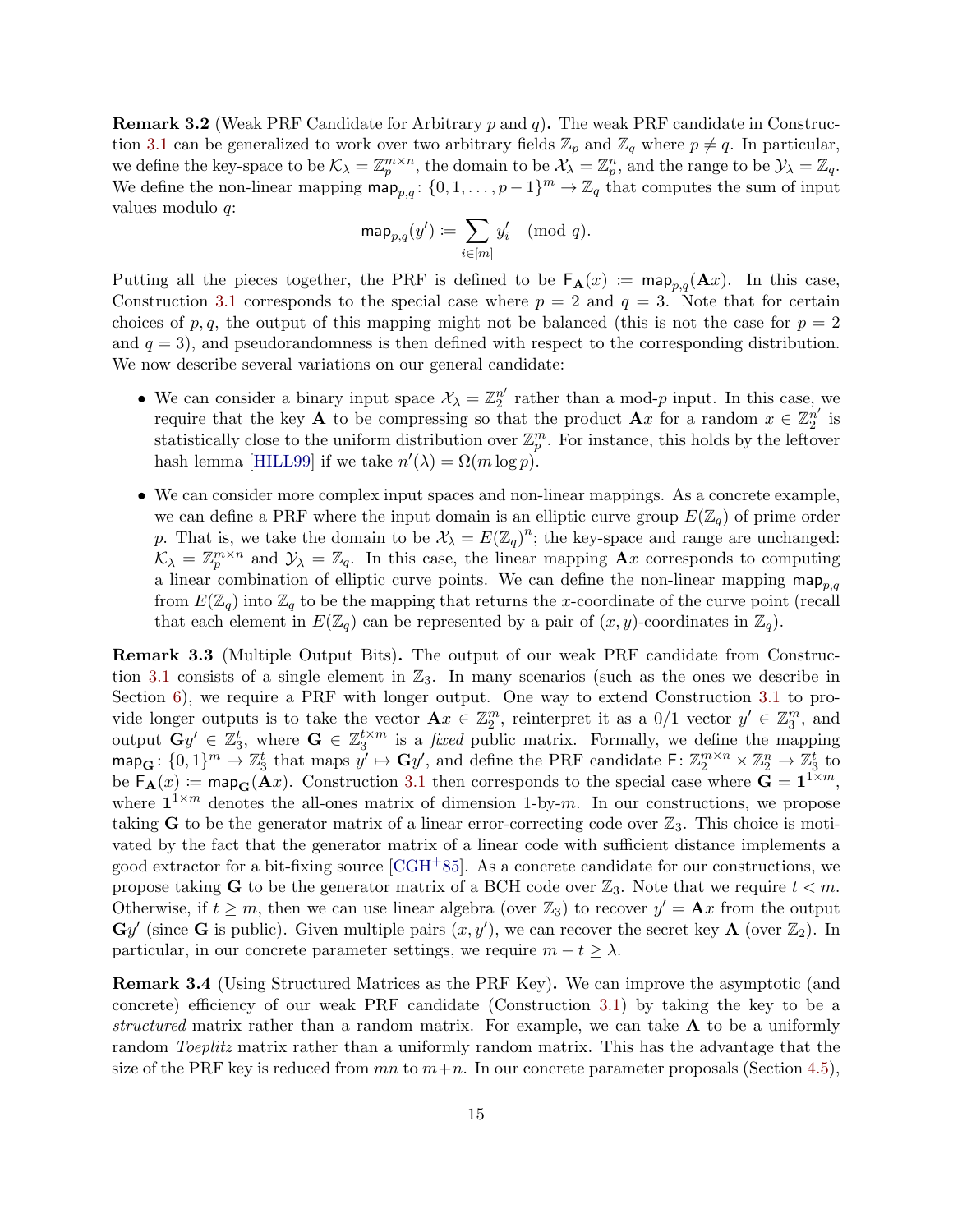both  $m, n = O(\lambda)$ , so using a Toeplitz matrix reduces the size of the key from being quadratic in the security parameter to being linear in the security parameter. A similar optimization for using a random Toeplitz matrix in place of a random matrix was previously proposed to reduce the key size in authentication schemes based on the learning parity with noise (LPN) problem [\[GRS08,](#page-53-7) [Pie12\]](#page-54-8).

Similarly, we can also take the key  $\bf{A}$  to be a generator matrix for a (random) quasi-cylic code (c.f.,  $[Pan15, ABB<sup>+</sup>17, MBD<sup>+</sup>18]$  $[Pan15, ABB<sup>+</sup>17, MBD<sup>+</sup>18]$  $[Pan15, ABB<sup>+</sup>17, MBD<sup>+</sup>18]$  $[Pan15, ABB<sup>+</sup>17, MBD<sup>+</sup>18]$  $[Pan15, ABB<sup>+</sup>17, MBD<sup>+</sup>18]$  $[Pan15, ABB<sup>+</sup>17, MBD<sup>+</sup>18]$ ). Using generator matrices of quasi-cyclic codes enables both short keys (the generator matrix of a quasi-cyclic code is a block-circulant matrix, which can be represented by a single vector of dimension  $n)$  as well as more efficient PRF evaluation. Namely, we can use FFT algorithms to efficiently implement the matrix-vector multiplication  $\mathbf{A}x$ .

#### <span id="page-15-0"></span>3.1 Conjectures on the Security of Weak PRF Candidates

We now state three conjectures on our new family of weak PRF candidates, sorted in order from the weakest to the strongest:

<span id="page-15-4"></span>**Conjecture 3.5** (General Mod-p/Mod-q Weak PRF Candidate). Let  $\lambda$  be a security parameter. Then, there exist fixed primes p and q and  $m, n = \text{poly}(\lambda)$  such that for all  $\ell, t = \text{poly}(\lambda)$ , there exists a function  $\varepsilon = \text{negl}(\lambda)$  such that the family  $\{F_{\lambda}\}_{\lambda \in \mathbb{N}}$  from Remark [3.2](#page-14-2) is an  $(\ell, t, \varepsilon)$ -weak PRF.

<span id="page-15-2"></span>Conjecture 3.6 (Mod-2/Mod-3 Weak PRF Candidate). Let  $\lambda$  be a security parameter. Then, there exist  $m, n = \text{poly}(\lambda)$  such that for all  $\ell, t = \text{poly}(\lambda)$ , there exists  $\varepsilon = \text{negl}(\lambda)$  such that the function family  $\{F_{\lambda}\}_{{\lambda}\in\mathbb{N}}$  from Construction [3.1](#page-13-1) is an  $(\ell, t, \varepsilon)$ -weak PRF.

<span id="page-15-3"></span>Conjecture 3.7 (Exponential Hardness of Mod-2/Mod-3 Weak PRF Candidate). Let  $\lambda$  be a security parameter. Then, there exist constants  $c_1, c_2, c_3, c_4 > 0$  such that for  $n = c_1 \lambda$ ,  $m = c_2 \lambda$ ,  $\ell = 2^{c_3\lambda}$ , and  $t = 2^{\lambda}$ , the function family  $\{\mathsf{F}_{\lambda}\}_{\lambda \in \mathbb{N}}$  from Construction [3.1](#page-13-1) is an  $(\ell, t, \varepsilon)$ -weak PRF for  $\varepsilon = 2^{-c_4 \lambda}$ .

Remark 3.8 (Further Generalizations). As stated, Conjectures [3.6](#page-15-2) and [3.7](#page-15-3) are specific to the security of our mod-2/mod-3 weak PRF candidate from Construction [3.1.](#page-13-1) But more generally, we can consider an analogous pair of conjectures for any fixed mod- $p/mod-q$  candidate (where p and q are distinct primes). Going further, we can even conjecture that the analogous claims hold for all choices of p and q. In this work however, we focus on the security of the mod-2/mod-3 candidate, since that candidate is most well-suited for our MPC applications.

Remark 3.9 (Polynomial Number of Samples). Conjecture [3.7](#page-15-3) says that the distinguishing advantage of any  $2^{\lambda}$ -time weak PRF adversary is exponentially small given an exponential number of samples  $\ell = 2^{\Omega(\lambda)}$ . In many applications of weak PRFs, it suffices to require hardness against an adversary that sees a polynomial number of samples. For these settings, we can formulate the following weaker conjecture: there exists constants  $c_1, c_2 > 0$  such that for  $n = c_1 \lambda$ ,  $m = c_2 \lambda$ ,  $t = 2^{\lambda}$ , and any  $\ell = \text{poly}(\lambda)$ , there exists a constant  $c_3 > 0$  such that the function family  $\{F_{\lambda}\}_{\lambda \in \mathbb{N}}$ from Construction [3.1](#page-13-1) is a  $(\ell, t, \varepsilon)$ -weak PRF for  $\varepsilon = 2^{-c_3 \lambda}$ .

<span id="page-15-1"></span>**Remark 3.10** (Weak PRF in  $ACC^{0}$ ). An appealing property of the mod-2/mod-3 PRF candidate from Construction [3.1](#page-13-1) is that the PRF can be computed by a depth-2  $ACC^0$  circuit (in fact, a depth-2  $ACC^{0}[2,3]$  circuit suffices). Specifically, if  $\mathbf{A} \in \mathbb{Z}_{2}^{m \times n}$  is the secret key to the PRF, then the function  $F_A$  can be computed by a depth-2 circuit where the first layer consists of m MOD<sub>2</sub> gates,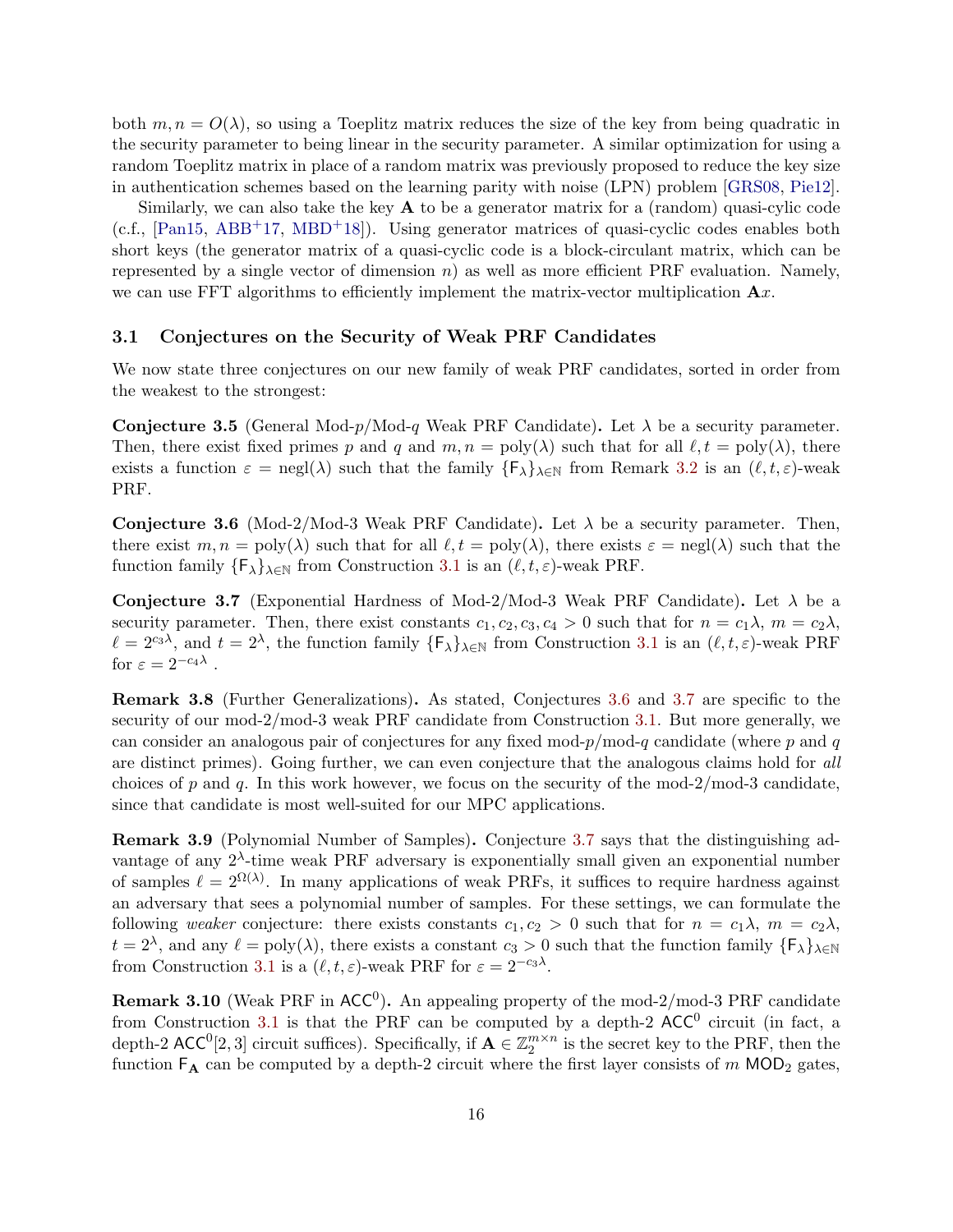one associated with each row of  $A$  (concretely, each  $MOD<sub>2</sub>$  gate takes as input the subset of input bits on which the corresponding row of  $\bf{A}$  depends). All of the MOD<sub>2</sub> gates feed into two MOD<sub>3</sub> gates, each computing one bit of the binary encoding of the output value (more precisely, the MOD<sup>3</sup> gate computing the most significant bit of the output outputs 1 if the sum of the inputs is 2 mod 3 and the  $MOD_3$  gate computing the least significant bit of the outputs outputs 1 if the sum of its input bits is 1 mod 3). Note that we can also implement the PRF in depth-2  $\mathsf{ACC}^0[6]$ , that is,  $\mathsf{ACC}^0$ with  $MOD_6$  gates only (using essentially the same construction). In either case, we conclude that under Conjecture [3.6,](#page-15-2) there exists a weak-PRF candidate in depth-2  $ACC^{0}$ . Intuitively, this means that under Conjecture [3.6,](#page-15-2) the complexity class  $ACC^0$  should be hard to learn. We formalize this intuition in Section [5.1.](#page-21-0)

#### <span id="page-16-0"></span>3.2 Comparison with Other Weak PRF Candidates

In this section, we compare our weak PRF candidate (Construction [3.1\)](#page-13-1) to previous candidates of low-complexity PRFs [\[BFKL94,](#page-50-8) [NR99,](#page-54-4) [NR04,](#page-54-5) [NRR00,](#page-54-6) [BPR12,](#page-51-4) [BLMR13,](#page-51-5) [Vio13,](#page-55-0) [ABG](#page-49-0)+14, [BP14,](#page-51-6) [AR16\]](#page-50-2). We conclude by discussing several advantages of our construction.

**The Akavia et al. candidate.** Akavia et al.  $[ABC^+14]$  previously introduced a weak PRF candidate in  $ACC^0$  (more precisely, in the class  $AC^0 \circ MOD_2$ ) that shares many structural properties with our candidate (Construction [3.1\)](#page-13-1). Specifically, the key is a random matrix  $\mathbf{A} \in \mathbb{Z}_2^{n \times n}$  and the PRF is defined to be  $F_{\mathbf{A}}(x) := g(\mathbf{A}x)$ , where the function g is a specially-designed non-linear "tribes"<sup>[7](#page-16-1)</sup> function. Their construction is then computable by a depth-3  $ACC^{0}[2]$  circuit. Our work follows a very similar design philosophy, except we replace the tribes function with the conceptually simpler operation of computing the sum of the outputs  $\mathbf{A}x$  modulo 3. Recently, Bogdanov and Rosen [\[BR17\]](#page-51-1) showed that the Akavia et al. construction (on *n*-bit inputs) can be computed by a rational polynomial of degree  $O(\log n)$ . This gives a quasi-polynomial time attack (running in time  $n^{O(\log n)}$  on the Akavia et al. candidate.

Candidates based on hard learning problems. Blum et al. [\[BFKL94\]](#page-50-8) proposed a weak PRF construction based on hard learning problems. Specifically, they propose a distribution over (polynomial-size) DNF formulas (or alternatively, decision trees) and conjecture that such functions are hard to learn given uniform samples. They then give a direct construction of a weak PRF assuming hardness of learning for this distribution. More concretely, the input space of the resulting PRF candidate is  $\{0,1\}^n$  and the key consists of two random disjoint sets  $A, B \subseteq [n]$ . On input  $x \in \{0,1\}^n$ , the PRF first computes  $y_A$  to be the parity of the bits of x indexed by A and  $y_B$  to be the majority function over the bits indexed by B. The output of the PRF is  $y = y_A \oplus y_B$ . We note though that this candidate is not known to be computable in  $ACC^0$ , since the majority function on  $\Omega(n)$  bits is not known to be in  $ACC^0$ .

Candidates based on expander graphs. Applebaum and Raykov [\[AR16\]](#page-50-2) gave a weak PRF candidate based on a variant of Goldreich's low-locality one-way function (which is in turn based on expander graphs) [\[Gol00\]](#page-53-0). Their weak-PRF candidate can be computed by a depth-3  $AC^0$ circuit. Although  $AC^0$  is a weaker complexity class than  $ACC^0$ , the classic learning result of

<span id="page-16-1"></span><sup>&</sup>lt;sup>7</sup>A tribe function  $T_{w,s}$ :  $\{0,1\}^{ws} \to \{0,1\}$  is a width-w, size-s DNF, defined via  $T_{w,s}(x) = \vee_{j=0}^{s-1} (\wedge_{i=1}^w x_{wj+i}).$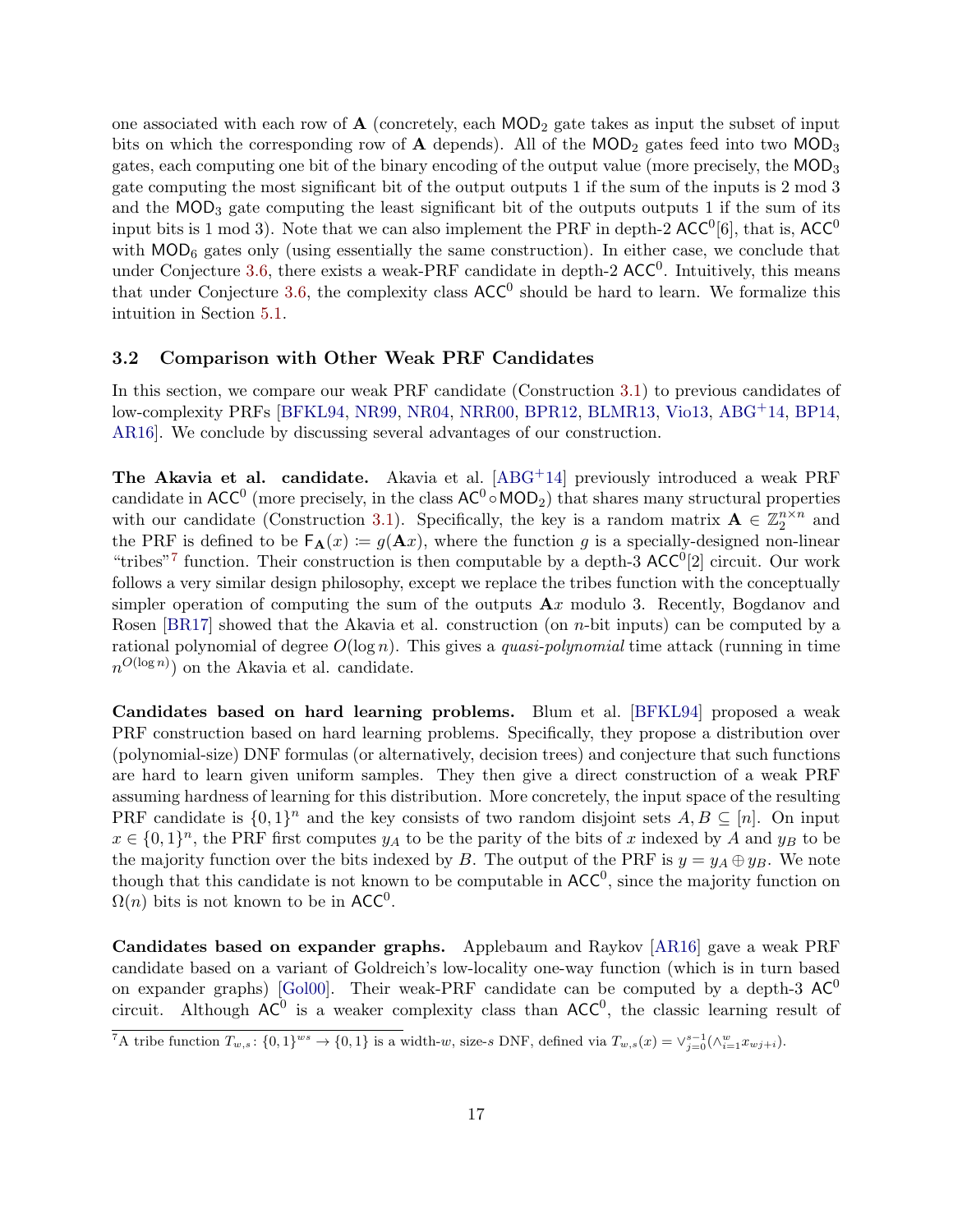Linial et al. [\[LMN89\]](#page-54-1) gives a quasi-polynomial distinguisher against *all* weak PRF candidates in  $AC<sup>0</sup>$ .

**Number-theoretic candidates.** Kharitonov [\[Kha93\]](#page-53-1) gave a weak PRF in  $AC^0$  satisfying quasipolynomial security assuming the hardness of factoring. The classic PRF constructions by Naor and Reingold [\[NR99,](#page-54-4) [NR04,](#page-54-5) [NRR00\]](#page-54-6) give strong PRFs in  $TC^0$  from standard number-theoretic assumptions such as the decisional Diffie-Hellman (DDH) problem or factoring. Viola [\[Vio13\]](#page-55-0) subsequently built upon the Naor-Reingold family of constructions to obtain a strong PRF in  $\mathsf{ACC}^0[m]$  (for any *possibly prime m*  $\geq 2$ ) with quasi-polynomial security (assuming sub-exponential hardness of factoring).

Lattice-based candidates. The classic learning parity with noise (LPN) and learning with errors (LWE) [\[Reg05\]](#page-55-14) assumptions are also natural starting points for building highly-parallelizable PRFs. However, as discussed in [\[BPR12\]](#page-51-4), the main obstacle to leveraging the traditional noisy-learning problems to constructing deterministic<sup>[8](#page-17-0)</sup> pseudorandom functions is finding a way to introduce (sufficiently independent) errors terms into the exponentially-many function outputs of the PRF, while keeping the function deterministic and the key-size polynomial. Lattice-based constructions of PRFs have thus relied on a "derandomized" variant of LWE called the learning with rounding (LWR) assumption (and variants thereof) [\[BPR12,](#page-51-4) [BLMR13,](#page-51-5) [BP14\]](#page-51-6). The LWR-based constructions can be computed by simple circuits ( $TC^0$  for the ring-LWR-based construction [\[BPR12\]](#page-51-4) and  $TC^1$ for the standard LWR-based constructions [\[BPR12,](#page-51-4) [BLMR13,](#page-51-5) [BP14\]](#page-51-6)). Note that all of the latticebased constructions are in fact strong PRFs. Note that the LWR assumption (Definition [B.6\)](#page-61-1) also gives a direct construction of a weak PRF (where the secret key is the LWR secret, and the PRF evaluation consists of taking the rounded inner product between the secret key and the input).

Advantages of our construction. We now describe two appealing properties of our new weak PRF candidate compared to the existing ones:

- Low complexity: Our weak PRF candidate is the first that can be computed by an  $ACC^0$ circuit and plausibly satisfy exponential security (Conjecture [3.7\)](#page-15-3). Previous PRF candidates in  $ACC^0$  (or  $AC^0$ ) only provided quasi-polynomial security [\[Vio13,](#page-55-0) [ABG](#page-49-0)<sup>+</sup>14, [AR16\]](#page-50-2). In fact, our candidates are computable by a *depth-2*  $ACC^0$  circuit, which is the *minimal* depth possible for any PRF candidate. To our knowledge, there are no other candidates that can be computed by a depth-2  $AC^0$  or  $ACC^0$  circuit (even if we just require polynomial hardness).
- MPC-friendliness: Another advantage of our construction is that our PRF is very MPCfriendly. Specifically, we consider scenarios where multiple parties hold shares of the PRF key as well as the PRF input, and the goal is for the parties to compute the PRF output on their joint inputs. The structure of our PRF is very amenable for use in MPC protocols. Notably, much of the computation is *linear* (over  $\mathbb{Z}_2$  and  $\mathbb{Z}_3$ ). Using (standard) MPC protocols based on linear secret-sharing, computing linear functions on secret-shared values can be done noninteractively. Communication is only needed to handle the non-linear transformation from values over  $\mathbb{Z}_2$  to values over  $\mathbb{Z}_3$ . In Section [6,](#page-26-0) we show that this step can be done very efficiently using either the protocol of Araki et al.  $[AFL<sup>+</sup>16]$  $[AFL<sup>+</sup>16]$  or using oblivious transfers. In

<span id="page-17-0"></span><sup>8</sup>Constructing randomized weak PRFs, however, is possible directly from LWE, as shown by Applebaum et al. [\[ACPS09\]](#page-49-6).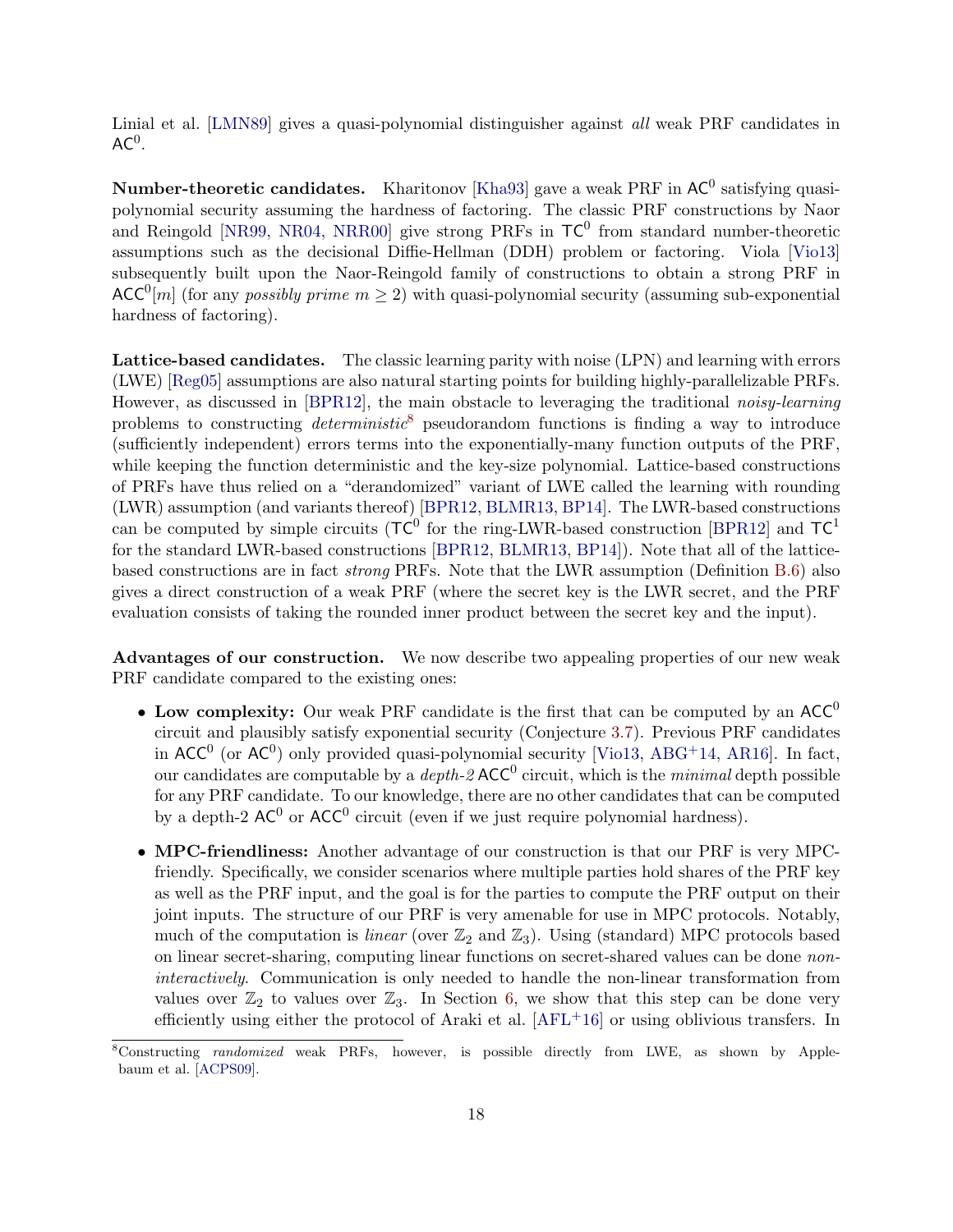contrast, evaluating the tribes function (in the case of Akavia et al.  $[ABC^+14]$ ) or the majority function (in the case of Blum et al. [\[BFKL94\]](#page-50-8)) over secret-shared values will incur additional overhead in either round complexity or communication complexity (or both).

### <span id="page-18-0"></span>4 Rationales for Security

In this section, we provide several rationales to support the conjectured security of our candidate. First, we follow the security analysis of the weak-PRF candidate proposed by Akavia et al. [\[ABG](#page-49-0)+14] and show that (1) standard learning algorithms cannot break the security of our construction, and (2) our candidate cannot be expressed as (or even approximated by) a low-degree polynomials over finite fields. In addition, we conjecture that it is difficult to approximate our construction with low-degree rational functions. Finally, we suggest concrete parameters for our candidate weak PRF.

#### <span id="page-18-3"></span>4.1 Lack of Correlation with Fixed Function Families

The most natural way to rule out the existence of pseudorandom functions in a complexity class is to provide a learning algorithm for the class. For instance, Linial, Mansour, and Nisan [\[LMN89\]](#page-54-1) showed that  $AC^0$ -functions can be learned in quasi-polynomial time given access to uniformly random samples. This means that there are no weak PRFs in  $AC<sup>0</sup>$ . Specifically, Linial et al. showed that every  $AC^0$ -function is noticeably correlated with at least one linear function which depends on at most polylogarithmically many variables. This in turn yields a quasi-polynomial time learning algorithm for  $AC^0$ .

For simplicity, we focus on our main mod 2-mod 3 candidate whose output is in  $\mathbb{Z}_3$  (identified with  $\{0, \pm 1\}$  below) and moreover, we assume  $n = m$  (this also corresponds to the parameters we suggest later). We show in this section that with overwhelming probability, a randomly chosen function in our PRF family does not have a noticeable correlation with any sufficiently small (but still exponential-size) collection of functions  $\mathcal{H} = \{h: \{0,1\}^n \to \{0,\pm 1\}\}\.$  Our analysis relies on techniques similar to those used by Akavia et al. [\[ABG](#page-49-0)+14, Proposition 16].

<span id="page-18-1"></span>**Lemma 4.1** (No Correlation with Fixed Function Families). Let  $\mathcal{H} = \{h: \{0,1\}^n \to \{0,\pm 1\}\}\$ a collection of functions of size s. Then,

$$
\Pr_{\mathbf{A}}\left[\exists h \in \mathcal{H} \mid \Pr_x\left[\mathsf{map}(\mathbf{A}x) = h(x)\right] > \frac{1}{3} + \frac{1}{2^{n-1}} + \varepsilon\right] \le \frac{5s}{2^n \cdot \varepsilon^2},
$$

where  $\mathbf{A} \stackrel{\text{R}}{\leftarrow} \{0,1\}^{n \times n}$ . In particular, if we take  $s = 2^{n/2}$ , then with overwhelming probability over the choice of A, there is no function  $h \in \mathcal{H}$  that has non-negligible correlation with the function  $F_{\mathbf{A}}(x) = \text{map}(\mathbf{A}x)$ . In particular, for any polynomial  $p(n)$  and any  $s \leq 2^{n/2}$ ,

$$
\Pr_{\mathbf{A}}\left[\exists h\in\mathcal{H}\ |\ \Pr_x\left[\mathsf{map}(\mathbf{A} x)=h(x)\right]>\frac{1}{3}+\frac{1}{2^{n-1}}+\frac{1}{p(n)}\right]\leq\frac{5p(n)^2}{2^{n/2}}=\mathrm{negl}(n).
$$

We give the proof of Lemma [4.1](#page-18-1) in Appendix [A.1.](#page-56-0)

#### <span id="page-18-2"></span>4.2 Inapproximability by Low-Degree Polynomials

Another necessary condition for a PRF family is that the family should be hard to approximate by low-degree polynomials. Specifically, assume there exists a degree- $d$  multivariate polynomial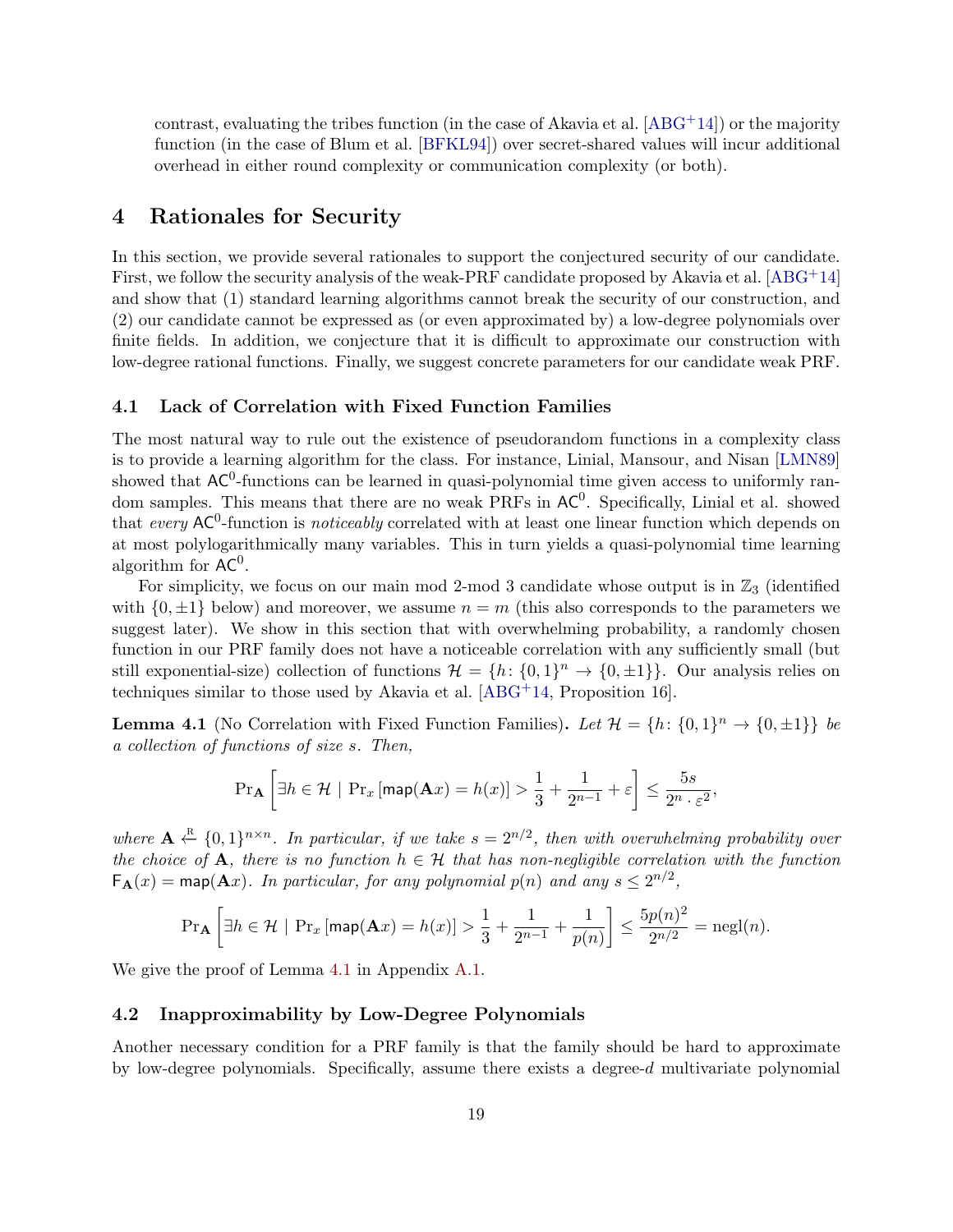f over GF(2) such that  $F_k(x) = f(x)$  for all  $x \in \{0,1\}^n$ . Then, given (sufficiently many) PRF evaluations  $(x_i, F_k(x_i))$  on uniformly random values  $x_i$ , an adversary can set up a linear system where the unknowns corresponds to the coefficients of  $f$ . Since  $f$  has degree  $d$ , the resulting system has  $N = \sum_{k=0}^{d} {n \choose k}$  $\binom{n}{k}$  variables. Thus, given  $O(2^d \cdot N)$  random samples, the adversary can solve the linear system and recover the coefficients of f (and therefore, a complete description of  $F_k$ ). We note that this attack still applies even if  $\mathsf{F}_k$  is  $1/O(2^d \cdot N)$ -close to a degree d polynomial. In this case, the solution to the system will be  $1/O(2^d \cdot N)$ -close to  $\mathsf{F}_k$  with constant probability (which still suffices to break pseudorandomness). Thus, for a candidate PRF family to be secure, the family should not admit a low-degree polynomial approximation.

In our setting, we are able to rule out low-degree polynomial approximations by appealing to the classic Razborov-Smolensky lower bounds for  $ACC^0$  [\[Raz87,](#page-55-1) [Smo87\]](#page-55-2), which essentially says that for distinct primes p and q, MOD<sub>p</sub> gates cannot be computed in  $ACC^0[q^{\ell}]$  for any  $\ell \geq 1$ . Translated to our setting, this essentially says that our "modulus-switching" mapping  $\text{map}_p: \{0,1\}^n \to \mathbb{Z}_p$ , which implements the mapping  $x \mapsto \sum_{i \in [n]} x_i \pmod{p}$ , is hard to approximate over  $GF(q^{\ell})$  as long as  $p \neq q$ . We formalize this in the following lemma.

<span id="page-19-1"></span>**Lemma 4.2** (Inapproximability by Low-Degree Polynomials). For  $n > 0$  and  $d < n/2$ , let  $B(n, d) = \frac{1}{2^n} \cdot \sum_{i=0}^{n/2-d-1} {n \choose i}$  $\binom{n}{i}$ . Then, for all primes  $p \neq q$ , the function  $\textsf{map}_p: \{0,1\}^n \to \mathbb{Z}_q$  on n-bit inputs that maps  $x \mapsto \sum_{i\in [n]} x_i \pmod{p}$  is  $B(n,d)$ -far from all degree-d polynomials over  $GF(q^{\ell})$  for all  $\ell \geq 1$ .

We give the proof of Lemma [4.2](#page-19-1) in Appendix [A.2.](#page-57-0)

#### <span id="page-19-2"></span>4.3 Inapproximability by Low-Degree Rational Functions

The low-degree polynomial approximation attack described in Section [4.2](#page-18-2) generalizes to the setting where the PRF  $\mathsf{F}_k$  can be approximated (sufficiently well) by a low-degree *rational* function. For instance, suppose there exist multivariate polynomials  $f, g$  over  $GF(2)$  of degree at most d such that  $f(x) = F_k(x) \cdot g(x)$  for all  $x \in \{0,1\}^n$ . Then, a similar attack can be mounted, as any random input-output pair corresponds to an equation in the 2N variables (with  $N = \sum_{k=0}^{d} {n \choose k}$  $\binom{n}{k}$ ) defining polynomials f and g. Thus, if our PRF candidate is  $1/O(2^d \cdot N)$ -close to a degree-d rational function, then there is an  $O(2^d \cdot N)$ -time attack given  $O(2^d \cdot N)$  evaluations of the PRF.

While the Akavia et al. weak PRF candidate  $[ABC^+14]$  cannot be approximated by a lowdegree polynomial, Bogdanov and Rosen [\[BR17\]](#page-51-1) showed that the function has rational degree  $O(\log n)$  (i.e., the PRF can be written as a rational polynomial of degree  $O(\log n)$ ), where n is the length of the key. This gives a quasi-polynomial distinguisher against the Akavia et al. candidate.

In our case, we conjecture that the  $\mathsf{map}_p$  function (respectively, the  $\mathsf{map}_{p,q}$  function for our more general candidates from Remark [3.2\)](#page-14-2) cannot by approximated (sufficiently well) by a low-degree rational function over  $GF(q^{\ell})$ , for any  $q \neq p$  and  $\ell \geq 1$ . While the Razborov-Smolensky argument used to argue hardness of approximation of  $\mathsf{map}_p$  by low-degree polynomials over  $\mathrm{GF}(q^\ell)$  does not generalize to rational functions, we still believe that this is a very plausible conjecture.

<span id="page-19-0"></span>**Conjecture 4.3** (Inapproximability by Rational Functions). For any distinct primes  $p \neq q$ , any integer  $\ell \geq 1$ , and any  $d = o(n)$ , there exists a constant  $\alpha < 1$  such that the function  $\textsf{map}_p: \{0,1\}^n \to \mathbb{Z}_p$  that maps  $x \mapsto \sum_{i \in [n]} x_i \pmod{p}$  is  $1/(2^d \cdot N)^{\alpha}$ -far from all degree-d rational functions over  $GF(q^{\ell}).$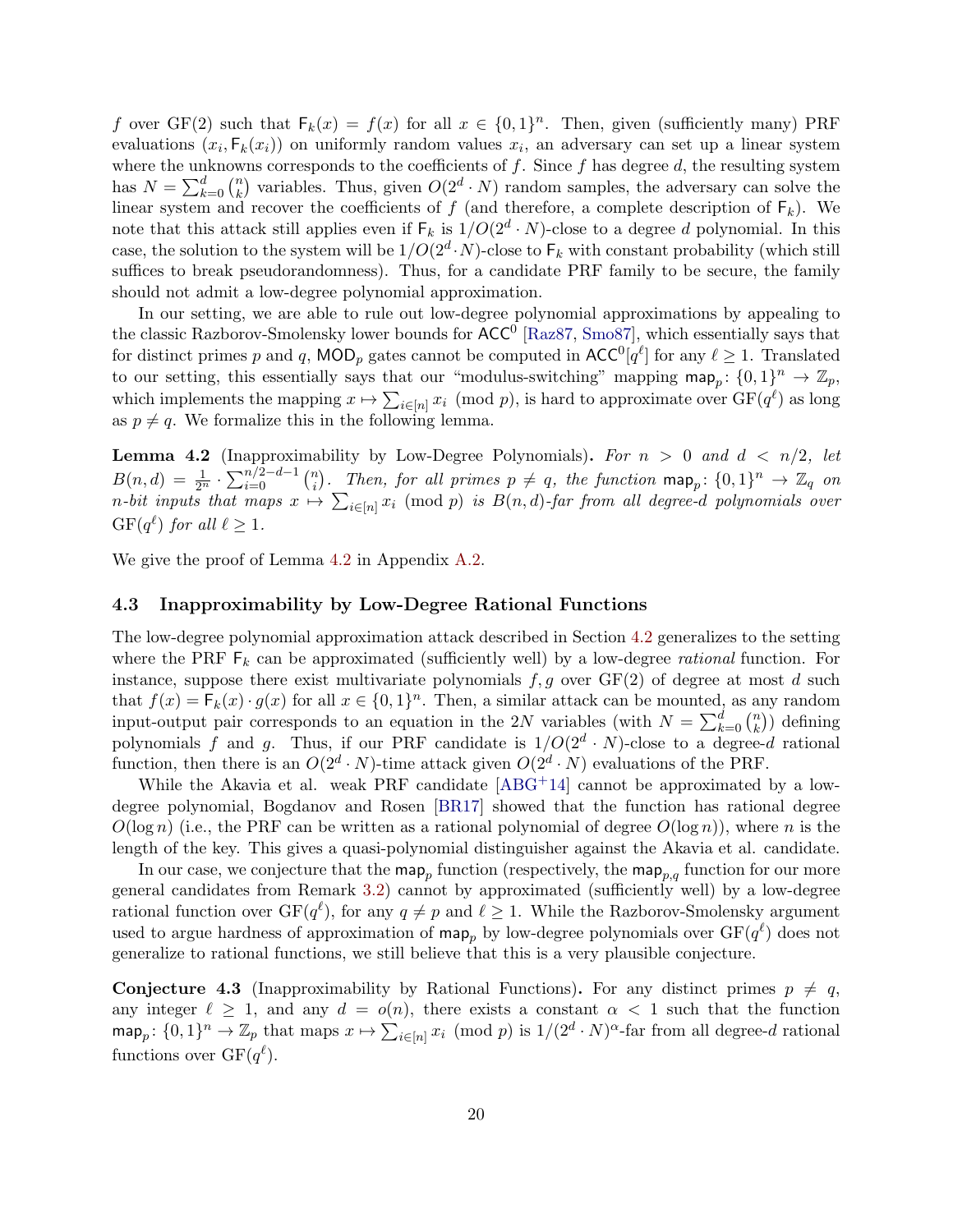We believe that studying this conjecture is a natural and well-motivated complexity problem. Proving or disproving this conjecture would lead to a better understanding of  $ACC^{0}$ .

Finally, we note that while Conjecture [4.3](#page-19-0) is essential for the *asymptotic* security of our candidate, the concrete cost of this attack is large enough that the concrete security of our instantiations is unlikely to be affected even if the conjecture turns out to be false. For instance, assuming  $n = 512$ and that the degree of the rational approximation over GF(2) is very modest (i.e., 10), then the system of equations would already have over  $\sum_{k=0}^{10} {\binom{512}{k}}$  $\binom{12}{k} \approx 2^{68}$  variables. Solving a linear system over this many variables (naïvely) would already require more than  $2^{128}$  operations.

#### <span id="page-20-0"></span>4.4 Resilience to Standard Cryptanalysis Techniques

In this section, we survey several other relevant cryptanalytic techniques and their impact on the conjectured security of our weak PRF candidate.

Pairwise independence and unbiased outputs. First, we note that our candidate is pairwise independent. This is immediate as for any pair of distinct non-zero inputs  $x_1, x_2 \in \mathbb{Z}_2^n$ , the values of  $\mathbf{A}x_1$  and  $\mathbf{A}x_2$  are independent and uniformly random over  $\mathbb{Z}_2^m$  (over the randomness of  $\mathbf{A}$ ). Then, appealing to Claim [A.1,](#page-56-1) the joint distribution of  $\textsf{map}(\mathbf{A}x_1)$  and  $\textsf{map}(\mathbf{A}x_2)$  for any  $x_1 \neq x_2$ is  $(1/2<sup>m</sup>)$ -close to the uniform distribution over  $\mathbb{Z}_3$ . Correspondingly, this means that the bias of our weak PRF candidate is negligible. Moreover, by refining the proof of Claim [A.1,](#page-56-1) it is easy to show that if  $m \equiv 0 \mod 6$ , restricting the input domain to  $\mathbb{Z}_2^n \setminus \{0^n\}$  gives a perfectly uniform distribution (in which case, the weak PRF outputs are totally unbiased). Pairwise-independence is sufficient to argue that basic versions of differential and linear cryptanalysis (in the sense of the definitions proposed in [\[MV12\]](#page-54-0)) do not apply to our candidate. We note that these linear and differential cryptanalysis are particularly relevant when evaluating the security of our encodedinput PRF (Section [7.3\)](#page-45-0), since there, the adversary can make adaptive queries (over a restricted subset of the domain).

Blum-Kalai-Wasserman attacks. Due to the structural similarities between our candidate and the learning parity with noise (LPN) assumption, the Blum-Kalai-Wasserman (BKW) attack [\[BKW00\]](#page-51-10) seems particularly relevant. Recall that the BKW algorithm on LPN relies on the following insight: given two LPN samples  $(\vec{a}, \vec{a} \cdot \vec{s} + e)$ ,  $(\vec{b}, \vec{b} \cdot \vec{s} + e)$ , where  $\vec{a}, \vec{b}, \vec{s} \in \mathbb{Z}_2^n$  and  $e \in \text{Ber}_{\tau}$ (here  $\text{Ber}_{\tau}$  denotes the Bernoulli distribution with some parameter  $\tau < 1/2$ ), the adversary can create a "new" sample by adding the two samples (over  $\mathbb{Z}_2$ ). Doing this with carefully-chosen vectors drawn from a large set of samples, it is possible to obtain LPN samples for the basis vectors (e.g., for vectors of the form  $\vec{e}_i = (0, \ldots, 0, 1, 0, \ldots, 0)$ ). We can then guess the corresponding bit of the LPN secret  $s_i$  by taking a majority vote over the "new" LPN samples with respect to  $\vec{e}_i$ .

We do not see a way to adapt such attacks to our candidate as it does not seem possible to create "new" samples given a collection of samples. In particular, the mixing of the mod-2 and the mod-3 operations in our basic candidate destroys the linear structure exploited by BKW.

Other classical techniques. Several other classical techniques used in cryptanalysis, such as algebraic or correlation attacks, are closely related to the degree of approximation by polynomials or by rational functions. Thus, we can appeal to our previous analysis and conjectures (Sections [4.1](#page-18-3) to [4.3\)](#page-19-2) to argue that our weak PRF candidate plausibly resists those attacks.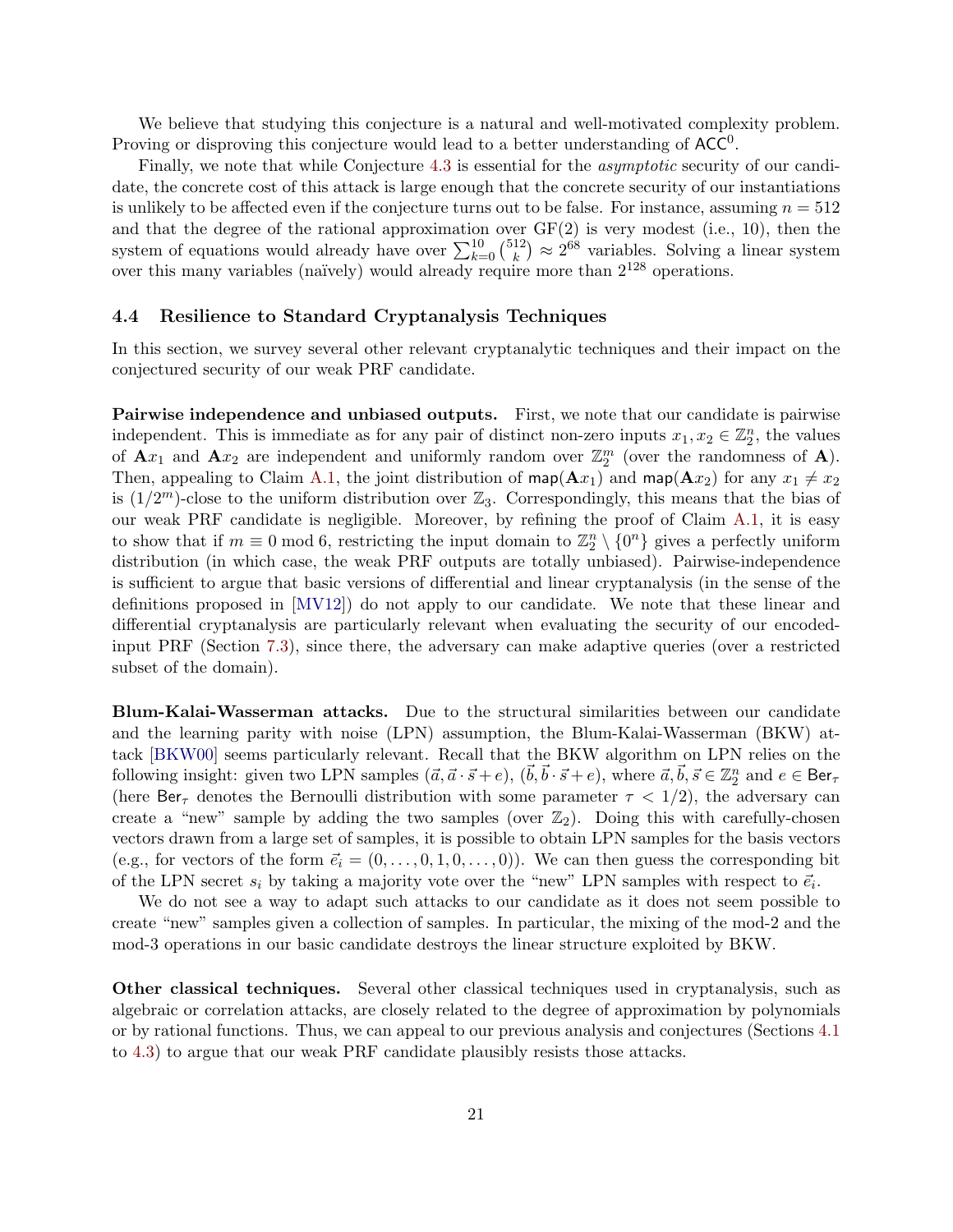| Assumption                                                       | $\lambda = 80$ | $\lambda = 128$ |
|------------------------------------------------------------------|----------------|-----------------|
| LPN                                                              | 300            | 384             |
| Construction 3.1 (Optimistic)<br>Construction 3.1 (Conservative) | 160<br>300     | 256<br>384      |

<span id="page-21-1"></span>Table 4: Proposed parameters (for Construction [3.1,](#page-13-1) we set  $m = n$ ) and comparison with parameters for LPN.

Further cryptanalysis. To conclude, we emphasize that the analysis we have done is not intended to be exhaustive, and we invite the community to further evaluate the security of our new candidate. We believe though that the initial exploratory study we have conducted provides evidence to support the security of our candidate.

#### <span id="page-21-2"></span>4.5 Concrete Parameters

We now propose some concrete parameters for our candidate. Our proposals (summarized in Table [4\)](#page-21-1) are based on our exploration of possible attacks as well as concrete parameters for LPN with constant noise rate. Specifically, we use the parameters suggested by [\[EKM17,](#page-52-8) Table 4] based on the estimated runtime on a machine with  $2^{60}$  bits of memory and assuming a constant noise rate  $\tau = 1/4$ .<sup>[9](#page-21-3)</sup> We propose optimistic and conservative parameters. Our optimistic choice of parameters  $(n = m = 2\lambda)$ , where  $\lambda$  is the security parameter) suggests better parameters than those for LPN, which is in part justified by the fact that the most efficient attacks against LPN (e.g., BKW) do not seem to apply to our candidate. Our conservative parameters are the same as those suggested for LPN. We further conjecture that choosing a structured key (e.g., a Toeplitz matrix or a block-circulant matrix; see Remark [3.4\)](#page-14-1) does not significantly affect the parameters. Based on our exploratory analysis, we see no need to use larger parameters to instantiate our candidate. We encourage further cryptanalysis to support or disprove the validity of our proposals.

### 5 Connections to Learning Theory

In this section, we highlight several connections of the hardness of our weak PRF candidates with concrete problems in learning theory.

### <span id="page-21-0"></span>5.1 Hardness of PAC-Learning for  $ACC^{0}$

In this section, we show that our conjectures from Section [3.1](#page-15-0) imply hardness of PAC-learning for the complexity class  $ACC^{0}$ . We begin by reviewing the definition of PAC learning.

**Definition 5.1** (PAC Learnability [\[Val84\]](#page-55-4)). Let C be a class of Boolean functions  $f: \{0,1\}^n \to$  $\{0,1\}$ . We say that C is *PAC-learnable* if there exists an algorithm A such that for every  $f \in C$ ,

<span id="page-21-3"></span> $\overline{9}$ Better algorithms for LPN are possible if we allow for machines with even larger memory, but as noted in [\[EKM17\]](#page-52-8), a machine with 2<sup>60</sup> bits of memory is already significantly larger than the largest existing supercomputers today.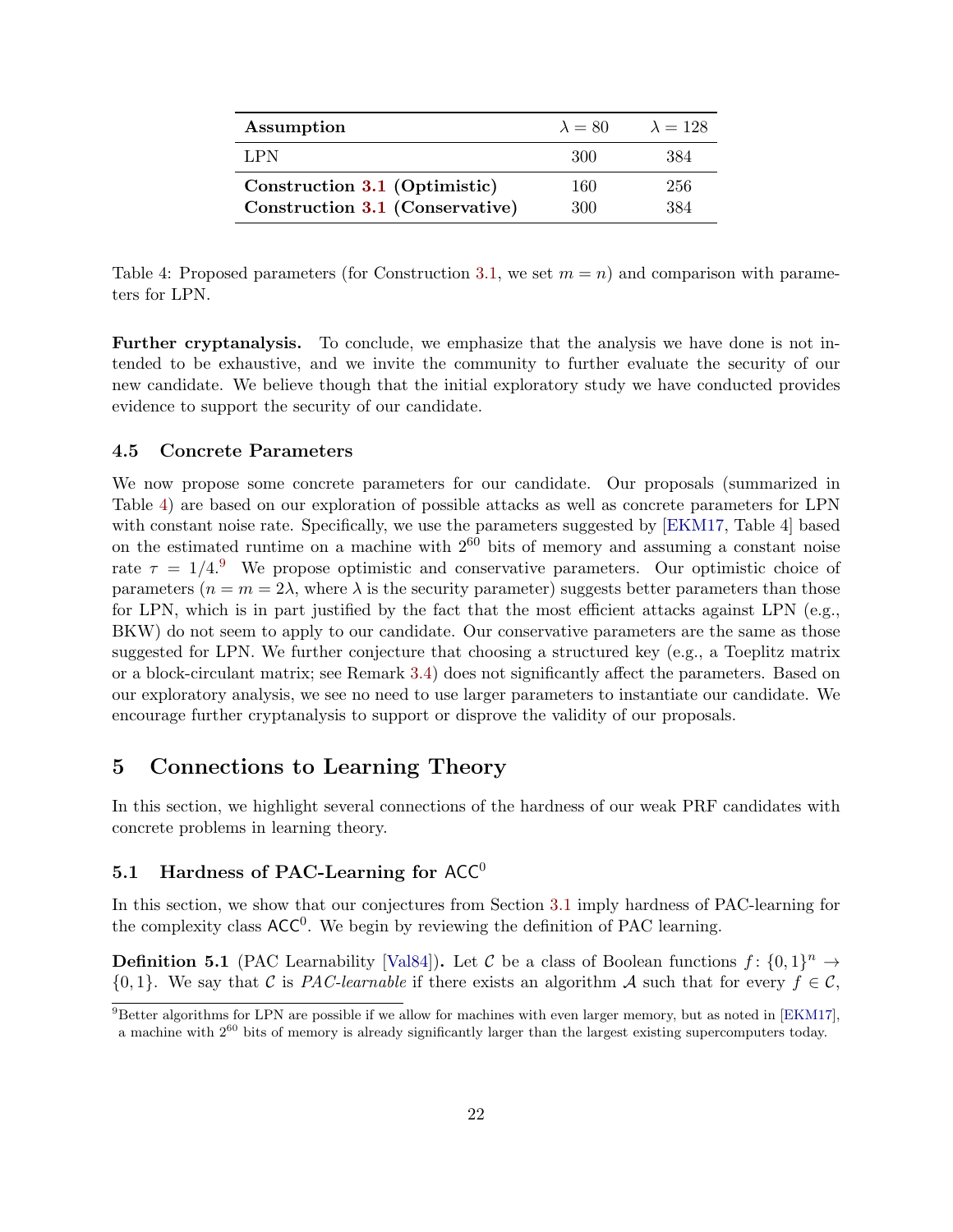every distribution D over  $\mathcal{X}$ , every  $0 < \varepsilon < 1/2$ ,  $0 < \delta < 1$ , if we set  $h \leftarrow \mathcal{A}(\varepsilon, \delta, \{(x_i, f(x_i))\}_{i \in [N]})$ for some (sufficiently large) N, then with probability at least  $1 - \delta$ , the hypothesis h satisfies

$$
\Pr_{x \in \mathcal{D}} [h(x) \neq f(x)] \leq \varepsilon.
$$

We say that C is efficiently PAC-learnable if  $N = \text{poly}(n, 1/\varepsilon, 1/\delta)$  and the running time of A is poly $(n, 1/\varepsilon, 1/\delta)$ .

<span id="page-22-0"></span>**Theorem 5.2** (Hardness of Learning for Depth-2  $ACC<sup>0</sup>$ ). Under Conjecture [3.6,](#page-15-2) the complexity class of depth-2  $ACC^0$  circuits is not efficiently PAC-learnable (even under the uniform distribution).

*Proof.* Let  $\lambda$  be a security parameter, and let  $m, n = \text{poly}(\lambda)$  be parameters under which Conjec-ture [3.5](#page-15-4) holds. We show that if  $ACC^0$  is efficiently PAC-learnable, then there exists an efficient distinguisher B for the weak PRF candidate from Construction [3.1](#page-13-1) with parameters  $m, n$ . At a high-level, this follows from the fact that the weak PRF candidate  $\{\mathsf{F}_{\lambda}\}_{\lambda \in \mathbb{N}}$  from Construction [3.1](#page-13-1) can be computed by a family of  $ACC^0$  circuits (Remark [3.10\)](#page-15-1), so an efficient PAC-learning algorithm for  $ACC^0$  immediately gives a distinguisher for  ${F_\lambda}_{\lambda \in \mathbb{N}}$ .

For a matrix  $\mathbf{A} \in \mathbb{Z}_2^{m \times n}$ , define the function  $f_{\mathbf{A}}(x) := \mathbb{1}(\text{map}(\mathbf{A}x), 0)$  to be the function that outputs 1 if and only if  $\textsf{map}(\mathbf{A}x) = 0$  and 0 otherwise. Then, define the class  $C = \{f_{\mathbf{A}} : \mathbf{A} \in \mathbb{Z}_2^{m \times n}\}\$ of Boolean functions on *n*-bit inputs. As discussed in Remark [3.10,](#page-15-1) the function  $f_{\mathbf{A}}: \{0,1\}^n \to$  $\{0,1\}$  can be computed by a depth-2 ACC circuit. Let  $0 < \varepsilon < 1/2$  and  $0 < \delta < 1$  be constants such that  $(1 - \delta)(1 - \varepsilon) \geq 3/4$ . By assumption, if depth-2 ACC<sup>0</sup> is efficiently PAC-learnable, there exists an algorithm A such that given  $N = \text{poly}(n)$  samples of the form  $\{(x_i, f_{\mathbf{A}}(x_i))\}_{i \in [N]}$  where  $x_i \stackrel{\text{R}}{\leftarrow}$  $\{0,1\}^n$ , A outputs a hypothesis h such that with probability at least  $1-\delta$ ,  $\Pr_x[h(x) \neq f(x)] \leq \varepsilon$ , where the probability is taken over a random choice of  $x \in \{0,1\}^n$ . Moreover, algorithm A runs in time poly(n). We use A to build a distinguisher B for  $\{F_{\lambda}\}_{{\lambda}\in\mathbb{N}}$  with  $\ell = N + 1 = \text{poly}(n)$  samples:

- Algorithm B receives a challenge  $(x_1, y_1), \ldots, (x_N, y_N), (x_{N+1}, y_{N+1})$  from the weak PRF challenger. It runs  $\mathcal{A}(\varepsilon, \delta, \{(x_i, \mathbb{1}(y_i, 0))\}_{i \in [N]})$  to obtain a hypothesis h.
- Finally, algorithm B output 1 if  $h(x_{N+1}) = 1 1(y_{N+1}, 0)$ , and 0 otherwise.

To complete the proof, we bound the distinguishing probability of  $A$ :

- If  $y_i = F_A(x_i) = \text{map}(Ax)$  (for some matrix  $A \in \mathbb{Z}_2^{m \times n}$ ), then algorithm  $B$  is providing A with samples of the form  $(x_i, f_{\mathbf{A}}(x_i))$  where  $x_i \stackrel{\text{R}}{\leftarrow} \{0, 1\}^n$ . Since A is a PAC-learning algorithm for  $ACC^0$  (and correspondingly, for the circuit class C), with probability at least  $(1 - \delta)(1 - \varepsilon) \geq 3/4$ ,  $h(x_{N+1}) = 1(y_{N+1}, 0)$ . Thus, in the case, algorithm B outputs 1 with probability at least 3/4.
- If all of the  $y_i$ 's are random over  $\mathbb{Z}_3$ , then  $y_{N+1}$  is independent of h and  $x_{N+1}$ . In this case, the probability that  $\mathbb{1}(y_{N+1}, 0) = h(x_{N+1})$  is at most 2/3. In this case, algorithm  $\beta$  outputs 1 with probability at most 2/3.

The distinguishing advantage of B is  $(1 - \delta)(1 - \varepsilon) - 2/3 \geq 3/4 - 2/3$ , which is non-negligible. This contradicts Conjecture [3.6,](#page-15-2) and the claim follows. In the above analysis, we only required a learning algorithm A that operates given samples from the uniform distribution (as opposed to an arbitrary distribution). Thus, under Conjecture [3.6,](#page-15-2) depth-2  $ACC^0$  circuits are not efficiently PAC-learnable even if we only require learnability given uniform samples.  $\Box$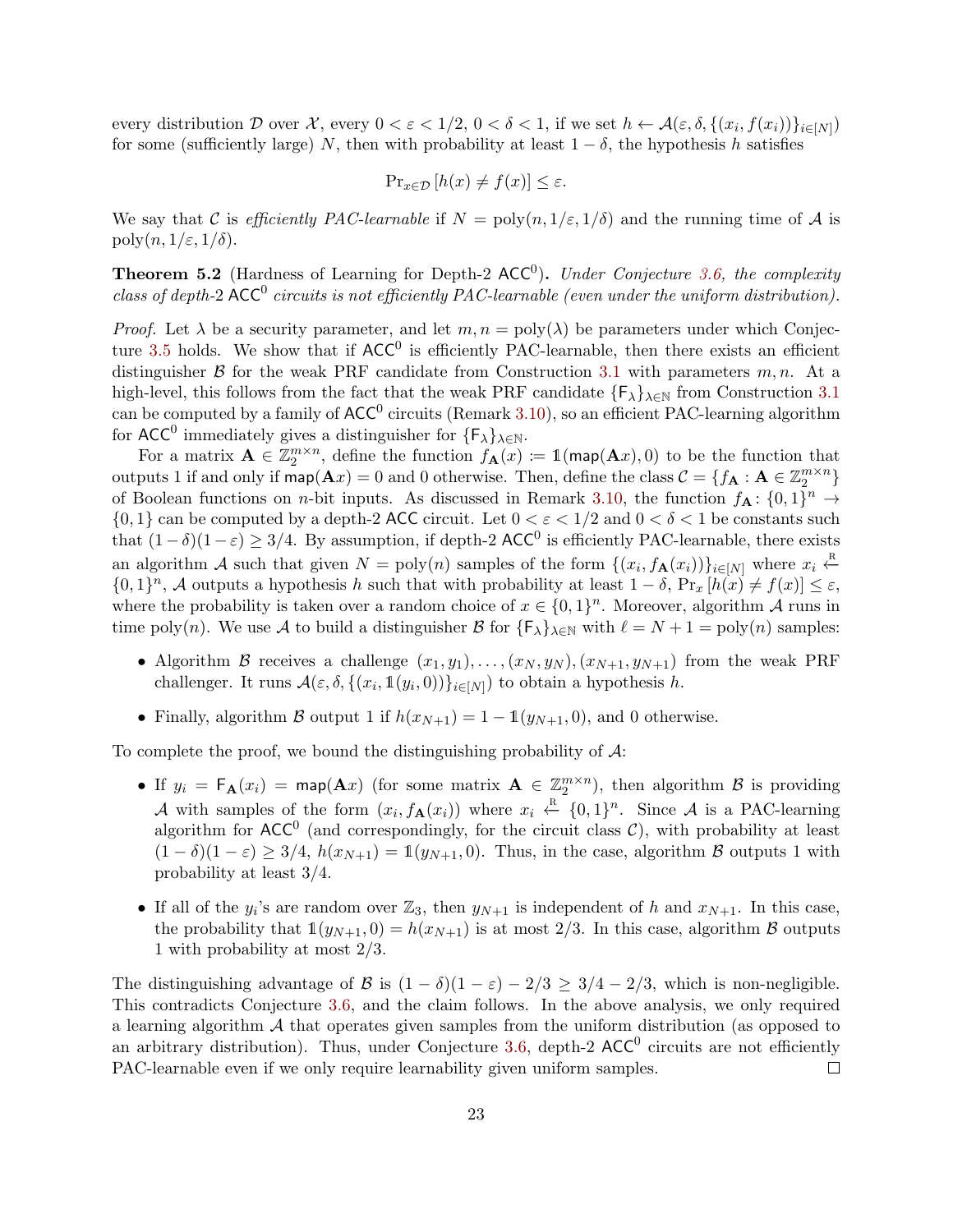**Theorem 5.3** (Hardness of Learning for  $ACC^0$ ). Under Conjecture [3.5,](#page-15-4) the complexity class  $ACC^0$ is not efficiently PAC-learnable (even under the uniform distribution).

Proof (Sketch). The proof proceeds exactly as the proof of Theorem [5.2,](#page-22-0) with the exception that the circuit needed to implement PRF evaluation is no longer depth-2 (but still constant depth). For a security parameter  $\lambda$ , let p, q and  $m, n = \text{poly}(\lambda)$  be the parameters from Conjecture [3.5](#page-15-4) under which  $\{\mathsf{F}_{\lambda}\}_{\lambda\in\mathbb{N}}$  is a weak PRF. For a matrix  $\mathbf{A}\in\mathbb{Z}_p^{m\times n}$ , define the function  $f_{\mathbf{A}}\colon\{0,1\}^{n\cdot\lceil\log p\rceil}\to\{0,1\}$ where  $f_{\mathbf{A}}(x)$  first interprets the input  $x \in \{0,1\}^{n \cdot \lceil \log p \rceil}$  as the binary representation of the elements of an vector  $x' \in \mathbb{Z}_p^n$ . Then, it computes and outputs  $\mathbb{1}(\text{map}_{p,q}(\mathbf{A}x'),0)$ . That is,  $f_{\mathbf{A}}(x)=0$  if  $\text{map}_{p,q}(\mathbf{A}x') = 0$  and 1 otherwise. Since p, q are constants, the function  $f_{\mathbf{A}}$  can be computed by an  $\mathsf{ACC}^{0}[p,q]$  circuit (where the  $\mathsf{MOD}_p$  and  $\mathsf{MOD}_q$  gates are used to implement the modular arithmetic and the modulus switching). The claim then follows by a similar argument as that used in the proof of Theorem [5.2.](#page-22-0)  $\Box$ 

**Remark 5.4** (Hardness of Learning for  $ACC^0$  vs.  $AC^0$ ). By the same argument as in the proof of Theorem [5.2,](#page-22-0) if we make the stronger conjecture that our mod-2/mod-3 weak PRF candidate satisfies exponential hardness (Conjecture [3.7\)](#page-15-3), then we can rule out all sub-exponential time learning algorithms for depth-2  $ACC^0[2,3]$  circuits. In contrast, there are quasi-polynomial time algorithms for learning  $AC^0$  circuits [\[LMN89\]](#page-54-1). Thus, under Conjecture [3.7,](#page-15-3) learning depth-2  $ACC^0[2,3]$  is fundamentally harder than learning  $AC^0$ .

#### <span id="page-23-0"></span>5.2 Hardness of Learning for Width-3 Branching Programs

Next we show that our hardness conjectures on our mod-2/mod-3 weak PRF candidate from Construction [3.1](#page-13-1) imply a similar hardness of learning results for width-3 permutation branching programs. We first recall the definition of a branching program.

**Definition 5.5** (Branching Program). A branching program  $B$  on *n*-bit inputs of width  $w$  and length  $\ell$  consists of a sequence of instructions  $\{(j_i, f_i, g_i)\}_{i \in [\ell]},$  a start state  $z_0 \in [w]$ , and a set of accepting states  $A \subseteq [w]$ . Each instruction  $(j_i, f_i, g_i)$  is specified by an index  $j_i \in [n]$  and two functions  $f_i, g_i: [w] \to [w]$ . To evaluate B on an n-bit input  $x = x_1 \cdots x_n \in \{0,1\}^n$ , compute

$$
z_i \leftarrow \begin{cases} f_i(z_{i-1}) & x_{j_i} = 0\\ g_i(z_{i-1}) & x_{j_i} = 1, \end{cases}
$$

for all  $i \in [\ell]$ . The output of the branching program on x, denoted  $B(x)$  is 1 if  $z_{\ell} \in A$ , and 0 otherwise. We say that B is a permutation branching program if the functions  $f_i$ ,  $g_i$  are permutations on  $[w]$  for all  $i \in [\ell]$ . We say that a branching program is "read-once" if the branching program reads each bit of the input exactly once (i.e., for each  $j \in [n]$ , there is exactly one  $i \in [\ell]$  where  $j_i = j$ . We define "read-twice" branching programs analogously.

<span id="page-23-1"></span>Theorem 5.6 (Hardness of Learning Width-3 Branching Programs). Under Conjecture [3.6,](#page-15-2) the class of width-3 branching programs is not PAC-learnable (even under the uniform distribution).

Proof. The theorem immediately follows from a result by Barrington [\[Bar85,](#page-50-3) Lemma 1] who showed that any "3-2-parity circuit" of size s can be simulated by a permutation branching program with width 3 and length  $O(ns)$ . Here, a 3-2-parity circuit is a circuit with a single mod-3 output gate whose inputs consist of the outputs of mod-2 gates. This precisely captures the structure of the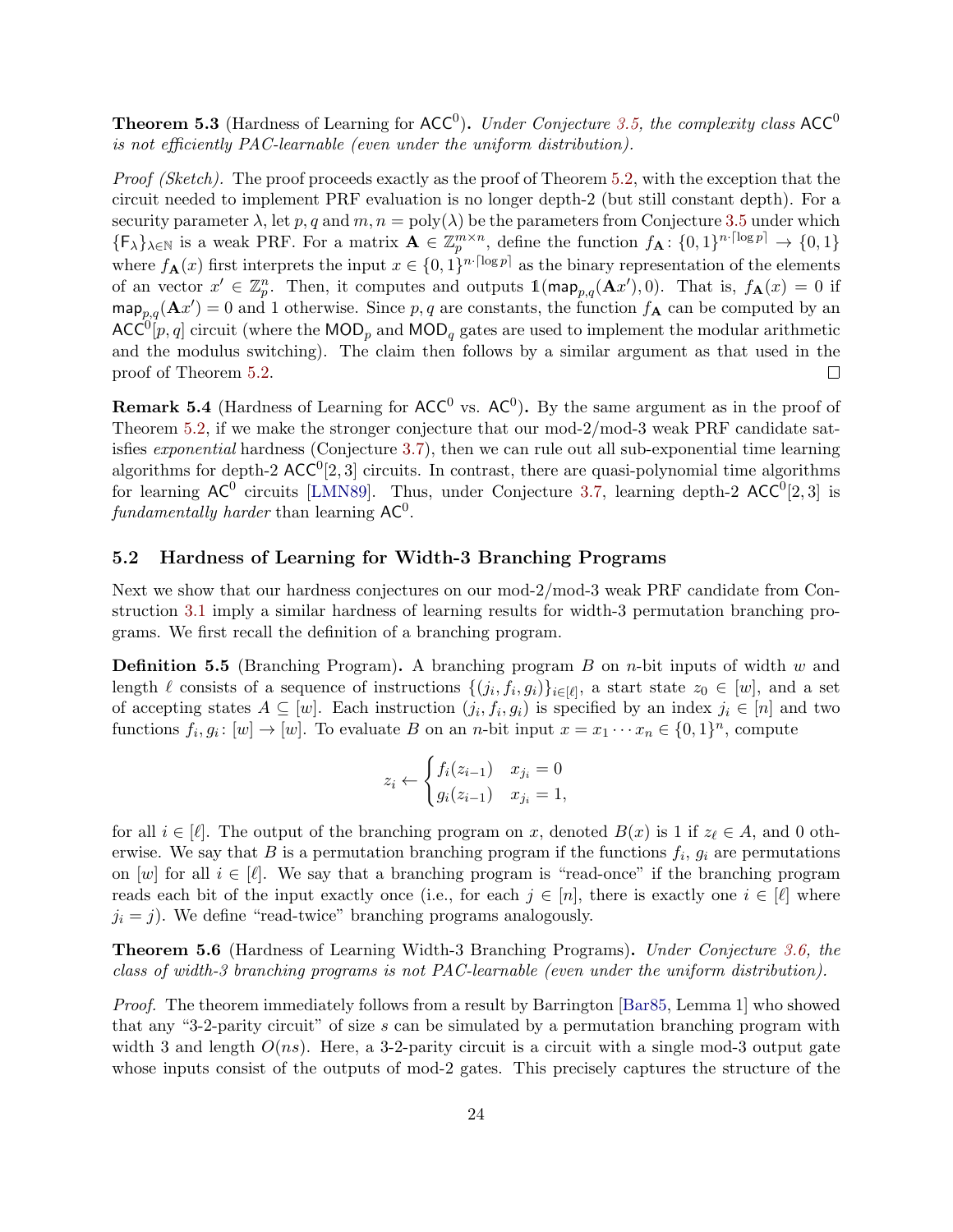circuit that evaluates our weak PRF candidate in Construction [3.1.](#page-13-1) The claim then follows by the same argument as that used in the proof of Theorem [5.2.](#page-22-0)  $\Box$ 

**Remark 5.7** (Difficulties in Learning Width-3 Branching Programs). Ergün et al. [\[EKR95\]](#page-52-3) previously showed that a learning algorithm for width-3 branching programs would imply an algorithm for learning DNFs (given uniform samples). In the same work, they showed that a learning algorithm for width-3 branching programs would also imply a learning algorithm for a restricted version of the LPN problem. Thus, there is evidence that learning width-3 branching programs is seemingly difficult, thus ruling out another candidate class of attacks against our construction.

Remark 5.8 (Learning Width 3 Branching Programs vs. Learning DNFs). As noted before, the work of Ergün et al. [\[EKR95\]](#page-52-3) showed that a learning algorithm for width-3 branching programs implies an algorithm for learning DNFs (under the uniform distribution). While classic results in learning theory have shown quasi-polynomial time algorithms for learning DNFs or even general  $AC^0$  circuits [\[LMN89,](#page-54-1) [Ver90\]](#page-55-5), to our knowledge, there are no such algorithms for learning width-3 branching programs. In fact, if we assume that our mod-2/mod-3 weak PRF candidate (Construction [3.1\)](#page-13-1) satisfies exponential hardness (Conjecture [3.7\)](#page-15-3), then by the same argument as that used in the proof of Theorem [5.6,](#page-23-1) there are no sub-exponential time algorithms for learning width-3 branching programs (without membership queries). This means that under Conjecture [3.7,](#page-15-3) learning width-3 branching programs is *fundamentally harder* than learning DNFs or even  $AC^0$ .

#### <span id="page-24-0"></span>5.3 Hardness of Interpolating Sparse Multilinear Polynomials

To conclude, we highlight a connection between the conjectured security of our weak PRF candidate (Construction [3.6\)](#page-15-2) and the hardness of interpolating sparse multivariate polynomials over  $\mathbb{Z}_3$ . We begin by showing how the behavior of our PRF candidate corresponds to evaluating a sparse polynomial over  $\mathbb{Z}_3$ .

Take a matrix  $\mathbf{A} \in \mathbb{Z}_2^{m \times n}$  and an input  $x \in \mathbb{Z}_2^n$ . Consider the change of variables  $y_i = 1 + x_i$ (mod 3). In particular, we map  $0 \mapsto 1$  and  $1 \mapsto -1$ . For  $i \in [n]$ , let  $\mathbf{A}_i$  denote the i<sup>th</sup> row of **A**. Under this transformation, the inner product  $\mathbf{A}_i x = \sum_{j \in [n]} \mathbf{A}_{i,j} x_j \in \mathbb{Z}_2$  corresponds to the product  $\prod_{j\in[n]} y_j^{\mathbf{A}_{i,j}} \in \mathbb{Z}_3$ . Essentially, we are embedding the operations over  $\mathbb{Z}_2$  by working within the multiplicative subgroup of order 2 in  $\mathbb{Z}_3$ . This means that we can write

<span id="page-24-2"></span>
$$
\mathsf{F}_{\mathbf{A}}(x) = \sum_{i \in [m]} \left( \prod_{j \in [n]} y_j^{\mathbf{A}_{i,j}} - 1 \right) \in \mathbb{Z}_3,
$$
\n(5.1)

where  $y_i = 1 + x_i \pmod{3}$  are the transformed variables and all of the operations occur over  $\mathbb{Z}_3$ . Thus, for every choice of the key  $\mathbf{A} \in \mathbb{Z}_2^{m \times n}$ , the PRF  $\mathsf{F}_{\mathbf{A}}$  implements a sparse *multilinear* polynomial over  $\mathbb{Z}_3$  with n variables of degree at most n and containing at most m non-zero monomials.[10](#page-24-1) Thus, security of our weak PRF candidate implies that it should be hard to approximate sparse multilinear polynomials over  $\mathbb{Z}_3$  given *random* evaluations on inputs drawn uniformly at random from the set  $\{\pm 1\}^n$ . To formalize this, we define the notion of approximately interpolating a polynomial over a finite field. Our definition is adapted from the definition of PAC-learning.

<span id="page-24-1"></span><sup>&</sup>lt;sup>10</sup>A multilinear polynomial over *n* variables of degree up to *n* can have up to  $2^n$  monomials. Our PRF candidate can be expressed as a multilinear polynomial containing  $m = \text{poly}(n)$  monomials. Thus, our PRF candidate is very sparse.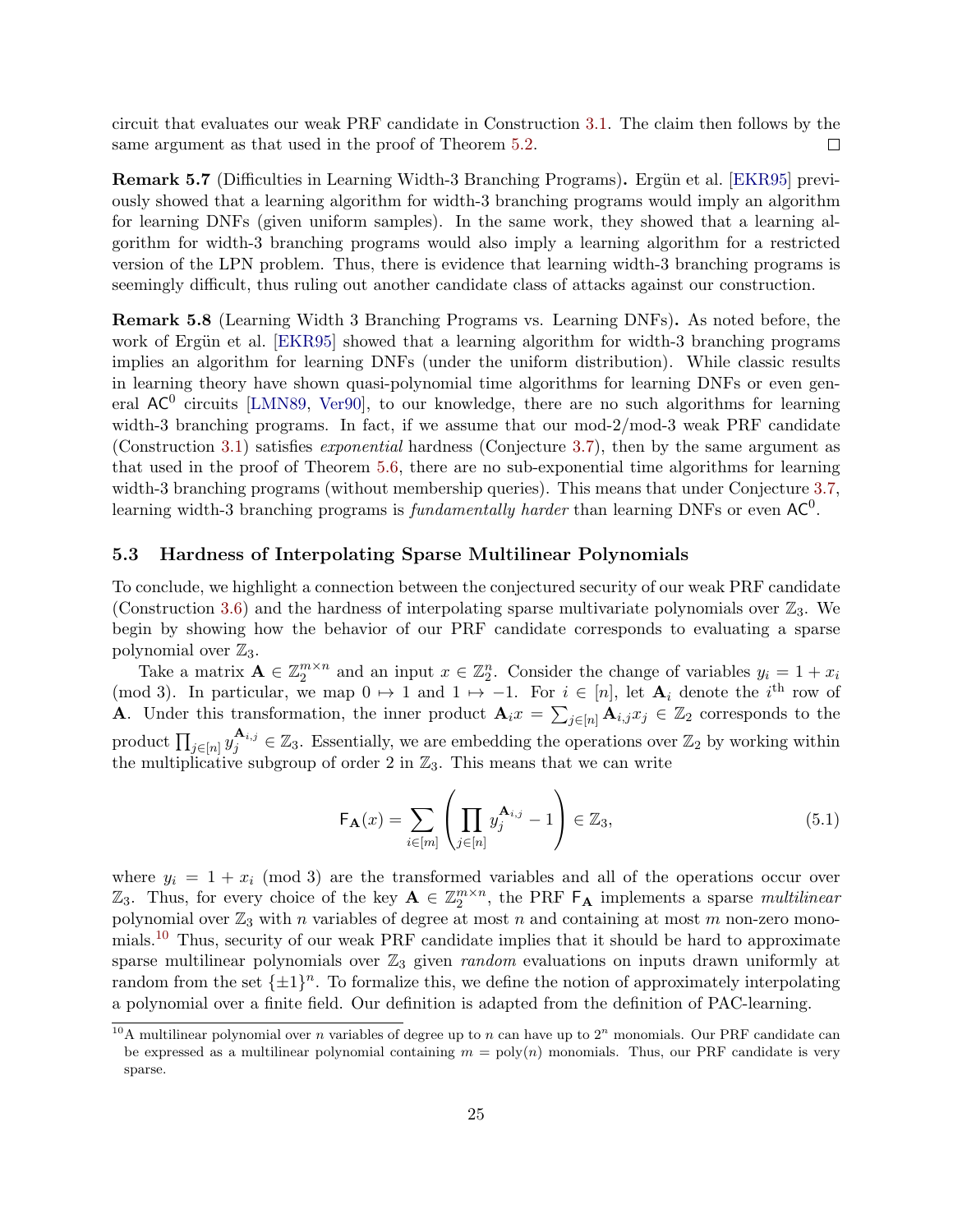**Definition 5.9** (Approximate Polynomial Interpolation). Let  $\mathbb{F}$  be a finite field, and fix parameters m, n, and d. Let  $\mathcal{F} \subseteq \mathbb{F}[x_1,\ldots,x_n]$  be a family of polynomials over n variables of degree at most d and containing at most m non-zero coefficients. We say that  $\mathcal F$  can be *efficiently approximated given* evaluations from a distribution D if there exists an algorithm A such that for every  $f \in \mathcal{F}$ , and every  $0 < \varepsilon < 1/2, 0 < \delta < 1$ , if we set  $g \leftarrow \mathcal{A}(\varepsilon, \delta, \{x_i, f(x_i)\}_{i \in [N]})$  for some  $N = \text{poly}(n, m, d, 1/\varepsilon, 1/\delta)$ , with probability at least  $1 - \delta$ , the function g is  $\varepsilon$ -close to f, and moreover, the running time of A is bounded by  $\text{poly}(n, m, d, 1/\varepsilon, 1/\delta)$ .

<span id="page-25-1"></span>**Theorem 5.10** (Hardness of Interpolating Sparse Polynomials over  $\mathbb{Z}_3$ ). Let  $\lambda$  be a parameter. Under Conjecture [3.5,](#page-15-4) there exists  $m, n = \text{poly}(\lambda)$  such that the class of sparse multilinear polynomials over  $\mathbb{Z}_3$  on n variables with degree at most n and containing at most m non-zero coefficients cannot be efficiently approximated given evaluations drawn uniformly from  $\{\pm 1\}^n$ .

Interpolating sparse polynomials. Numerous works have studied the problem of interpolating sparse polynomials over both finite fields [\[Wer94,](#page-55-8) [GS09,](#page-53-2) [AGR14\]](#page-49-2) and over fields of characteristic zero [\[Zip79,](#page-55-6) [BOT88,](#page-51-2) [KY88,](#page-54-2) [Zip90\]](#page-55-7). However, existing algorithms rely on making structured, and oftentimes, adaptively-chosen queries to the underlying polynomial. The existing algorithms do not generalize to the setting where they only have access to random evaluations of the polynomial over a restricted subset of the domain. In fact, our conjectures imply an even stronger requirement: it should be difficult to *test* whether a particular function can be represented by a sparse polynomial. We discuss this in Remark [5.11.](#page-25-0)

<span id="page-25-0"></span>Remark 5.11 (Connection to Property Testing). Theorem [5.10](#page-25-1) shows that the conjectured hardness of our weak PRF candidate implies that it is difficult to (approximately) interpolate sparse multilinear polynomials over  $\mathbb{Z}_3$  (with appropriate degree and sparsity). We can strengthen this to say that it should be difficult to test whether a function  $F: \mathbb{Z}_3^n \to \mathbb{Z}_3$  has a sparse multilinear polynomial representation of degree n and at most  $m = \text{poly}(n)$  non-zero coefficients given only evaluations of the function on *random points* from the set  $\{\pm 1\}^n$ . This question falls into the general model of property testing  $[PRS02, AKK<sup>+</sup>03, JPRZ04, DLM<sup>+</sup>07]$  $[PRS02, AKK<sup>+</sup>03, JPRZ04, DLM<sup>+</sup>07]$  $[PRS02, AKK<sup>+</sup>03, JPRZ04, DLM<sup>+</sup>07]$  $[PRS02, AKK<sup>+</sup>03, JPRZ04, DLM<sup>+</sup>07]$  $[PRS02, AKK<sup>+</sup>03, JPRZ04, DLM<sup>+</sup>07]$  $[PRS02, AKK<sup>+</sup>03, JPRZ04, DLM<sup>+</sup>07]$  $[PRS02, AKK<sup>+</sup>03, JPRZ04, DLM<sup>+</sup>07]$  $[PRS02, AKK<sup>+</sup>03, JPRZ04, DLM<sup>+</sup>07]$ , and the question of testing whether a function has a sparse polynomial representation was explicitly considered in the work of Diakonikolas et al.  $[DLM^{+}07]$  $[DLM^{+}07]$ . While Diakonikolas et al. gave an efficient algorithm for testing whether a function has a sparse polynomial representation, their algorithm relies on making structured queries to the oracle. We do not know of any efficient algorithm for testing whether a function can be represented as a sparse polynomial given only random evaluations (over a restricted subset of the domain). The conjectured hardness of our new PRF candidates suggests that this should be a hard problem.

Non-adaptive attacks. While we are primarily interested in the security of our candidate as a weak PRF, we note that that there is a *non-adaptive* distinguishing attack (in fact, a non-adaptive key-recovery attack) on the mod-2/mod-3 variant of our weak PRF candidate (Construction [3.1\)](#page-13-1). Recall that in a non-adaptive attack, the adversary chooses a set of points on which to evaluate the PRF, but it must commit to all of the points ahead of time (before seeing any PRF evaluations). The attack is essentially Zippel's algorithm [\[Zip90\]](#page-55-7) for sparse polynomial interpolation. We give a high-level sketch of the idea here. For simplicity of exposition, we will just sketch the distinguishing attack. At a high-level, the attack operates by fixing all but a logarithmic number of variables in the polynomial, and then interpolating the polynomial over the restricted subset (which can be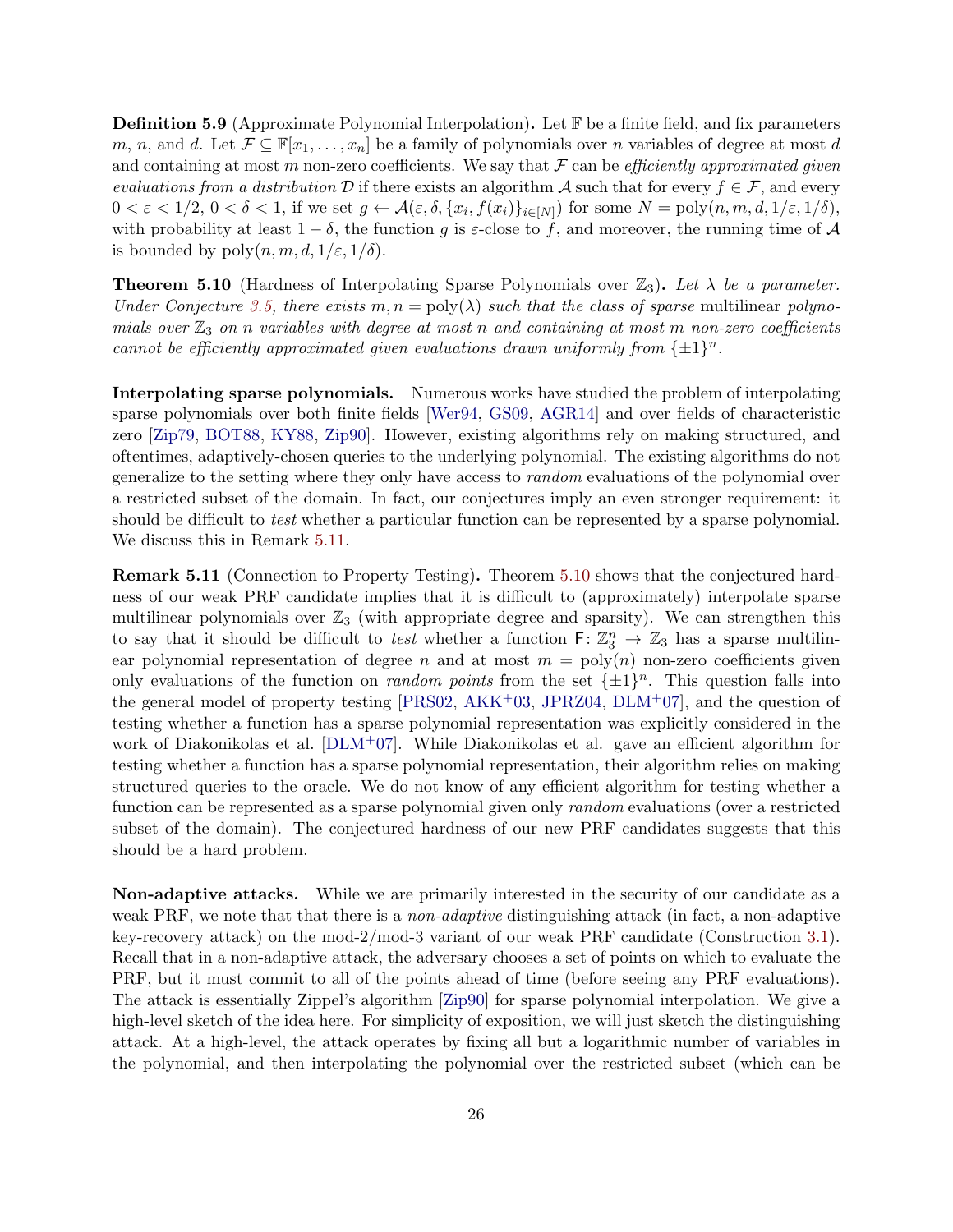done via linearization). This is also conceptually very similar to the approach from [\[KL01\]](#page-53-8) for ruling out strong PRFs in depth-2  $TC^0$ .

Let  $A \in \mathbb{Z}_2^{m \times n}$  be the PRF key. To simplify the description, suppose  $m = n$  (the attack naturally extends to the setting where  $m \neq n$ ). Then, by Eq. [\(5.1\)](#page-24-2),  $\mathsf{F}_{\mathbf{A}}(\cdot)$  is a degree-n multilinear polynomial over  $n^2$  variables and contains n non-zero monomials. The non-adaptive distinguisher works as follows. First, it fixes an arbitrary  $\pm 1$  assignment to all but  $\ell = c \log n$  variables in  $F_A$  for some constant  $c > 1$ . Let  $F_A^{(\ell)}$  denote the restriction of  $F_A$  to the inputs lying in the  $\ell$ -dimensional subspace  $S \subset \mathbb{Z}_3^{n^2}$  $n_3^{n^2}$  that is consistent with the chosen assignment. By design,  $\mathsf{F}_{\mathbf{A}}^{(\ell)}$ A is a degree- $\ell$  multilinear polynomial over  $\mathbb{Z}_3$  over  $\ell$  variables and containing at most n non-zero terms. The non-adaptive distinguisher queries the polynomial  $F_A$  on all  $2^\ell = O(n)$  elements in the intersection  $S \cap \{-1,1\}^{n^2}$ . It uses the evaluations of  $\mathsf{F}_{\mathbf{A}}$  (which coincide with the evaluations of  $\mathsf{F}_{\mathbf{A}}^{(\ell)}$ ) to interpolate the restricted polynomial  $F_{\mathbf{A}}^{(\ell)}$  (via linearization). Now, if the distinguisher obtained outputs from the PRF, then the interpolated polynomial will contain at most  $n < \ell = 2<sup>c</sup> n$  non-zero monomials. If instead the distinguisher obtained outputs of a random function, then the resulting polynomial will contain more than  $n$  non-zero monomials with noticeable probability (for instance, when  $c \gg 1$ ). This yields a distinguisher that succeeds with noticeable probability. Mounting this attack requires having sufficiently-many evaluations of the weak PRF on a low-dimensional subspace. Thus, this attack does not seem to give an attack against the weak PRF, and if there was such an attack, it would have implications for interpolating (and property testing for) sparse multilinear polynomials over  $\mathbb{Z}_3$  (Theorem [5.10,](#page-25-1) Remark [5.11\)](#page-25-0).

# <span id="page-26-0"></span>6 Applications to Secure Multiparty Computation

An attractive feature of our candidate is that it supports efficient evaluation in a fully distributed setting, where both the PRF key and the PRF input are secret-shared between multiple parties. We highlight one such application of this primitive to distributed searchable symmetric encryption (SSE) in Section [6.6.](#page-40-0)

#### <span id="page-26-1"></span>6.1 Fully-Distributed Weak PRF Evaluation

In this section, we describe a 3-party protocol with security against one passive corruption for secure evaluation of our weak PRF candidate (Construction [3.1\)](#page-13-1).<sup>[11](#page-26-2)</sup> At the beginning of the protocol, we assume that the servers hold a secret-sharing of both the input  $x$  and the PRF key  $k$ . At the end of the protocol execution, each server should hold a fresh secret-sharing of the output.

We assume the parties use an additive secret sharing scheme, so additions on secret-shared values are free. For multiplications, we use the protocol from Araki et al.  $[AFL+16]$  $[AFL+16]$  that allows 3 servers to take secret shares of bits  $a, b \in \{0, 1\}$  and compute a share of the product  $ab \in \{0, 1\}$ where each server only needs to broadcast a single bit. In other words, using the Araki et al. protocol for evaluating Boolean circuits, computing XOR is free while computing an AND requires 1-bit of communication. The protocol relies on pseudorandom secret sharing (PRSS) [\[CDI05\]](#page-51-11) and requires a one-time setup of replicated PRF keys. We note that we can achieve information-theoretic security without the need for the (trusted) setup at twice the cost of the basic protocol.

<span id="page-26-2"></span> $11$ The protocol uses two rounds of interaction between the servers.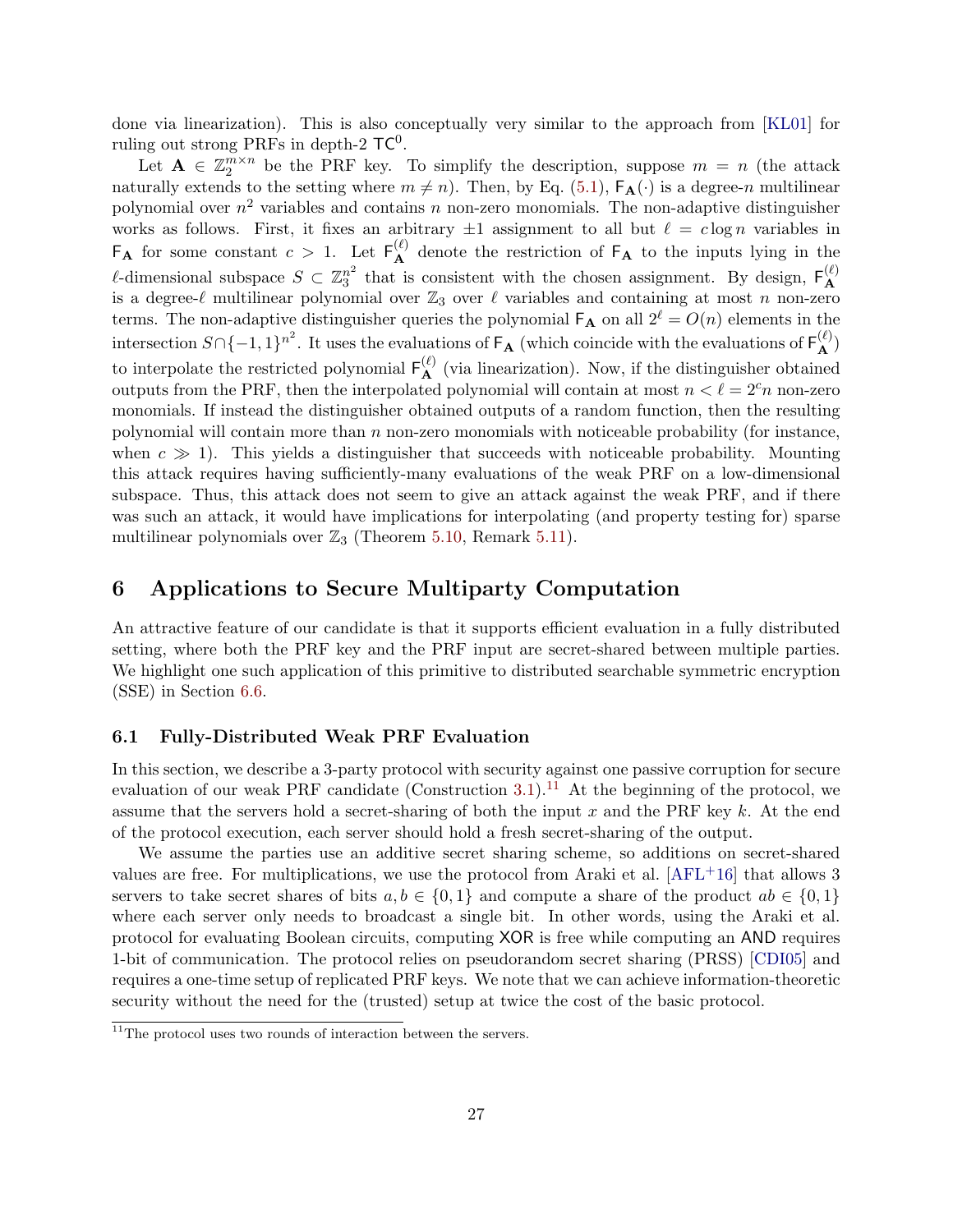We now describe our protocol  $\pi_{\text{fde}}$  for distributed evaluation of our mod-2/mod-3 candidate (Construction [3.1\)](#page-13-1). We assume a structured key (e.g., a block-circulant matrix), so the key can be compactly represented by a single vector  $k \in \mathbb{Z}_2^n$ . This assumption is only needed to simplify the protocol description. Our protocol naturally generalizes to the setting with an unstructured (i.e., fully random) key with no overhead (in either communication or round complexity). To recall, to evaluate our PRF, we first evaluate the matrix-vector product between the key and the input:  $k, x \mapsto h \in \mathbb{Z}_2^m$ . We then reinterpret h as an m-dimensional vector over  $\mathbb{Z}_3$ . The output  $\mathsf{map}_{\mathbf{G}}(h) \in \mathbb{Z}_3^t$  can then be computed as a linear function  $\mathsf{map}_{\mathbf{G}}$  on h. We begin by defining the fully-distribution evaluation functionality that we seek to instantiate.

Definition 6.1 (Fully-Distributed Evaluation Functionality). The ideal fully-distributed PRF evaluation functionality is defined as follows:

- Inputs: The servers hold replicated additive shares of the input and the key over  $\mathbb{Z}_2$ . Concretely, let  $k_1, k_2, k_3$  be vectors in  $\mathbb{Z}_2^n$  such that  $k_1 \oplus k_2 \oplus k_3 = k$  and similarly  $x_1, x_2, x_3$  vectors in  $\mathbb{Z}_2^n$  such that  $x_1 \oplus x_2 \oplus x_3 = x$ . Server *i* holds  $k_j, x_j$  with  $j \neq i$ .
- Outputs: The first two servers hold random  $y_1, y_2 \in \mathbb{Z}_3^t$  such that  $y_1 + y_2 = F_k(x)$ .

We write  $[h]_p$  to denote an additive sharing of h over  $\mathbb{Z}_p$ —that is, a tuple of values whose sum is h mod p. Depending on the context, this will sometimes be a triple of shares held by the 3 servers and sometimes a pair of shares held by the first 2 servers. Our protocol uses a sub-protocol  $\pi_{2,3}$ that transforms an additive sharing  $|h_2|$  (i.e., a mod-2 secret-sharing of h) held by the 3 servers into an additive sharing  $[h]_3$  (i.e., a mod-3 secret-sharing of h) held by the first two servers. We define this functionality  $f_{23}$  below.

<span id="page-27-0"></span>**Definition 6.2** (Share Conversion Functionality  $f_{23}$ ). The share-conversion functionality converts a 3-party mod-2 secret sharing of a value  $h \in \{0, 1\}$  into a 2-party mod-3 secret sharing of the same value h. Specifically, the functionality's input/output behavior is as follows:

- Inputs: Every server  $i \in [3]$  has an input  $b_i \in \{0,1\}$ . Server 1 has an additional input  $c \in \mathbb{Z}_3$ .
- Outputs: Servers 1 and 3 receive no output. Server 2 receives an output  $d \in \mathbb{Z}_3$  such that  $c + d = b_1 \oplus b_2 \oplus b_3 \pmod{3}.$

It is straightforward to design a Boolean circuit that implements the ideal share-conversion functionality from Definition [6.2.](#page-27-0) We give the circuit in Figure [6.2](#page-27-0) below. The circuit consists of 3 AND gates and 10 XOR gates. To obtain our final share-conversion protocol, we use the PRSS-based protocol by Araki et al.  $[AFL+16]$  $[AFL+16]$  to evaluate the circuit in Figure [1.](#page-28-1)

**The protocol**  $\pi_{\text{fde}}$ . We now describe our protocol  $\pi_{\text{fde}}$  for fully-distributed evaluation of our mod-2/mod-3 weak PRF candidate. Recall that at the beginning of the protocol, we assume that the three servers have a replicated additive secret-sharing of the input and the key. The protocol  $\pi_{\text{fde}}$  then consists of three phases:

• During the first phase, each server  $S_i$  computes an additive share  $h_i \in \mathbb{Z}_2^m$  of the linear mapping  $(k, x) \mapsto h$  defined by the key. This can be done *locally* using the replicated additive shares of the input and the key. This follows from the fact that for any two secret-shared values a, b split into 3 shares (i.e.,  $a = a_1 + a_2 + a_3$  and  $b = b_1 + b_2 + b_3$ ), we have that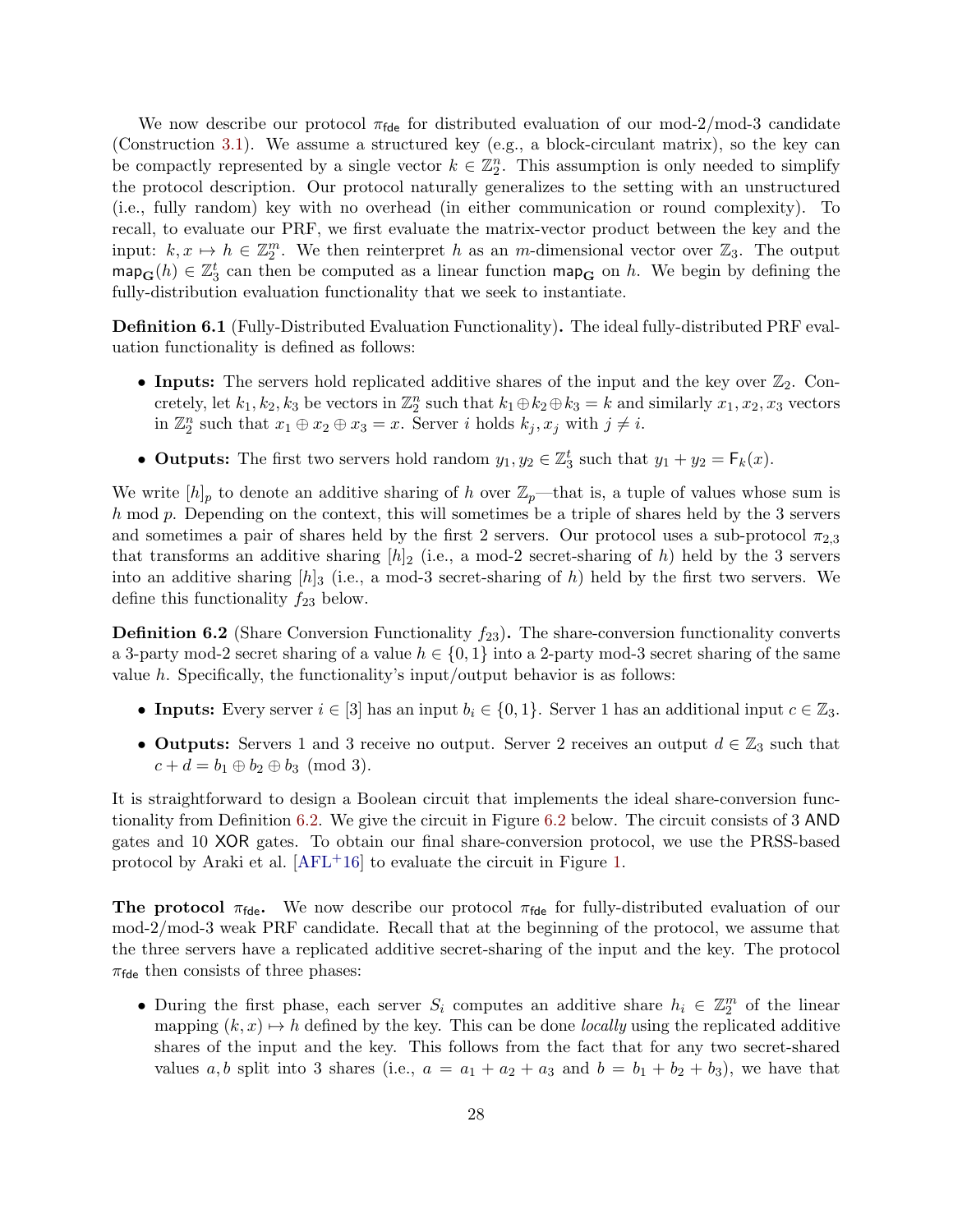#### Simple Circuit that Implements  $f_{23}$

- Input:  $((c_0c_1, b_1), b_2, b_3) \in \{0, 1\}^5$ , where  $c_0c_1$  is the 2-bit representation of  $c \in \mathbb{Z}_3$ .
- Output:  $d_0d_1 \in \{0,1\}^2$ , representing  $d \in \mathbb{Z}_3$ .
- Computation:  $d_0 = c_1 \cdot (1 \oplus b_1 \oplus b_2 \oplus b_3) \oplus c_0 \cdot (b_1 \oplus b_2 \oplus b_3)$  $d_1 = c_0 \oplus (1 \oplus c_1) \cdot (b_1 \oplus b_2 \oplus b_3).$

Figure 1: A simple circuit that implements the share-conversion functionality  $f_{23}$  (Definition [6.2\)](#page-27-0).

<span id="page-28-1"></span> $ab = (a_1 + a_2 + a_3)(b_1 + b_2 + b_3) = \sum_{1 \leq i,j \leq 3} a_i b_j$ . In a replicated secret-sharing scheme, server  $S_i$  knows  $a_j, b_j$  for  $j \neq i$ . This means that every term  $a_i b_j$  in the sum can be computed by at least 1 of the servers.

- In the second step of the protocol, the three servers evaluate the share-conversion protocol  $\pi_{2,3}$  to their secret-shared values. For each component of their additive share, the servers runs the interactive protocol  $\pi_{2,3}$  to transform additive shares (held by the 3 servers) modulo 2 into additive shares (held by the first 2 servers) modulo 3. At the end of this phase, servers  $S_1$  and  $S_2$  hold a share  $[h]_3$  of the linear mapping.
- In the final step of the protocol, the two parties evaluate  $\mathsf{map}_{\mathbf{G}}$  on their share. Since the matrix  $\bf{G}$  is public, this is a linear operation, and can be done non-interactively. The output is the output of the protocol.

Observe that by construction, only the second step of the protocol is interactive. Moreover, the protocol requires just two rounds of interaction. We give the full protocol in Figure [2](#page-28-2) below.

#### Protocol  $\pi_{\text{fde}}$

- 1. Each server locally computes its shares  $h_i \in \mathbb{Z}_2^m$  of the linear mapping  $(k, x) \mapsto h$ .
- 2. Server  $S_1$  chooses  $c \stackrel{\text{R}}{\leftarrow} \mathbb{Z}_3^m$ .
- 3. Servers  $S_1, S_2, S_3$  runs m parallel instances of the share-conversion protocol  $\pi_{2,3}$ . On the j<sup>th</sup> instance, each server provides as input its share of  $h_{i,j} \in \{0,1\}$ , and server  $S_1$  additionally provides as input its value  $c_j \in \mathbb{Z}_3$ . At the end of this step, server  $S_2$  obtains a share  $c' \in \mathbb{Z}_3^m$ where  $c + c' = h$ .
- 4. Servers  $S_1$  and  $S_2$  locally apply map<sub>G</sub> to their shares c and c', respectively. They then output their share in  $\mathbb{Z}_3^t$ .

<span id="page-28-2"></span>Figure 2: Description of our fully distributed PRF evaluation protocol with 3 servers.

#### <span id="page-28-0"></span>6.2 Concrete Efficiency of Distributed PRF Evaluation

In this section, we compare the *concrete* efficiency of secure evaluation of our PRF to alternative constructions. Here, we assume that both the input x and the key k to the PRF are secret-shared across multiple servers. We measure the concrete cost in terms of the round complexity and the communication complexity needed for joint evaluation of the PRF. For all of our estimates, we use a concrete security parameter of  $\lambda = 128$ .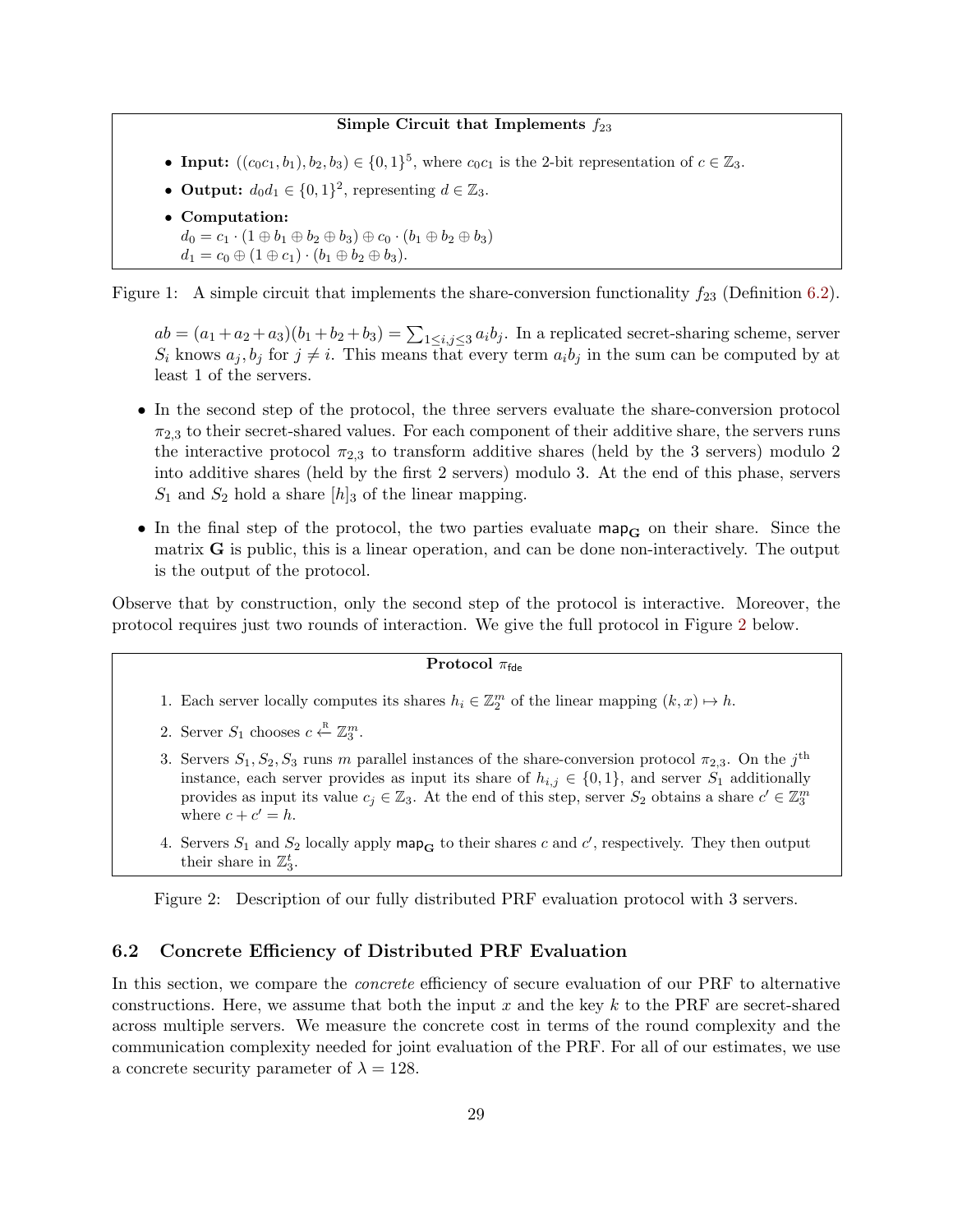Our methodology. We compare the concrete cost of evaluating our PRF to that of evaluating AES (a common baseline for MPC applications) as well as custom-designed block ciphers optimized for MPC applications like LowMC  $[ARS<sup>+15</sup>]$  $[ARS<sup>+15</sup>]$  and Rasta  $[DEG<sup>+18</sup>]$  $[DEG<sup>+18</sup>]$ . When computing our performance metrics, we use the following values taken from  $[ARS^+15, Table 2]$  $[ARS^+15, Table 2]$  for the size and depth of the Boolean circuit computing AES and LowMC. We use the values taken from  $[DEG^+18, Table 1]$  $[DEG^+18, Table 1]$ for the size and depth of the Boolean circuit computing Rasta.

- AES-128: We assume that the AES-128 block cipher can be computed by a Boolean circuit with depth 40 (ignoring the cost of computing the key schedule), and 5440 AND gates. The output of each PRF invocation is 128 bits.
- LowMC: There are many different ways to instantiate the LowMC family of block ciphers. For comparisons, we consider variants along two extremes: one that minimizes the multiplicative depth and one that minimizes the number of AND gates of the Boolean circuit implementing the cipher. At 128 bits of security, this corresponds to the following:
	- $-$  **Depth-optimized LowMC:** Using the variant that minimizes the multiplicative depth, the LowMC block cipher can be computed by a Boolean circuit with depth 14 and 2646 AND gates. The output is a block of 256 bits.
	- Gates-optimized LowMC: Using the variant that minimizes the number of AND gates, the LowMC block cipher can be computed by a Boolean circuit with depth 252 and 756 AND gates. The output is a block of 128 bits.
- Rasta: Similar to LowMC, there are several ways to instantiate the Rasta family of block ciphers. For our comparisons, we again consider two variants: one that minimizes the multiplicative depth and one that minimizes the number of AND gates of the Boolean circuit implementing the cipher. At 128-bits of security, this corresponds to the following:
	- Depth-optimized Rasta: Using the variant that minimizes the number of AND gates, the Rasta block cipher can be computed by a Boolean circuit with depth 2 and  $\approx 2^{33}$ AND gates. The output is a block of  $\approx 2^{33}$  bits.
	- Gates-optimized Rasta: Using the variant that minimizes the multiplicative depth, the Rasta block cipher can be computed by a Boolean circuit with depth 6 and 2106 AND gates. The output is a block of 351 bits.

There are mainly two different approaches for secure computation protocols: the secret-sharing approach [\[GMW87,](#page-52-9) [BOGW88,](#page-51-12) [CCD88\]](#page-51-13) and the garbled circuit approach [\[Yao86\]](#page-55-3). We consider both approaches for oblivious PRF evaluation:

• Secret-sharing approaches: In the secret-sharing approach [\[GMW87,](#page-52-9) [BOGW88,](#page-51-12) [CCD88\]](#page-51-13) for oblivious PRF evaluation, we assume that each of the parties has a secret share of the input to the computation. For our estimates, we use the work of Araki et al.  $[AFL+16]$  $[AFL+16]$  who give a highly-efficient 3-party MPC protocol with security against semi-honest adversaries in the honest-majority setting (i.e., security against a single passive corruption in the 3-party setting). In their protocol, each of the three parties has to communicate a single bit per AND gate in the circuit. Thus, the *total* communication complexity of the Araki et al.  $[AFL+16]$  $[AFL+16]$ protocol is  $3 \cdot n$  bits where n is the number of AND gates in the circuit. The round complexity corresponds to the depth of the circuit. The Araki et al.  $[AFL+16]$  $[AFL+16]$  is well-suited in low latency networks (due to the potentially large round complexity).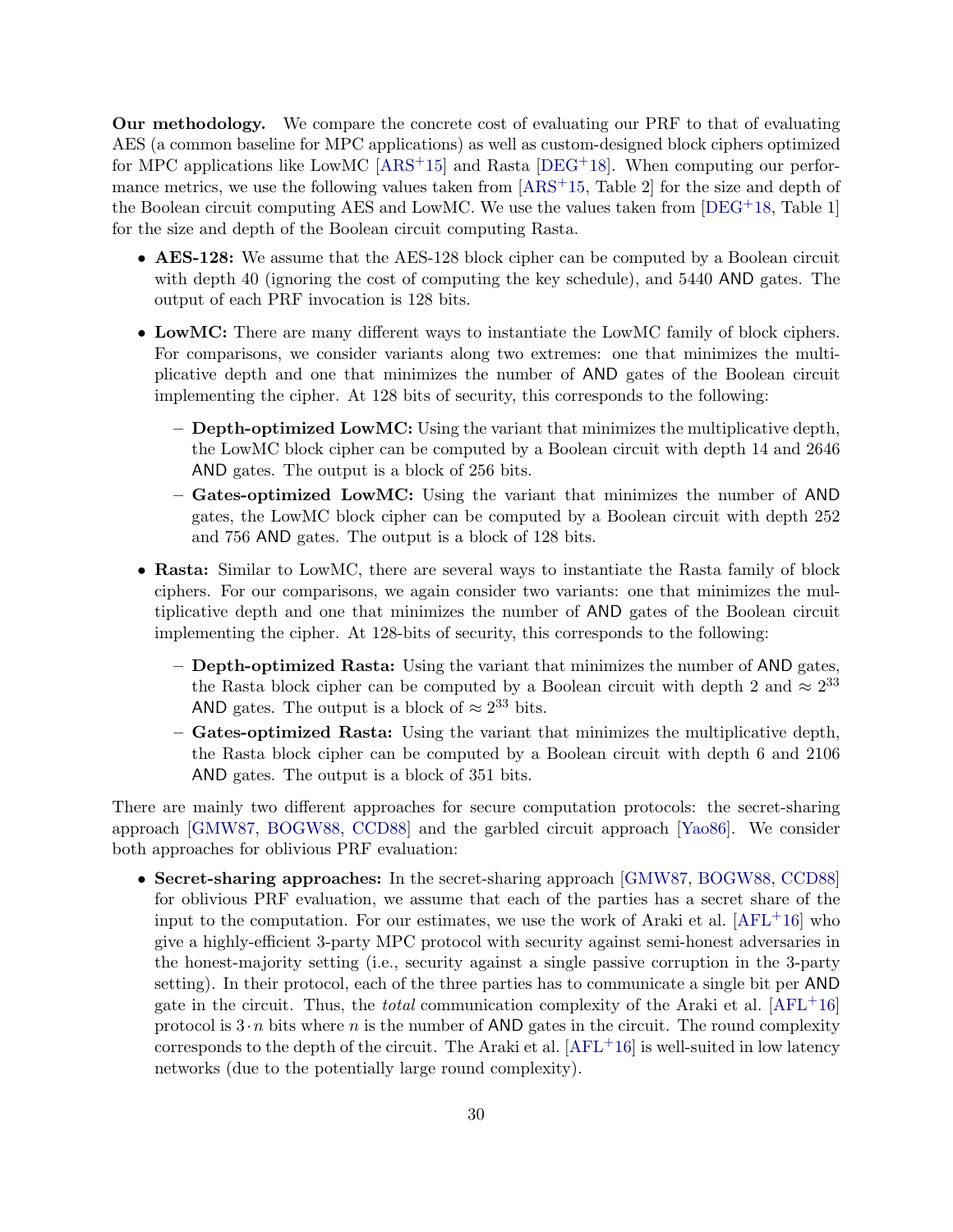• Garbled circuit approaches: The classic garbled circuit protocol [\[Yao86\]](#page-55-3) gives a general 2-round protocol for secure computation in the presence of semi-honest adversaries. Using state-of-the-art garbled circuit optimizations like free-XOR [\[KS08\]](#page-54-3), and half-gates [\[ZRE15\]](#page-55-11), the total communication complexity scales linearly with the number of AND gates in the circuit. Concretely, two ciphertexts are communicated for each AND gate, which at the 128 bit security level, translates to 256 bits of communication per AND gate. Note that a small amount of communication is also needed for the oblivious transfers (OTs), but we will neglect those in our basic comparison (the communication is dominated by the size of the circuit). Compared to the secret-sharing-based protocols, the total communication is substantially higher (over 256 times greater than the Araki et al. protocol). However, the round complexity is optimal, which makes these protocols better suited in high latency networks.

In Table [2,](#page-9-0) we provide a concrete comparison of the communication complexity and round complexity for oblivious evaluation of our PRF candidate. We compare them to the corresponding costs of using the Araki et al. protocol or an optimized garbled-circuit protocol to evaluate standard block ciphers like AES and MPC-optimized block ciphers like LowMC and Rasta.

#### <span id="page-30-0"></span>6.3 Concrete Efficiency of Distributed Evaluation in the Preprocessing Model

In many MPC settings, we can obtain more efficient protocols by working in the *preprocessing* model (or correlated randomness model) [\[Bea92,](#page-50-5) [BDOZ11,](#page-50-6) [DPSZ12,](#page-52-5) [KOS16\]](#page-54-11), where we assume that prior to the computation, a trusted dealer distributes some input-independent randomness to the computing parties. Concretely, this randomness-generation process can itself be implemented by a separate input-independent MPC protocol. The correlated randomness can significantly reduce the online complexity (both computation and communication) of the protocol execution. The piecewise-linear structure of our weak PRF candidates makes them very amenable for fully distributed evaluation in the preprocessing model. Here, we will focus on the two-party setting.

OT correlations. We first recall the classic preprocessing protocol [\[Bea95\]](#page-50-9) for implementing 1-out-of-2 string OT (on n-bit messages) from a random OT correlation:

- Preprocessing: In the preprocessing step, a trusted dealer chooses two random messages  $r_0, r_1 \stackrel{\text{R}}{\leftarrow} \{0,1\}^n$  and a random bit  $z \stackrel{\text{R}}{\leftarrow} \{0,1\}$ . It gives  $(r_0, r_1)$  to the sender and  $(z, r_z)$  to the receiver. The pairs  $(r_0, r_1)$  and  $(z, r_z)$  is referred to as an OT correlation.
- OT: In the online phase of the protocol, the sender has messages  $x_0, x_1 \in \{0, 1\}^n$  and the receiver has a bit  $b \in \{0,1\}$ . The receiver sends  $b' \leftarrow b \oplus z$  to the sender, and the sender replies with two messages  $m_0 \leftarrow x_0 \oplus r_{b'}$  and  $m_1 \leftarrow x_1 \oplus r_{b'} \oplus r_1$ . The receiver computes and outputs  $m_b \oplus r_z$ .

Thus, given a random OT-correlation, the sender and the receiver can implement a 1-out-of-2 OT in 2 rounds with  $2n + 1$  bits of communication. The size of the precomputed values is  $3n + 1$  bits. More generally, we can view the messages as coming from any finite group  $\mathbb{G}$ , in which case the online communication consists of  $2n$  elements in  $\mathbb{G}$  and a single bit, and the OT correlation consists of  $3n$  elements in  $\mathbb G$  and a single bit.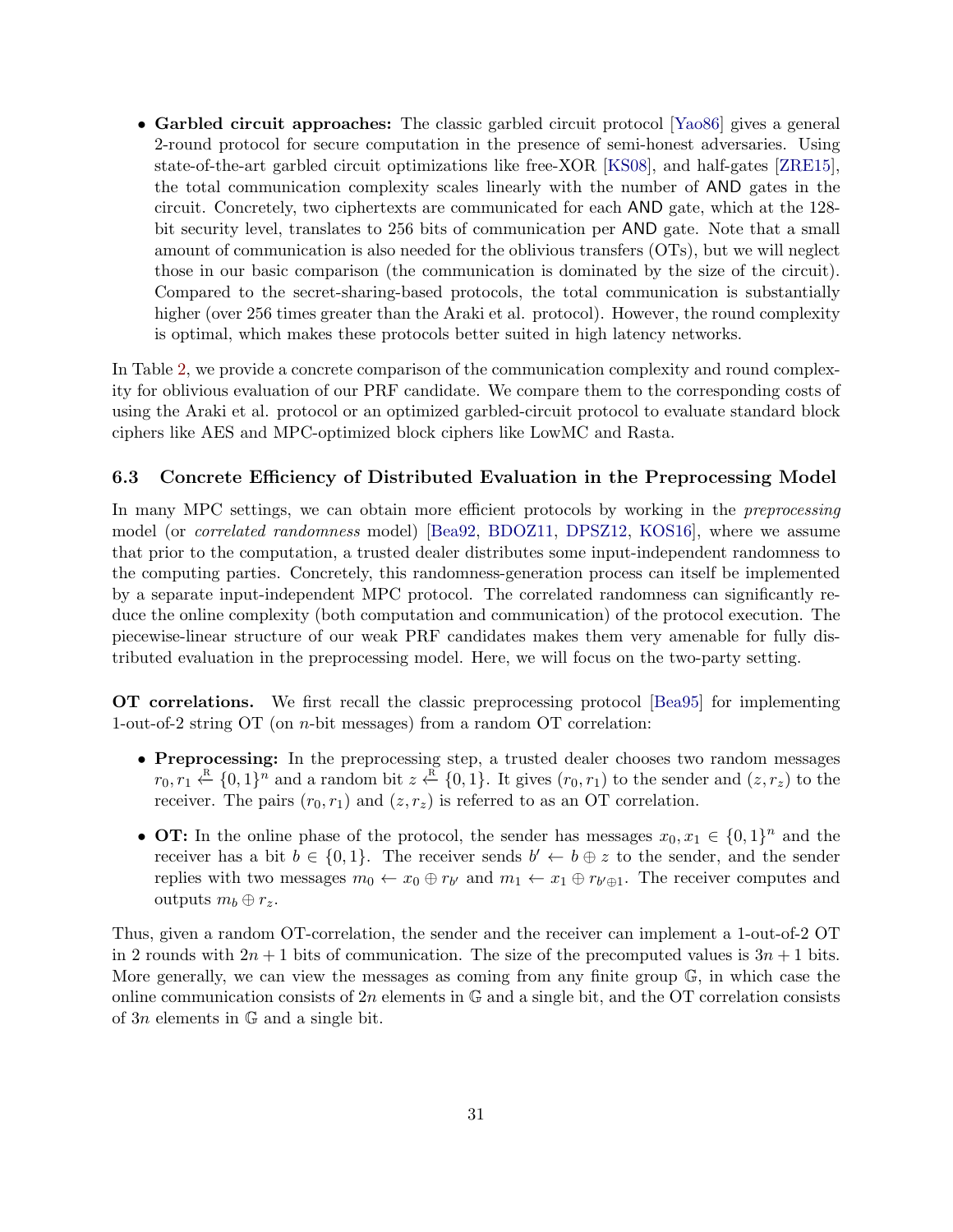Oblivious linear-function evaluation. The oblivious linear-function evaluation (OLE) functionality allows a receiver (who holds an element  $x \in \mathbb{F}$  in some finite field  $\mathbb{F}$ ) to learn any affine function  $ax + b$  held by a sender (who holds inputs  $a, b \in \mathbb{F}$ ). OLE is a useful building block for secure arithmetic computation [\[NP99,](#page-54-12) [IPS09,](#page-53-9) [DGN](#page-52-10)+17, [BCGI18\]](#page-50-10) and plays an analogous role as oblivious transfer [\[GMW87,](#page-52-9) [Kil88,](#page-53-10) [IPS08\]](#page-53-11) for the setting of secure Boolean circuit evaluation.

Just as a random OT correlation can be used to implement oblivious transfer, a random OLE correlation can be used to implement OLE. A random OLE correlation over a finite field  $\mathbb F$  consists of a random affine function for the sender (specified by two field elements  $r_a, r_b \in \mathbb{F}$ ) and the evaluation of the affine function  $r_a r_x + r_b$  at a random point  $r_x \in \mathbb{F}$  for the receiver. We recall the protocol for implementing OLE from a random OLE correlation below:

- Preprocessing: In the preprocessing step, a trusted dealer chooses  $r_a, r_b, r_x \stackrel{\text{R}}{\leftarrow} \mathbb{F}$  and computes  $z = r_a r_x + r_b \in \mathbb{F}$ . It gives  $(r_a, r_b)$  to the sender and  $(r_x, z)$  to the receiver. The pairs  $(r_a, r_b)$  and  $(r_x, z)$  is referred to as an OLE correlation.
- OLE: In the online phase of the computation, the sender has an input  $(a, b) \in \mathbb{F}$  and the receiver has an input  $x \in \mathbb{F}$ . The receiver sends  $m_x \leftarrow x - r_x$  to the sender, and the sender replies with  $m_a \leftarrow a - r_a$  and  $m_b \leftarrow r_a m_x + b - r_b$ . Finally, the receiver outputs  $m_a x + m_b + z$ .

By construction, at the end of the above protocol, the receiver computes and outputs

$$
m_a x + m_b + z = (a - r_a)x + r_a(x - r_x) + b - r_b + r_a r_x + r_b = ax + b,
$$

exactly as required. Moreover, the above protocol directly generalizes to computing matrix-vector products over  $\mathbb{F}$ . Concretely, suppose the receiver holds a vector  $\mathbf{x} \in \mathbb{F}^n$  while the sender holds an affine function  $f(\mathbf{x}) \coloneqq \mathbf{A}\mathbf{x} + \mathbf{b}$  where  $\mathbf{A} \in \mathbb{F}^{m \times n}$  and  $\mathbf{b} \in \mathbb{F}^m$ . Given a random OLE correlation  $(R_A, r_b)$  and  $(r_x, R_Ar_x + r_b)$ , the sender and receiver can obliviously compute the matrix-vector product  $\mathbf{A}\mathbf{x} + \mathbf{b}$  while just communicating  $(mn + m + n)$  elements in F. Moreover, if the matrix **A** is block-circulant (and thus, can be represented by cyclic shifts of a single vector  $\mathbf{a} \in \mathbb{F}^n$ ), the communication of the above protocol is further reduced to just  $2n + m$  field elements. The size of the precomputed OLE correlations in this case is  $2n + 2m$ .

When the inputs  $(A, x, b)$  are additively shared between the sender and the receiver, the two parties can compute a sharing of the affine function  $\mathbf{A}\mathbf{x} + \mathbf{b}$  using two invocations of OLE. Specifically, suppose  $\mathbf{A} = \mathbf{A}_0 + \mathbf{A}_1$ ,  $\mathbf{x} = \mathbf{x}_0 + \mathbf{x}_1$ , and  $\mathbf{b} = \mathbf{b}_0 + \mathbf{b}_1$ , where the sender holds  $\mathbf{A}_0$ ,  $\mathbf{x}_0$ ,  $\mathbf{b}_0$ while the receiver holds  $\mathbf{A}_1, \mathbf{x}_1, \mathbf{b}_1$ . Then,  $\mathbf{A}\mathbf{x} + \mathbf{b} = (\mathbf{A}_0 + \mathbf{A}_1)(\mathbf{x}_0 + \mathbf{x}_1) + (\mathbf{b}_0 + \mathbf{b}_1)$ . The parties use two invocations of OLE to compute (an additive sharing of) the products  $\mathbf{A}_0\mathbf{x}_1$  and  $\mathbf{A}_1\mathbf{x}_0$ . All other components can be computed locally by one of the two parties.

Distributed evaluation in the preprocessing model. We now describe a two-party protocol for fully distributed evaluation of our mod-2/mod-3 weak PRF candidate in the preprocessing model. The two parties hold an additive sharing of the key  $\mathbf{A} \in \mathbb{Z}_2^{m \times n}$  and an input  $x \in \mathbb{Z}_2^n$ , and their goal is to compute an additive sharing of  $F_{\mathbf{A}}(x) = \text{map}(\mathbf{A}x)$ . We assume that the sender and the receiver have a sufficient number of OLE and OT correlations.

• The parties use two (parallel) OLE invocations to compute an additive secret-sharing of  $\mathbf{A}x \in \mathbb{Z}_2^m$ . At the end of this protocol, the two parties have an additive secret sharing of  $y' = \mathbf{A}x \in \mathbb{Z}_2^m$ . Denote the two shares by  $y'_0, y'_1 \in \mathbb{Z}_2^m$ . This step requires two rounds of interaction.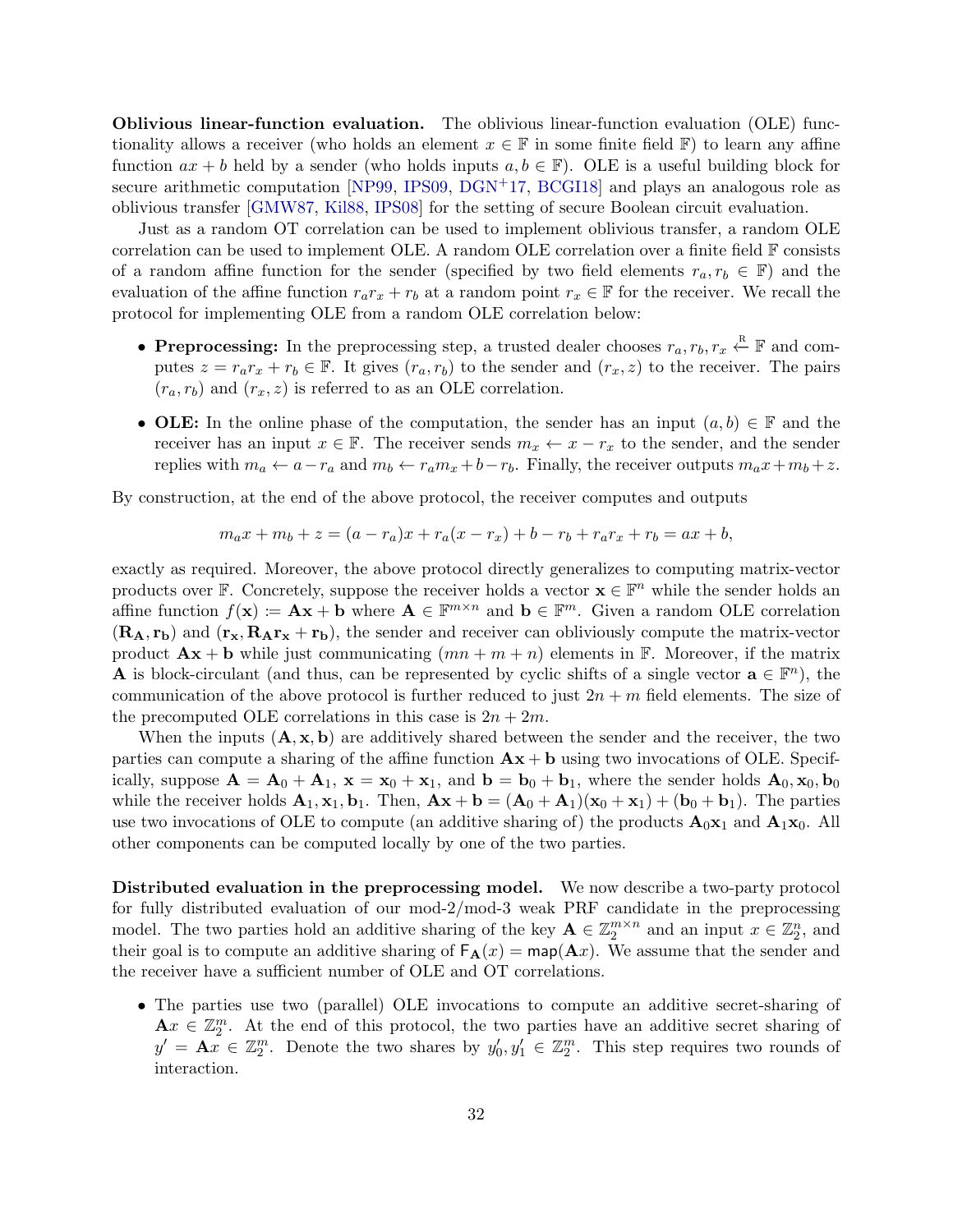- The two parties use m (parallel) invocations of 1-out-of-2 OT (with messages in  $\mathbb{Z}_3$ ) to convert their shares of  $y' \in \mathbb{Z}_2^m$  into shares over  $\mathbb{Z}_3^m$ . Specifically, on the *i*<sup>th</sup> invocation, the sender chooses a random  $r_{0,i} \stackrel{\text{R}}{\leftarrow} \mathbb{Z}_3$  and uses  $(r_{0,i} + y'_{0,i}, r_{0,i} + y'_{0,i} + 1) \in \mathbb{Z}_3^2$  as its input to the OT while the receiver uses its share  $y'_{1,i}$  as its input. Let  $r_{1,i}$  be the receiver's output from the OT. By construction,  $r_{0,i}$  and  $r_{1,i}$  is an additive secret sharing of  $y_i'$  over  $\mathbb{Z}_3$ . This step requires two rounds of interaction.
- The two parties locally apply the map function to their respective  $\mathbb{Z}_3$ -shares of  $y'$ . Since map is a public linear function over  $\mathbb{Z}_3$ , this can be done non-interactively. Note that replacing map with a general matrix-vector product to obtain longer outputs (see Remark [3.3\)](#page-14-0) does not require additional communication.

The above protocol requires 4 rounds of communication. We now consider the communication complexity and the preprocessing size:

- Communication complexity: When the matrix A is block-circulant, the OLE computation requires a total of  $2(2n + m)$  bits of communication. The m invocations of OT requires communicating a total of 2m elements in  $\mathbb{Z}_3$  and m bits. Since the OTs are performed in parallel, all of the  $\mathbb{Z}_3$  elements can be packed together into a single bit-string of length approximately  $\lceil 2m \log_2(3) \rceil$ . Thus, the total communication complexity is  $\approx 4n + 6.2m$  bits.
- Preprocessing size: When the matrix A is block-circulant, the OLE correlations consist of  $2(2n + 2m)$  bits. The OT correlations consists of 3m elements in  $\mathbb{Z}_3$  and m bits. As before, the 3m elements of  $\mathbb{Z}_3$  can be packed together (specifically, the 2m elements on the sender's side and the m elements on the receiver's side are packed separately into bitstrings). The total size of the correlated randomness is  $\approx 4n + 9.8m$  bits.

Comparison with existing PRF candidates. We compare the costs of two-party distributed evaluation of our mod-2/mod-3 PRF candidate with that of using a Yao-based evaluation protocol in conjunction with an existing PRF. In the preprocessing model, we assume that the garbled circuit is included as part of the correlated randomness (along with sufficiently many OT correlations). In the fully-distributed setting, the online communication only consists of the oblivious transfers the receiver uses to obtain the labels corresponding to its share of the PRF key and PRF input. At the 128-bit security level, each OT is over a 128-bit message, so the total communication cost needed for each OT is 257 bits. The size of the correlated randomness is 385 bits for each bit of the PRF key and PRF input (for the OT correlations) together with the size of the garbled circuit computing the PRF (256 bits per AND gate). We refer to Table [3](#page-10-0) and Section [1.1](#page-4-2) for the full comparisons of our protocol against the Yao-based protocols.

#### <span id="page-32-0"></span>6.4 Oblivious PRF Evaluation in the Preprocessing Model

Our fully-distributed evaluation protocol for evaluating Construction [3.1](#page-13-1) from Section [6.3](#page-30-0) readily extends to a similar protocol for semi-honest oblivious PRF evaluation. Recall that in an oblivious PRF [\[FIPR05\]](#page-52-6), one party (the "server") holds the PRF key **A** while the other party (the "client") holds an input x. At the end of the oblivious evaluation protocol, the client should learn  $F_{\mathbf{A}}(x)$ while the server should not learn anything. Our protocol for fully-distributed evaluation directly gives a protocol for oblivious evaluation of Construction [3.1:](#page-13-1)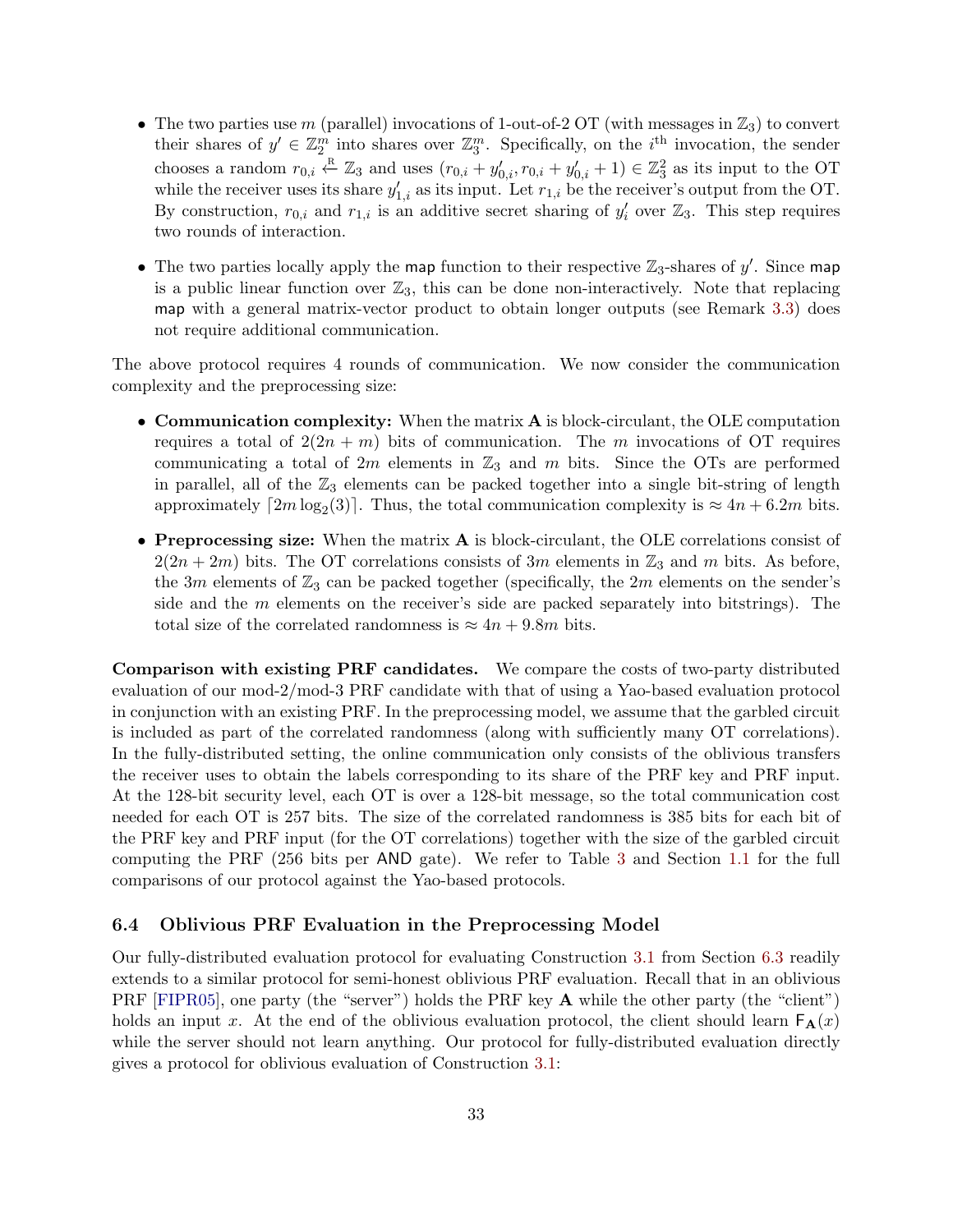- In the first step, the client and the server use a single OLE invocation to compute an additive secret-sharing of the product  $y' = \mathbf{A}x \in \mathbb{Z}_2^m$ . Specifically, the server chooses a random vector  $\mathbf{b} \leftarrow \mathbb{Z}_2^m$ . Then, the client and the server use a single OLE invocation to compute  $\mathbf{A}x + \mathbf{b}$ . At the end of this step, the client knows  $A x + b$  while the server knows b, which is a secret sharing of  $\mathbf{A}x$ .
- The client and the server uses m (parallel) OT invocation of 1-out-of-2 OT (with messages in  $\mathbb{Z}_3$ ) to convert their shares of  $y' \in \mathbb{Z}_2^m$  into shares over  $\mathbb{Z}_3^m$ . This step is identical to the corresponding step in the fully distributed evaluation protocol.
- The two parties locally apply the map function to their respective  $\mathbb{Z}_3$  shares of  $y'$ , and the server concludes by sending its share of  $\mathsf{map}(y')$  to the client. Note that the server can include this message with the final flow of the OT protocol, so this step does not increase the round complexity.

This yields a 4-round oblivious PRF protocol in the preprocessing model where the total online communication cost is roughly  $2n + 5.2m$  bits (with proper packing of  $\mathbb{Z}_3$  elements). With our suggested parameters ( $m = n = 256$ ), the total communication is roughly 1800 bits, and the total size of the correlated randomness is  $2n + 7.8m$ , or roughly 2500 bits.

Comparison against generic approaches. A generic approach for building an oblivious PRF is to combine Yao's garbled circuits with an existing PRF. In this case, the online communication cost consists of an OT (on 128-bit messages) for each bit of the client's PRF input together with a 128-bit label for each of bit of the sender's PRF key. Concretely, this translates to 257 bits for each bit of the PRF input and 128 bits for each bit of the PRF key. The size of the correlated randomness is 385 bits for each bit of the input (for the OT correlations) and the size of the garbled circuit (256 bits per AND gate). Compared to these generic approaches, our protocol for oblivious PRF evaluation is over 25x better in terms of online communication complexity and over 95x better in terms of the size of the correlated randomness. The improvement is more substantial when comparing against the generic approaches for evaluating other PRFs like AES and Rasta. We give the full comparison in Table [5.](#page-34-2)

Comparison against algebraic approaches. There are also several highly-efficient constructions of oblivious PRFs based on discrete log assumptions [\[NPR99,](#page-54-13) [NR04,](#page-54-5) [FIPR05,](#page-52-6) [JL09\]](#page-53-12). The simplest construction that provides semi-honest security in the random oracle model is the con-struction of Naor et al. [\[NPR99\]](#page-54-13) that operates over a group  $\mathbb{G}$  of prime order p where the decisional Diffie-Hellman (DDH) assumption is conjectured to hold. The PRF key is a random element  $k \stackrel{\text{R}}{\leftarrow} \mathbb{G}$ and the PRF  $\mathsf{F}_k$  on inputs  $x \in \mathcal{X}$  is given by  $\mathsf{F}_k(x) := H(x)^k$  where  $H: \mathcal{X} \to \mathbb{G}$  is a hash function (modeled as a random oracle). This PRF admits a simple oblivious evaluation procedure (without preprocessing) where the total communication consists of 2 group elements. At 128-bits of security, this corresponds to roughly 256 bits per group element for a total communication of 512 bits per oblivious PRF evaluation. Compared to the online communication cost of our protocol, oblivious evaluation of the DDH-based construction is better by a factor of roughly 3.6x.

An advantage of our PRF is that it plausibly provides security against quantum computers; in contrast, group-based oblivious PRFs are insecure against quantum adversaries [\[Sho94\]](#page-55-15). Another advantage of our oblivious PRF protocol is that computing the matrix-vector product between a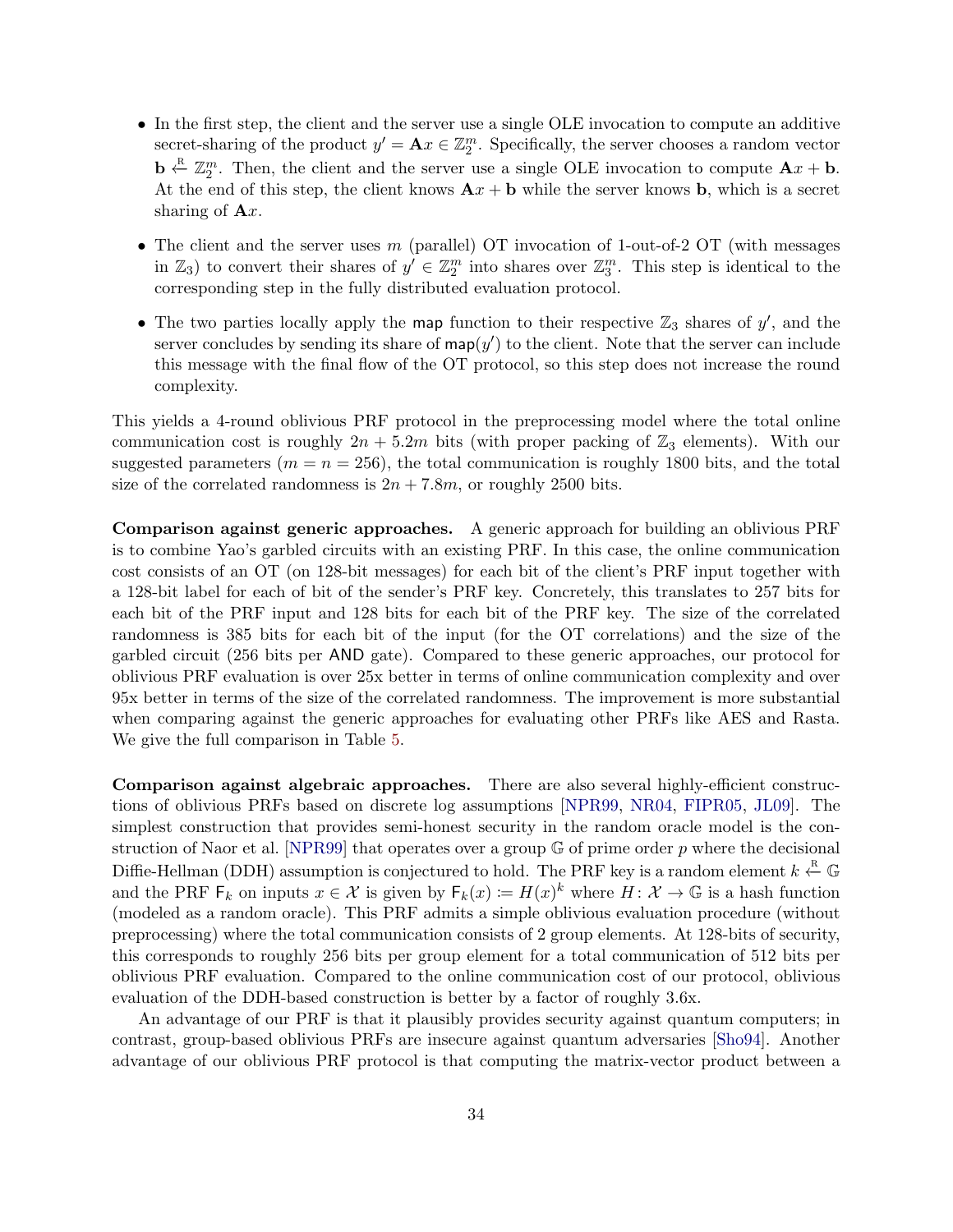| <b>PRF</b> Candidate  | Round<br>Complexity | Output<br><b>Bits</b> | Online<br>Communication | Preprocessing<br><b>Size</b> |
|-----------------------|---------------------|-----------------------|-------------------------|------------------------------|
| AES                   |                     | 128                   | $4.9 \cdot 10^{4}$      | $1.4 \cdot 10^6$             |
| LowMC, min-gates      | 2                   | 128                   | $4.9 \cdot 10^{4}$      | $2.4 \cdot 10^5$             |
| Rasta, min-gates      |                     | 351                   | $1.4 \cdot 10^5$        | $6.7 \cdot 10^5$             |
| DDH-based PRF [NPR99] |                     | 256                   | $5.1 \cdot 10^{2}$      |                              |
| Construction 3.1      |                     | 128                   | $1.8 \cdot 10^{3}$      | $2.5 \cdot 10^3$             |

<span id="page-34-2"></span>Table 5: Comparison of protocols for (semi-honest) oblivious PRF evaluation in the preprocessing model. We measure the online round complexity, the online communication (in bits), and the size of the correlated randomness (in bits) for fully-distributed evaluation of the different PRF candidates. For Construction [3.1,](#page-13-1) we take  $m = n = 256$  (using the parameters from Table [4\)](#page-21-1) and assume that the key  $A$  is a block-circulant matrix.

structured matrix  $\bf{A}$  and an input x is a relatively lightweight computation compared to evaluating a modular exponentiation over an elliptic-curve group (c.f.,  $[HKL+12, ABB+17, Chol6]$  $[HKL+12, ABB+17, Chol6]$  $[HKL+12, ABB+17, Chol6]$  $[HKL+12, ABB+17, Chol6]$  for estimates of the computational costs of the different operations). Note that the group-based OPRF cannot take advantage of preprocessing for fixed-based exponentiations (since the base is input-dependent), which is a limiting factor for its efficiency. Thus, in scenarios where computation is the bottleneck (e.g., on fast networks), our OPRF protocol likely outperforms the group-based protocols.

#### <span id="page-34-0"></span>6.5 An Alternative Weak PRF Candidate

While our weak PRF candidate in Construction [3.1](#page-13-1) admits a concretely-efficient secure computation protocol when the input and key are secret-shared across three servers, the large number of multiplications makes it less amenable for garbled circuit evaluation (in the two-party setting). Of course, as we demonstrated in Sections [6.3](#page-30-0) and [6.4,](#page-32-0) our main candidate is well-suited for two-party distributed evaluation (and oblivious PRF evaluation) in the preprocessing model. In this section, we introduce an alternative variant of our weak PRF candidate that has a simple distributed evaluation protocol in the two-party setting, and which only relies on OTs (as opposed to the more structured OLE correlations needed for the protocols in Sections [6.3](#page-30-0) and [6.4\)](#page-32-0). Our alternative candidate can be viewed either as a deterministic version of LPN, where the "noise" is obtained by taking an inner product over a different modulus, or as a special instance of the learning with rounding (LWR) assumption with constant-size composite modulus (Remark [6.4\)](#page-35-0). We present our candidate below:

<span id="page-34-1"></span>**Construction 6.3** (Alternative Mod-2/Mod-3 Weak PRF Candidate). Let  $\lambda$  be a security parameter, and let  $n = n(\lambda)$  be the key length (and input length). The weak PRF candidate is a function  $\mathsf{F}_{\lambda}$ :  $\{0,1\}^n \times \{0,1\}^n \to \mathbb{Z}_2$  with key-space  $\mathcal{K}_{\lambda} = \{0,1\}^n$ , domain  $\mathcal{X}_{\lambda} = \{0,1\}^n$  and output space  $\mathcal{Y}_{\lambda} = \mathbb{Z}_2$ . For a key  $\mathbf{k} \in \mathbb{Z}_2^n$ , we write  $\mathsf{F}_{\mathbf{k}}(x)$  to denote the function  $\mathsf{F}_{\lambda}(\mathbf{k},x)$ . We define  $\mathsf{F}_{\mathbf{k}}$  as follows: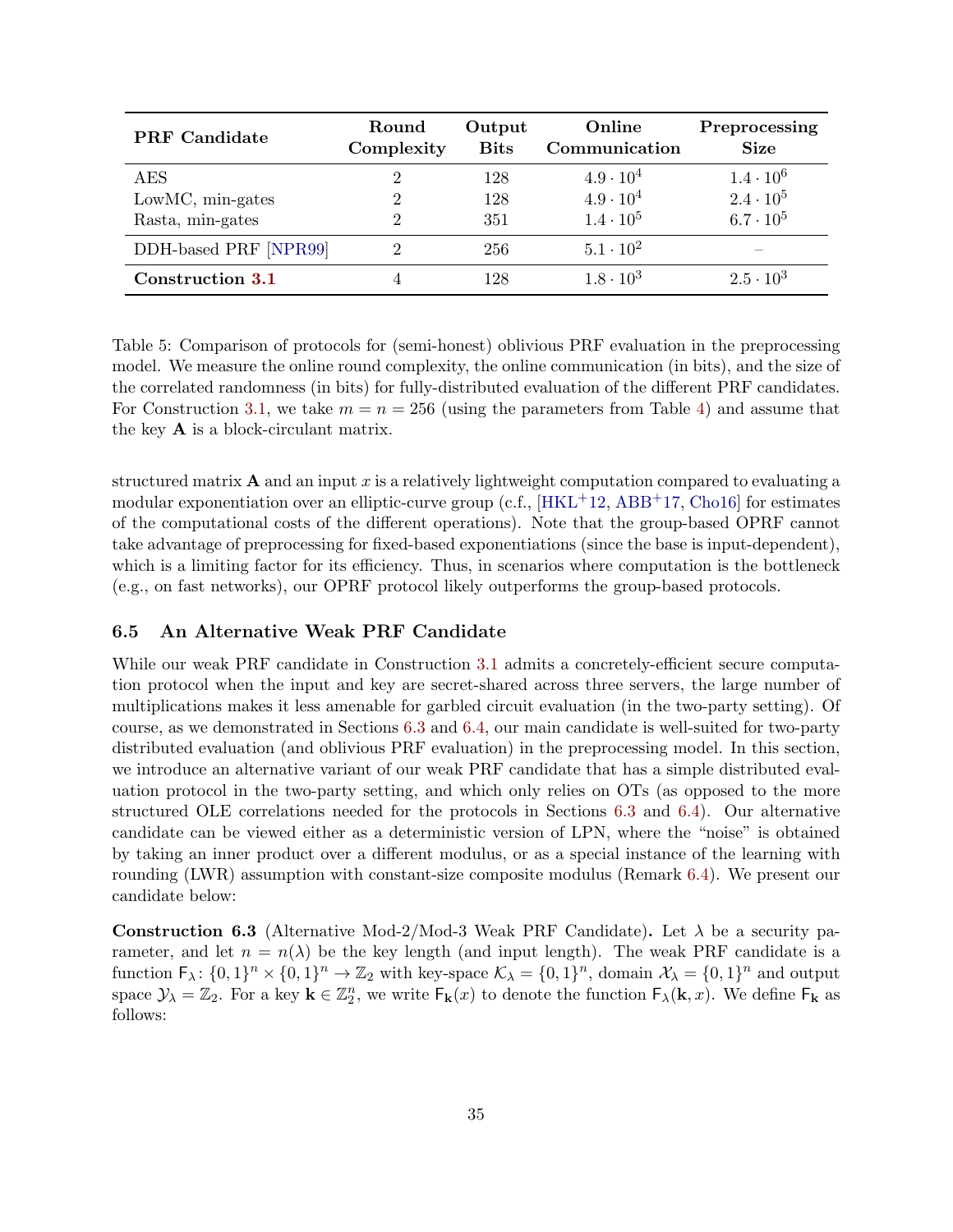• On input  $x \in \{0,1\}^n$ ,

<span id="page-35-1"></span>
$$
\mathsf{F}_{\mathbf{k}}(x) = \sum_{i \in [n]} \mathbf{k}_i x_i \bmod 2 + \sum_{i \in [n]} \mathbf{k}_i x_i \bmod 3 \pmod{2}.
$$
 (6.1)

In other words, the PRF evaluation consists of computing the inner product between the key k and the input  $x$  modulo 2 and modulo 3, and then adding the results modulo 2 (where the output of the mod-3 inner product is viewed as a  $0/1$  element of  $\mathbb{Z}_2$ ). This construction resembles an LPN instance with noise rate  $1/3$ , except instead of sampling the noise independently, the noise is generated via a deterministic, key-dependent, and input-dependent computation. Namely, the noise is 1 if and only if  $\langle \mathbf{k}, x \rangle = 1 \text{ mod } 3$ .

<span id="page-35-0"></span>**Remark 6.4** (Alternative View of Construction [6.3\)](#page-34-1). It is easy to see from Eq. [6.1](#page-35-1) that  $F_k(x) = 1$  if and only if  $\langle \mathbf{k}, x \rangle$  mod  $6 \in \{3, 4, 5\}$ . This observation gives another way to evaluate the construction (which we leverage in our secure distributed evaluation protocol). Equivalently, we can express the operation of the PRF as  $F_k(x) = \lfloor \cdot \rfloor_2$ , where  $\lfloor \cdot \rfloor_2 : \mathbb{Z}_6 \to \mathbb{Z}_2$  is the rounding operator, and we view the key k and input x as binary vectors over  $\mathbb{Z}_6$ . Thus, the security of our candidate is closely related to the hardness of the learning with rounding (LWR) assumption [\[BPR12\]](#page-51-4) with constant-size composite modulus (specifically, using 2 and 6 for the inner and outer modulus, respectively). We note that using a composite modulus in this setting is critical for security in the constant-modulus regime. Otherwise, there is a direct linearization attack (e.g., [\[AG11\]](#page-49-1)) on the scheme.

Multiple works have studied the hardness of LWR in several parameter settings [\[BPR12,](#page-51-4) [AKPW13,](#page-50-11) [BGM](#page-50-12)+16, [ASA16\]](#page-50-13). The known reductions from LWR to worst-case lattice problems do not apply in the constant modulus setting, and we leave the problem of analyzing the security (or insecurity) of LWR with constant-size composite modulus as an interesting research direction.

**Remark 6.5** (Insecurity of Variant with  $\mathbb{Z}_3$ -Outputs). It might seem natural to consider the variant of Construction [6.3](#page-34-1) where the outputs are computed mod 3 rather than mod 2 (which would yield longer outputs). However, there is a polynomial-time distinguisher against the mod 3 variant. Indeed, with outputs computed modulo 3, we can obtain 2 as an output only if  $\langle \mathbf{k}, x \rangle \neq 0 \text{ mod } 3$ (since the mod-2 inner product adds either 0 or 1 to the output). Moreover, over  $\mathbb{Z}_3$ , we have  $1^2 = 2^2 = 1 \mod 3$  while  $0^2 = 0 \mod 3$ . Hence, if  $F_k(x) = 2 \pmod{3}$ , then x has to satisfy  $(\langle \mathbf{k}, x \rangle)^2 = 1 \pmod{3}$ , which is a quadratic equation over  $\mathbb{Z}_3$  where the unknowns correspond to the bits of  $k$ . We can efficiently solve the latter system and recover  $k$  via linearization once we have  $O(n^2)$  evaluations.

Security of Construction [6.3.](#page-34-1) While Construction [6.3](#page-34-1) may appear slightly simpler than the weak PRF candidate in Construction [3.1,](#page-13-1) it shares the structural similarity of mixing mod-2 and mod-3 operations. As such, many of the rationales we discussed in Section [4](#page-18-0) for arguing security of Construction [3.1](#page-13-1) (e.g., lack of correlation with fixed function families and inapproximability by lowdegree functions) also apply to this alternative candidate. However, as we discuss below, there are sub-exponential attacks against this candidate (based on BKW), as well as a simpler non-adaptive attack (that does not rely on sparse polynomial interpolation):

• BKW attacks: The structure of Construction [6.3](#page-34-1) is very similar to that of the LWE or LPN problem. In particular, we can view  $\bf{k}$  to be the LWE or LPN secret, x to be the input, and  $\sum_{i\in[n]} \mathbf{k}_i x_i \mod 3 \pmod{2}$  to be the error. The main difference here is that the noise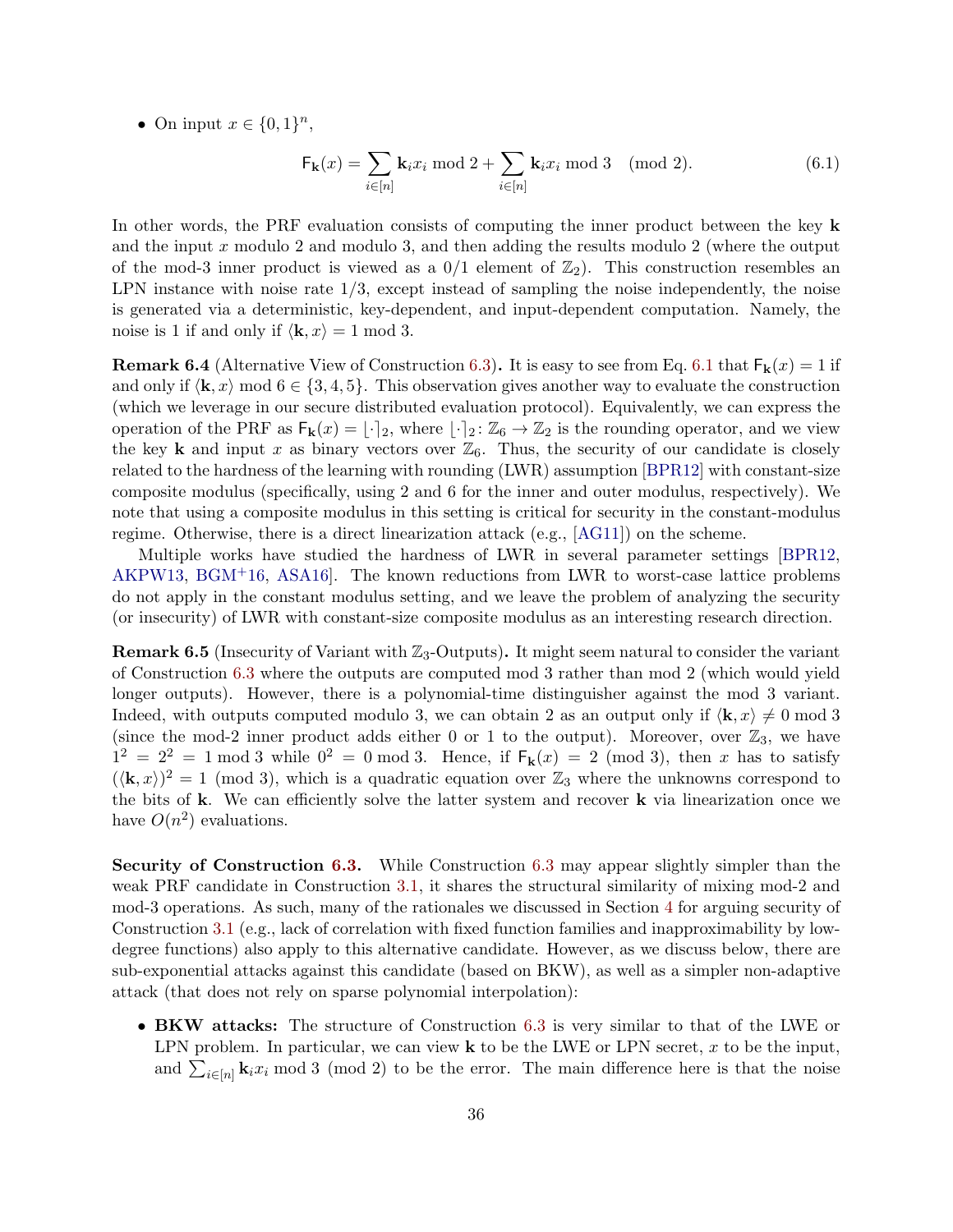is correlated with both the input as well as the secret key, rather than being independently sampled. Nonetheless, it does not seem straightforward to leverage these correlations to construct a distinguisher for the weak PRF. We do note though that BKW-style attacks (discussed in Section [4.4\)](#page-20-0) do apply to this new candidate, and so asymptotically, the new candidate can only provide sub-exponential security at best. Due to the large number of samples needed to run BKW-style attacks in practice, in many applications, we do not need to significantly increase the concrete parameters to achieve security against known attacks.

• Simpler non-adaptive attack: As discussed in Section [5.3,](#page-24-0) there is a non-adaptive distinguishing attack against the weak PRF candidate from Construction [3.1](#page-13-1) via sparse polynomial interpolation. In the case of the alternative candidate (Construction [6.3\)](#page-34-1), there is a simpler non-adaptive attack: namely, the distinguisher simply queries the PRF on the elementary basis vectors (i.e., vectors with Hamming weight 1). Since the key for the PRF is a uniformly random binary vector, with probability 1, the value of the PRF on an input  $x$  with Hamming weight 1 will be 0. Thus, all the evaluations will be 0 in this case, compared to  $1/2$  of the evaluations if the adversary received outputs from a random function. This immediately gives a non-adaptive distinguisher against the candidate.

We leave it as an interesting challenge to further study the security of this weak PRF candidate.

Remark 6.6 (Search-to-Decision Reduction). Due to its structural similarity with the LWE and LPN problems, it is straightforward to give a "search-to-decision reduction" for Construction [6.3](#page-34-1) (c.f., [\[BFKL94,](#page-50-8) [Reg05,](#page-55-14) [AIK09\]](#page-50-14) for similar types of reductions). In other words, if there exists a distinguisher against the weak PRF candidate in Construction [6.3,](#page-34-1) then there is in fact an adversary that can recover the secret PRF key given random inputs/outputs of the PRF.

Remark 6.7 (Branching Program Complexity). As discussed in Section [5.2,](#page-23-0) our mod-2/mod-3 weak PRF candidate from Construction [3.1](#page-13-1) can be efficiently computed by a width-3 branching program. The same is true for the alternative candidate in Construction [6.3,](#page-34-1) and in fact, it is straightforward to implement Construction [6.3](#page-34-1) using a read-twice width-3 permutation branching program (by embedding the  $\mathbb{Z}_2$  and  $\mathbb{Z}_3$  arithmetic into the symmetric group  $S_3$ ) or by a readonce width-6 permutation branching program (immediate from Remark [6.4\)](#page-35-0). Thus, assuming that Construction [6.3](#page-34-1) is a weak PRF, we additionally obtain new hardness of learning results for readonce/read-twice small-width branching programs.

Distributed evaluation in the two-party setting. We now describe a secure two-party protocol for distributed evaluation of our alternative PRF candidate (where both the key and the input are secret-shared). As before, we work in the semi-honest model. Our two-party distributed evaluation protocol consists of 3 rounds, where the two parties implement a garbled circuit evaluation protocol (in the style of Yao) in the first 2 rounds as well as a single invocation of a 1-out-of-6 OT protocol in the last 2 rounds. We begin by introducing the information-theoretic garbling scheme that we use (for the first two rounds of the protocol execution). This kind of garbling is a special case of the general notion of randomized encoding of functions [\[IK00,](#page-53-14) [AIK04\]](#page-49-7) that is suitable for secure two-party computation. It is sometimes referred to as a decomposable randomized encoding [\[IKOS08\]](#page-53-4) or a *projective* garbling scheme [\[BHR12\]](#page-50-15).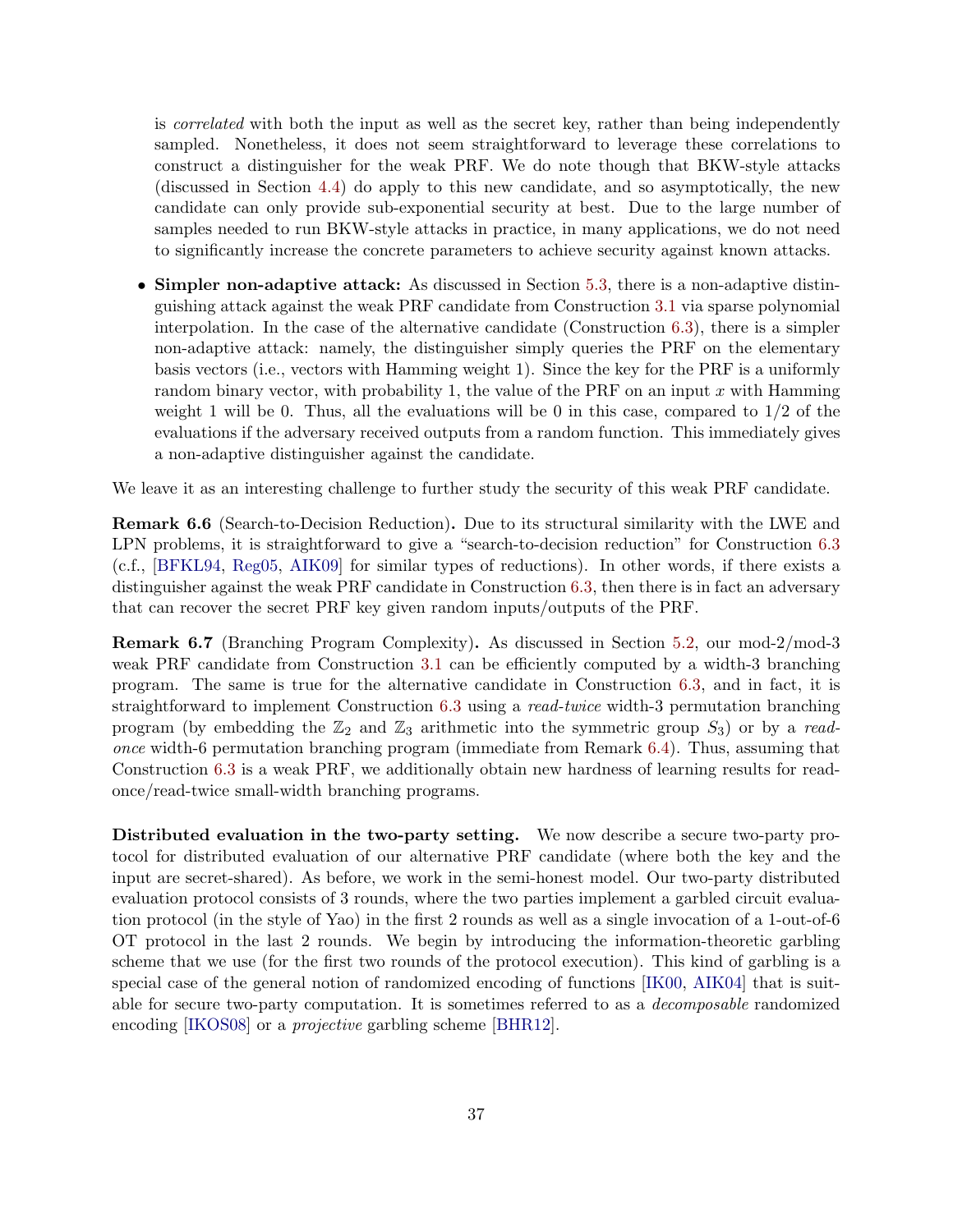<span id="page-37-0"></span>**Definition 6.8** (Information-Theoretic Garbling). Let  $f: \{0,1\}^* \to \{0,1\}^*$  be a polynomial-time computable function. An information-theoretic projective garbling for  $f$ , or garbling scheme for short, is an efficiently-computable function  $f(w; r)$  satisfying the following requirements:

- Decomposability: Each output bit of  $\hat{f}$  depends on at most one bit of w. Equivalently, for every input length  $\ell$  there exist 2 $\ell$  "key functions"  $\{L_i^{(0)}\}$  $i^{(0)}(r), L_i^{(1)}(r)\}_i \in [\ell]$  such that for all  $w \in \{0,1\}^{\ell}$  we have  $\hat{f}(w; r) = (L_1^{(w_1)})$  $L_1^{(w_1)}(r), L_2^{(w_2)}(r), \ldots, L_\ell^{(w_\ell)}(r)).$
- Correctness: There exists an efficient decoder  $\mathcal D$  such that for all  $w \in \{0,1\}^*$  we have  $\Pr_r \left[ \mathcal{D}(\hat{f}(w;r)) = f(w) \right] = 1.$
- Security: There exists an efficient simulator S such that for every  $\ell \in \mathbb{N}$  and  $w \in \{0,1\}^{\ell}$ , the output of  $\mathcal{S}(1^{\ell}, f(w))$  is distributed identically to  $\hat{f}(w; r)$ .

The key building block in our two-party evaluation protocol is an information-theoretic garbling scheme (in the sense of Definition [6.8\)](#page-37-0) for computing the mapping  $f_z$ :  $\{0,1\}^n \times \{0,1\}^n \to \mathbb{Z}_6$  where

<span id="page-37-1"></span>
$$
f_z(\mathbf{k}, x) \coloneqq \langle \mathbf{k}, x \rangle + z \in \mathbb{Z}_6. \tag{6.2}
$$

This gives an efficient two-party distribution evaluation protocol based on the alternative view of the evaluation procedure described in Remark [6.4.](#page-35-0) To recall, to compute  $F_k(x)$ , it suffices to compute  $\langle \mathbf{k}, x \rangle$  mod 6 and return 1 if  $\langle \mathbf{k}, x \rangle \in \{3, 4, 5\}$ , and 0 otherwise. Based on this evaluation procedure, we construct a two-party, 3-round protocol as follows:

- 1. One of the parties (i.e., the "garbler") chooses a blinding factor  $z \stackrel{R}{\leftarrow} \mathbb{Z}_6$ . The two parties engage in a two-party protocol such that at the end of the protocol, the other party (i.e., the "evaluator") learns the blinded PRF output  $\langle \mathbf{k}, x \rangle + z \in \mathbb{Z}_6$ . More precisely, they use the information-theoretic garbling scheme for the function  $f_z$  (Eq. [\(6.2\)](#page-37-1)). Specifically, the garbler first garbles the function  $(\mathbf{k}, x) \mapsto \langle \mathbf{k}, x \rangle + z \in \mathbb{Z}_6$ , and the receiver OTs for the labels corresponding to the bits of its input (i.e., the bits of  $\bf{k}$  and x). Note that when  $\bf{k}$  and x are secret-shared between the two parties, the garbler simply permutes the labels for the bits of **k** and x, depending on the shares it possesses (i.e., it interchanges the labels for an input bit if its share of the bit is 1). Note that security of our protocol requires that the blinding factor z be hidden from the evaluator (who has the garbled representation of  $f_z$ ); thus, we require that the garbling scheme additionally satisfies function-privacy.
- 2. The garbler (who knows z) uses a two-round 1-out-of-6 OT protocol with the evaluator (who knows  $\langle \mathbf{k}, x \rangle + z \in \mathbb{Z}_6$ ) to learn the unblinded PRF evaluation  $\mathsf{F}_{\mathbf{k}}(x) \in \mathbb{Z}_2$ . Specifically, the garbler sends its first round OT message with the garbled circuit; the evaluator sends back the OT response in the final round of the protocol (after it learns the blinded evaluation  $\langle \mathbf{k}, x \rangle + z \in \mathbb{Z}_6$ . The full protocol requires 3 rounds of communication.

To complete the protocol description, it suffices to construct an information-theoretic garbling scheme for the function  $f_z$  from Eq. [\(6.2\)](#page-37-1). Here, we rely on an information-theoretic garbling scheme for *arithmetic circuits* (c.f. [\[AIK11\]](#page-50-7)). We summarize the key properties we require in the following theorem: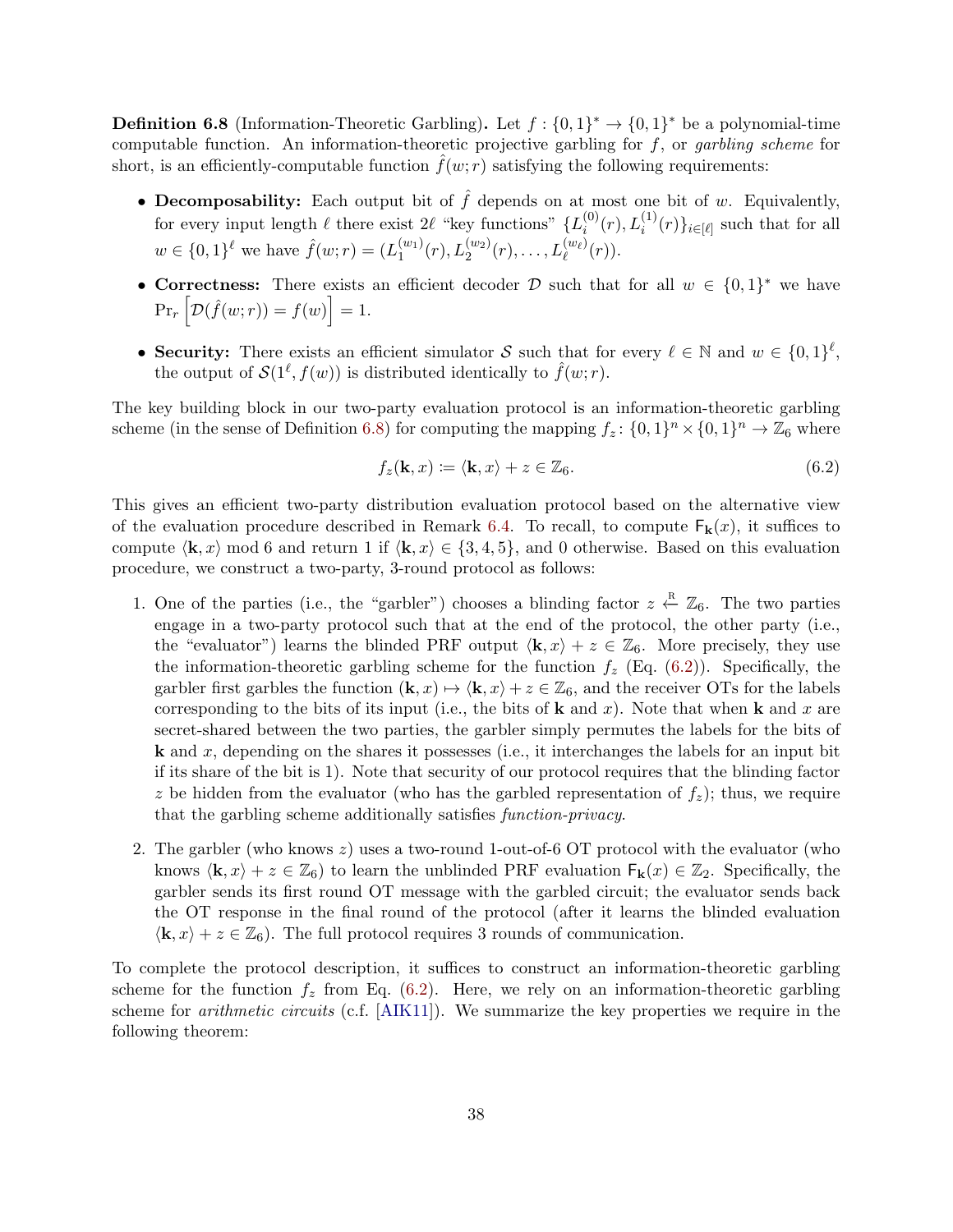<span id="page-38-0"></span>**Theorem 6.9** (Garbling Scheme for Inner Products [\[AIK11,](#page-50-7) Lemma 5.1]). Let R be a finite ring, and for a fixed  $z \in R$ , let  $f_z \colon R^n \times R^n \to R$  be the shifted inner product  $f_z(x, y) = \langle x, y \rangle + z$ . Then, there exists an information-theoretic arithmetic garbling scheme for  $f<sub>z</sub>$  with the following properties:

- Decomposability: The garbling scheme consists of an efficiently-computable randomized algorithm  $\hat{f}_z(x, y; r)$  that on input  $(x, y) \in R^n \times R^n$  and randomness r, outputs an encoding  $(\hat{x}, \hat{y}) \in R^{2n} \times R^{2n}$ . Moreover, each ring element in  $\hat{x}$  (resp.,  $\hat{y}$ ) depends on exactly one component of x (resp., y). In fact, there are exactly two components in  $\hat{x}$  (resp.,  $\hat{y}$ ) that depend on each component of x (resp.,  $y$ ).
- Correctness: There exists an efficient decoder  $D$  such that for all  $(x, y) \in R^n \times R^n$ ,  $Pr_r[\mathcal{D}(\hat{f}_z(x, y; r)) = f_z(x, y)] = 1.$
- Security and Function-Privacy: There exists an efficient simulator  $S$  such that for every  $n \in \mathbb{N}, x, y \in R^n$ , and  $z \in R$ , the output of  $\mathcal{S}(1^n, f_z(x, y))$  is identically distributed to  $\hat{f}_z(x, y; r)$ . Notably, the simulator S is not given z.

Theorem [6.9](#page-38-0) directly gives an information-theoretic garbling scheme for the function  $f<sub>z</sub>$  from Eq. [\(6.2\)](#page-37-1). In particular, when the input vectors are binary-valued, the decomposability property in Theorem [6.9](#page-38-0) precisely coincides with the decomposability property required in Definition [6.8.](#page-37-0)

Complexity of two-party protocol for distributed evaluation of Construction [6.3.](#page-34-1) Using the information-theoretic garbling scheme for shifted inner products together with a 2-round 1-out-of-6 OT protocol, we obtain a 3-round protocol for two-party evaluation of our alternative PRF candidate. By Theorem [6.9,](#page-38-0) in the fully-distributed setting, a single evaluation of our protocol requires computing  $2n$  1-out-of-2 OTs on messages containing two  $\mathbb{Z}_6$  elements and a single evaluation of a 1-out-of-6 OT on a 1-bit message. We note that this procedure suffices for obtaining a single bit of output. To obtain  $\ell$ -bit outputs, we can run  $\ell$  copies of the protocol in parallel. Naïvely, this would amount to performing  $2n\ell$  1-out-of-2 OTs on 6-bit messages (for representing two  $\mathbb{Z}_6$ elements) and  $\ell$  invocations of a 1-out-of-6 OT on 1-bit messages. But since the input is shared across all of the invocations, we can reduce the first set of  $2n\ell$  OTs to  $n\ell$  1-out-of-2 OTs on 6-bit messages (corresponding to the encodings for the key bits) and n 1-out-of-2 OTs on  $[2\ell \cdot \log_2 6]$ -bit messages (corresponding to a (packed) encoding for the input bits).

Comparison with other schemes. We now briefly compare the complexity of our two-party distributed evaluation protocol for our alternative PRF candidate with that of using a Yao-based approach in conjunction with existing PRF candidates like AES, LowMC, and Rasta. To simplify the comparisons, we measure the costs in the OT-hybrid model, and take the communication cost of each OT to be the sum of the total input lengths for the client and the server. We additionally measure the total number of OTs. From the above analysis, the communication complexity of our two-party distributed evaluation protocol in the OT-hybrid model can be decomposed as follows:

- $n\ell$  1-out-of-2 OTs on 6-bit messages: this requires  $n\ell \cdot (2\cdot 6+1) = 13n\ell$  bits of communication in the OT-hybrid model.
- *n* 1-out-of-2 OTs on  $\left[2\ell \cdot \log_2 6\right]$ -bit messages: this requires  $n \cdot (2 \left[2\ell \cdot \log_2 6\right] + 1)$  bits of communication in the OT-hybrid model.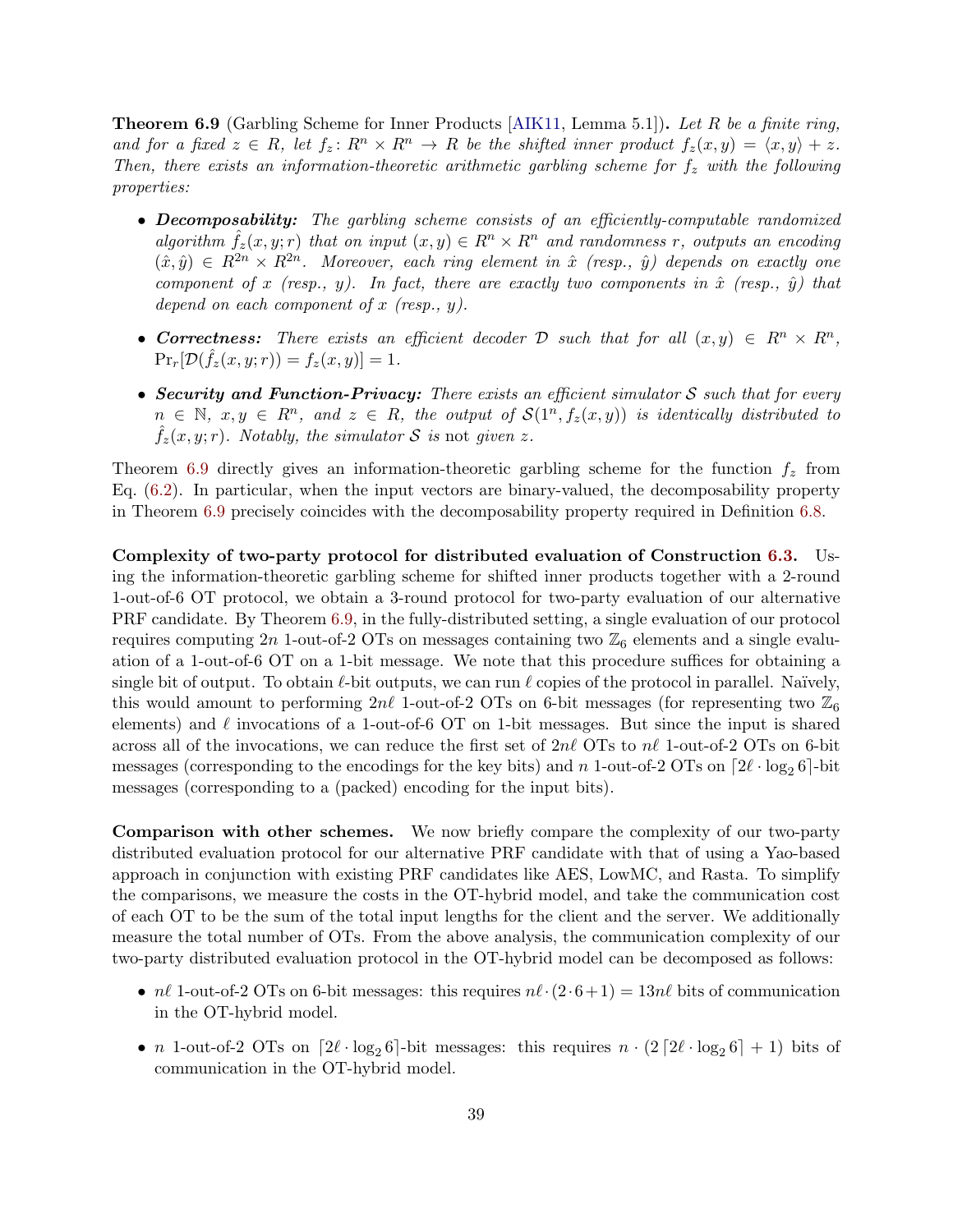|                      |                    | Communication (bits) |                  |               |
|----------------------|--------------------|----------------------|------------------|---------------|
| <b>PRF</b> Candidate | <b>Output Size</b> | OТ                   | Total            | Number of OTs |
| AES                  | 128                | $6.6 \cdot 10^{4}$   | $1.5 \cdot 10^6$ | 256           |
| LowMC, min-gates     | 128                | $6.6 \cdot 10^{4}$   | $2.6 \cdot 10^5$ | 256           |
| Rasta, min-gates     | 351                | $1.8 \cdot 10^5$     | $7.2 \cdot 10^5$ | 702           |
|                      | 20                 | $1.8 \cdot 10^5$     | $1.8 \cdot 10^5$ | 8084          |
| Construction 6.3     | 40                 | $3.6 \cdot 10^5$     | $3.6 \cdot 10^5$ | 15784         |
|                      | 128                | $1.1 \cdot 10^6$     | $1.1 \cdot 10^6$ | 49664         |

<span id="page-39-0"></span>Table 6: Comparison of two-party distributed evaluation protocols for different PRF candidates. For the comparisons, we work in the OT hybrid model and measure the total communication cost (in bits) and the number of OTs required. In the OT-hybrid model, we take the communication cost of an OT to be the size of the sender's and receiver's inputs. For AES, LowMC, and Rasta, we measure the cost using Yao's 2-round distributed evaluation protocol. We consider the variants of LowMC and Rasta that minimize the number of AND gates. For Construction [6.3,](#page-34-1) we use the 3-round distributed evaluation protocol described in Section [6.5.](#page-34-0) We set  $n = 384$  to target 128 bits of security (estimated based on LPN parameters with constant noise rate  $\tau = 1/3$ ).

•  $\ell$  1-out-of-6 OTs on 1-bit messages: this requires  $\ell \cdot (6 + 3) = 9\ell$  bits of communication in the OT-hybrid model.

For the Yao-based protocols for two-party evaluation of AES, LowMC, and Rasta, we additionally measure the cost of communicating a garbled circuit implementing the underlying functionality. Here, we consider the garbling cost with the free-XOR [\[KS08\]](#page-54-3) and half-gate [\[ZRE15\]](#page-55-11) optimizations.

For our candidate, we choose  $n = 384$ . Our estimates are based on the best-known existing attacks on the closely-related LPN problems. Specifically, the recent estimates from [\[EKM17,](#page-52-8) Table 7] indicate that the best attack on an LPN instance with noise rate  $\tau = 1/3$  and dimension  $n = 384$  on a machine with  $2^{60}$  bits of memory will take time between  $2^{124}$  and  $2^{153}$ . We note that smaller parameters are possible if we additionally restrict the number of samples the LPN adversary obtains (and indeed, the best attacks oftentimes requires an extremely large number of samples). However, the precise trade-off between the number of samples and the distinguishing advantage is not simple to characterize, so we take the more conservative approach in our estimates and set  $n = 384$ . We give the full comparison of our protocol with that obtained by combining Yao's protocol with an existing PRF candidate in Table [6.](#page-39-0)

Table [6](#page-39-0) shows that in the setting where we only require short PRF outputs (e.g., 20-bits of output), $^{12}$  $^{12}$  $^{12}$  then the communication complexity of our protocol in the OT-hybrid model is about 30% smaller than that obtained from using Yao's protocol to evaluate LowMC. If we require longer outputs, then the combination of Yao's protocol with an MPC-friendly block cipher gives a more efficient two-party distributed evaluation protocol.

<span id="page-39-1"></span><sup>&</sup>lt;sup>12</sup>It is not clear that the performance of block ciphers like AES, LowMC, or Rasta can be improved when we only require a small number of output bits.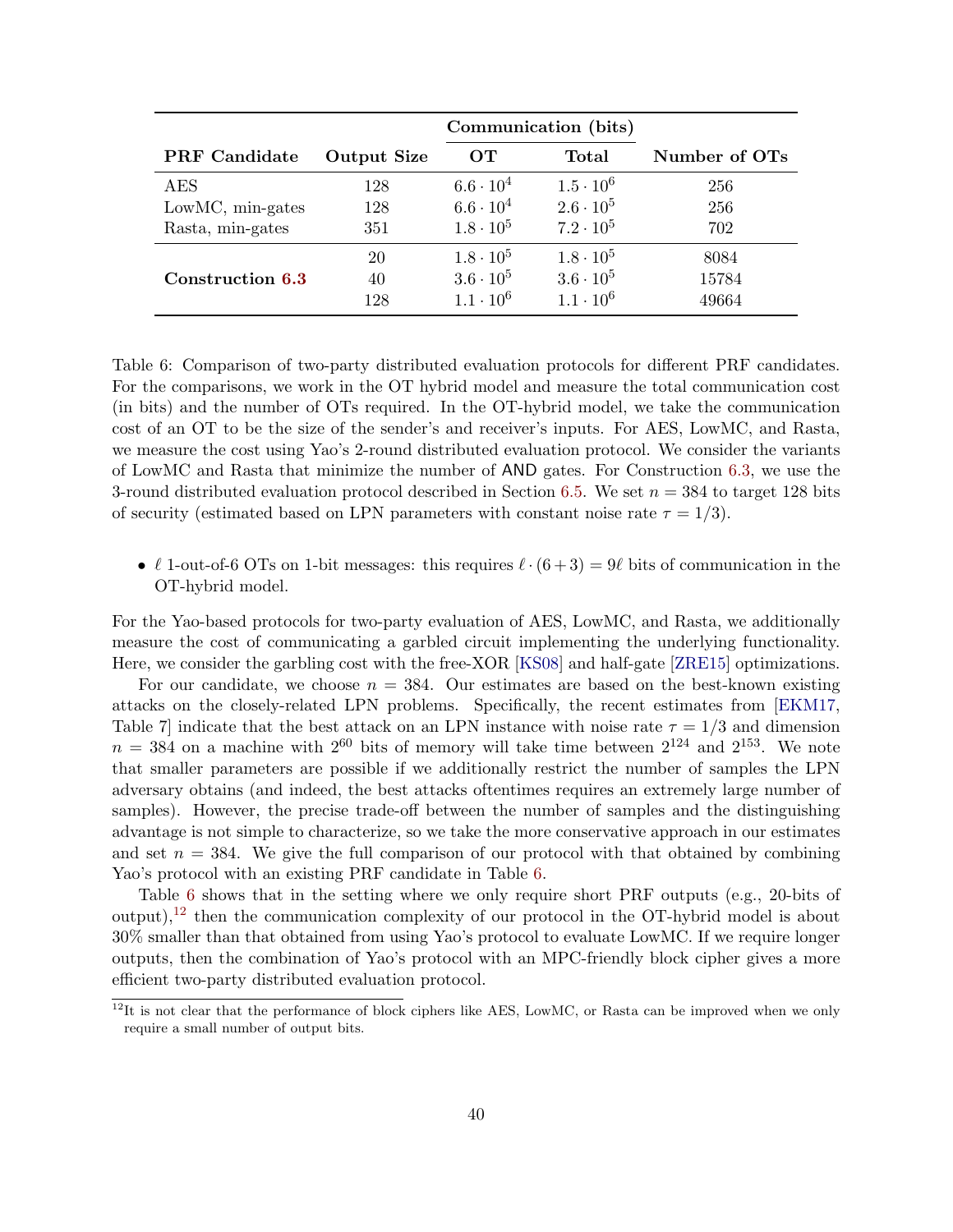#### <span id="page-40-0"></span>6.6 Applications to Searchable Encryption

In this section, we describe how our shared-input shared-output oblivious PRF primitive can be used to build a distributed searchable symmetric encryption (SSE) system.

Distributed SSE. In the classic SSE problem [\[SWP00,](#page-55-16) [Goh03,](#page-52-12) [CGKO06\]](#page-52-13), a single server holds a set of encrypted documents and a client wants to retrieve all of the documents that match its query. Here, we focus on keyword search and we assume that each document is tagged with a set of keywords. A straightforward PRF-based SSE protocol works as follows. First, the client chooses a key k for a PRF F. Then, for each keyword w, the client adds a mapping from  $F(k, w)$  onto an encrypted list of document indices (corresponding to the documents that contain the keyword w). To search, for a keyword w, the client who holds the PRF key computes the value  $F(k, w)$  and sends it to the server, which then looks up the value in the encrypted index and replies with the set of encrypted document indices. Security of the PRF ensures that the index does not reveal the set of keywords to the server. Note that if we work in the random oracle model, then even a weak PRF suffices to argue security. Namely, the tag associated with a keyword is  $F(k, H(w))$ , where H here is a hash function (modeled as a random oracle).

A limitation of the basic single-server SSE is that only clients who possess the secret PRF key k is able to search the database. In the distributed-SSE setting, a database curator can construct the index (exactly as in the single-server SSE setting), but then secret share the PRF key to multiple different servers. When a client (who may be different from the database curator and who does not know k) wants to perform a query on a keyword w, they would engage in an MPC protocol with the servers such that at the end of the protocol, the client learns  $F(k, H(w))$  (and nothing more) while the servers learn nothing (about the query  $w$ ). A shared-input, shared-key oblivious PRF directly provides an efficient solution for implementing distributed SSE. To query on a keyword  $w$ , an honest client would first secret-share its input  $H(w)$  and send one share to each server. The servers would then engage in an oblivious PRF evaluation where each server's input is their individual key-share and the share of the client's query. At the end of the computation, the servers send the shares of the output  $F(k, H(w))$  to the client, who reconstructs the shares and learns the tag  $F(k, H(w))$ . Now, the client can simply look up the entries associated with this tag in the database. Thus, our new weak PRF candidate provides an efficient way of realizing distributed SSE assuming the client is semi-honest. (If a client was malicious, it could query the weak PRF on arbitrary inputs of its choosing; to achieve security in this setting, we will need to rely on the encoded-input weak PRF we introduce in Section [7\)](#page-40-1).

### <span id="page-40-1"></span>7 Encoded-Input Pseudorandom Functions

Motivated by applications in which a weak PRF does not suffice, in this section we introduce a new "encoded-input PRF" primitive that allows us to combine the efficiency advantages of weak PRFs with the security advantages of strong PRFs. Our candidate instantiations of this new primitive also imply a depth-3 strong PRF variant of our main depth-2 weak PRF candidate.

As we showed in Section [5.3,](#page-24-0) there is already a non-adaptive attack against our basic weak PRF candidate via sparse polynomial interpolation. In Appendix [B,](#page-58-1) we show an even stronger result: namely, that strong PRFs do not exist in a large class of depth-2 circuits (which in particular also includes the mod- $p/mod{-q}$  generalizations of our candidate). Our lower bound relies on the classic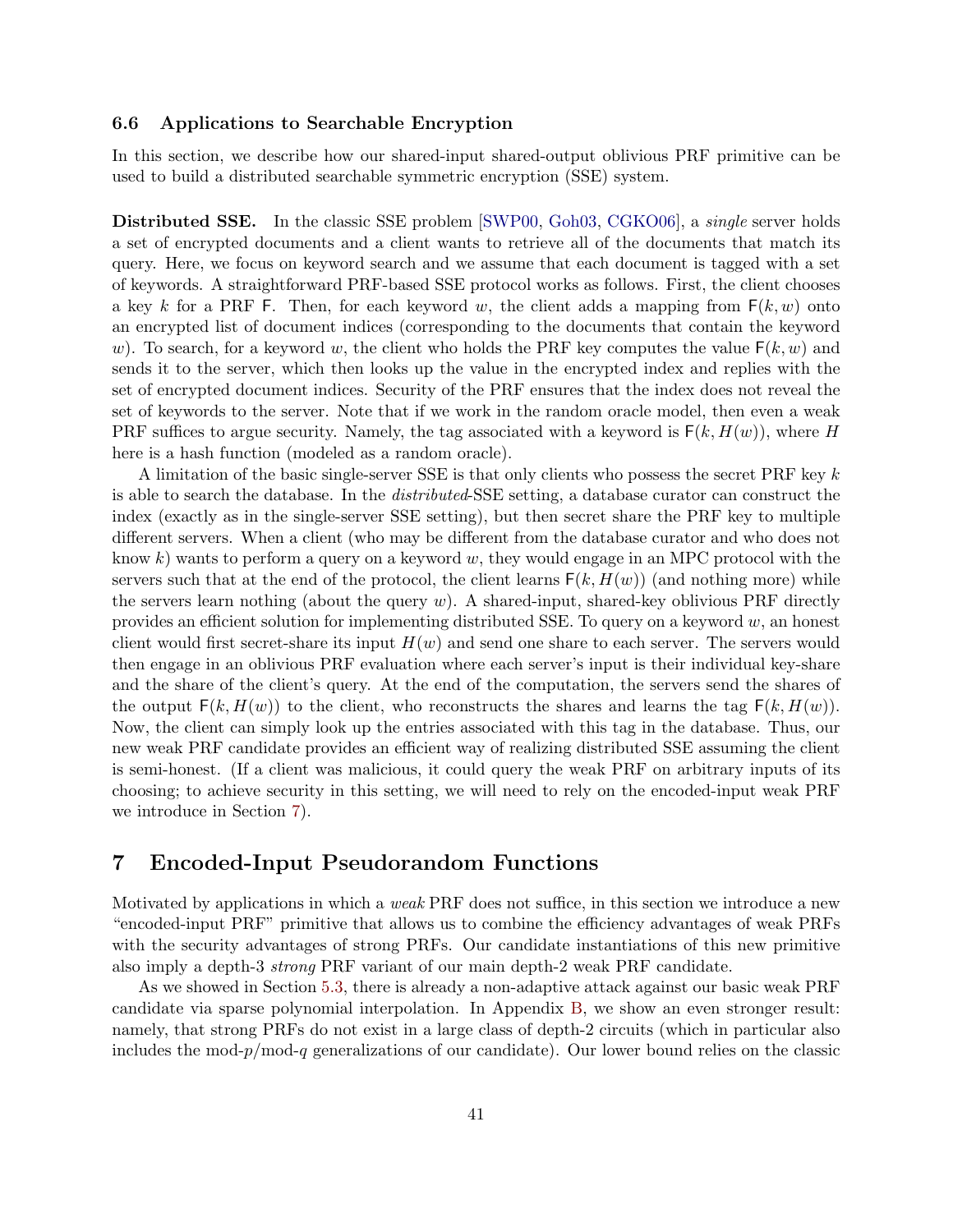learning algorithm for automata with multiplicity by Bergadano and Varricchio [\[BV96\]](#page-51-3).

There are many scenarios where a weak PRF does not suffice for security. For instance, if we consider the distributed SSE from Section [6.6](#page-40-0) and impose the additional requirements of security against malicious adversaries, then a weak PRF no longer suffices. To address this limitation, we introduce a new notion we call an *encoded-input pseudorandom function* (EI-PRF) that can be used as a drop-in replacement for strong PRFs in many applications. At a high-level, an EI-PRF is a function that behaves like a PRF on some (possibly sparse) subset of the domain. As a concrete example, a suitable subset might be the set of codewords under a linear error-correcting code (Construction [7.9\)](#page-46-0).

We now formally define the EI-PRF primitive, describe several natural applications, and propose candidate instantiations whose efficiency is comparable to that of our weak PRF candidate. This EI-PRF candidate remains MPC-friendly, and can thus be useful for MPC applications that require a strong PRF.

#### 7.1 Definitions of (P)EI-PRFs

We define two versions of our notion: encoded-input pseudorandom function (EI-PRF) and protected encoded-input pseudorandom function (PEI-PRF).

**Definition 7.1** (Encoded-Input PRF). Let  $\mathcal{K} = {\{\mathcal{K}_{\lambda}\}}_{\lambda \in \mathbb{N}}, \mathcal{X} = {\{\mathcal{X}_{\lambda}\}}_{\lambda \in \mathbb{N}}, \mathcal{X}' = {\{\mathcal{X}_{\lambda}'\}}_{\lambda \in \mathbb{N}}, \text{ and } \mathcal{Y} =$  ${\{\mathcal{Y}_\lambda\}}_{\lambda\in\mathbb{N}}$  be ensembles of finite sets indexed by a security parameter  $\lambda$ . Let  ${F'_\lambda\}}_{\lambda\in\mathbb{N}} = {\{\widetilde{E}_\lambda,\mathsf{F}_\lambda\}}_{\lambda\in\mathbb{N}}$ be an efficiently-computable collection of functions where  $E_{\lambda} : \mathcal{X}'_{\lambda} \to \mathcal{X}_{\lambda}$  is an encoding function and  $F_{\lambda} \colon \mathcal{K}_{\lambda} \times \mathcal{X}_{\lambda} \to \mathcal{Y}_{\lambda}$  is a keyed evaluation function. Then, we say that  $\{F'_{\lambda}\}_{\lambda \in \mathbb{N}}$  is a  $(t, \varepsilon)$ encoded-input PRF (EI-PRF) if the function  $K_{\lambda} \times \mathcal{X}'_{\lambda} \to \mathcal{Y}_{\lambda}$  defined via  $(k, x') \mapsto F_{\lambda}(k, E_{\lambda}(x'))$ is a  $(t, \varepsilon)$ -strong pseudorandom function. Moreover, we say that  $F'_{\lambda}$  is computable in C if  $F_{\lambda}$  is computable in  $\mathcal{C}$ .

While the definition of an encoded-input PRF may seem equivalent to that of a standard PRF, the important point is that the encoding function is a keyless procedure. This means that an honest user can evaluate for itself the encoding algorithm on an input to obtain a valid encoded input, and then ask for the PRF value on the encoded input. The holder of the PRF secret key only needs to evaluate F. This is the reason we define the complexity of an EI-PRF to be the complexity of its evaluation function (rather than the composition of its evaluation and encoding functions). Furthermore, we note that even though the overall function  $F(\cdot, E(\cdot))$  is a strong PRF, the function F itself may live in a complexity class where strong PRFs do not exist.

One of the main reasons we are interested in EI-PRFs is that we can potentially use them as a drop-in replacement for strong PRFs in concrete applications. In many of these scenarios, however, it does not make sense to assume that the evaluator behaves honestly and will only evaluate the F on properly-encoded inputs. This motivates our stronger notion of a protected encoded-input PRF (PEI-PRF), which augments an EI-PRF with an additional verification algorithm. The inputs to a PEI-PRF consists of a point x as well as a proof w that x is a proper encoding (with respect to the encoding function of the underlying EI-PRF). The guarantee is that the output of the PEI-PRF are pseudorandom on all properly-encoded inputs, and  $\perp$  on improperly-encoded inputs.

**Definition 7.2** (Protected EI-PRF). Let  ${F'_{\lambda}}_{\lambda \in \mathbb{N}} = {(E_{\lambda}, V_{\lambda}, F_{\lambda})}_{\lambda \in \mathbb{N}}$  be an efficiently-computable collection of functions where  $E_\lambda: \mathcal{X}'_\lambda \to \mathcal{X}_\lambda \times \mathcal{W}_\lambda$  is a protected encoding function whose range is polynomial-time checkable by  $\mathsf{V}_{\lambda} : \mathcal{X}_{\lambda} \times \mathcal{W}_{\lambda} \to \{0,1\}$ . That is,  $\mathsf{V}_{\lambda}(x,w) = 1$  if and only if  $(x, w)$  is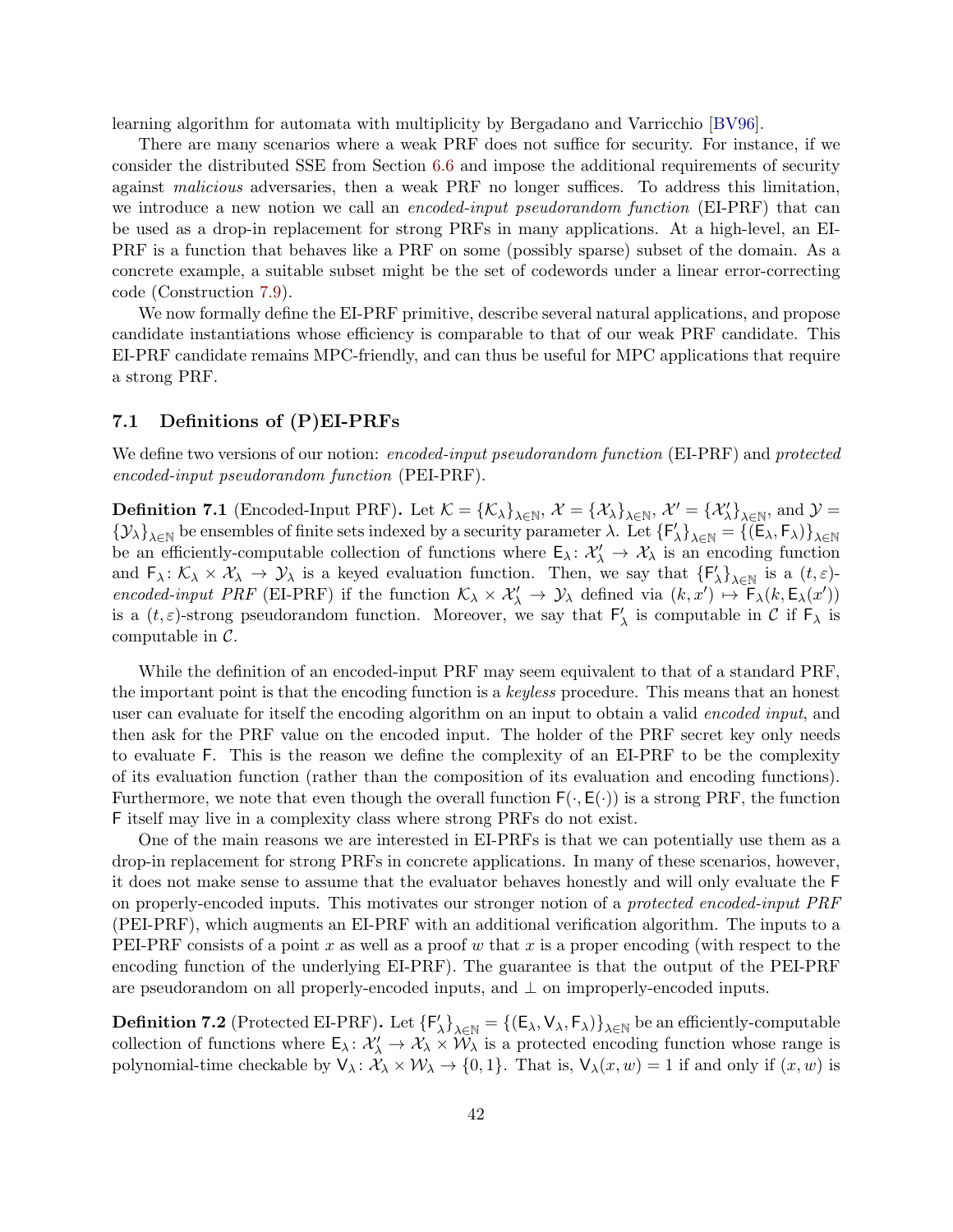a valid encoding. Finally,  $F_\lambda: \mathcal{K}_\lambda \times \mathcal{X}_\lambda \times \mathcal{W}_\lambda \to \mathcal{Y}_\lambda$  is a keyed evaluation function. Denote by  $\perp$  a special element of  $\mathcal{Y}_\lambda$ . For a function  $f \in \text{Funs}[\mathcal{X}_\lambda, \mathcal{Y}_\lambda]$ , define  $\text{Eval}^f_\lambda \colon \mathcal{X}_\lambda \times \mathcal{W}_\lambda \to \mathcal{Y}_\lambda$  as:

$$
\text{Eval}_{\lambda}^{f}(x, w) = \begin{cases} f(x) & \text{if } \mathsf{V}_{\lambda}(x, w) = 1 \\ \bot & \text{otherwise.} \end{cases}
$$

Then, we say that  $\{\mathsf{F}'_{\lambda}\}_{\lambda \in \mathbb{N}}$  is a  $(t, \varepsilon)$ -PEI-PRF if for all adversaries A running in time  $t(\lambda)$ , and taking  $k \stackrel{R}{\leftarrow} \mathcal{K}_{\lambda}$  and  $f \stackrel{R}{\leftarrow} \text{Funs}[\mathcal{X}_{\lambda}, \mathcal{Y}_{\lambda}]$ , we have that

$$
\left|\Pr[\mathcal{A}^{\mathsf{F}_{\lambda}(k,\cdot,\cdot)}(1^{\lambda})=1]-\Pr[\mathcal{A}^{\mathsf{Eval}_{\lambda}^f(\cdot,\cdot)}(1^{\lambda})=1]\right|\leq \varepsilon(\lambda).
$$

We say that  $\mathsf{F}'_{\lambda}$  is *computable in a circuit class C* if the mapping  $(k, x, w) \mapsto \mathsf{F}_{\lambda}(k, x, w)$  is computable in C. Finally, we say that a PEI-PRF is *systematic* if the witness w has the form  $x'||w'$  such that  $\mathsf{V}_{\lambda}(x,(x'||w'))=1$  if and only if  $(x,w)=\mathsf{E}_{\lambda}(x')$ .

Remark 7.3 (Relation between EI-PRFs and PEI-PRFs). PEI-PRFs are stronger objects than EI-PRFs, since if  $(E, V, F)$  is a PEI-PRF, then  $(E, F)$  is an EI-PRF.

We first show that that PEI-PRFs can be generically constructed from EI-PRFs.

<span id="page-42-0"></span>**Lemma 7.4** (PEI-PRFs from EI-PRFs). Let  $\{(\mathsf{E}^*_\lambda, \mathsf{F}^*_\lambda)\}_\lambda$  be an EI-PRF. Then, assuming  $\mathsf{F}_\lambda$  and  $CNF$  formulas can be computed by depth-d circuits in a class  $C$ , there exists a systematic PEI-PRF  ${(\mathsf{E}_\lambda,\mathsf{V}_\lambda,\mathsf{F}_\lambda)}$  computable by a depth- $(d+1)$  circuit.

Proof. The lemma follows from the fact that we can check the correctness of any Boolean circuit computation using a CNF formula. In particular, we define a variable associated with each wire in the circuit, and construct a constant-size CNF associated with each gate in the circuit (checking that the gate is implemented correctly). The conjunction of all of these gate-by-gate CNFs gives a CNF for the overall circuit. For notational convenience, we drop the  $\lambda$  subscripts in the description below. We now define a systematic PEI-PRF  $(E_{\lambda}, V_{\lambda}, F_{\lambda})$  as follows:

- $E(x') \to (x, w)$ : On input a point  $x' \in \mathcal{X}'$ , output  $(E^*(x'), w)$ , where w is the set of all of the wire values for the Boolean circuit computing  $E^*(x')$ . Specifically, we can write  $w = x' \| w'$ , where x' is the input to  $E^*$  and w' contain the internal (and output) wire values of  $E^*(x')$ .
- $\mathsf{V}(x, w) \to \{0, 1\}$ : On input an encoded input  $x \in \mathcal{X}$  and a witness  $w \in \mathcal{W}$ , the verification algorithm interprets  $w = x' || w'$ . Then, it invokes the CNF verification procedure (for checking correct computation of  $\mathsf{E}^*$ ) to check that  $\mathsf{E}^*(x') = (x, w)$ .
- $F(k, x, w) \rightarrow y$ : On input the key  $k \in \mathcal{K}$ , an encoded input  $x \in \mathcal{X}$ , and a witness  $w \in \mathcal{W}$ . the evaluation algorithm outputs  $y \leftarrow \mathsf{F}^*(k, x)$  if  $V(x, w) = 1$ , and  $\perp$  otherwise. This can be implemented by computing an AND between the output of  $\mathsf{V}(x, w)$  and  $\mathsf{F}^*(k, x)$ .

Since the verification algorithm  $V$  can be expressed as a CNF formula, and moreover, both  $F^*$  and CNFs can be computed by a circuit of depth  $d > 2$ , the evaluation algorithm F can be implemented by a circuit of depth  $d+1$ .  $\Box$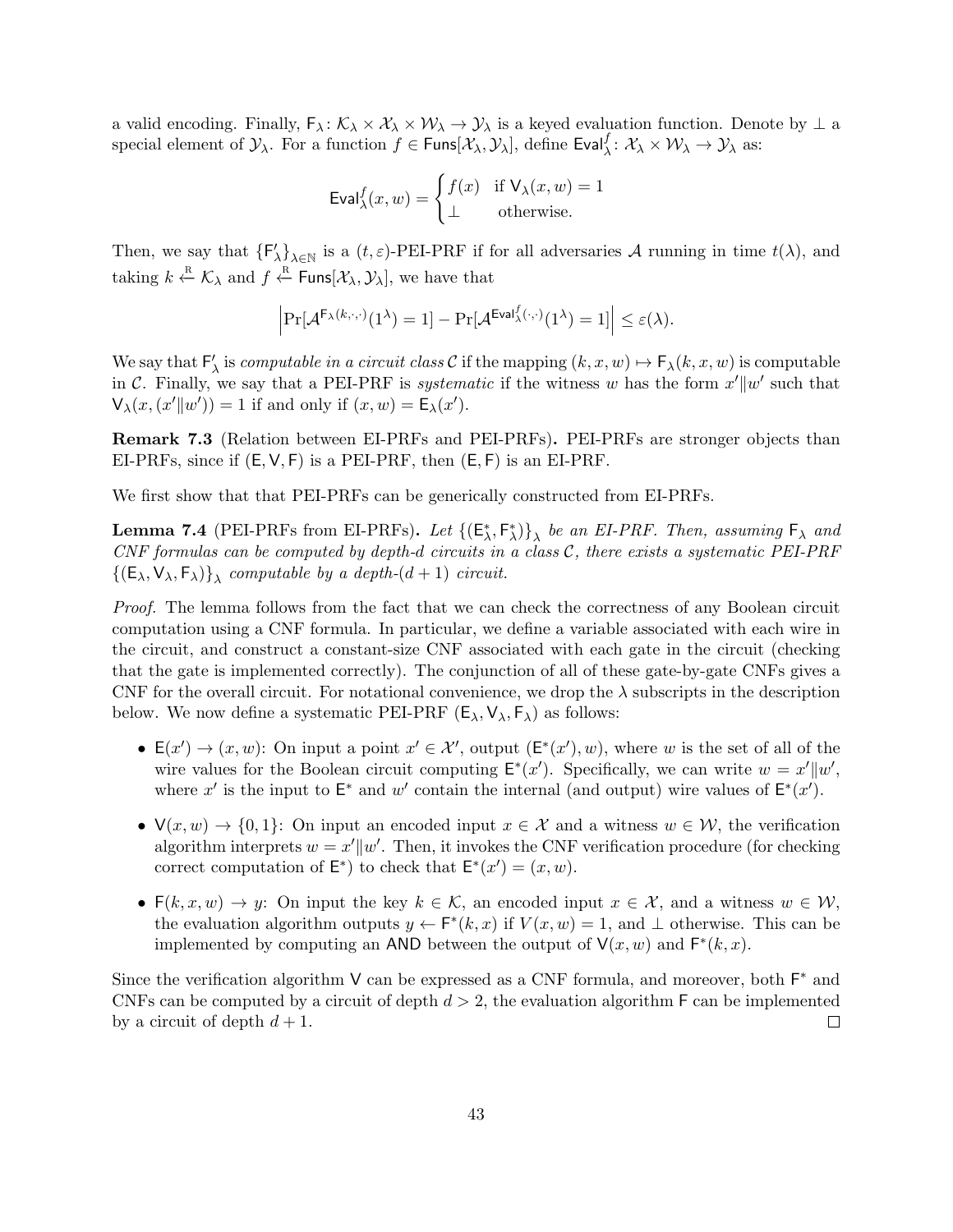#### <span id="page-43-2"></span>7.2 Applications of (P)EI-PRFs

We now describe several interesting applications of strong PRFs that can be based on PEI-PRFs. Certainly, we can instantiate any application of strong PRFs using an EI-PRF, since EI-PRFs are PRFs if we consider the combination of the encoding and the evaluation functions. However, we note here that our notions of EI-PRFs and PEI-PRFs allow us to obtain interesting alternative instantiations of many of the classic applications of PRFs.

Symmetric encryption with low-depth decryption. A symmetric encryption scheme is a tuple (G, E, D) such that the key-generation algorithm  $G(1^{\lambda})$  outputs a secret key k, the encryption algorithm  $E(k, m)$  outputs an encryption c of a message m, and the decryption algorithm  $D(k, c)$ outputs a string y such that  $D(k, E(k, m)) = m$  for all k, m. CPA-security of an encryption scheme requires that an efficient adversary given access to an encryption oracle  $E(k, \cdot)$  cannot distinguish an encryption of  $m_0$  from an encryption of  $m_1$  (for any two adversarially-chosen messages  $m_0$  and  $m_1$ ). The following theorem states how we can obtain a symmetric encryption scheme with low-depth decryption from any EI-PRF.

<span id="page-43-0"></span>**Theorem 7.5** (Symmetric Encryption with Low-Depth Decryption). Let  $\mathcal{C}$  be a circuit class. Then, if there exists an EI-PRF computable in  $\mathcal{C}$ , there exists a symmetric encryption scheme with decryption in C (assuming C is closed under composition with binary  $XOR$  gates).

Proof. This theorem follows direction from the textbook construction of symmetric encryption from weak PRFs. Let  $(E^*, F^*)$  be an EI-PRF with key-space K, domain  $\mathcal{X}'$ , encoded domain  $\mathcal{X}$ , and range  $\{0, 1\}$ . Then, we define our symmetric encryption scheme  $(G, E, D)$  over a binary message space  $\mathcal{M} = \{0, 1\}$  as:

- $G(1^{\lambda}) \to k$ : On input the security parameter  $\lambda$ , sample and output an EI-PRF key  $k \stackrel{R}{\leftarrow} K$ .
- $E(k, m) \to (x, c)$ : On input an EI-PRF key  $k \in \mathcal{K}$  and a message  $m \in \{0, 1\}$ , sample  $r \stackrel{\text{R}}{\leftarrow} \mathcal{X}'$ and output  $(E^*(r), m \oplus F^*(k, E^*(r)))$ .
- $D(k,(x,c)) \rightarrow m$ : On input an EI-PRF key  $k \in \mathcal{K}$  and a ciphertext  $(x, c)$ , output  $m =$  $c \oplus F^*(k, x)$ .

Correctness and CPA-security are immediate by definition.

 $\Box$ 

Remark 7.6 (Low-Complexity Symmetric Encryption). An important property of the construction in Theorem [7.5](#page-43-0) is that the decryption function does not need to evaluate the encoding function (since the ciphertext contains the encoded nonce  $x = \mathsf{E}^*(x')$ ). Thus, assuming an EI-PRF in  $\mathsf{AC}_d^0$ (resp.,  $ACC_d^0$ ), we obtain a symmetric encryption scheme where decryption can be implemented by an AC $_{d+3}^{0}$  (resp., ACC $_{d+1}^{0}$ ) circuit.<sup>[13](#page-43-1)</sup>

**MAC** with low-depth verification. A MAC is a tuple  $(G, S, V)$  where the key-generation algorithm  $G(1^{\lambda})$  outputs a secret key k, the signing algorithm  $S(k,m)$  outputs a MAC t of the message m, and the verification algorithm  $V(k,(m,t))$  outputs 1 if and only if t is a valid MAC on m. Unforgeability requires that an efficient adversary with access to the signing oracle  $S(k, \cdot)$ cannot produce a MAC (on any message  $m$ ) that was not previously output by the signing oracle.

<span id="page-43-1"></span><sup>&</sup>lt;sup>13</sup>Fan-in 2 XOR gates can be computed by a depth-3  $AC^0$  circuit and by a depth-1  $ACC^0$  circuit.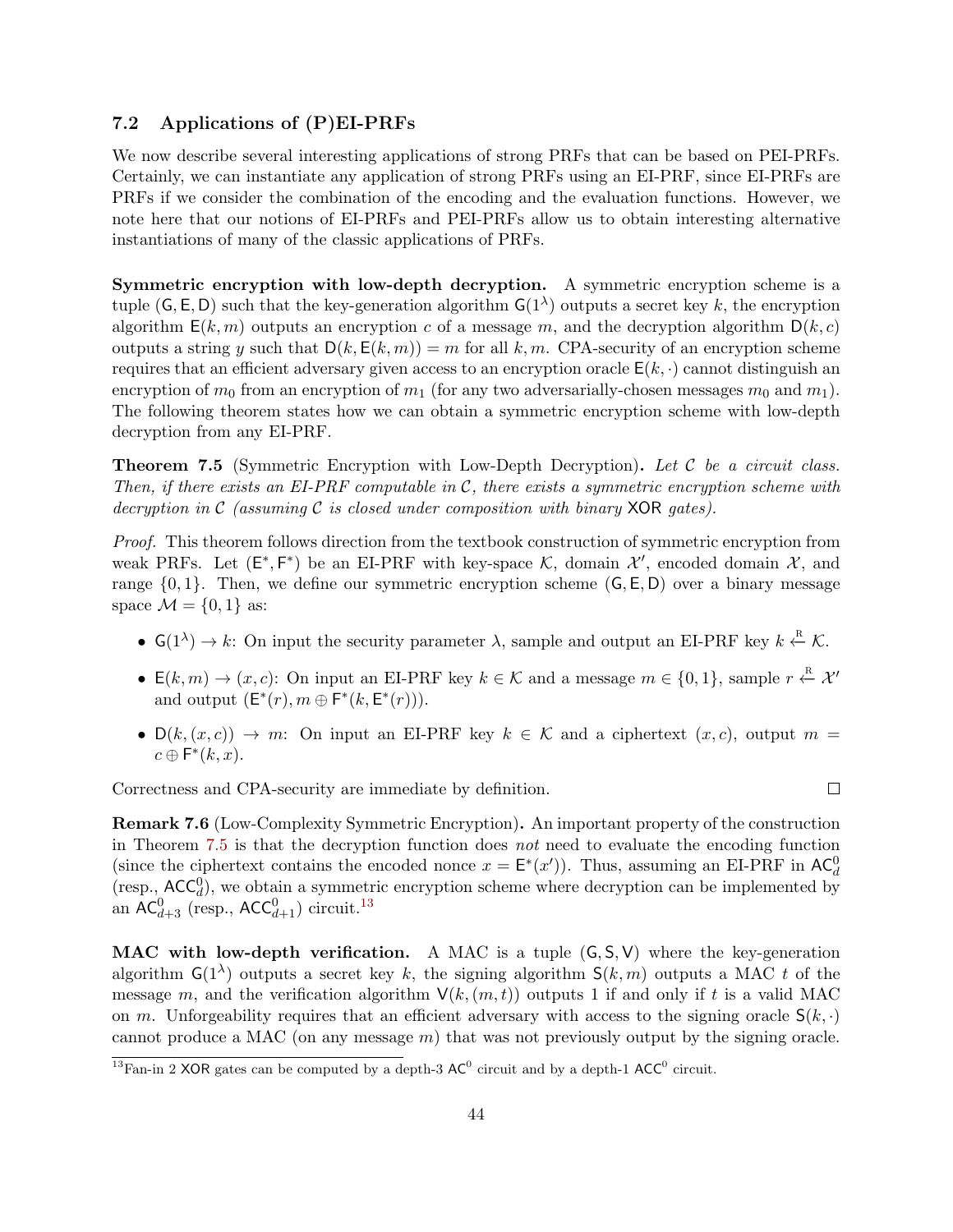MACs are immediate from strong PRFs: let  $G(1^{\lambda})$  outputs a PRF key k and define  $S(k, m) =$  $F(k, m)$ . Then  $V(k, (m, t))$  simply checks if  $t = F(k, m)$ . Security is immediate as any adversary that can forge a MAC can also predict the output of the PRF on a previously-unqueried input. In fact, for this basic construction, an unpredictable function suffices, so plausibly, we can realize MACs from weaker complexity classes (where strong PRFs may not exist). However, similar to the case for PRFs, the existence of a learning algorithm for a class  $\mathcal C$  also rules out the existence of an unpredictable function. Here we show that systematic PEI-PRFs are powerful enough for building MAC. In particular, we obtain the following theorem.

<span id="page-44-0"></span>**Theorem 7.7** (MACs with Low-Depth Verification). Let C be a circuit class. Then, if there exists a systematic PEI-PRF in  $\mathcal C$ , there exists a MAC with verification in  $\mathcal C$  (assuming  $\mathcal C$  is closed under composition with an equality testing circuit).

*Proof.* Let  $F' = (E, V', F)$  be a systematic PEI-PRF with key-space K, domain  $\mathcal{X}'$ , encoded-domain  $\mathcal{X}$ , witness space  $\mathcal{W}$ , and range  $\mathcal{Y}$ . We construct a MAC with message-space  $\mathcal{X}'$  as follows:

- $G(1^{\lambda}) \to k$ : On input the security parameter  $\lambda$ , the key-generation algorithm samples and outputs a PEI-PRF key  $k \stackrel{\text{R}}{\leftarrow} \mathcal{K}$ .
- $S(k,m) \to (x,w,t)$ : On input the signing key  $K \in \mathcal{K}$  and a message  $m \in \mathcal{X}'$ , the signing algorithm computes the encoding  $(x, w) = E(m)$  and the tag  $t = F(k, (x, w))$ . Finally, it outputs  $(x, w, t)$ .
- $V(k, m, (x, w, t)) \rightarrow \{0, 1\}$ : On input the signing key k, the message m, and a tag  $(x, w, t)$ , the verification algorithm outputs 1 if  $t = F(k, (x, w))$  and that  $w = (m||w')$  for some bit-string  $w'$ . Otherwise, the verification algorithm outputs 0.

Correctness and security immediately follows from the definition of systematic PEI-PRFs, and verification only relies on evaluating F and checking for equality.  $\Box$ 

Remark 7.8 (On Non-Systematic PEI-PRFs). Note that we require the PEI-PRF to be systematic, since the verification algorithm needs to check that  $(x, w)$  is a valid encoding of the target-message m (as opposed to just a valid encoding of some message) without recomputing the encoding of  $m$ (which need not be a low-depth computation). We note that we can obtain a relaxed version of a MAC with low-depth verification from a non-systematic PEI-PRF if we instead define the message space to be the set of valid PEI-PRF encoded inputs (i.e. pairs  $(x, w)$  where  $V'(x, w) = 1$ ).

CCA-secure symmetric encryption with low-depth decryption. Combining our CPAsecure encryption scheme with low-depth decryption (Theorem [7.5\)](#page-43-0) and our MAC with low-depth verification (Theorem [7.7\)](#page-44-0) yields a CCA-secure symmetric encryption scheme (in fact, an authenticated encryption scheme) with low-depth decryption via the classic "encrypt-then-MAC" construction [\[BN00\]](#page-51-14). The decryption procedure of the resulting encryption scheme consists of evaluating the decryption operation of the underlying scheme together with the MAC verification. This increases the depth of the overall decryption circuit by 1.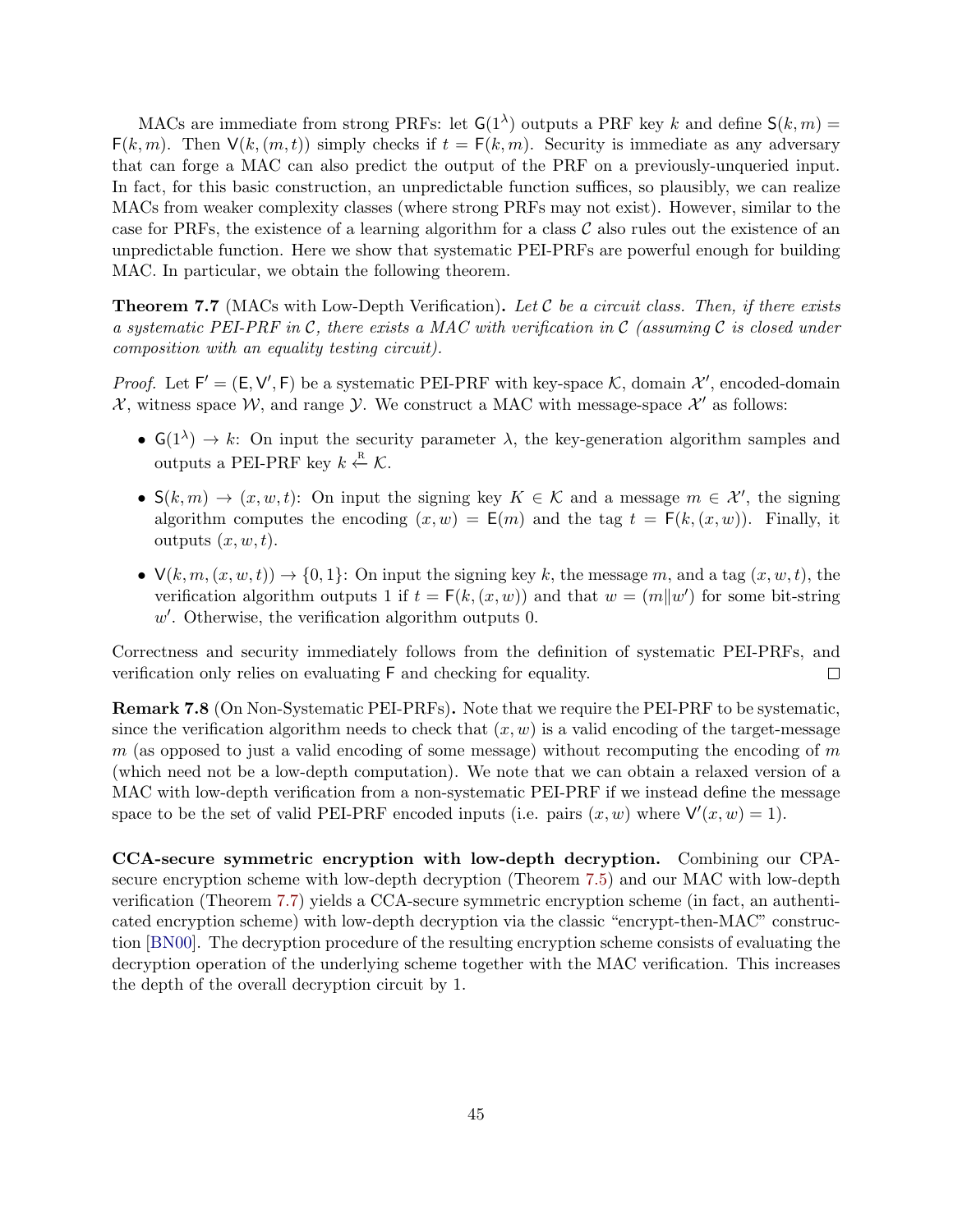Distributed SSE for malicious clients. One of our primary motivations for introducing our PEI-PRF notion is to realize a malicious-secure variant of our distributed SSE application. Specifically, in a distributed SSE application, a malicious client might issue queries that are invalid (i.e., do not correspond to the output of the random oracle). In particular, a cheating client can learn the outputs of the PRF on adaptively-chosen inputs, thereby compromising security. However, if we used a PEI-PRF, we can ensure the servers abort whenever the client tries to evaluate the PRF on an invalid input. This is done as follows: in addition to sending the servers a secret sharing of its input, it also sends the servers a secret sharing of the proof that its input is properly encoded. The servers can then jointly evaluates the PEI-PRF. This ensures that the client will learn the output of the PRF only if the client provided a valid encoding; otherwise, the client learns nothing.

#### <span id="page-45-0"></span>7.3 Candidate Constructions of (P)EI-PRFs and Strong PRFs

We begin with a heuristic construction of PEI-PRFs from weak-PRFs using random oracles. This construction is primarily of conceptual interest and follows some basic observations on the connection between weak and strong PRFs [\[NR95\]](#page-54-14). We then propose a candidate PEI-PRF based on our mod-2/mod-3 weak PRF candidate (Construction [3.1\)](#page-13-1) that remains MPC-friendly.

A heuristic approach to boost weak PRFs to PEI-PRFs. Suppose that F is a weak PRF. Then, the pair  $(\mathcal{H}, \mathsf{F})$  is an EI-PRF, where the hash function  $\mathcal{H}$  is modeled as a random oracle. Of course, this is a purely heuristic construction, since we cannot represent a random oracle (over a super-polynomial-size domain) by a polynomial-size circuit. However, we could heuristically instantiate the random oracle by a concrete hash function like SHA-3. Then, the pair (SHA-3, F) gives a heuristic construction of an EI-PRF. This means that if F is a weak PRF computable by a depth-d circuit in a class  $\mathcal C$  satisfying the requirements of Lemma [7.4,](#page-42-0) we obtain a heuristic construction of a PEI-PRF computable by a depth- $(d+1)$  circuit in C. This in turn gives heuristic constructions of the applications from Section [7.2](#page-43-2) (to symmetric encryption and MACs).

(P)EI-PRF from our candidate. Next, we propose a candidate PEI-PRF based on Construction [3.1](#page-13-1) whose design is well-suited for our MPC applications. In particular, we need an encoding function such that the outputs of the PRF on all encoded inputs appear pseudorandom. At a high level, both the non-adaptive attack (Section [5.3\)](#page-24-0) and the adaptive attack (Appendix [B\)](#page-58-1) on our weak PRF candidate relies on querying inputs that are heavily correlated (e.g., have low Hamming distance). This suggests that using a code with large minimal distance to encode the input  $x$  should prevent these attacks. For MPC-friendliness, we would like to use a linear code, as verifying that an input is a valid codeword can be done efficiently (by multiplying by the parity-check matrix for the code).

A natural candidate is to use a linear code  $(G, H)$  over  $\mathbb{Z}_2$ : the encoding of an input x' is the codeword  $\mathbf{G} \cdot x'$ . Unfortunately, the same attack still applies since we can always view the PRF evaluation as  $\mathbf{A} \cdot (\mathbf{G} \cdot x') = (\mathbf{A} \cdot \mathbf{G}) \cdot x'$  and interpret  $(\mathbf{A} \cdot \mathbf{G})$  as the key. To defend against this, we instead use a linear code over  $\mathbb{Z}_3$  and define the encoded bitstring x to be the binary representation of the codeword obtained by applying the code to x' (where we interpret  $x' \in \{0,1\}^{n'}$  as a vector over  $\mathbb{Z}_3$ ). By mixing mod-2 and mod-3 operations, the encoding procedure becomes non-linear, but verification can still be expressed as a linear function. At the same time, the use of the linear code ensures that (1) encoded inputs are far from each other, (2) verification is MPC-friendly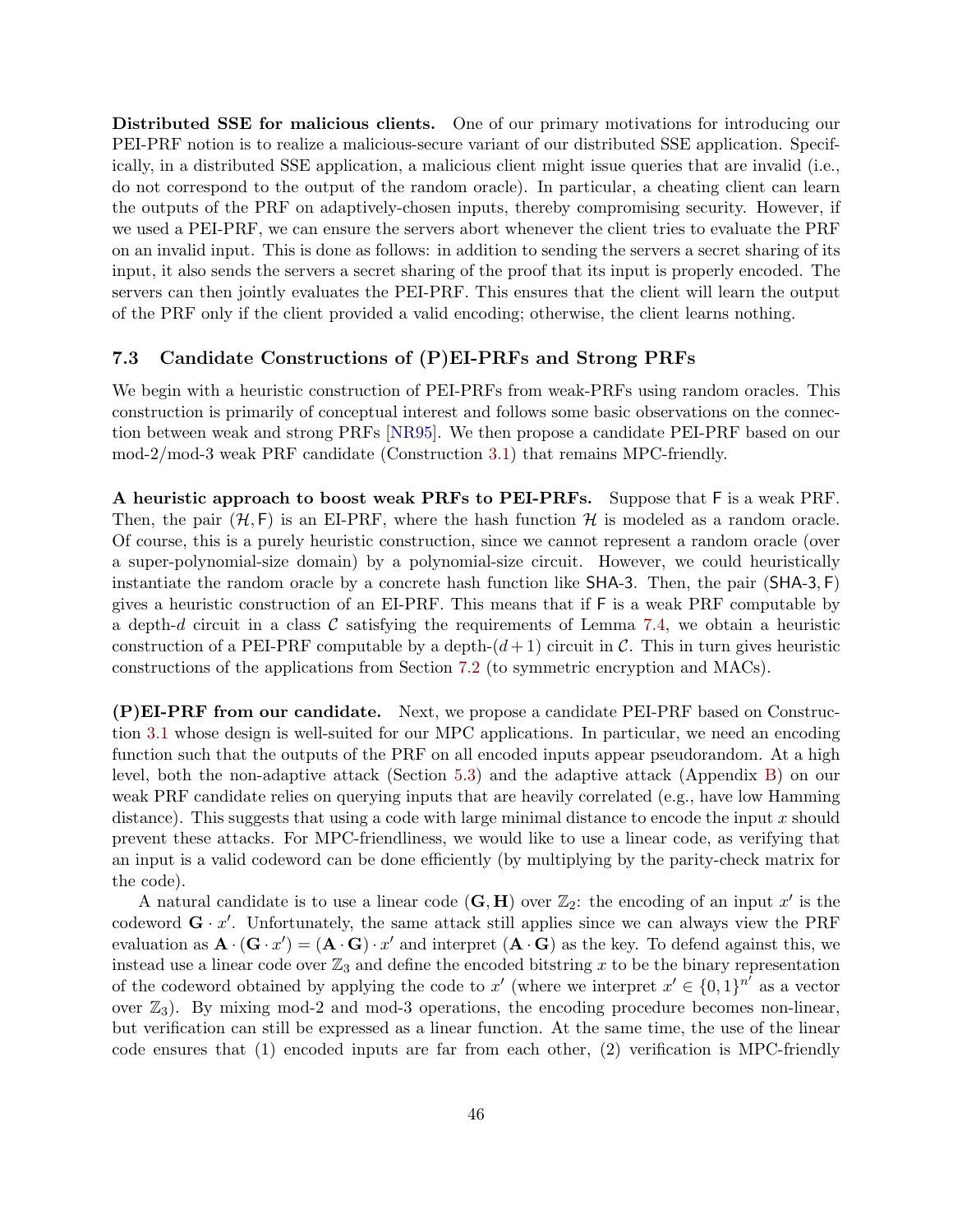as the code is linear, and (3) the input of the second mapping cannot be expressed as a readonce computation (this property is important for resisting the learning automata with multiplicity attacks from [\[BV96\]](#page-51-3)).

<span id="page-46-0"></span>**Construction 7.9** (EI-PRF and PEI-PRF Candidate). Let  $\lambda$  be a security parameter, and take  $n = n(\lambda)$ ,  $n' = n'(\lambda)$ , and  $m = m(\lambda)$ . Let  $\mathbf{G} \in \mathbb{Z}_3^{n' \times n}$  and  $\mathbf{H} \in \mathbb{Z}_3^{n'-n \times n'}$  $\frac{n'-n\times n'}{3}$  be the generator and parity-check matrices, respectively, for a linear error-correcting code over  $\mathbb{Z}_3$ . We use **G** and **H** to construct a candidate EI-PRF  $(E_{\lambda}, F_{\lambda})$  and PEI-PRF  $(E_{\lambda}, V_{\lambda}, F_{\lambda})$  with domain  $\{0, 1\}^n$  and range  $\mathbb{Z}_3$  as follows:

- EI-PRF: We define the encoding function  $\mathsf{E}_{\lambda}$ :  $\{0,1\}^n \to \{0,1\}^{2n'}$  for our encoded-input PRF to be the mapping  $x' \in \{0,1\}^n \mapsto \text{bin}(\mathbf{G}\cdot x') \in \{0,1\}^{2n'}$ , where bin is a "binary decomposition" operator. In words, the encoding function  $\mathsf{E}_{\lambda}$  takes as input an element in  $\{0,1\}^n$ , interprets it as a binary-valued vector in  $\mathbb{Z}_3^n$ , maps it to a codeword  $w \in \mathbb{Z}_3^{n'}$  $n_3$ <sup>"</sup>, and then outputs the binary representation of the elements of w. Namely, each element of w is a  $\mathbb{Z}_3$  element which we can encode using two bits. Next, we take  $F_{\lambda}$ :  $\mathbb{Z}_2^{m \times 2n'} \times \mathbb{Z}_2^{2n'} \to \mathbb{Z}_3$  to be our weak PRF candidate (Construction [3.1\)](#page-13-1) with input length  $2n'$ . The encoded-input PRF is the pair  $(E_{\lambda}, F_{\lambda})$ .
- PEI-PRF: Our candidate PEI-PRF construction is defined as  $(E_{\lambda}, V_{\lambda}, F_{\lambda})$  where  $E_{\lambda}$  and  $F_{\lambda}$ are defined as above (for our EI-PRF candidate). Checking that an input is properly encoded is now possible using the parity-check matrix (the input is the encoded codeword and the witness is empty). In particular, on input an encoded input  $x \in \{0,1\}^{2n'}$ , the verification algorithm  $V_\lambda$ :  $\{0,1\}^{2n} \to \{0,1\}$  outputs 1 if  $(\mathbf{H} \cdot \mathbf{B} \cdot x = 0^{n'-n})$  and 0 otherwise, where  $\mathbf{B} \in \mathbb{Z}_3^{n' \times 2n'}$  $n \times 2n'$  denotes the powers-of-two matrix:

$$
\mathbf{B} = (2 \ 1) \otimes \mathbf{I}_{n'} = \begin{pmatrix} 2 & 1 & 0 & \cdots & 0 \\ 0 & 0 & 2 & 1 & 0 & \cdots & 0 \\ & & & \ddots & & \\ 0 & \cdots & & 0 & 2 & 1 \end{pmatrix},
$$

where  $I_{n'}$  denotes the  $(n' \times n')$  identity matrix. By construction, on input a binary vector  $x \in \{0,1\}^{2n'}$ , the mapping **B**x returns the unique  $y \in \mathbb{Z}_3^{n'}$  $y_3^{n'}$  such  $x = \text{bin}(y)$ .

Note that we can obtain a systematic PEI-PRF by assuming that **G** has the form  $(\mathbf{I}_k|\mathbf{P})^T$  so that it transforms an input  $x'$  into a codeword of the form  $(x', P \cdot x')$ . This is without loss of generality.

<span id="page-46-1"></span>Remark 7.10 (Non-Interactive Verification). The verification algorithm for our PEI-PRF can-didate in Construction [7.9](#page-46-0) is a *linear* function over  $\mathbb{Z}_3$ . Thus, there is an efficient distributed protocol where multiple servers, who each hold a linear secret-sharing of the encoded input, can non-interactively compute a share of the verification bit for their shared input.

<span id="page-46-2"></span>Remark 7.11 (Fully-Distributed Evaluation). We can easily extend our 3-party protocol for evaluating our weak PRF candidate (Construction [3.1\)](#page-13-1) to obtain a similar protocol for distributed evaluation of our PEI-PRF candidate in Construction [7.9.](#page-46-0) In this setting, our objective is to defend against a malicious *client*. The servers are still assumed to be semi-honest. The only additional component we require is a way for the servers the check that the input is valid before releasing the shares of the output. One possibility is to have the client provide secret shares of the encoded input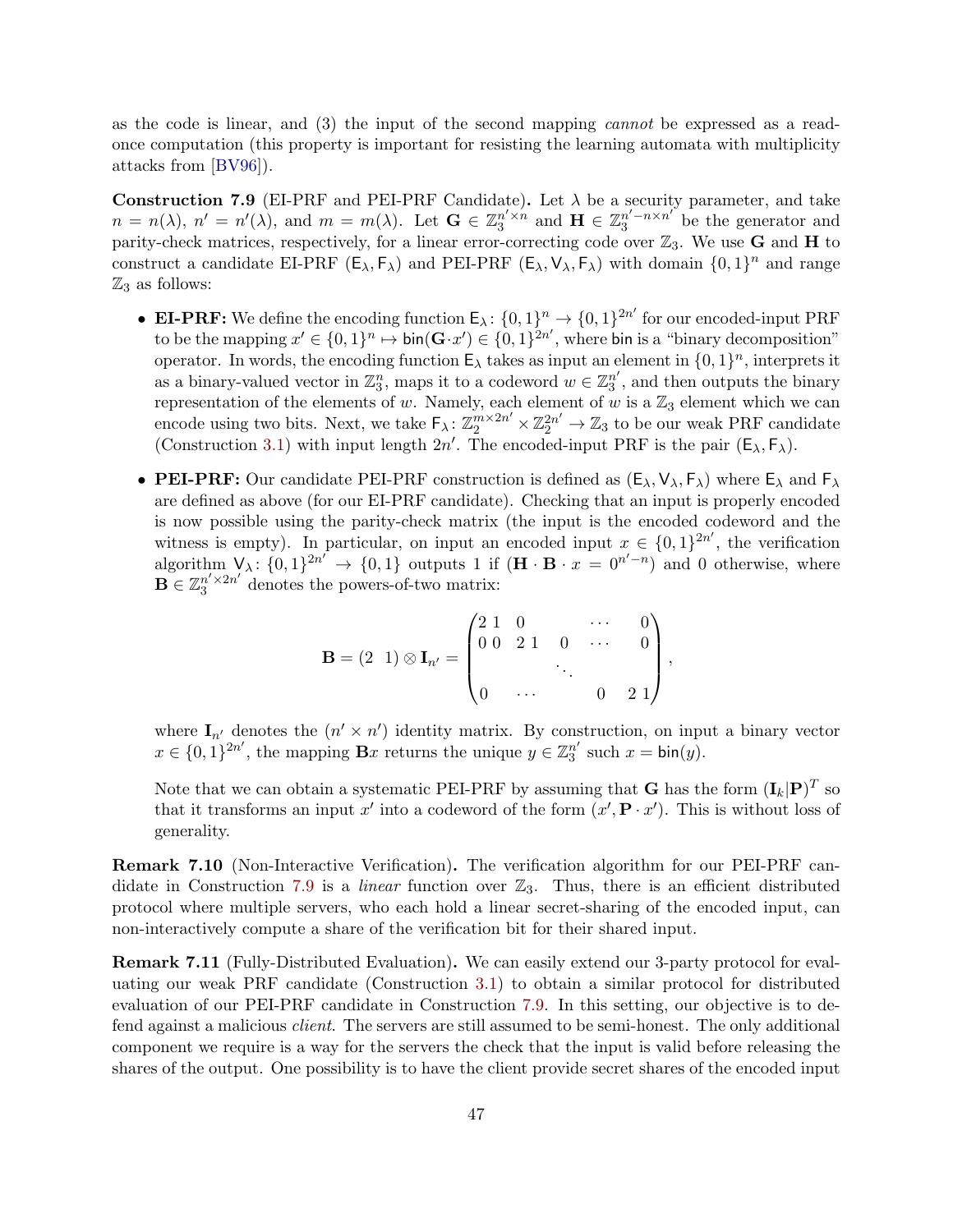over both  $\mathbb{Z}_2$  and  $\mathbb{Z}_3$  to the servers. The servers would use the  $\mathbb{Z}_2$ -secret shares to evaluate the PRF (using the distributed evaluation protocol from Figure [2\)](#page-28-2) and the  $\mathbb{Z}_3$ -secret shares to verify the encodings (using the approach from Remark [7.10\)](#page-46-1).

Unfortunately, a malicious client can provide inconsistent shares. Instead, we only require the client to submit a  $\mathbb{Z}_2$ -sharing of the encoded input and have the servers use the share-conversion protocol  $\pi_{2,3}$  (Definition [6.2,](#page-27-0) Figure [1\)](#page-28-1) to convert this sharing into a  $\mathbb{Z}_3$ -sharing (between 2 out of the 3 servers). The two servers can then non-interactively compute a secret sharing of the verification bit (since the verification algorithm is linear). Naïvely, performing the verification check introduces an additional round in the evaluation protocol since we need the servers to reveal the verification bit before publishing their shares of the output. Fortunately, in the share-conversion protocol  $\pi_{2,3}$ , one of the two servers that obtains a share of the  $\mathbb{Z}_3$ -sharing picks its share. This means that this server can output its share of the verification in the first round and its share of the PRF output in the second round. The other server then computes its share of the verification bit after the first round, checks if the verification is successful, and outputs its share of the PRF output only if the verification is successful. Otherwise, it does not output anything. This ensures that the client does not learn anything about the PRF value if the input is not properly encoded, thus yielding a 2-round distributed SSE protocol with security against a malicious client.

Instantiating Construction [7.9.](#page-46-0) Our main conjecture is that instantiating Construction [7.9](#page-46-0) with a random linear code yields an (exponentially-secure) encoded-input PRF. We state our main conjecture below, and then describe several variants:

<span id="page-47-0"></span>Conjecture 7.12 (Exponential Hardness of Encoded-Input PRF Candidate). Let  $\lambda$  be a security parameter. Then, there exist constants  $c_1, c_2, c_3, c_4 > 0$  such that for  $n = c_1 \lambda$ ,  $n' = c_2 \lambda$ ,  $m = c_3 \lambda$ and  $t = 2^{\lambda}$ , the function family  ${(\mathsf{E}_{\lambda}, \mathsf{F}_{\lambda})}_{\lambda \in \mathbb{N}}$  from Construction [7.9,](#page-46-0) when instantiated using a random linear code (i.e., sample a uniformly random generator matrix  $\mathbf{G} \leftarrow \mathbb{Z}_3^{n' \times n}$  and publish  $\mathbf{G}$ as part of the description of the EI-PRF), is a  $(t, \varepsilon)$ -EI-PRF for  $\varepsilon = 2^{-c_4 \lambda}$ . Correspondingly, for this choice of linear code, the function family  $\{(\mathsf{E}_{\lambda}, \mathsf{V}_{\lambda}, \mathsf{F}_{\lambda})\}_{\lambda \in \mathbb{N}}$  is a  $(t, \varepsilon)$ -PEI-PRF.

We leave the question of further evaluating the conjecture and studying the concrete achievable tradeoffs between the parameters  $c_1, c_2, c_3, c_4$  for further study.

Remark 7.13 (Alternative Instantiations of Construction [7.9\)](#page-46-0). We now describe several alternative instantiations of Construction [7.9](#page-46-0) and its associated hardness conjecture (Conjecture [7.12\)](#page-47-0):

- Using a specific linear code: Instead of using a random linear code for the encoding function, we can formulate Construction [7.9](#page-46-0) (and Conjecture [7.12\)](#page-47-0) for a specific choice (or family) of linear codes. For example, in our application to natural proof barriers (Remark [7.15\)](#page-48-1), we rely on an instantiation using the Druk-Ishai [\[DI14\]](#page-52-14) family of codes.
- A simpler encoding function. Instead of taking the binary decomposition of the mod-3 codeword in the encoding function  $\mathsf{E}_{\lambda}$ , we can define a simpler encoding function  $\mathsf{E}_{\lambda}$ :  $\{0,1\}^n \to$  $\{0,1\}^{n'}$  to be the mapping  $x' \mapsto \textsf{lsb}(\mathbf{G} \cdot x')$ , where  $\textsf{lsb}$  returns the least significant bit of each mod-3 component of the codeword  $\mathbf{G} \cdot x' \in \mathbb{Z}_3^{n'}$  $j_3^{\prime}$ . This encoding function has the advantage that it preserves the length of the codeword. A drawback of this encoding function is that verification is no longer a linear function (unlike bin, the lsb function is not even invertible). This makes it less suitable for distributed evaluation (Remarks [7.10](#page-46-1) and [7.11\)](#page-46-2).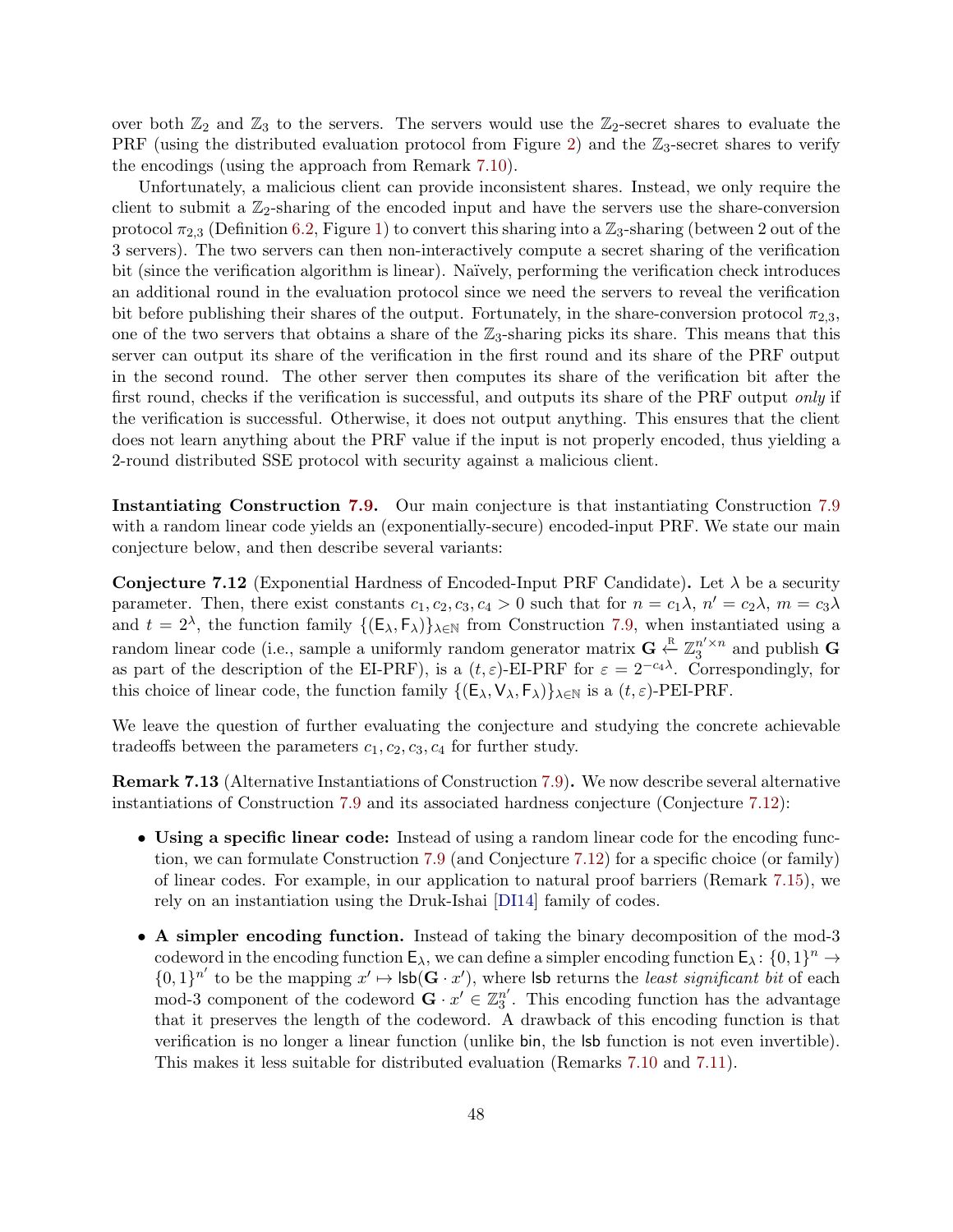<span id="page-48-0"></span>**Remark 7.14** (Candidate Strong PRF in Depth-3  $ACC^{0}[2,3]$ ). Construction [7.9](#page-46-0) gives a strong PRF candidate if we consider the composition of the encoding function E with the evaluation function F. The strong PRF candidate starts by applying a public mod-3 linear encoding function to the input, then interprets the result as a vector over  $\mathbb{Z}_2$  and applies a *secret* random mod-2 linear mapping, and finally interprets the result as a vector over  $\mathbb{Z}_3$  and outputs the sum of its entries. (One could obtain a variant with a longer output by using a suitable compressive mod-3 linear mapping for the final step, as in our weak PRF candidate.) Since the encoding function E computes a *linear* function over  $\mathbb{Z}_3$ , it can be computed by a depth-1 ACC<sup>0</sup>[3] circuit. As noted in Remark [3.10,](#page-15-1) the PRF evaluation function  $\mathsf F$  can be computed by a depth-2  $\mathsf{ACC}^0[2,3]$  circuit. Thus, the composition of  $E$  and  $F$  can be computed by a *depth-3* ACC<sup>0</sup> circuit (note that the binary decomposition in the encoding function is easily handled via fan-in and does not increase the depth of the circuit). More precisely, under Conjecture [7.12,](#page-47-0) we obtain a *strong PRF* with exponential security in depth-3  $ACC^{0}[2,3]$  by instantiating the error-correcting code in Construction [7.9](#page-46-0) with a random linear code. One could also consider a seemingly more conservative variant where the mod-3 linear encoding function is secret.

<span id="page-48-1"></span>Remark 7.15 (Asymptotically-Optimal Strong PRFs and Natural Proof Barriers). As noted in Remark [7.14,](#page-48-0) Construction [7.9](#page-46-0) gives a strong PRF candidate if we consider the composition of the encoding function E with the evaluation function F. If both E and F can be computed by a circuit of size  $O(\lambda)$  (where all parameters are linear in  $\lambda$ , as in Conjecture [7.12\)](#page-47-0), then we obtain a candidate strong PRF with exponential security that can be computed by linear-size circuits. This gives an "asymptotically optimal" PRF that rules out natural proofs of super-linear circuit lower bounds in the sense of Razborov and Rudich [\[RR94\]](#page-55-10). We now describe a variant of our EI-PRF from Construction [7.9](#page-46-0) that gives the first candidate instantiation of an asymptotically-optimal PRF, and correspondingly, the first natural proof barrier for proving super-linear circuit lower bounds.

Evaluating our EI-PRF candidate from Construction [7.9](#page-46-0) consists of three main steps: encoding the input over  $\mathbb{Z}_3$ , computing the binary decomposition of the encoded vector, and then multiplying the encoded input with the secret key  $\bf{A}$  over  $\mathbb{Z}_2$ . If we instantiate the  $\mathbb{Z}_3$ -encoding with a lineartime encodable code over  $\mathbb{Z}_3$  and then replace the key **A** with the generator matrix of a linear-time encodable code over  $\mathbb{Z}_2$ , then the resulting construction can be computed by a linear-size circuit. For instance, we can instantiate the code with the linear-time encodable code family proposed by Druk and Ishai [\[DI14\]](#page-52-14) (which builds on the hash function from [\[IKOS08\]](#page-53-4)). This family gives a randomized construction of a linear-time encodable code that has many of the combinatorial properties of a random linear code. Thus, we conjecture that sampling the key to be the generator matrix of a Druk-Ishai code does not compromise the security of our candidate. Putting these pieces together, we obtain a plausible candidate of a strong PRF with exponential security and which can be computed by a linear-size circuit. As far as we know, this is the first candidate instantiation of such an asymptotically-optimal strong PRF. Assuming it is indeed exponentially secure, natural proof techniques cannot prove super-linear circuit lower bounds.

Conclusions. We believe that the conjectures we have made in this section are strong and a healthy dose of skepticism is warranted. We hope that the applications and implications we point out will motivate further study and constructions of (P)EI-PRFs, as well as additional cryptanalysis of our concrete candidates. We also leave open the question of setting concrete parameters for our new PEI-PRF (Construction [7.9\)](#page-46-0) and strong PRF candidates (Remark [7.14](#page-48-0) and Conjecture [7.12\)](#page-47-0).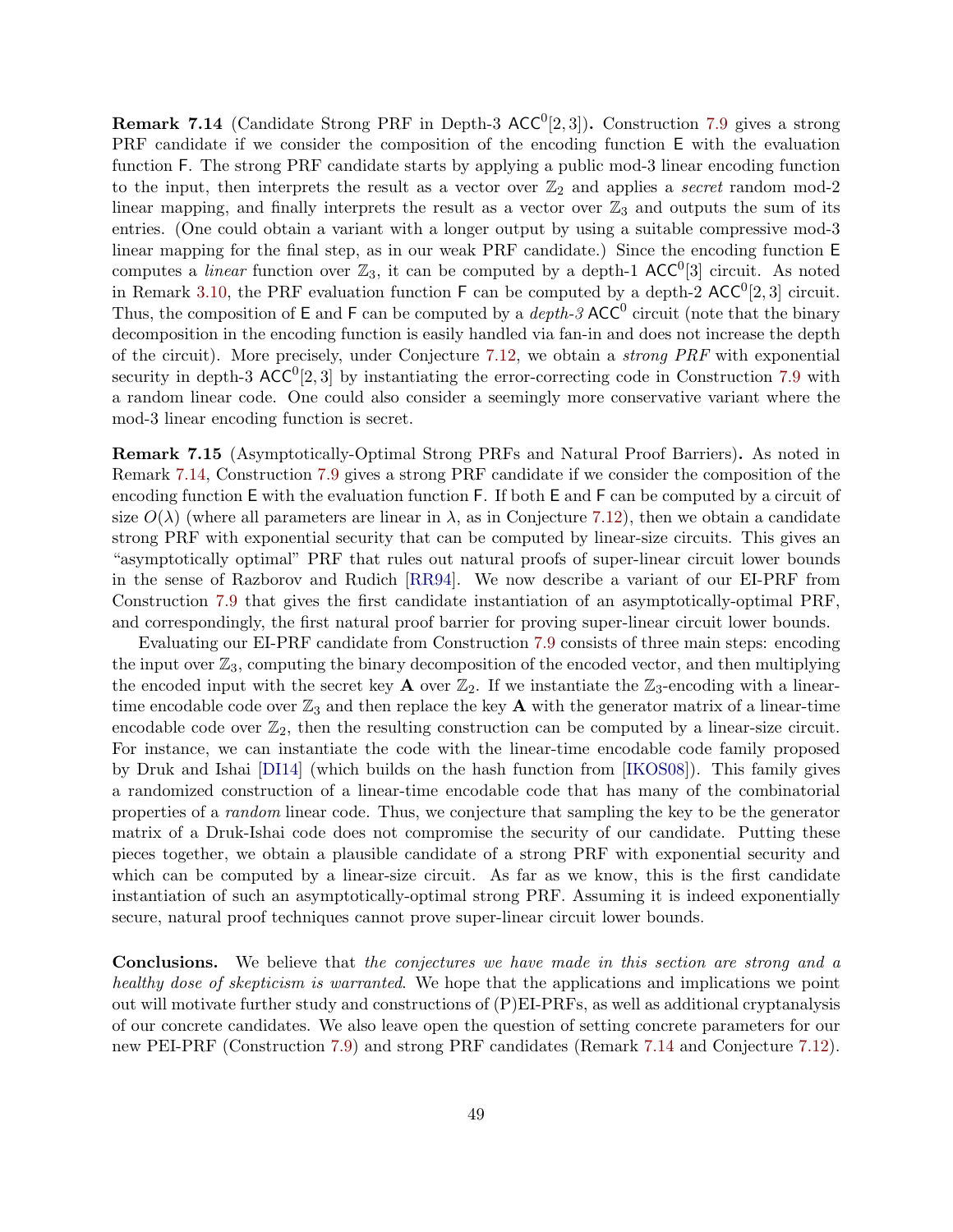### Acknowledgments

We thank Benny Applebaum, Andrej Bogdanov, Arkadev Chattopadhyay, Itai Dinur, Neeraj Kayal, Sam Kim, Hart Montgomery, Alon Rosen, Adi Shamir, Alexander Sherstov, Nitzan Tur, Emanuele Viola, Gilles Zémor, and the anonymous TCC reviewers for helpful discussions and pointers. D. Boneh and D. J. Wu were supported by NSF, DARPA, a grant from ONR, and the Simons Foundation. Y. Ishai, A. Passelègue, and A. Sahai were supported in part from a DARPA/ARL SAFEWARE award, NSF Frontier Award 1413955, NSF grants 1619348, 1228984, 1136174, and 1065276, BSF grant 2012378, NSF-BSF grant 2015782, a Xerox Faculty Research Award, a Google Faculty Research Award, an equipment grant from Intel, and an Okawa Foundation Research Grant. Y. Ishai was additionally supported by ERC grant 742754, ISF grant 1709/14, and a grant from the Ministry of Science and Technology, Israel and Department of Science and Technology, Government of India. This material is based upon work supported by the Defense Advanced Research Projects Agency through the ARL under Contract W911NF-15-C-0205. The views expressed are those of the authors and do not reflect the official policy or position of the Department of Defense, the National Science Foundation, or the U.S. Government.

# References

- <span id="page-49-5"></span>[ABB<sup>+</sup>17] Nicolas Aragon, Paulo Barreto, Slim Bettaieb, Loïc Bidoux, Olivier Blazy, Jean-Christophe Deneuville, Philippe Gaborit, Shay Gueron, Tim Guneysu, Carlos Aguilar Melchor, et al. BIKE: Bit flipping key encapsulation. 2017.
- <span id="page-49-0"></span>[ABG+14] Adi Akavia, Andrej Bogdanov, Siyao Guo, Akshay Kamath, and Alon Rosen. Candidate weak pseudorandom functions in AC<sup>0</sup>  $\alpha$  MOD<sub>2</sub>. In *ITCS 2014*, pages 251–260, 2014.
- <span id="page-49-6"></span>[ACPS09] Benny Applebaum, David Cash, Chris Peikert, and Amit Sahai. Fast cryptographic primitives and circular-secure encryption based on hard learning problems. In CRYPTO, pages 595–618, 2009.
- <span id="page-49-3"></span>[AFL+16] Toshinori Araki, Jun Furukawa, Yehuda Lindell, Ariel Nof, and Kazuma Ohara. Highthroughput semi-honest secure three-party computation with an honest majority. In ACM CCS, pages 805–817, 2016.
- <span id="page-49-1"></span>[AG11] Sanjeev Arora and Rong Ge. New algorithms for learning in presence of errors. In ICALP 2011ICALP, pages 403–415, 2011.
- <span id="page-49-2"></span>[AGR14] Andrew Arnold, Mark Giesbrecht, and Daniel S Roche. Sparse interpolation over finite fields via low-order roots of unity. In *Proceedings of the 39th International Symposium* on Symbolic and Algebraic Computation, pages 27–34. ACM, 2014.
- <span id="page-49-4"></span>[AGR+16] Martin R. Albrecht, Lorenzo Grassi, Christian Rechberger, Arnab Roy, and Tyge Tiessen. MiMC: Efficient encryption and cryptographic hashing with minimal multiplicative complexity. In ASIACRYPT 2016, pages 191–219, 2016.
- <span id="page-49-7"></span>[AIK04] Benny Applebaum, Yuval Ishai, and Eyal Kushilevitz. Cryptography in NC<sup>0</sup>. In FOCS, pages 166–175, 2004.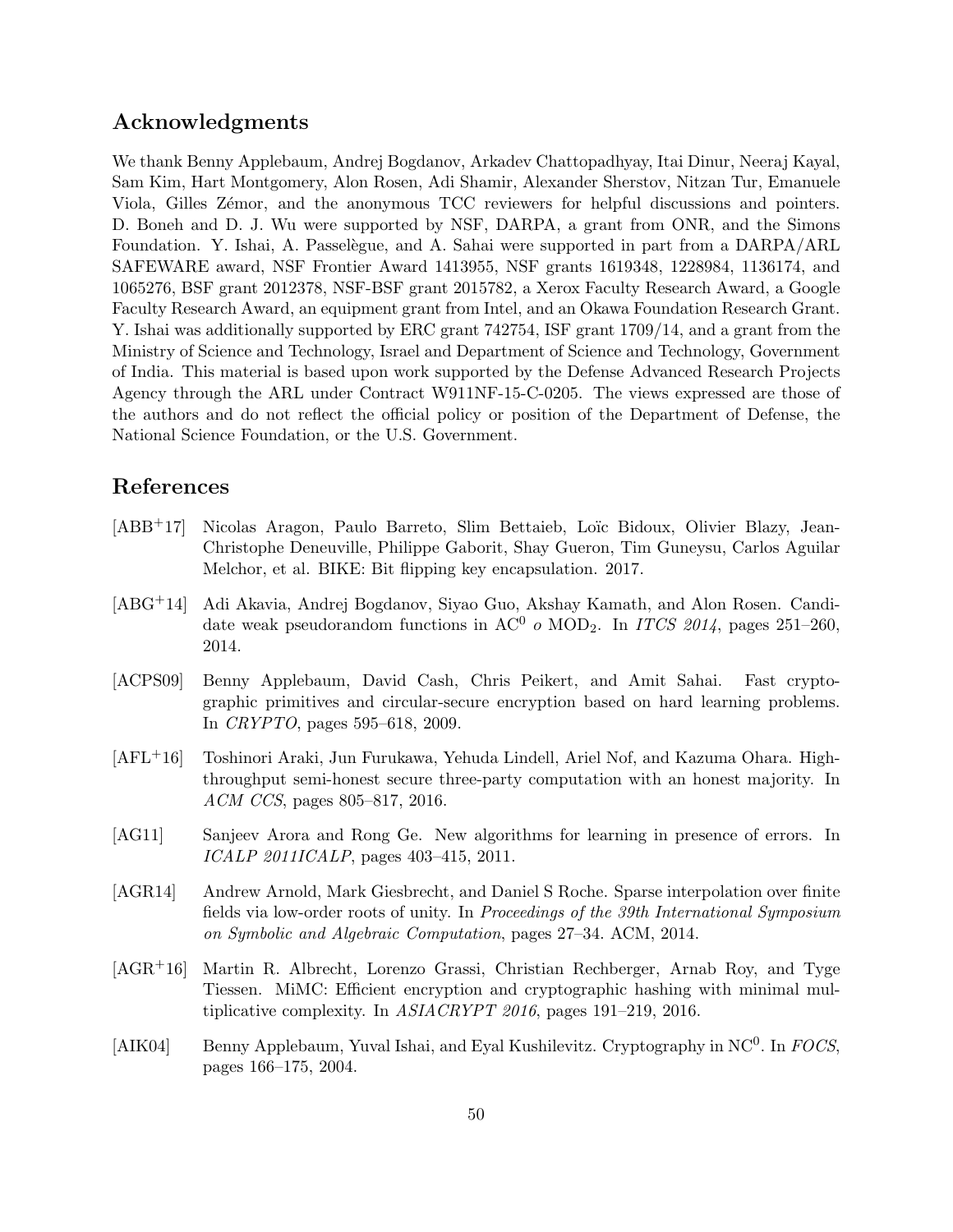- <span id="page-50-14"></span>[AIK09] Benny Applebaum, Yuval Ishai, and Eyal Kushilevitz. Cryptography with constant input locality. Journal of Cryptology, 22(4):429–469, October 2009.
- <span id="page-50-7"></span>[AIK11] Benny Applebaum, Yuval Ishai, and Eyal Kushilevitz. How to garble arithmetic circuits. In FOCS, pages 120–129, 2011.
- <span id="page-50-4"></span>[AKK+03] Noga Alon, Tali Kaufman, Michael Krivelevich, Simon Litsyn, and Dana Ron. Testing low-degree polynomials over GF(2). In APPROX-RANDOM, pages 188–199, 2003.
- <span id="page-50-11"></span>[AKPW13] Joël Alwen, Stephan Krenn, Krzysztof Pietrzak, and Daniel Wichs. Learning with rounding, revisited - new reduction, properties and applications. In CRYPTO, pages 57–74, 2013.
- <span id="page-50-0"></span>[App13] Benny Applebaum. Cryptographic hardness of random local functions-survey. In TCC, page 599, 2013.
- <span id="page-50-2"></span>[AR16] Benny Applebaum and Pavel Raykov. Fast pseudorandom functions based on expander graphs. In TCC 2016-BTCC, pages 27–56, 2016.
- <span id="page-50-1"></span>[ARS+15] Martin R. Albrecht, Christian Rechberger, Thomas Schneider, Tyge Tiessen, and Michael Zohner. Ciphers for MPC and FHE. In EUROCRYPT, pages 430–454, 2015.
- <span id="page-50-13"></span>[ASA16] Jacob Alperin-Sheriff and Daniel Apon. Dimension-preserving reductions from LWE to LWR. Cryptology ePrint Archive, Report 2016/589, 2016. [http://eprint.iacr.](http://eprint.iacr.org/2016/589) [org/2016/589](http://eprint.iacr.org/2016/589).
- <span id="page-50-3"></span>[Bar85] David A. Barrington. Width-3 permutation branching programs. Technical Memorandum TM-293, 1985.
- <span id="page-50-10"></span>[BCGI18] Elette Boyle, Geoffroy Couteau, Niv Gilboa, and Yuval Ishai. Compressing vector OLE. In ACM CCS, pages 896–912, 2018.
- <span id="page-50-6"></span>[BDOZ11] Rikke Bendlin, Ivan Damg˚ard, Claudio Orlandi, and Sarah Zakarias. Semihomomorphic encryption and multiparty computation. In EUROCRYPT, pages 169– 188, 2011.
- <span id="page-50-5"></span>[Bea92] Donald Beaver. Efficient multiparty protocols using circuit randomization. In CRYPTO, pages 420–432, 1992.
- <span id="page-50-9"></span>[Bea95] Donald Beaver. Precomputing oblivious transfer. In CRYPTO, pages 97–109, 1995.
- <span id="page-50-8"></span>[BFKL94] Avrim Blum, Merrick L. Furst, Michael J. Kearns, and Richard J. Lipton. Cryptographic primitives based on hard learning problems. In CRYPTO, pages 278–291, 1994.
- <span id="page-50-12"></span>[BGM+16] Andrej Bogdanov, Siyao Guo, Daniel Masny, Silas Richelson, and Alon Rosen. On the hardness of learning with rounding over small modulus. In  $TCC$  2016-A, pages 209–224, 2016.
- <span id="page-50-15"></span>[BHR12] Mihir Bellare, Viet Tung Hoang, and Phillip Rogaway. Foundations of garbled circuits. In ACM CCS, pages 784–796, 2012.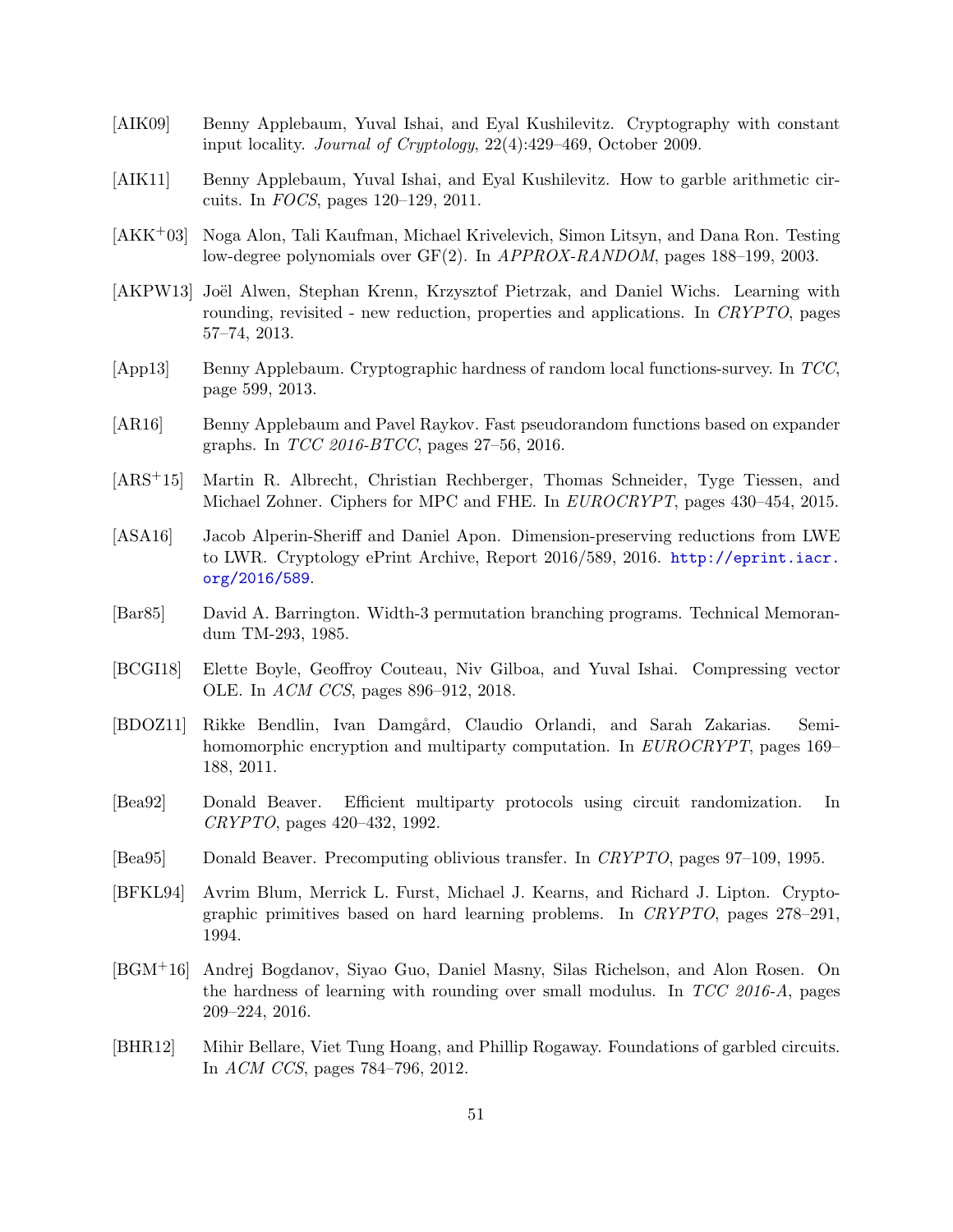- <span id="page-51-0"></span>[BIP+18] Dan Boneh, Yuval Ishai, Alain Passelègue, Amit Sahai, and David J. Wu. Exploring crypto dark matter: New simple PRF candidates and their applications. In TCC, pages 699–729, 2018.
- <span id="page-51-10"></span>[BKW00] Avrim Blum, Adam Kalai, and Hal Wasserman. Noise-tolerant learning, the parity problem, and the statistical query model. In ACM STOC, pages 435–440, 2000.
- <span id="page-51-5"></span>[BLMR13] Dan Boneh, Kevin Lewi, Hart William Montgomery, and Ananth Raghunathan. Key homomorphic PRFs and their applications. In CRYPTO, pages 410–428, 2013.
- <span id="page-51-14"></span>[BN00] Mihir Bellare and Chanathip Namprempre. Authenticated encryption: Relations among notions and analysis of the generic composition paradigm. In ASIACRYPT, pages 531–545, 2000.
- <span id="page-51-12"></span>[BOGW88] Michael Ben-Or, Shafi Goldwasser, and Avi Wigderson. Completeness theorems for non-cryptographic fault-tolerant distributed computation (extended abstract). In ACM STOC, pages 1–10, 1988.
- <span id="page-51-2"></span>[BOT88] Michael Ben-Or and Prasoon Tiwari. A deterministic algorithm for sparse multivariate polynominal interpolation (extended abstract). In ACM STOC, pages 301–309, 1988.
- <span id="page-51-6"></span>[BP14] Abhishek Banerjee and Chris Peikert. New and improved key-homomorphic pseudorandom functions. In CRYPTO, pages 353–370, 2014.
- <span id="page-51-4"></span>[BPR12] Abhishek Banerjee, Chris Peikert, and Alon Rosen. Pseudorandom functions and lattices. In EUROCRYPT, pages 719–737, 2012.
- <span id="page-51-1"></span>[BR17] Andrej Bogdanov and Alon Rosen. Pseudorandom functions: Three decades later. In Yehuda Lindell, editor, Tutorials on the Foundations of Cryptography., pages 79–158. Springer International Publishing, 2017.
- <span id="page-51-3"></span>[BV96] Francesco Bergadano and Stefano Varricchio. Learning behaviors of automata from multiplicity and equivalence queries.  $SIAM J. Comput.$ ,  $25(6):1268-1280, 1996.$
- <span id="page-51-7"></span>[Can06] Christophe De Cannière. Trivium: A stream cipher construction inspired by block cipher design principles. In ISC 2006, pages 171–186, 2006.
- <span id="page-51-13"></span>[CCD88] David Chaum, Claude Crépeau, and Ivan Damgård. Multiparty unconditionally secure protocols (extended abstract). In ACM STOC, pages 11–19, 1988.
- <span id="page-51-8"></span> $[CCF<sup>+</sup>16]$  Anne Canteaut, Sergiu Carpov, Caroline Fontaine, Tancrède Lepoint, María Naya-Plasencia, Pascal Paillier, and Renaud Sirdey. Stream ciphers: A practical solution for efficient homomorphic-ciphertext compression. In FSE, pages 313–333, 2016.
- <span id="page-51-11"></span>[CDI05] Ronald Cramer, Ivan Damgård, and Yuval Ishai. Share conversion, pseudorandom secret-sharing and applications to secure computation. In TCC, pages 342–362, 2005.
- <span id="page-51-9"></span>[CGH<sup>+85]</sup> Benny Chor, Oded Goldreich, Johan Håstad, Joel Friedman, Steven Rudich, and Roman Smolensky. The bit extraction problem of t-resilient functions (preliminary version). In FOCS, pages 396–407, 1985.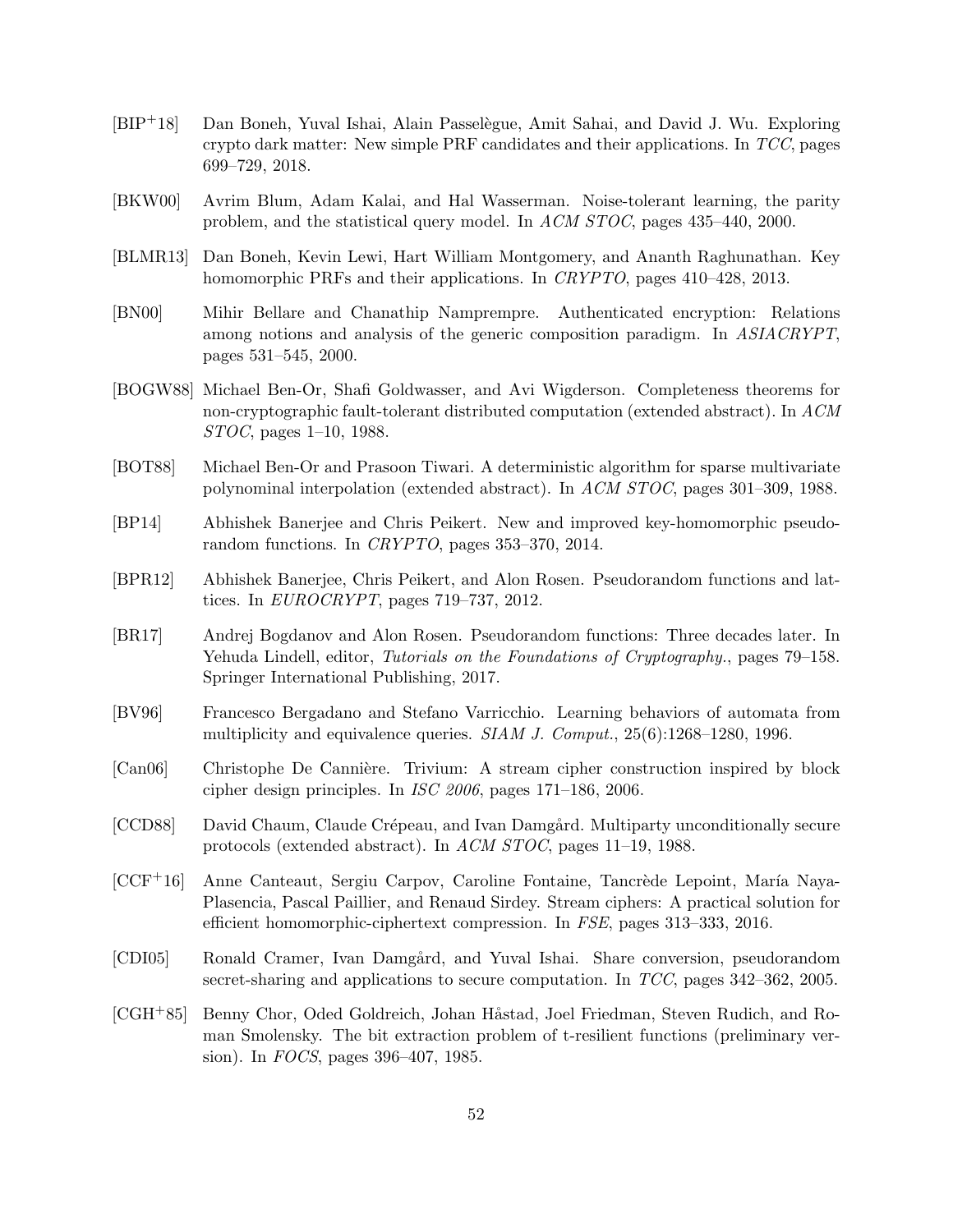- <span id="page-52-13"></span>[CGKO06] Reza Curtmola, Juan A. Garay, Seny Kamara, and Rafail Ostrovsky. Searchable symmetric encryption: improved definitions and efficient constructions. In ACM CCS, pages 79–88, 2006.
- <span id="page-52-11"></span>[Cho16] Tung Chou. Sandy2x: New Curve25519 speed records. In SAC, pages 145–160, 2016.
- <span id="page-52-2"></span>[CIKK16] Marco L. Carmosino, Russell Impagliazzo, Valentine Kabanets, and Antonina Kolokolova. Learning algorithms from natural proofs. In CCC, pages 10:1–10:24, 2016.
- <span id="page-52-1"></span>[DEG+18] Christoph Dobraunig, Maria Eichlseder, Lorenzo Grassi, Virginie Lallemand, Gregor Leander, Eik List, Florian Mendel, and Christian Rechberger. Rasta: A cipher with low ANDdepth and few ANDs per bit. In CRYPTO, pages 662–692, 2018.
- <span id="page-52-10"></span>[DGN<sup>+</sup>17] Nico Döttling, Satrajit Ghosh, Jesper Buus Nielsen, Tobias Nilges, and Roberto Trifiletti. TinyOLE: Efficient actively secure two-party computation from oblivious linear function evaluation. In *ACM CCS*, pages 2263–2276, 2017.
- <span id="page-52-14"></span>[DI14] Erez Druk and Yuval Ishai. Linear-time encodable codes meeting the Gilbert-Varshamov bound and their cryptographic applications. In ITCS, pages 169–182, 2014.
- <span id="page-52-4"></span>[DLM+07] Ilias Diakonikolas, Homin K. Lee, Kevin Matulef, Krzysztof Onak, Ronitt Rubinfeld, Rocco A. Servedio, and Andrew Wan. Testing for concise representations. In FOCS, pages 549–558, 2007.
- <span id="page-52-5"></span>[DPSZ12] Ivan Damgård, Valerio Pastro, Nigel P. Smart, and Sarah Zakarias. Multiparty computation from somewhat homomorphic encryption. In CRYPTO, pages 643–662, 2012.
- <span id="page-52-8"></span>[EKM17] Andre Esser, Robert Kübler, and Alexander May. LPN decoded. In CRYPTO, pages 486–514, 2017.
- <span id="page-52-3"></span>[EKR95] Funda Ergün, Ravi Kumar, and Ronitt Rubinfeld. On learning bounded-width branching programs. In COLT, pages 361–368, 1995.
- <span id="page-52-6"></span>[FIPR05] Michael J. Freedman, Yuval Ishai, Benny Pinkas, and Omer Reingold. Keyword search and oblivious pseudorandom functions. In TCC, pages 303–324, 2005.
- <span id="page-52-7"></span>[GGM84] Oded Goldreich, Shafi Goldwasser, and Silvio Micali. On the cryptographic applications of random functions. In CRYPTO, pages 276–288, 1984.
- <span id="page-52-0"></span>[GGM86] Oded Goldreich, Shafi Goldwasser, and Silvio Micali. How to construct random functions. Journal of the ACM, 33(4):792–807, October 1986.
- <span id="page-52-9"></span>[GMW87] Oded Goldreich, Silvio Micali, and Avi Wigderson. How to play any mental game or A completeness theorem for protocols with honest majority. In ACM STOC, pages 218–229, 1987.
- <span id="page-52-12"></span>[Goh03] Eu-Jin Goh. Secure indexes. Cryptology ePrint Archive, Report 2003/216, 2003. <http://eprint.iacr.org/2003/216>.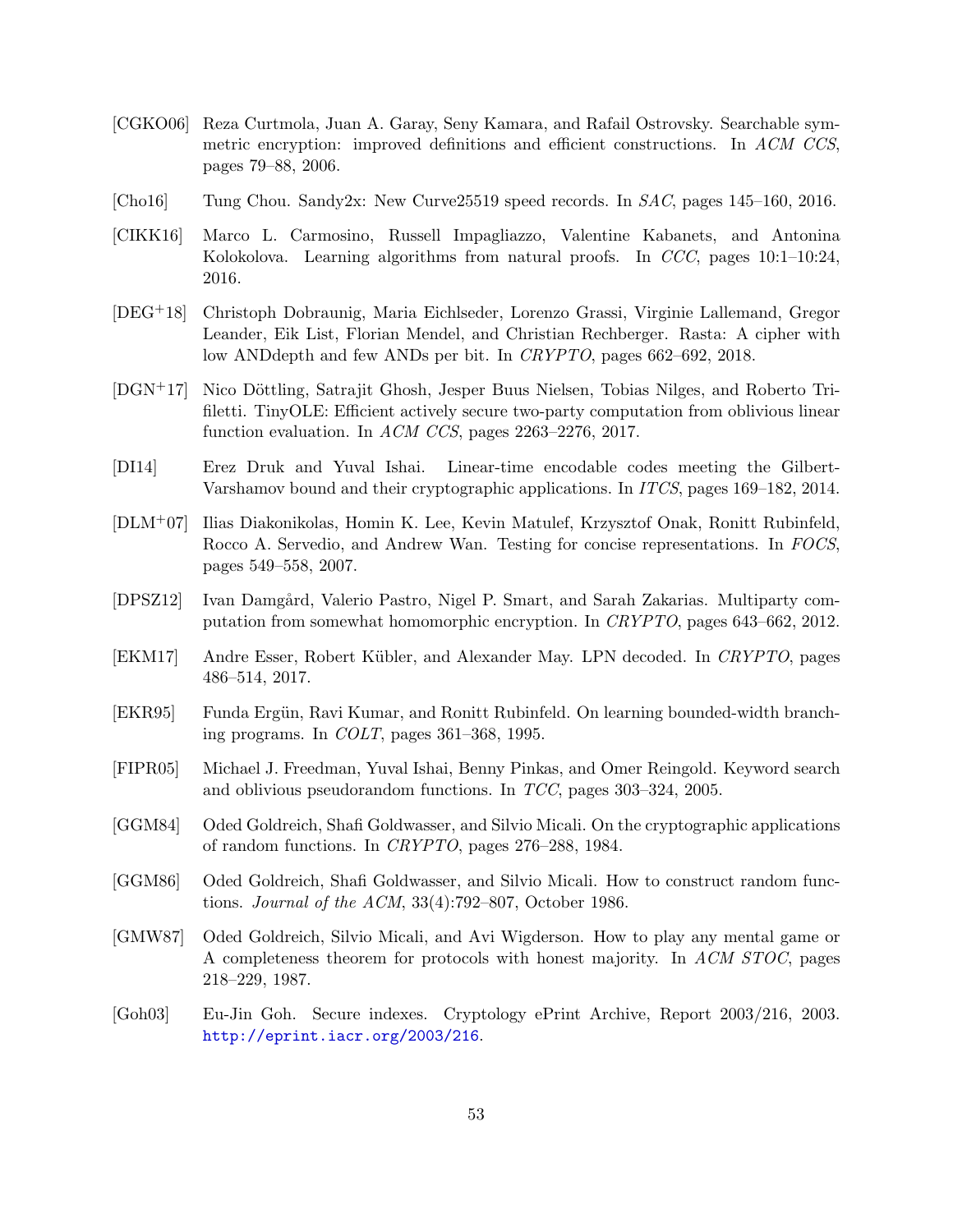- <span id="page-53-0"></span>[Gol00] Oded Goldreich. Candidate one-way functions based on expander graphs. Cryptology ePrint Archive, Report 2000/063, 2000. <http://eprint.iacr.org/2000/063>.
- <span id="page-53-7"></span>[GRS08] Henri Gilbert, Matthew J. B. Robshaw, and Yannick Seurin. HB<sup>‡</sup>: Increasing the security and efficiency of HB<sup>+</sup>. In EUROCRYPT, pages 361-378, 2008.
- <span id="page-53-2"></span>[GS09] Sanchit Garg and Eric Schost. Interpolation of polynomials given by straight-line ´ programs. Theoretical Computer Science, 410(27-29):2659–2662, 2009.
- <span id="page-53-6"></span>[HILL99] Johan Håstad, Russell Impagliazzo, Leonid A. Levin, and Michael Luby. A pseudorandom generator from any one-way function. SIAM Journal on Computing, 28(4):1364– 1396, 1999.
- <span id="page-53-13"></span>[HKL+12] Stefan Heyse, Eike Kiltz, Vadim Lyubashevsky, Christof Paar, and Krzysztof Pietrzak. Lapin: An efficient authentication protocol based on ring-LPN. In FSE, pages 346–365, 2012.
- <span id="page-53-14"></span>[IK00] Yuval Ishai and Eyal Kushilevitz. Randomizing polynomials: A new representation with applications to round-efficient secure computation. In FOCS, pages 294–304, 2000.
- <span id="page-53-5"></span>[IKM+13] Yuval Ishai, Eyal Kushilevitz, Sigurd Meldgaard, Claudio Orlandi, and Anat Paskin-Cherniavsky. On the power of correlated randomness in secure computation. In TCC, pages 600–620, 2013.
- <span id="page-53-4"></span>[IKOS08] Yuval Ishai, Eyal Kushilevitz, Rafail Ostrovsky, and Amit Sahai. Cryptography with constant computational overhead. In ACM STOC, pages 433–442, 2008.
- <span id="page-53-11"></span>[IPS08] Yuval Ishai, Manoj Prabhakaran, and Amit Sahai. Founding cryptography on oblivious transfer - efficiently. In CRYPTO, pages 572–591, 2008.
- <span id="page-53-9"></span>[IPS09] Yuval Ishai, Manoj Prabhakaran, and Amit Sahai. Secure arithmetic computation with no honest majority. In TCC, pages 294–314, 2009.
- <span id="page-53-12"></span>[JL09] Stanislaw Jarecki and Xiaomin Liu. Efficient oblivious pseudorandom function with applications to adaptive  $\overline{OT}$  and secure computation of set intersection. In  $TCC$ , pages 577–594, 2009.
- <span id="page-53-3"></span>[JPRZ04] Charanjit S. Jutla, Anindya C. Patthak, Atri Rudra, and David Zuckerman. Testing low-degree polynomials over prime fields. In FOCS, pages 423–432, 2004.
- <span id="page-53-1"></span>[Kha93] Michael Kharitonov. Cryptographic hardness of distribution-specific learning. In ACM STOC, pages 372–381, 1993.
- <span id="page-53-10"></span>[Kil88] Joe Kilian. Founding cryptography on oblivious transfer. In ACM STOC, pages 20–31, 1988.
- <span id="page-53-8"></span>[KL01] Matthias Krause and Stefan Lucks. Pseudorandom functions in  $TC^0$  and cryptographic limitations to proving lower bounds. Computational Complexity, 10(4):297–313, 2001.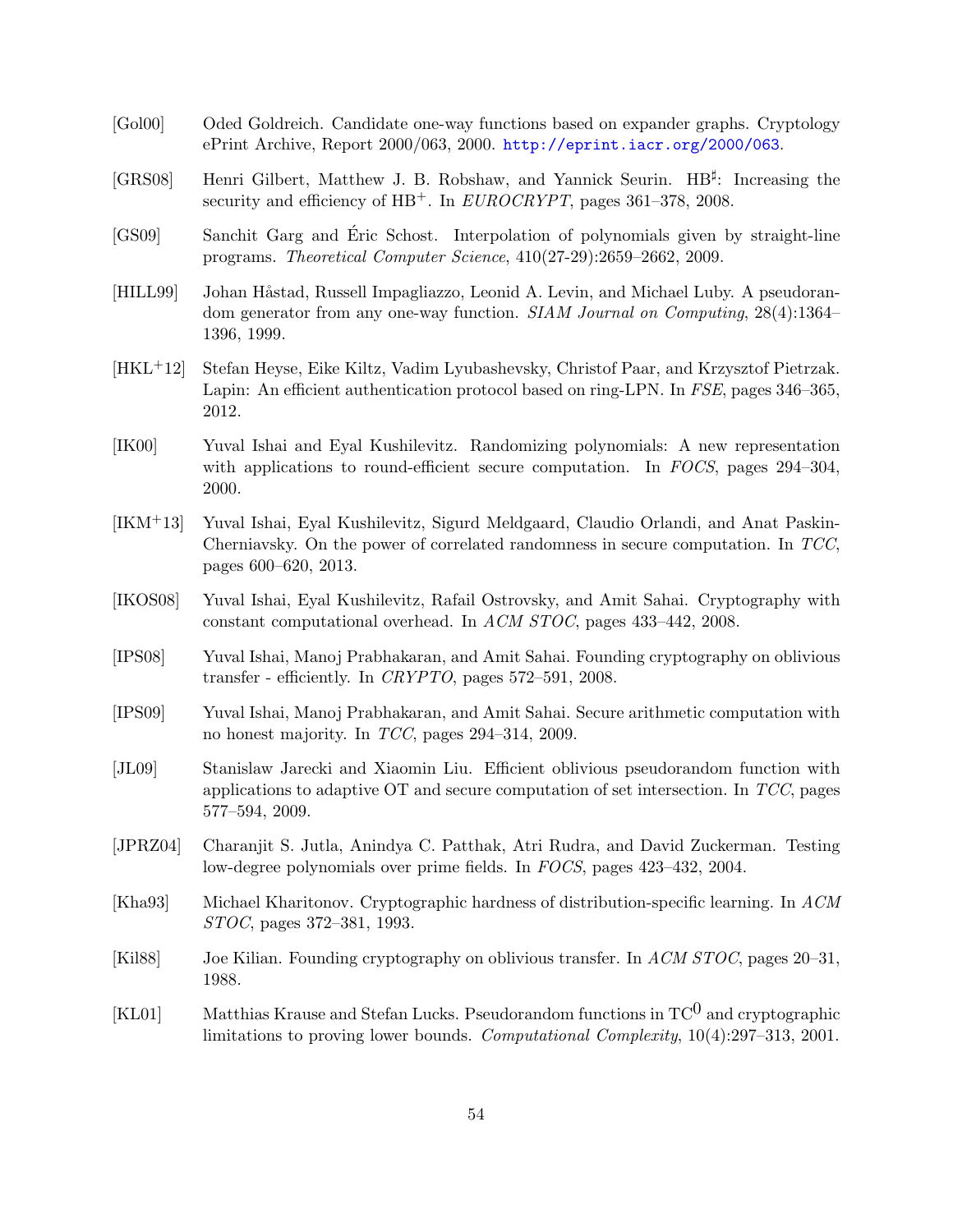- <span id="page-54-11"></span>[KOS16] Marcel Keller, Emmanuela Orsini, and Peter Scholl. MASCOT: Faster malicious arithmetic secure computation with oblivious transfer. In ACM CCS, pages 830–842, 2016.
- <span id="page-54-3"></span>[KS08] Vladimir Kolesnikov and Thomas Schneider. Improved garbled circuit: Free XOR gates and applications. In ICALP 2008, pages 486–498, 2008.
- <span id="page-54-2"></span>[KY88] Erich Kaltofen and Lakshman Yagati. Improved sparse multivariate polynomial interpolation algorithms. In International Symposium on Symbolic and Algebraic Computation, pages 467–474. Springer, 1988.
- <span id="page-54-1"></span>[LMN89] Nathan Linial, Yishay Mansour, and Noam Nisan. Constant depth circuits, fourier transform, and learnability. In FOCS, pages 574–579, 1989.
- <span id="page-54-10"></span>[MBD+18] Carlos Aguilar Melchor, Olivier Blazy, Jean-Christophe Deneuville, Philippe Gaborit, and Gilles Zémor. Efficient encryption from random quasi-cyclic codes. IEEE Trans. Information Theory, 64(5):3927–3943, 2018.
- <span id="page-54-7"></span>[MJSC16] Pierrick Méaux, Anthony Journault, François-Xavier Standaert, and Claude Carlet. Towards stream ciphers for efficient FHE with low-noise ciphertexts. In EUROCRYPT, pages 311–343, 2016.
- <span id="page-54-0"></span>[MV12] Eric Miles and Emanuele Viola. Substitution-permutation networks, pseudorandom functions, and natural proofs. In *CRYPTO*, pages 68–85, 2012.
- <span id="page-54-12"></span>[NP99] Moni Naor and Benny Pinkas. Oblivious transfer and polynomial evaluation. In ACM STOC, pages 245–254, 1999.
- <span id="page-54-13"></span>[NPR99] Moni Naor, Benny Pinkas, and Omer Reingold. Distributed pseudo-random functions and KDCs. In EUROCRYPT, pages 327–346, 1999.
- <span id="page-54-14"></span>[NR95] Moni Naor and Omer Reingold. Synthesizers and their application to the parallel construction of pseudo-random functions. In FOCS, pages 170–181, 1995.
- <span id="page-54-4"></span>[NR99] Moni Naor and Omer Reingold. Synthesizers and their application to the parallel construction of pseudo-random functions. Journal of Computer and System Sciences, 58(2):336–375, 1999.
- <span id="page-54-5"></span>[NR04] Moni Naor and Omer Reingold. Number-theoretic constructions of efficient pseudorandom functions. Journal of the  $ACM$ ,  $51(2):231-262$ ,  $2004$ .
- <span id="page-54-6"></span>[NRR00] Moni Naor, Omer Reingold, and Alon Rosen. Pseudo-random functions and factoring (extended abstract). In ACM STOC, pages 11–20, 2000.
- <span id="page-54-9"></span>[Pan15] Pavel Panteleev. Fast systematic encoding of quasi-cyclic codes using the chinese remainder theorem. In IEEE International Symposium on Information Theory, ISIT 2015, Hong Kong, China, June 14-19, 2015, pages 1916–1920, 2015.
- <span id="page-54-8"></span>[Pie12] Krzysztof Pietrzak. Cryptography from learning parity with noise. In SOFSEM, pages 99–114, 2012.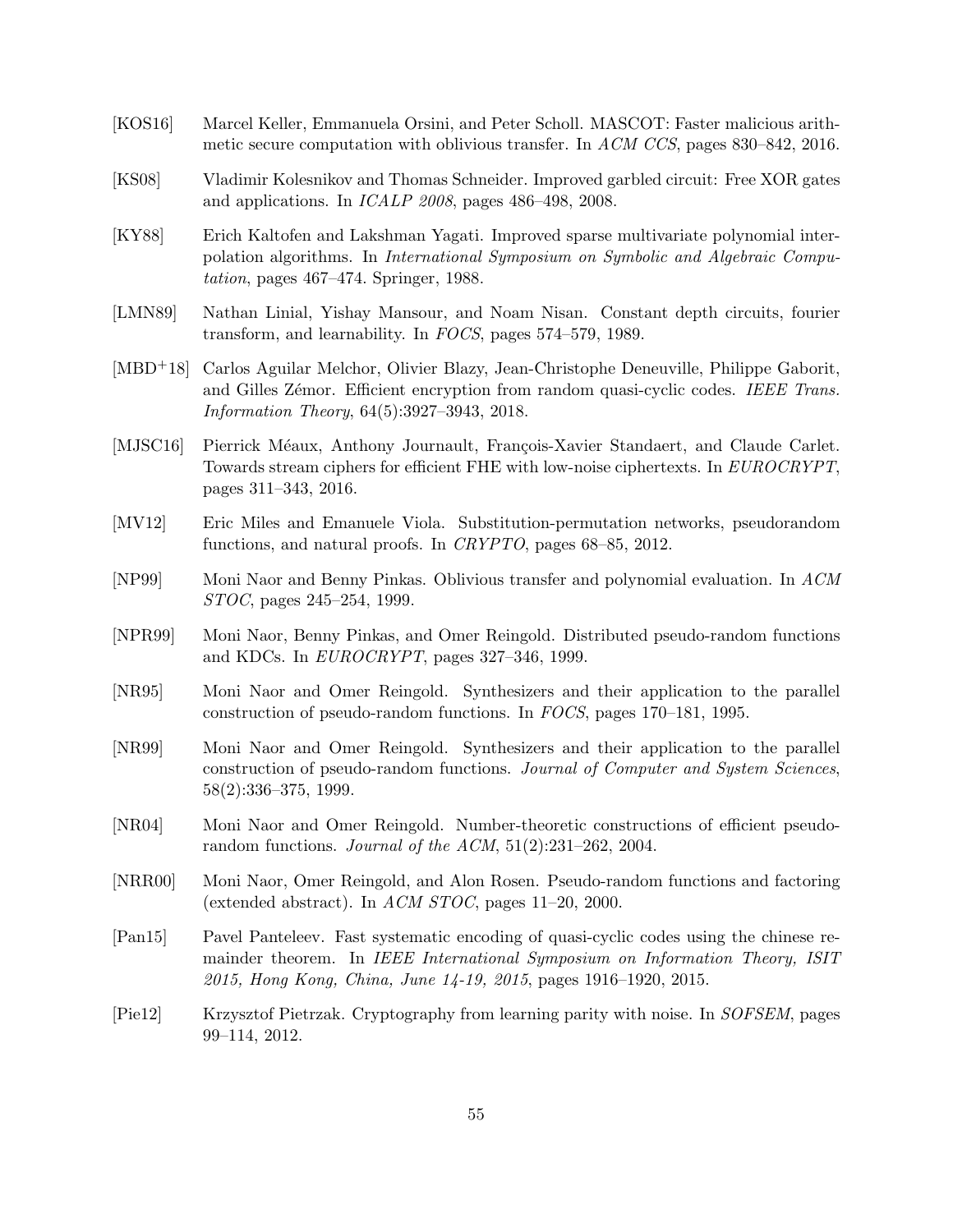- <span id="page-55-9"></span>[PRS02] Michal Parnas, Dana Ron, and Alex Samorodnitsky. Testing basic boolean formulae. SIAM Journal on Discrete Mathematics, 16(1):20–46, 2002.
- <span id="page-55-1"></span>[Raz87] Alexander A. Razborov. Lower bounds on the size of bounded-depth networks over a complete basis with logical addition (russian). Matematicheskie Zametki, 41(4):598– 607, 1987. English translation in Mathematical Notes of the Academy of Sci. of the USSR, 41(4):333-338, 1987.
- <span id="page-55-14"></span>[Reg05] Oded Regev. On lattices, learning with errors, random linear codes, and cryptography. In ACM STOC, pages 84–93, 2005.
- <span id="page-55-10"></span>[RR94] Alexander A. Razborov and Steven Rudich. Natural proofs. In ACM STOC, pages 204–213, 1994.
- <span id="page-55-13"></span>[Sha08] Adi Shamir. SQUASH - a new MAC with provable security properties for highly constrained devices such as RFID tags. In FSE, pages 144–157, 2008.
- <span id="page-55-15"></span>[Sho94] Peter W. Shor. Algorithms for quantum computation: Discrete logarithms and factoring. In FOCS, pages 124–134, 1994.
- <span id="page-55-2"></span>[Smo87] Roman Smolensky. Algebraic methods in the theory of lower bounds for Boolean circuit complexity. In ACM STOC, pages 77–82, 1987.
- <span id="page-55-16"></span>[SWP00] Dawn Xiaodong Song, David Wagner, and Adrian Perrig. Practical techniques for searches on encrypted data. In *IEEE Symposium on Security and Privacy*, pages  $44-$ 55, 2000.
- <span id="page-55-4"></span>[Val84] Leslie G. Valiant. A theory of the learnable. In ACM STOC, pages 436–445, 1984.
- <span id="page-55-5"></span>[Ver90] Karsten A. Verbeurgt. Learning DNF under the uniform distribution in quasipolynomial time. In COLT, pages 314–326, 1990.
- <span id="page-55-0"></span>[Vio13] Emanuele Viola. The communication complexity of addition. In *SODA*, pages 632–651, 2013.
- <span id="page-55-8"></span>[Wer94] Kai Werther. The complexity of sparse polynomial interpolation over finite fields. Applicable Algebra in Engineering, Communication and Computing, 5(2):91–103, 1994.
- <span id="page-55-3"></span>[Yao86] Andrew Chi-Chih Yao. How to generate and exchange secrets (extended abstract). In FOCS, pages 162–167, 1986.
- <span id="page-55-12"></span>[YS16] Yu Yu and John P. Steinberger. Pseudorandom functions in almost constant depth from low-noise LPN. In  $EUROCRYPT$ , pages 154–183, 2016.
- <span id="page-55-6"></span>[Zip79] Richard Zippel. Probabilistic algorithms for sparse polynomials. In EUROSAM, pages 216–226, 1979.
- <span id="page-55-7"></span>[Zip90] Richard Zippel. Interpolating polynomials from their values. J. Symb. Comput., 9(3):375–403, 1990.
- <span id="page-55-11"></span>[ZRE15] Samee Zahur, Mike Rosulek, and David Evans. Two halves make a whole - reducing data transfer in garbled circuits using half gates. In EUROCRYPT, pages 220–250, 2015.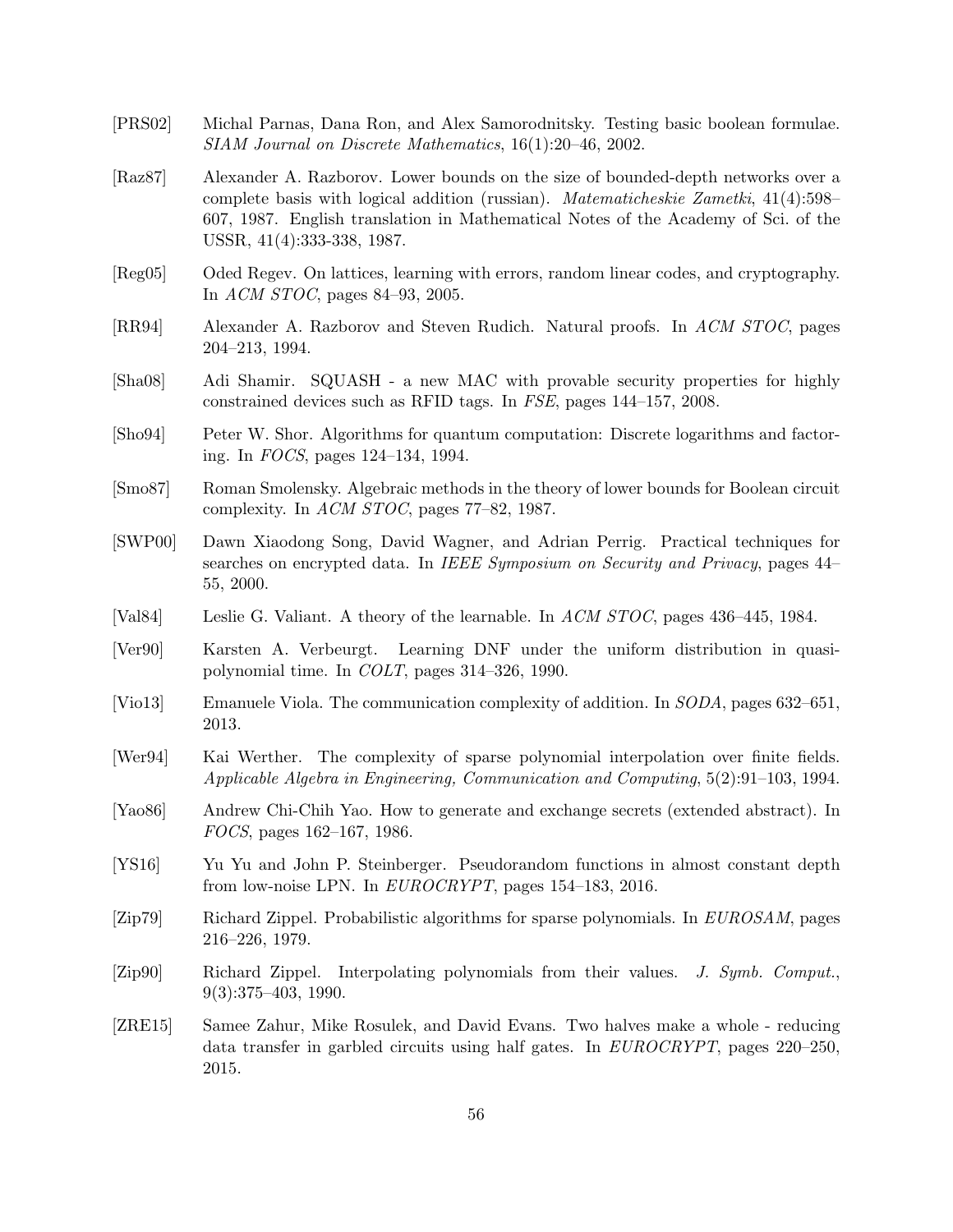# A Proofs from Section [4](#page-18-0)

In this section, we give the proofs from Section [4.](#page-18-0)

#### <span id="page-56-0"></span>A.1 Proof of Lemma [4.1](#page-18-1)

We first prove the claim for the setting where the  $H$  contains a single function. The claim then follows by a union bound. Consider a function  $h: \{0,1\}^n \to \{0,\pm 1\}$  and define the random variable

$$
Z(\mathbf{A}) = \mathrm{Pr}_x \left[ \mathsf{map}(\mathbf{A} x) = h(x) \right] = \mathbb{E}_x [1(\mathsf{map}(\mathbf{A} x), h(x))],
$$

where  $\mathbb{1}(x, y)$  is the indicator function:  $\mathbb{1}(x, y) = 1$  if and only if  $x = y$  and 0 otherwise. Then, we have

$$
\mathbb{E}_{\mathbf{A}}[Z(\mathbf{A})] = \mathbb{E}_{\mathbf{A}}[\mathbb{E}_x[\mathbb{1}(\mathsf{map}(\mathbf{A}x), h(x))]] = \mathbb{E}_x[\mathbb{E}_{\mathbf{A}}[\mathbb{1}(\mathsf{map}(\mathbf{A}x), h(x))]]
$$

$$
= \frac{1}{2^n} \cdot \left( \mathbb{1}(0^n, h(0^n)) + \sum_{x \neq 0^n} \mathbb{E}_{\mathbf{A}}[\mathbb{1}(\mathsf{map}(\mathbf{A}x), h(x))] \right)
$$

For a uniformly random choice of **A** and  $x \neq 0^n$ , we have that **A**x is uniform and independent of x. Hence, for any fixed  $x \neq 0^n$ , we have:

$$
\mathbb{E}_{\mathbf{A}}[\mathbb{1}(\mathrm{map}(\mathbf{A} x),h(x))]=\mathbb{E}_y[\mathbb{1}(\mathrm{map}(y),h(x))]=\mathrm{Pr}_y\left[\mathrm{map}(y)=h(x)\right].
$$

We next need to use the following claim about the distribution of the mapping.

<span id="page-56-1"></span>**Claim A.1.** For any  $n > 0$  and  $b \in \{0, \pm 1\}$  and taking  $y \stackrel{\text{R}}{\leftarrow} \{0, 1\}^n$ ,

$$
\left|\Pr[\mathsf{map}(y) = b] - \frac{1}{3}\right| \le \frac{1}{2^n}.
$$

*Proof.* We show the following: for each n, the number of bitstring mapped to each of  $(0, 1, -1)$  is either a tuple of the form  $(x, x, x+1)$  or  $(x+1, x+1, x)$  (up to permutation) for some x. We proceed via induction. The base case  $n = 1$  is immediate (take  $x = 0$ ). Assume that for a fixed n that the number of bitstring mapped to each  $(0, 1, -1)$  has one of these forms. Then, if we introduce an additional bit (either 0 or 1), the number of inputs mapped to  $(0, 1, -1)$  is then  $(2x + 1, 2x, 2x + 1)$ or  $(2x+1, 2x+2, 2x+1)$ , which has the desired structure. The claim follows.  $\Box$ 

Hence, since  $0 \leq \mathbb{1}(0^n, h(0^n)) \leq 1$  we have that  $\left| \Pr_y \left[ \mathsf{map}(y) = h(x) \right] - \frac{1}{3}$  $\frac{1}{3} \leq \frac{1}{2^n}$  for any fixed x,

$$
\mathbb{E}_{\mathbf{A}}[Z(\mathbf{A})] \le \frac{1}{3} + \frac{1}{2^{n-1}}
$$

The next step is to use the Bienaymé-Chebyshev inequality, which we recall below.

Fact A.2 (Bienaymé-Chebyshev Inequality). Let X be a random variable with finite expected value  $\mu$  and finite non-zero variance  $\sigma^2$ . Then, for any real number  $k > 0$ :

$$
\Pr\left[|X-\mu|\geq k\sigma\right]\leq \frac{1}{k^2}.
$$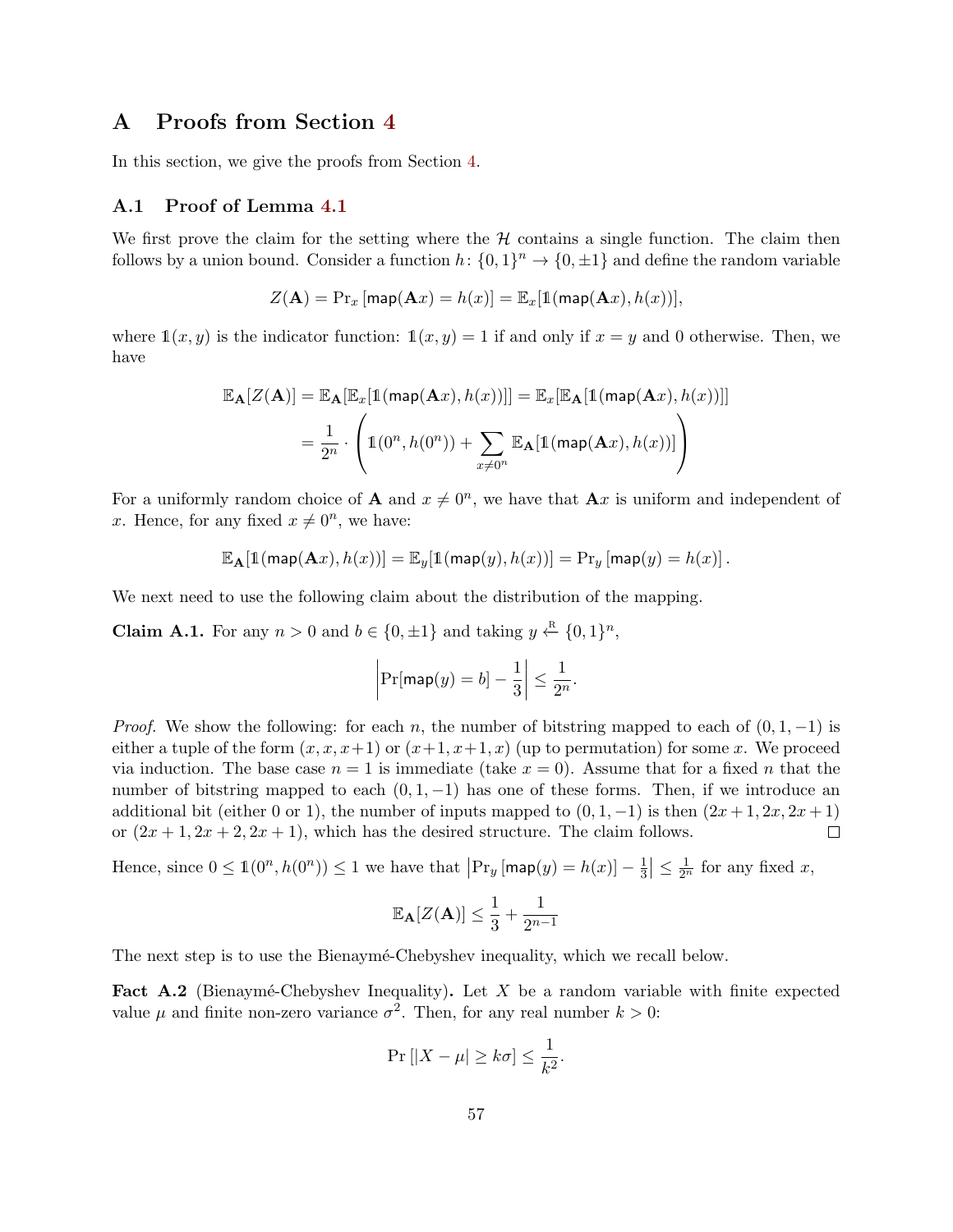Applying the inequality immediately gives us:

$$
\Pr_{\mathbf{A}}\left[\Pr_{x}\left[\mathsf{map}(\mathbf{A}x) = h(x)\right] > \frac{1}{3} + \frac{1}{2^{n-1}} + \varepsilon\right] \leq \frac{\sigma^2}{\varepsilon^2},
$$

where  $\sigma^2$  denote the variance of Z, which we estimate to conclude the proof.

$$
\mathbb{E}_{\mathbf{A}}[Z(\mathbf{A})^2] = \mathbb{E}_{\mathbf{A}}[\mathbb{E}_x[\mathbb{1}(\mathsf{map}(\mathbf{A}x), h(x))]^2]
$$
  
=  $\mathbb{E}_{\mathbf{A}}[\mathbb{E}_x[\mathbb{1}(\mathsf{map}(\mathbf{A}x), h(x))] \cdot \mathbb{E}_y[\mathbb{1}(\mathsf{map}(\mathbf{A}y), h(y))]]$   
=  $\mathbb{E}_{x,y}[\mathbb{E}_{\mathbf{A}}[\mathbb{1}(\mathsf{map}(\mathbf{A}x), h(x)) \cdot \mathbb{1}(\mathsf{map}(\mathbf{A}y), h(y))]].$ 

Again, over the randomness used to sample  $A$ , the quantities  $Ax$  and  $Ay$  are uniformly random and independent over  $\{0,1\}^n$ , as long as  $x \neq y$ ,  $x \neq 0^n$ , and  $y \neq 0^n$ . Since each of these events occurs with probability  $1/2^n$ , we have:

$$
\mathbb{E}_{\mathbf{A}}[Z(\mathbf{A})^2] \leq \mathbb{E}_{x,y}[\mathbb{E}_s[\mathbb{1}(\mathsf{map}(s), h(x))] \cdot \mathbb{E}_t[\mathbb{1}(\mathsf{map}(t), h(y))]] + \frac{3}{2^n}
$$
  

$$
\leq \left(\frac{1}{3} + \frac{1}{2^n}\right)^2 + \frac{3}{2^n},
$$

and then, by definition of the variance,

$$
\sigma^{2} = \mathbb{E}_{\mathbf{A}}[Z(\mathbf{A})^{2}] - \mathbb{E}_{\mathbf{A}}[Z(\mathbf{A})]^{2}
$$
  
\n
$$
\leq \mathbb{E}_{\mathbf{A}}[Z(\mathbf{A})^{2}] - \left(\frac{1}{3} - \frac{1}{2^{n}}\right)^{2}
$$
  
\n
$$
\leq \left(\frac{1}{3} + \frac{1}{2^{n}}\right)^{2} - \left(\frac{1}{3} - \frac{1}{2^{n}}\right)^{2} + \frac{3}{2^{n}}
$$
  
\n
$$
\leq \frac{4}{3 \cdot 2^{n}} + \frac{3}{2^{n}} = \frac{13}{3 \cdot 2^{n}} \leq \frac{5}{2^{n}}.
$$

Lemma [4.1](#page-18-1) immediately follows by applying a union bound.

#### <span id="page-57-0"></span>A.2 Proof of Lemma [4.2](#page-19-1)

By contradiction, let us assume there exists  $f' \in GF(q^{\ell})[X_1, \ldots, X_n]$  of degree at most d such that

<span id="page-57-1"></span>
$$
f'(x) = \mathsf{map}_p(x) \quad \forall x \in \mathcal{X},\tag{A.1}
$$

 $\Box$ 

for some subset  $\mathcal{X} \subseteq \{0,1\}^n$ . Consider the extension  $\mathbb{F} = \mathrm{GF}(q^{\ell})^{p-1}$ . By definition,  $\mathbb{F}$  contains an element r of order p since p divides  $x^{p-1} - 1$  for any  $x > 0$  provided that p does not divide x. We apply the mapping  $X_i \in \{0,1\} \mapsto Y_i = 1 + (X_i \cdot (r-1)) \in \{1,r\}$  to every indeterminate. This maps 0 to 1 and 1 to r. Then, f' is transformed into a polynomial  $f \in \mathbb{F}[Y_1,\ldots,Y_n]$  over the  $Y_i$ 's with the same degree,  $\text{map}_p(X)$  becomes  $\prod_{i=1}^n Y_i$  (with  $z \in [p]$  being mapped to  $r^z$ ), and  $\mathcal{X} \subseteq \{0,1\}^n$ becomes a set  $\mathcal{Y} \subseteq \{1, r\}^n$  with same cardinality. Moreover, Eq. [\(A.1\)](#page-57-1) becomes:

<span id="page-57-2"></span>
$$
f(y) = \prod_{i=1}^{n} y_i, \forall y \in \mathcal{Y}.
$$
 (A.2)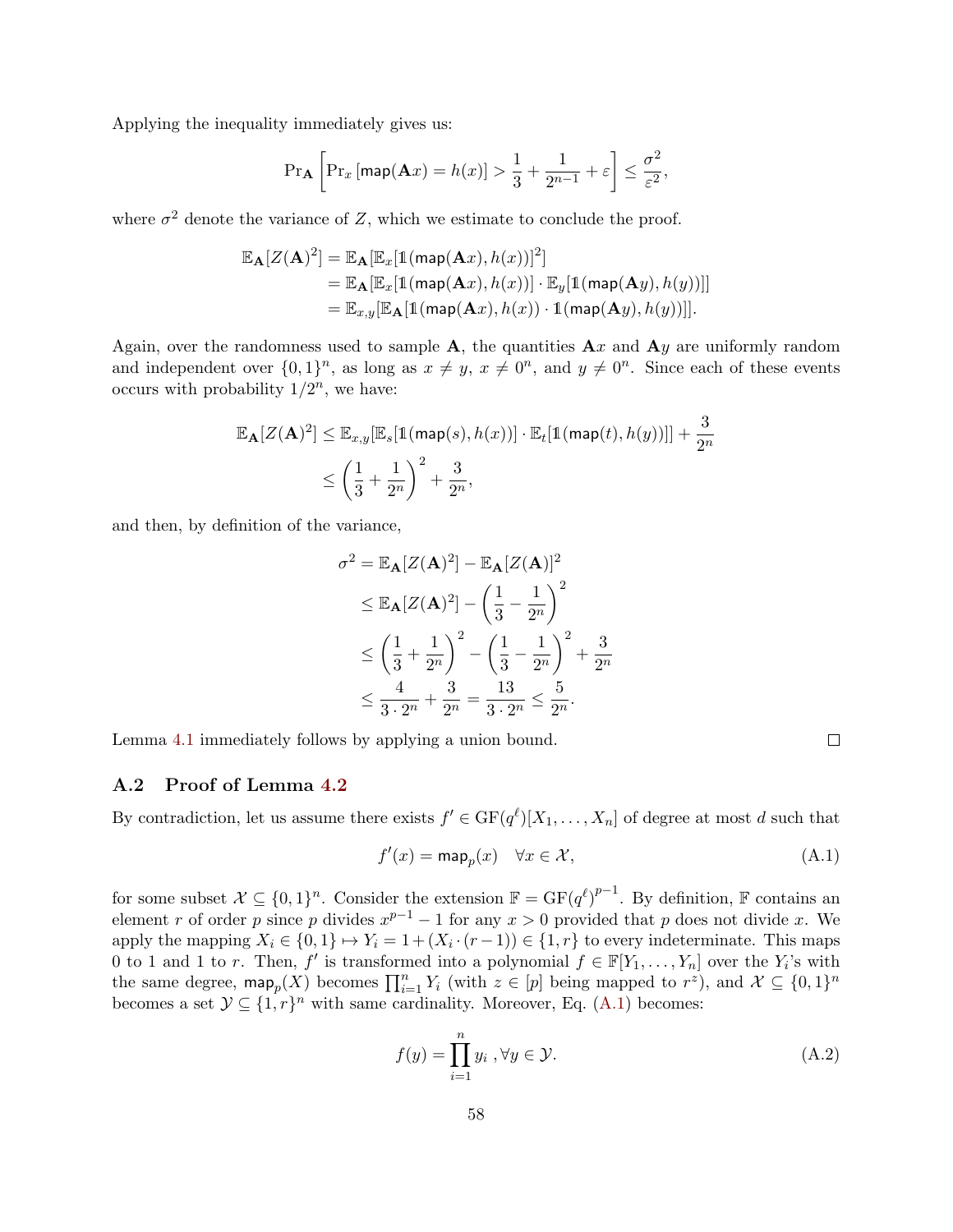Consider the set  $\mathcal{F}_{\mathcal{Y}}$  of all functions  $t: \mathcal{Y} \to \mathbb{F}$ . For any function  $t \in \mathcal{F}_{\mathcal{Y}}$ , we uniquely associate a function  $t': \mathcal{X} \to \mathbb{F}$  such that  $t'(x) = t(y)$  using the above mapping  $x_i \mapsto y_i$ , and we construct a multilinear<sup>[14](#page-58-2)</sup> polynomial  $P_{\mathcal{X}}$  over  $\mathbb F$  of total degree at most  $n/2 + d$  such that  $P_{\mathcal{X}}(x) = t'(x)$  for all  $x \in \mathcal{X}$ . Thus  $|\mathcal{F}_y|$  is at most the number of multilinear polynomials over F of total degree at most  $n/2 + d$ , which is  $|\mathbb{F}^{\sum_{i=0}^{n/2+d} {n \choose i}}$ . As  $|\mathcal{F}_\mathcal{Y}| = |\mathbb{F}^{|\mathcal{Y}|}$ , we then obtain  $|\mathcal{Y}| \leq \sum_{i=0}^{n/2+d} {n \choose i}$  $\binom{n}{i}$  .

It remains to show how to construct the polynomial  $P_{\mathcal{X}}$ . Consider a function  $t \in \mathcal{F}_{\mathcal{Y}}$ . We can write it as a (possibly huge) multilinear polynomial  $P$  over  $\mathbb F$ . Indeed, as we aim at building a polynomial  $P_y$  that matches t over  $y \subseteq \{1,r\}^n$ , we can interpolate t using only multilinear monomials  $((r-1)^n)^{-1} \prod_{b_i=1} (r - Y_i) \cdot \prod_{b_i=r} (Y_i - 1)$ , for any  $b \in \{1, r\}^n$ , that map b to 1 and any  $b' \neq b$  to 0. This polynomial can then be expanded as  $P = \sum_{I \subseteq [n]} a_I \cdot \prod_{i \in I} Y_i$ , with  $a_I \in \mathbb{F}$ . Moreover, for any  $|I| > n/2$ , we have  $\prod_{i \in I} Y_i = \prod_{i \in [n]} Y_i \cdot \prod_{i \in \overline{I}} Y_i^{-1}$ . Since  $Y_i^{-1} = (r^{-1} - 1)X_i + 1$ (it can be easily verified by computing  $Y_i \cdot Y_i^{-1}$ ) we obtain via Eq. [\(A.2\)](#page-57-2):

$$
P = \sum_{\substack{I \subseteq [n] \\ |I| \leq n/2}} a_I \cdot \prod_{i \in I} Y_i + f \cdot \sum_{\substack{I \subseteq [n] \\ |I| > n/2}} a_I \cdot \prod_{i \in \overline{I}} Y_i^{-1},
$$

over  $\mathcal Y$ . Then, replacing  $Y_i$ 's and  $Y_i^{-1}$ 's by their linear expression in the  $X_i$ 's, we obtain a polynomial of degree at most  $n/2 + d$  that matches t' over X. This concludes the proof of Lemma [4.2.](#page-19-1)  $\Box$ 

### <span id="page-58-1"></span>B On the Non-Existence of Depth-2 Strong PRFs

Here, we show that our candidates are not strong PRFs, and moreover, that a large class of depth-2 circuits does not contain strong PRFs. The distinguisher relies on a learning algorithm for automata with multiplicity from membership queries<sup>[15](#page-58-3)</sup> by Bergadano and Varricchio [\[BV96\]](#page-51-3). We also show that generalizing this attack to using only random examples (i.e. to weak PRFs) would also break the LWR assumption for any polynomial parameters.

#### <span id="page-58-0"></span>B.1 Adaptive Insecurity of our Candidate

We first state the adaptive attack against our candidates.

<span id="page-58-4"></span>Lemma B.1 (Adaptive Attacks on Construction [3.1\)](#page-13-1). There exists an adaptive polynomial-time  $(in n)$  distinguisher that breaks the pseudorandomness of Construction [3.1](#page-13-1) with input length n. In fact, for general p, q, there exists an adaptive polynomial-time (in  $n, p, q$ ) distinguisher that breaks the mod-p/mod-q generalization of Construction [3.1](#page-13-1) (Remark [3.2\)](#page-14-2) with input length n.

The above lemma follows from the learnability of automata with multiplicity [\[BV96\]](#page-51-3), and its proof just consists of constructing a polynomial-size (in  $s, n$ ) automaton with multiplicity over  $\mathbb{Z}_q$  that evaluates our candidate. Before detailing the proof, we recall the definition of an automata and automata with multiplicity.

<span id="page-58-2"></span><sup>&</sup>lt;sup>14</sup>By multilinear, we mean that every monomial has degree at most 1 in each indeterminate (i.e., has the form  $\prod_{i\in I} X_i$ for  $I \subseteq [n]$ .)

<span id="page-58-3"></span><sup>&</sup>lt;sup>15</sup>We recall that having access to membership queries in learning theory corresponds to having adaptive oracle access to the target function ("concept") f. Specifically, in this model, the learning algorithm can make adaptive queries on inputs x to obtain  $f(x)$ .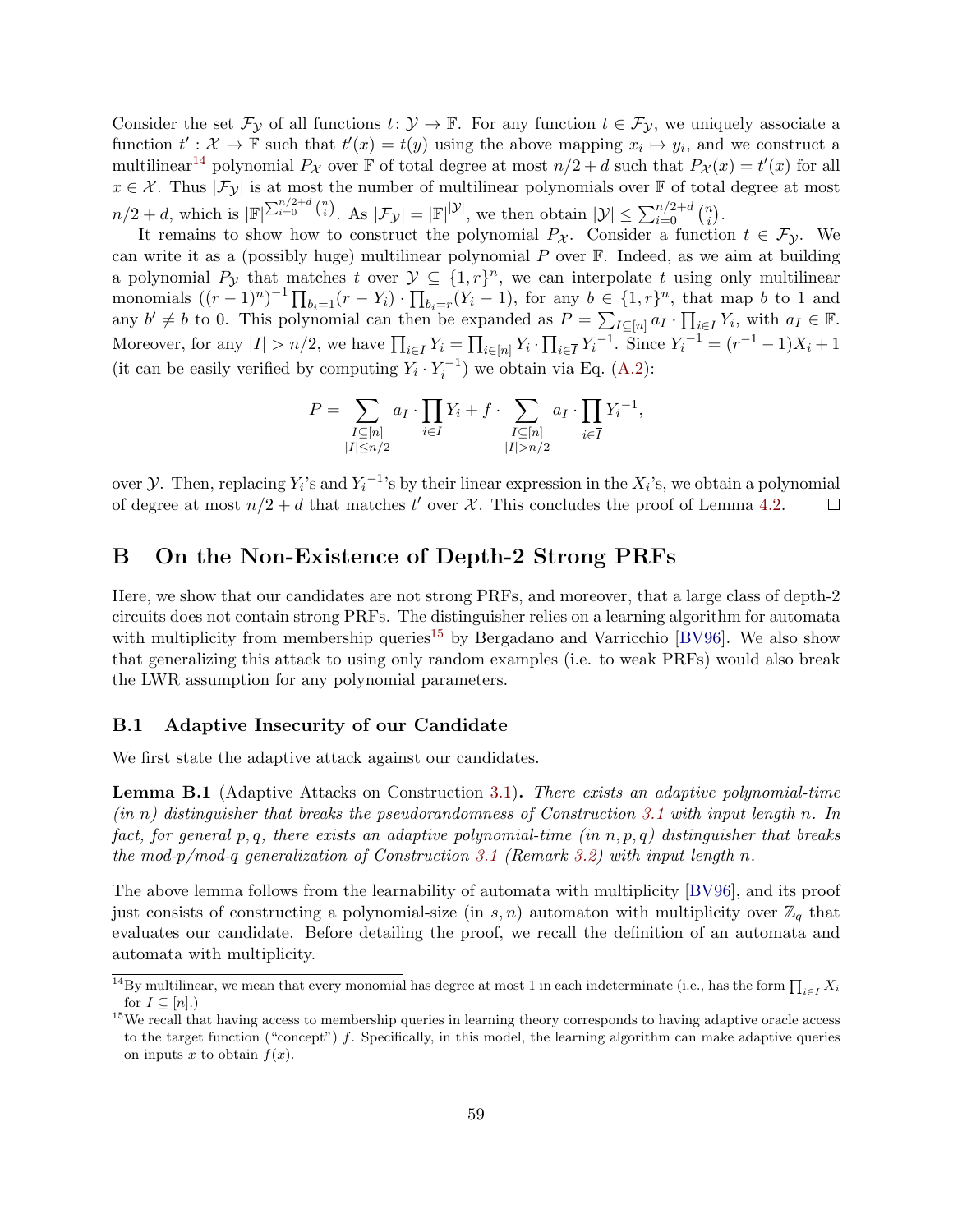**Definition B.2** (Automaton). An automaton is a 5-tuple  $\mathcal{A} = (\Sigma, Q, T, I, F)$ , where  $\Sigma$  is an alphabet, Q is a set of states,  $T \subseteq Q \times \Sigma \times Q$  is a set of transitions, and  $I, F \subseteq Q$  are a set of initial and final states, respectively. We say that a sequence  $\pi = (q_1, x_1, q_2), \ldots, (q_\ell, x_\ell, q_{\ell+1})$  is an accepting path for  $x \in \Sigma^{\ell}$  if  $q_1 \in I$ ,  $q_{\ell+1} \in F$ , and  $(q_i, x_i, q_{i+1}) \in T$  for all  $i \in [\ell]$ . We denote by  $\Pi(x)$  the set of accepting paths for x. Then, for any  $x \in \Sigma^{\ell}$ , we define the evaluation

$$
\mathcal{A}(x) = \begin{cases} 1 & \text{if } \Pi(x) \neq \varnothing \\ 0 & \text{otherwise} \end{cases}
$$

.

Definition B.3 (Automaton with Multiplicity). An automaton with multiplicity is an automaton  $\mathcal{A} = (\Sigma, Q, T, I, F)$  associated with a multiplicity  $(\lambda, \mu, \gamma)$  over a field  $\mathbb{F}$ , where  $\lambda: I \to \mathbb{F}$ ,  $\mu: T \to \mathbb{F}$ , and  $\gamma: F \to \mathbb{F}$ . For any  $x \in \Sigma^{\ell}$ ,  $\mathcal{A}(x)$  is then defined as:

$$
\mathcal{A}(x) = \sum_{\substack{\pi \in \Pi(x) \\ \pi = (q_1, x_1, q_2), \dots, (q_\ell, x_\ell, q_{\ell+1})}} \lambda(q_1) \cdot \prod_{i=1}^\ell \mu((q_i, x_i, q_{i+1})) \cdot \gamma(q_{\ell+1}).
$$

We can now prove Lemma [B.1](#page-58-4) using the following theorem from [\[BV96\]](#page-51-3).

<span id="page-59-1"></span>**Theorem B.4** (Learning Automaton with Multiplicity [\[BV96\]](#page-51-3)). There exists an efficient learning algorithm with membership queries for automata with multiplicity; in particular, the running time of the learning algorithm is polynomial in the size of the automaton.

**Proof of Lemma [B.1](#page-58-4)** To prove the lemma, we only need to construct an automaton with multiplicity that evaluates our candidate mod- $p$ /mod-q PRF. The idea is simple: for every output of the linear mapping (i.e. an inner product over  $\mathbb{Z}_p^n$ ), we construct an automaton with multiplicity that returns the value of the mapping modulo  $q$ . Then, doing this for every output of the linear mapping and considering the union of all such automata, we obtain an automaton with multiplicity that evaluates precisely our PRF. The output of this automaton is the sum (over  $\mathbb{Z}_q$ ) of all of the outputs of each automaton, which is precisely evaluating  $\mathsf{map}_q$  on the output of the linear mapping.

Concretely, we describe the automaton for computing a single inner product  $\langle k, x \rangle$ , where k is a row of the key. We construct an automaton of size  $np + 1$  to compute the inner product  $\langle k, \cdot \rangle$ (over  $\mathbb{Z}_p$ ) as follows:<sup>[16](#page-59-0)</sup>

- $\Sigma$ : the alphabet is  $\mathbb{Z}_p$ .
- Q: the automaton has  $np+1$  states. The initial state is denoted  $(0,0)$ . There are n successive layers, each with p states. We index these states by  $[n] \times \mathbb{Z}_p$ .
- T: transitions are defined by  $T = \{((i, j), x, (i + 1, j + k_i \cdot x \mod p)) \mid (i, j) \in Q\}.$
- I: the only initial state is  $(0,0)$ .
- F: the final states consist of the states in the last layer: every state  $(n, j)$  where  $j \in \mathbb{Z}_p$ .

<span id="page-59-0"></span><sup>&</sup>lt;sup>16</sup> Actually, as we are only interested in the result of the inner product modulo q, we could represent it by an automaton of size  $nq + 1$  if  $q < p$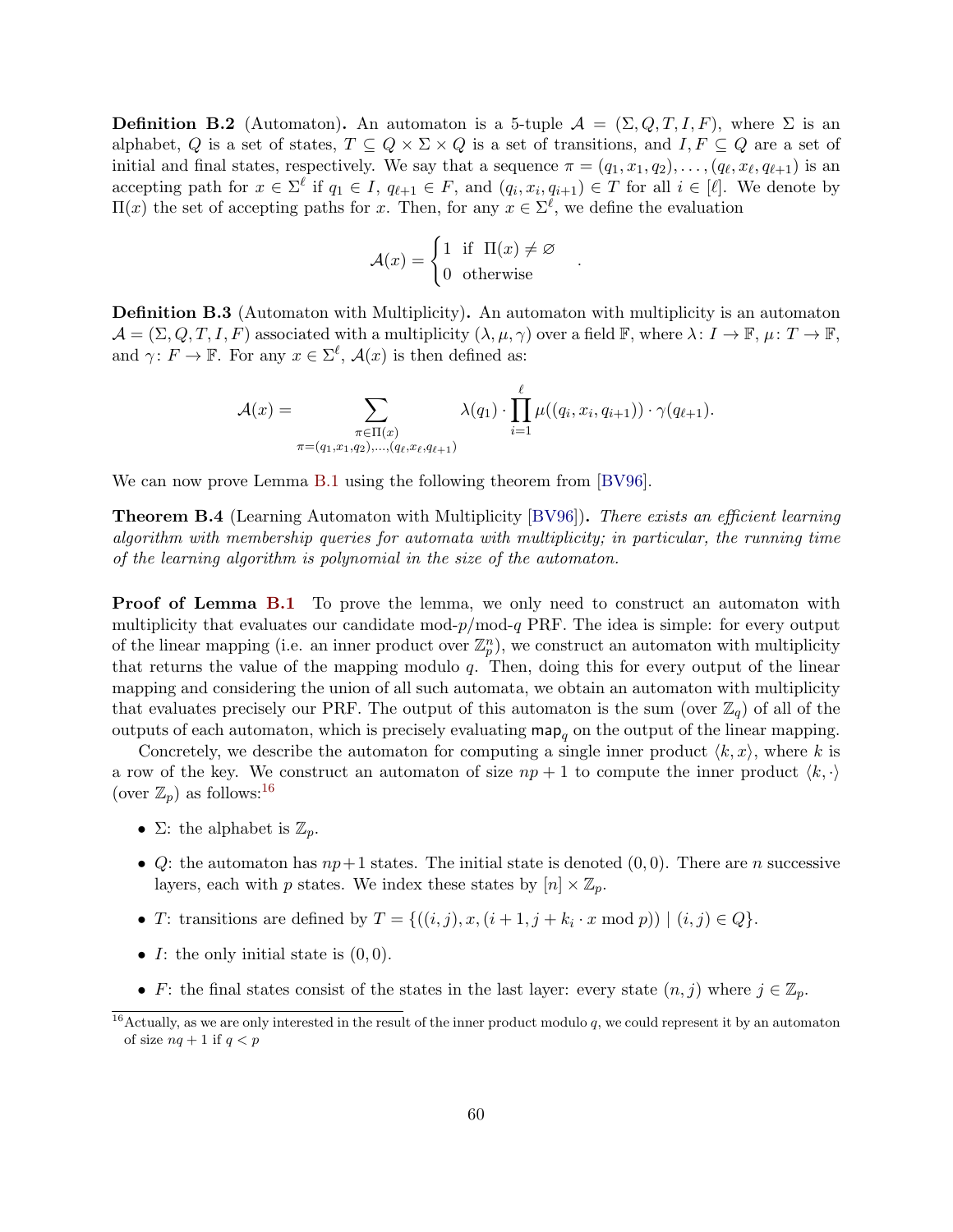

<span id="page-60-0"></span>Figure 3: Automaton for computing  $\langle (1, 0, 1), x \rangle$  over  $\mathbb{Z}_2$ . On the right, we show the multiplicities  $\gamma$ associated with the 2 final states (layer 3). The other multiplicities for the initial state and the transitions are all set to 1.



<span id="page-60-2"></span>Figure 4: An example of depth-2 circuit that cannot be a strong pseudorandom function. Every  $x^{(i)}$  corresponds to a subset of the input  $x \in \{0,1\}^n$ .

We define the multiplicity  $(\lambda, \mu, \gamma)$  over  $\mathbb{Z}_q$  as follows. The multiplicity of the starting states and the transitions are defined as the constant function 1. The multiplicity of the output states  $\gamma$  maps the node  $(n, j)$  to j mod q. It is easy to verify that on input  $x \in \mathbb{Z}_p^n$ , the above automaton computes the inner product  $\langle k, x \rangle$  over  $\mathbb{Z}_p$  and returns the output modulo q. We give a simple automaton with inputs of length  $n = 3$  over a binary field  $\mathbb{Z}_2$  in Figure [3.](#page-60-0) Lemma [B.1](#page-58-4) then follows from Theorem [B.4.](#page-59-1)  $\Box$ 

Remark B.5 (Generalizing the Attack). This attack described in the proof of Lemma [B.1](#page-58-4) generalizes to a much larger class of depth-2 circuits. Specifically, as long as the outputs are computed as a (possibly weighted)<sup>[17](#page-60-1)</sup> sum of values modulo some prime q and if the first layer only consists of functions that can be evaluated by automaton with multiplicity, we can mount the same attack. In particular, any gate of the form AND, OR,  $MOD_m$  for any (polynomial) m,  $EXACT_k$ , where **EXACT**<sub>k</sub>(x) outputs 1 if  $hw(x) = k$  and 0 otherwise, and where hw denoting the Hamming weight, or TH<sub>t</sub> gates, where TH<sub>t</sub>(x) outputs 1 if hw(x)  $\geq t$  and 0, can be evaluated by an automaton with multiplicity. This rules out a large class of depth-2 circuits. An example of such a circuit is given in Figure [4.](#page-60-2)

<span id="page-60-1"></span><sup>&</sup>lt;sup>17</sup>Specifically, if an input has weight c, it suffices to replicate the automaton associated to that input c times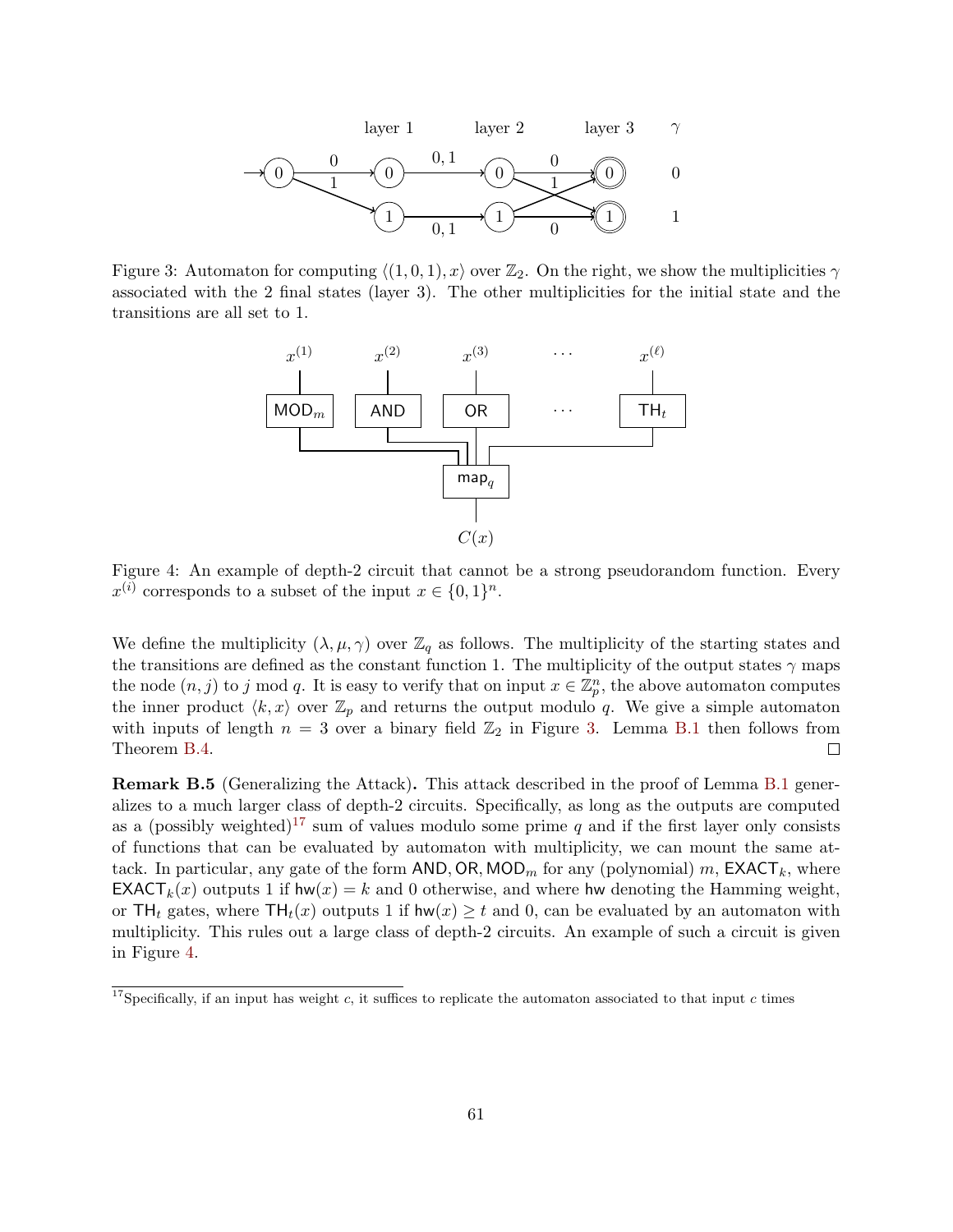#### B.2 Relation to the Learning with Rounding Assumption

While Lemma [B.1](#page-58-4) rules out strong pseudorandomness of our candidates (and more generally, a large class of depth-2 circuits computable by automaton with multiplicity), it critically relies on the adversary being able to make adaptive queries (Theorem [B.4\)](#page-59-1). Below, we show that strengthening the attack to also apply in the setting where the adversary only sees random samples (which would break weak pseudorandomness of our candidates) would give an attack on the learning with rounding (LWR) assumption [\[BPR12\]](#page-51-4) with polynomial parameters. We first recall the LWR problem.

<span id="page-61-1"></span>**Definition B.6** (Learning with Rounding (LWR) [\[BPR12\]](#page-51-4)). Let  $n, p, q \in \mathbb{N}$  be positive integers. The learning with rounding (LWR) assumption LWR $(n, p, q)$  assumption states that the following two distributions are computationally indistinguishable:

$$
(\vec{a}, \lceil \langle \vec{a}, \vec{s} \rangle \rfloor_{q,p})
$$
 and  $(\vec{a}, r)$ ,

where  $\vec{a} \leftarrow \mathbb{Z}_q^n$ ,  $\vec{s} \leftarrow \mathbb{Z}_q^n$ ,  $r \leftarrow \mathbb{Z}_p$ , and  $\lceil \cdot \rceil_{q,p}$  denote the rounding operator that maps values in  $\mathbb{Z}_q$  to  $\mathbb{Z}_p$ . The assumption naturally extends to the setting where the distinguisher is given many samples (i.e., distinguish  $((\vec{a}_1,\langle \vec{a}_1,\vec{s}\rangle)_{q,p}), \ldots,(\vec{a}_m,\langle \vec{a}_m,\vec{s}\rangle_{q,p})$ ) from  $((\vec{a}_1, r_1), \ldots,(\vec{a}_m, r_m))).$ 

<span id="page-61-0"></span>Lemma B.7 (Connection to Learning with Rounding). Suppose there exists an algorithm that learns automaton with multiplicity over  $\mathbb{Z}_p$  given only random samples. If the running time of the algorithm is  $T(\ell, s)$ , where  $\ell$  is the size of the alphabet and s is the size of the automaton, then there exists an algorithm that breaks  $\text{LWR}(n, p, q)$  in time  $T(q, q^2n)$ . In particular, if T is a polynomial, then LWR does not hold for any polynomial parameters  $p, q, n = \text{poly}(\lambda)$ .

Proof. The lemma follows from the same argument as in the proof of Lemma [B.1.](#page-58-4) Specifically, in the proof of Lemma [B.1,](#page-58-4) we showed how to compute an inner product over  $\mathbb{Z}_q$  using an automaton with multiplicity. For LWR samples, only a single inner product needs to be computed, so only a single automaton (instead of an union in the previous lemma) is needed. The only difference with the previous proof is how we define the multiplicity  $(\lambda, \mu, \gamma)$ . Again, we define the multiplicity  $\lambda, \mu$  for the input nodes and the transitions, respectively, to be the constant function equal to 1. The output multiplicity  $\gamma$  is defined to be the rounding function that maps a final state  $(n, j)$  with  $j \in \mathbb{Z}_q$  to  $[j]_{q,p} \in \mathbb{Z}_p$ . It is easy to verify the correctness of the evaluation. In Figure [5,](#page-62-0) we give an example for  $p = 2, q = 3, n = 3, \vec{s} = (2, 0, 1).$  $\Box$